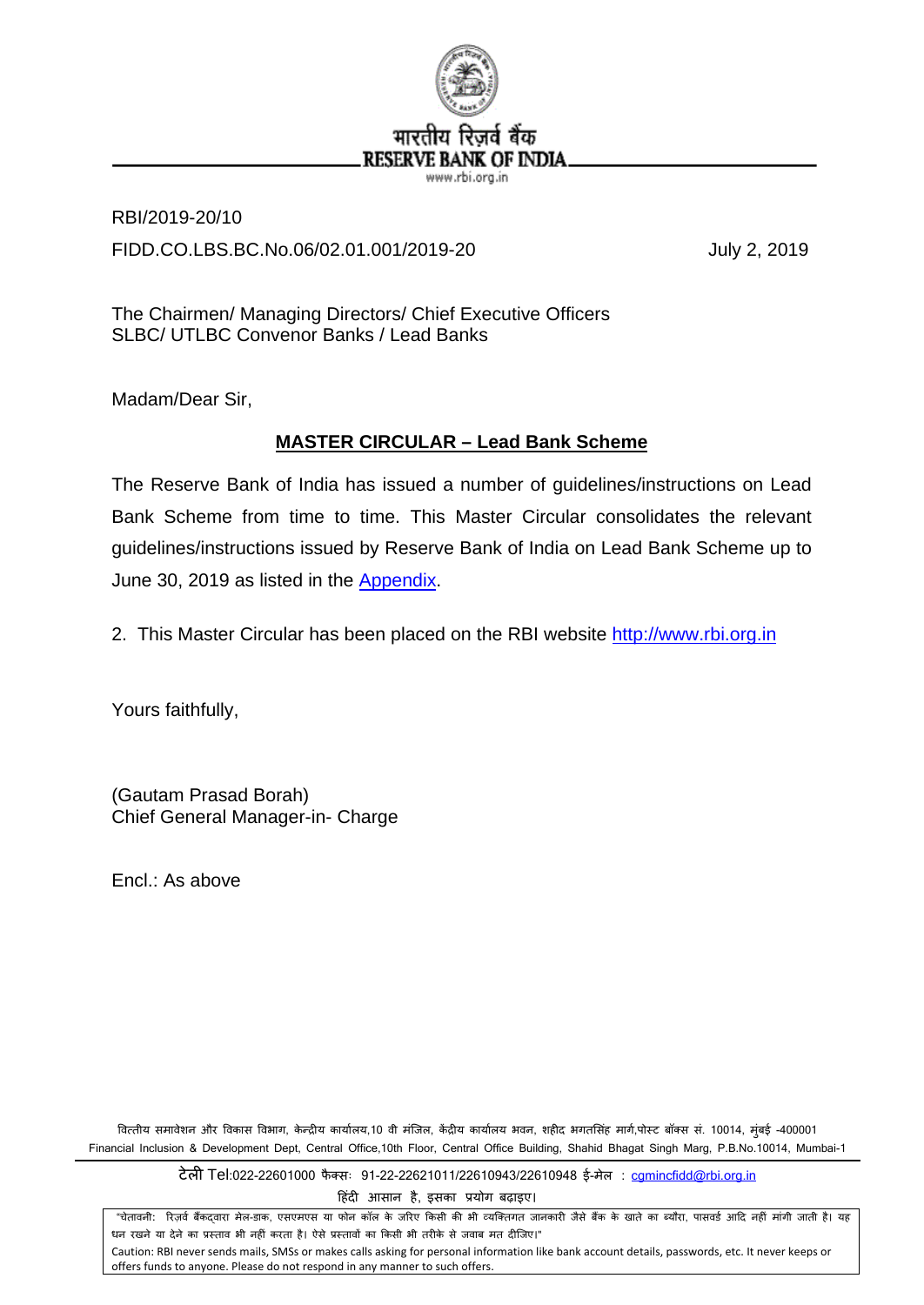# **Structure**

| 1              | Introduction                                                                                                                                        |
|----------------|-----------------------------------------------------------------------------------------------------------------------------------------------------|
| $\overline{2}$ | Fora under Lead Bank Scheme                                                                                                                         |
| 2.1            | <b>Block Level Bankers' Committee</b>                                                                                                               |
| 2.2            | <b>District Consultative Committee (DCC)</b>                                                                                                        |
| 2.2.1          | <b>Constitution of DCC</b>                                                                                                                          |
| 2.2.2          | <b>Conduct of DCC Meetings</b>                                                                                                                      |
| 2.2.3          | Agenda for DCC Meetings                                                                                                                             |
| 2.2.4          | Role of LDMs                                                                                                                                        |
| 2.2.5          | Quarterly Public Meeting and Grievance Redressal                                                                                                    |
| 2.2.6          | District Level Review Committee (DLRC) Meetings                                                                                                     |
| 2.2.7          | DCC/DLRC meetings - Annual Calendar of Meetings                                                                                                     |
| 2.3            | State Level Bankers' Committee (SLBC)                                                                                                               |
| 2.3.1          | <b>Constitution of SLBC</b>                                                                                                                         |
| 2.3.2          | <b>Conduct of SLBC Meetings</b>                                                                                                                     |
| 2.3.3          | Revised Agenda for SLBC Meetings                                                                                                                    |
| 2.3.4          | SLBC - Yearly Calendar of Meetings                                                                                                                  |
| 2.3.5          | SLBC Website - Standardization of information/data                                                                                                  |
| 2.3.6          | <b>Liaison with State Government</b>                                                                                                                |
| 2.3.7          | Capacity Building/Training/Sensitization Programmes                                                                                                 |
| 3              | Implementation of Lead Bank Scheme                                                                                                                  |
| 3.1            | Preparation of credit plans                                                                                                                         |
| 3.2            | Potential Linked Credit Plans (PLPs)                                                                                                                |
| 3.3            | Monitoring the performance of credit plans                                                                                                          |
| 3.4            | Revised mechanism of Data Flow for LBS fora meetings                                                                                                |
| $\overline{4}$ | Assignment of Lead Bank Responsibility                                                                                                              |
| 5              | <b>Banking Penetration</b>                                                                                                                          |
| 5.1            | Roadmap for provision of banking services in unbanked villages                                                                                      |
| 5.2            | Roadmap for opening brick and mortar branches in villages with<br>population more than 5000 without a bank branch of a scheduled<br>commercial bank |
| 5.3            | Aligning roadmap for unbanked villages having population more than<br>5000 with revised guidelines on Branch Authorisation Policy                   |
| 6              | <b>Credit Deposit Ratio</b>                                                                                                                         |
| 6.1            | CD Ratio of banks in Rural and Semi-Urban Areas                                                                                                     |
| 6.2            | Implementation of the recommendations of Expert Group on CD Ratio                                                                                   |
| 7              | <b>Direct Benefit Transfer</b>                                                                                                                      |
| 8              | Service Area Approach (SAA)                                                                                                                         |
| 8.1            | Dispensing with 'No Due Certificate'                                                                                                                |
| 9              | Doubling of Farmers' Income by 2022                                                                                                                 |
| 10             | References of Directions/Circulars relevant to Lead Bank Scheme                                                                                     |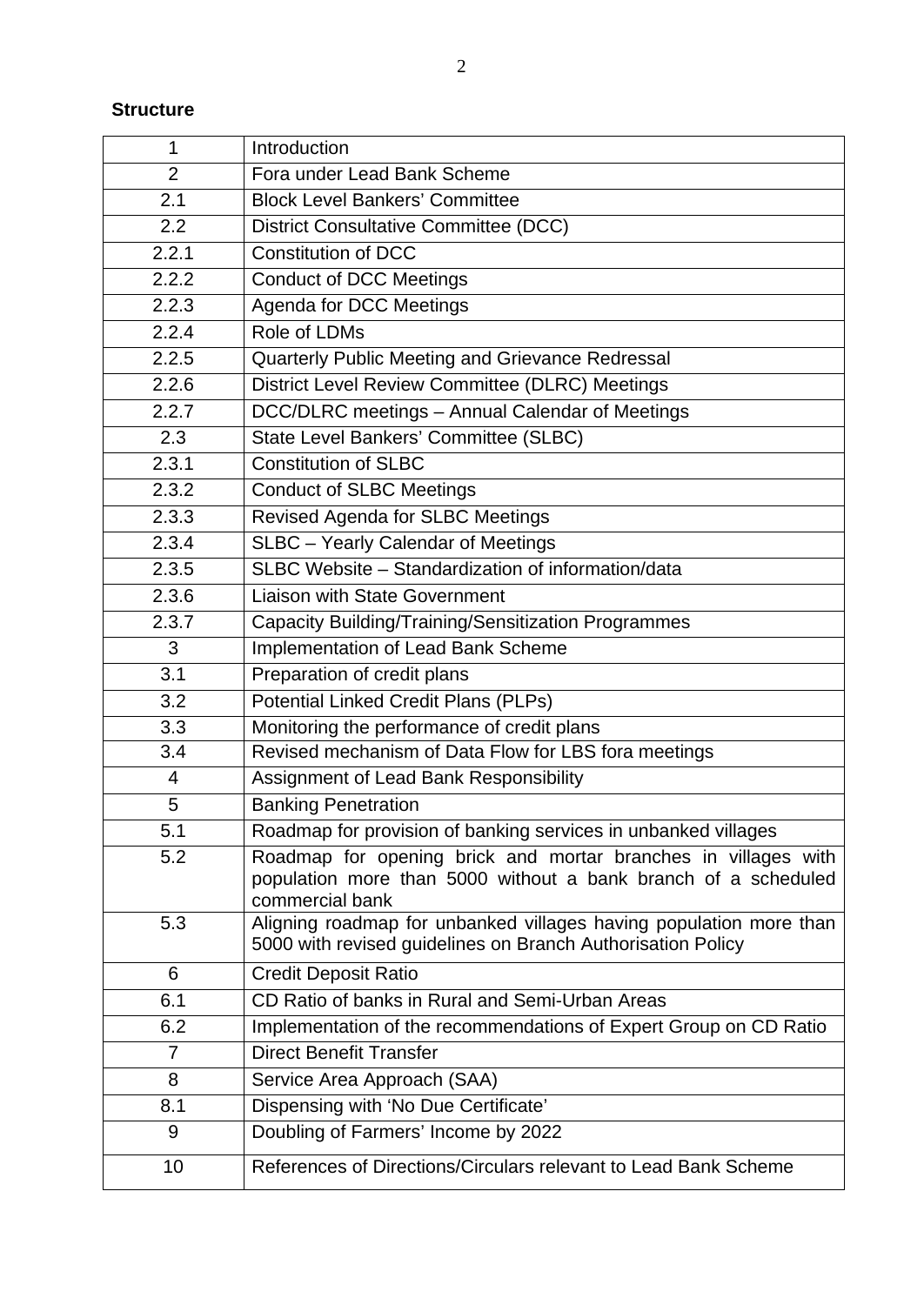**Introduction** 

(i) The genesis of the Lead Bank Scheme (LBS) can be traced to the Study Group headed by Prof. D. R. Gadgil (Gadgil Study Group) on the Organizational Framework for the Implementation of the Social Objectives, which submitted its report in October 1969. The Study Group drew attention to the fact that commercial banks did not have adequate presence in rural areas and also lacked the required rural orientation. The Study Group, therefore, recommended the adoption of an 'Area Approach' to evolve plans and programmes for the development of an adequate banking and credit structure in the rural areas.

(ii) A Committee of Bankers on Branch Expansion Programme of Public Sector Banks appointed by the Reserve Bank of India under the Chairmanship of Shri F. K. F. Nariman (Nariman Committee) endorsed the idea of an 'Area Approach' in its report (November 1969), recommending that in order to enable the Public Sector Banks to discharge their social responsibilities, each bank should concentrate on certain districts where it should act as a 'Lead Bank'.

(iii) Pursuant to the above recommendations, the Lead Bank Scheme was introduced by the Reserve Bank of India in December 1969. The Scheme aims at coordinating the activities of banks and other developmental agencies through various fora in order to achieve the objective of enhancing the flow of bank finance to the priority sector and other sectors and to promote banks' role in the overall development of the rural sector. For coordinating the activities in the district, a particular bank is assigned 'Lead Bank' responsibility of the district. The Lead Bank is expected to assume a leadership role for coordinating the efforts of the credit institutions and the Government.

(iv) In view of the several changes that had taken place in the financial sector, the Lead Bank Scheme was last reviewed by the High Level Committee headed by Smt. Usha Thorat, the then Deputy Governor of the Reserve Bank of India in 2009.

(v) The High Level Committee held wide ranging discussions with various stakeholders viz. State Governments, banks, development institutions, academicians, NGOs, MFIs etc. and noted that the Scheme has been useful in achieving its original objectives of improvement in branch expansion, deposit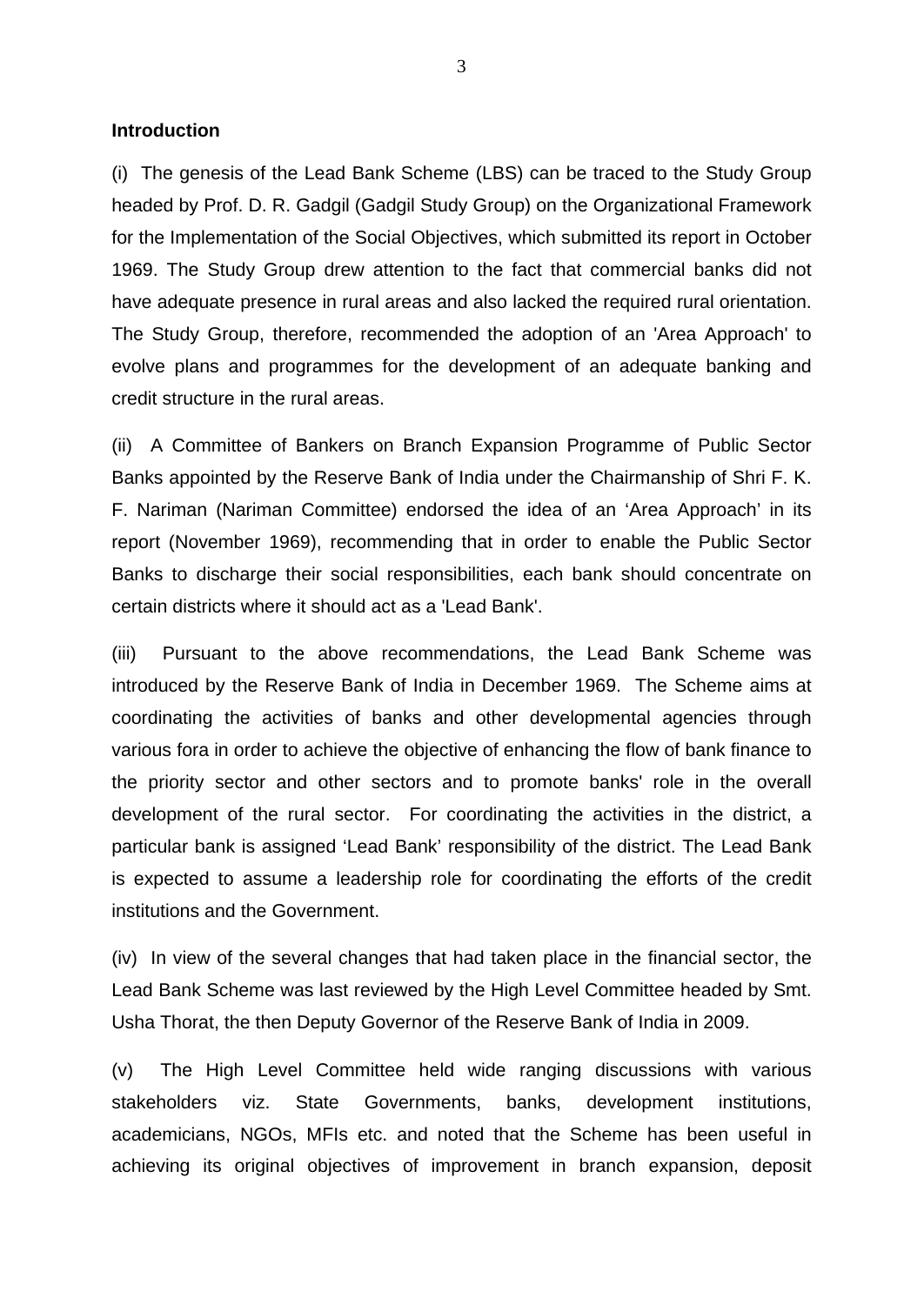mobilisation and lending to the priority sector, especially in rural/semi urban areas. There was overwhelming consensus that the Scheme needs to continue. Based on the recommendations of the Committee, the guidelines were issued to SLBC Convenor banks and Lead Banks for implementation.

(vi) Envisaging greater role for private sector banks, Lead Banks were advised to ensure that private sector banks are more closely involved in the implementation of the Lead Bank Scheme. Private sector banks should involve themselves more actively by leveraging on Information Technology bringing in their expertise in strategic planning. They should also involve themselves in the preparation as well as implementation of the District Credit Plan.

(vii) In view of the changes that have taken place in the financial sector over the years, the Reserve Bank of India had constituted a "Committee of Executive Directors" of the Bank to study the efficacy of the Scheme and suggest measures for its improvement. Based on the Committee's recommendations and feedback received from various stakeholders, certain 'action points' were issued to SLBC Convenors/Lead Banks and NABARD on April 6, 2018.

#### **2. Fora under Lead Bank Scheme**

#### **2.1 Block Level Bankers' Committee (BLBC)**

Block Level Bankers' Committee (BLBC) is a forum for achieving coordination between credit institutions and field level development agencies at the block level. The forum prepares and reviews the implementation of the Block Credit Plan and also resolves operational problems in the implementation of the credit programmes of banks. The Lead District Manager (LDM) of the district is the Chairman of the Block Level Bankers' Committee. All the banks operating in the block including the Small Finance Banks, the District Central Co-operative Banks, RRBs, Block Development Officer, technical officers in the block, such as extension officers for agriculture, industries and co-operatives are members of the Committee. BLBC meetings are held at quarterly intervals. To strengthen the BLBC forum which operates at the base level of the Lead Bank Scheme, it is necessary that all branch managers attend BLBC meetings and enrich the discussions with their valuable inputs. Controlling Heads of banks may also attend a few of the BLBC meetings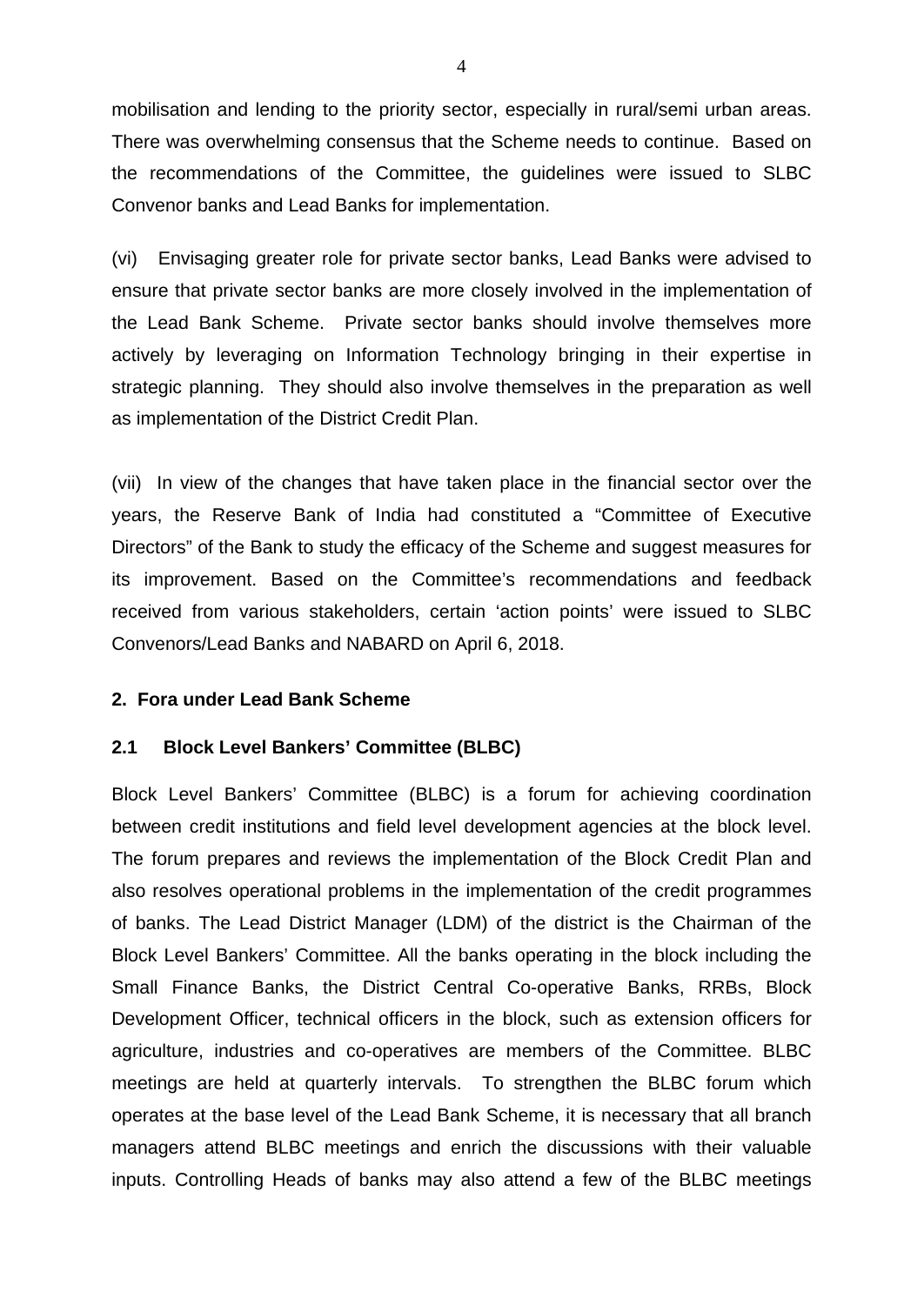selectively. Participation by the District Development Manager (DDM) of NABARD in BLBCs would ensure better and more meaningful discussions for the development of the Block. Therefore, NABARD has been advised that DDMs should attend all Block Level Bankers' Committee meetings in their district and actively participate in the credit planning exercise and review meetings at the block level. The Lead District Officer (LDO) of the Reserve Bank of India (RBI) selectively attends the BLBC meetings. The representatives of Panchayat Samitis are also invited to attend the meetings at half yearly intervals so as to share their knowledge and experience on rural development in the credit planning exercise. Payments Banks should also be invited to attend the meetings.

### **2.2 District Consultative Committee (DCC)**

#### **2.2.1 Constitution of DCC**

The District Consultative Committees were constituted in the early seventies as a common forum at the district level for bankers as well as Government agencies/departments to facilitate coordination in implementing various developmental activities under the Lead Bank Scheme. The District Collector is the Chairman of the DCC meetings. Reserve Bank of India, NABARD, all the commercial banks including Small Finance Banks in the district, co-operative banks including the District Central Cooperative Bank (DCCB), RRBs, Payments Banks various State Government departments and allied agencies are the members of the DCC. The Lead District Officer (LDO) represents the Reserve Bank as a member of the DCC. The Lead District Manager (LDM) convenes the DCC meetings. The Director of Micro, Small and Medium Enterprises Development Institute (MSME-DI) in the district is an invitee in districts where MSME clusters are located to discuss issues concerning MSMEs.

#### **2.2.2 Conduct of DCC Meetings**

- i) DCC meetings should be convened by the Lead Banks at quarterly intervals.
- ii) At the DCC level, sub-committees, as appropriate may, be set up to work intensively on specific issues and submit reports to the DCC for its consideration.
- iii) DCC should give adequate feedback to the SLBC on various issues that need to be discussed on a wider platform, so that these receive adequate attention at the State Level.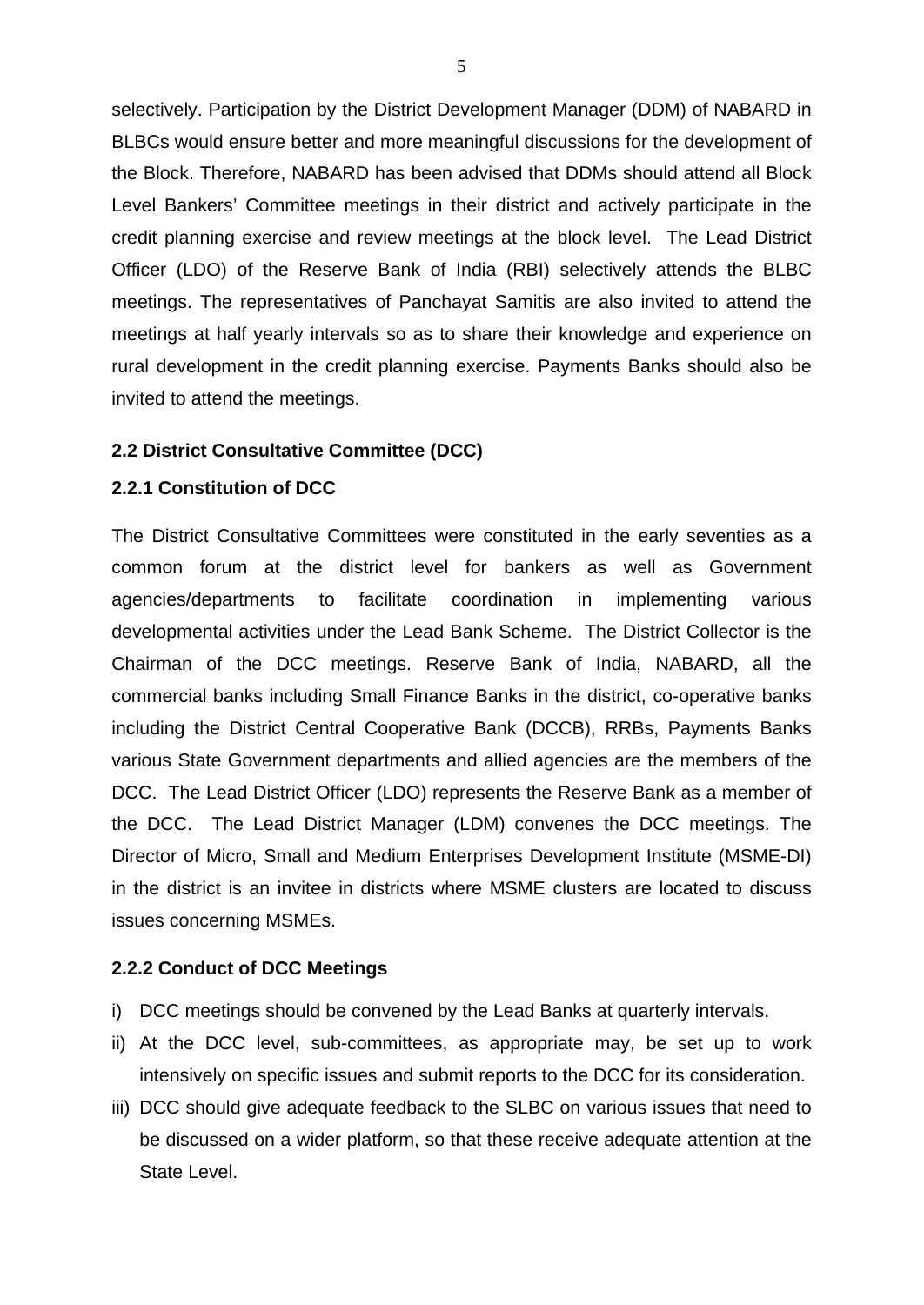# **2.2.3 Agenda for DCC Meetings**

While Lead Banks are expected to address the problems particular to the concerned districts, some of the important areas which are common to all districts which the lead banks should invariably discuss in the fora are as under:

- i) Review of progress under financial inclusion plan (FIP).
- ii) The specific issues inhibiting and enabling IT enabled financial inclusion
- iii) Issues to facilitate 'enablers' and remove/minimise 'impeders' for banking development for inclusive growth
- iv) Monitoring initiatives for providing 'Credit Plus' activities by banks and State Governments such as setting up of Financial Literacy Centres (FLCs) and RSETI<sup>#</sup> type Training Institutes for providing skills and capacity building to manage businesses.
- v) Scaling up financial literacy efforts to achieve financial inclusion.
- vi) Review of performance of banks under District Credit Plan (DCP)
- vii) Flow of credit to priority sector and weaker sections of the society
- viii) Doubling of Farmers' Income by 2022
- ix) Assistance under Government sponsored schemes
- x) Grant of educational loans
- xi) Progress under SHG bank linkage
- xii) SME financing & bottlenecks thereof, if any
- xiii) Timely submission of data by banks
- xiv) Review of relief measures (in case of natural calamities wherever applicable)

The above list is illustrative and not exhaustive. The lead banks may include any other agenda item considered necessary.

# Rural Self Employment Training Institutes (RSETIs) should be more actively involved and monitored at various fora of LBS particularly at the DCC level. Focus should be on development of skills to enhance the credit absorption capacity in the area and renewing the training programmes towards sustainable micro enterprises. RSETIs should design specific programmes for each district/ block, keeping in view the skill mapping and the potential of the region for necessary skill training and skill up gradation of the rural youth in the district.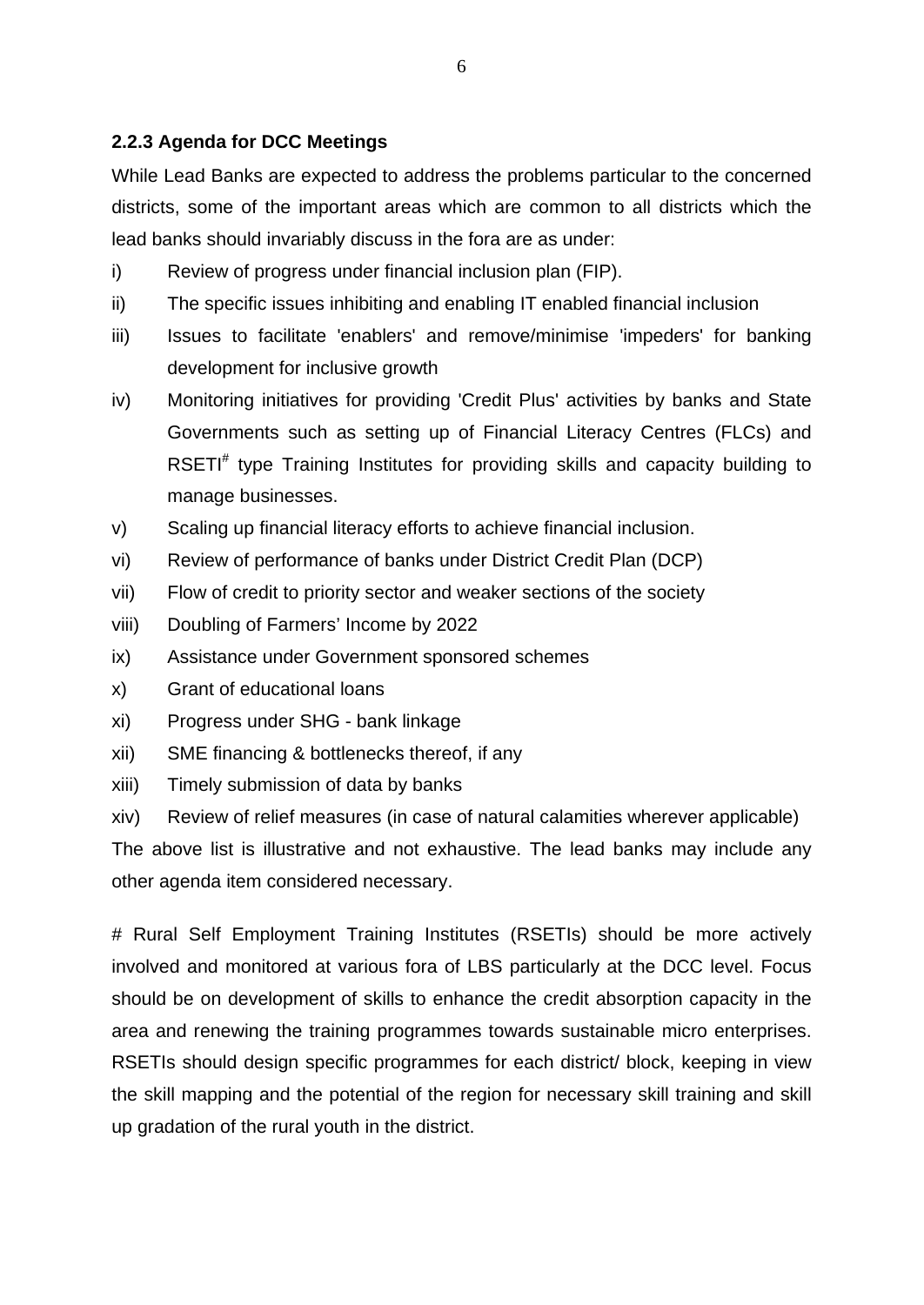#### **2.2.4 Role of LDMs**

As the effectiveness of the Lead Bank Scheme depends on the dynamism of the District Collectors and the Lead District Managers (LDMs), with supportive role of the Regional/Zonal Office, the office of LDM should be sufficiently strengthened with appropriate infrastructural support being the focal point for the successful implementation of the Lead Bank Scheme. Apart from the provision of a separate office space, technical infrastructure like computers, printer, data connectivity, etc. which are basic necessities for LDMs to discharge their core responsibilities may be provided to LDMs' Office without exception. Officers of appropriate level, attitude and possessing requisite leadership skills should be posted as LDMs. Additionally, it is suggested that a dedicated vehicle may be provided to LDMs' to facilitate closer liaison with the bank officials, district administration officials as also to organise/ attend various financial literacy initiatives and meetings. The absence of a specialist officer/assistant for data entry/analysis is a common and major issue faced by LDMs. Liberty to hire the services of skilled computer operator may be given to the LDMs to overcome the shortage of staff/ in case appropriate staff is not posted at LDM office. Further, for successful functioning of the Lead Bank Scheme, we expect Lead Banks to go the extra mile to provide facilities over and above the bare minimum to these critical field functionaries. Apart from the usual role of LDMs like convening meetings of the DCC/DLRC and periodical meetings of DDM/LDO/ Government officials for resolving outstanding issues etc., the new functions envisaged for LDMs include the following:

- i) Monitoring the implementation of the District Credit Plan
- ii) Associate with the setting up of Financial Literacy Centres (FLCs), RSETIs by banks
- iii) Associate with organizing financial literacy camps by FLCs and rural branches of banks.
- iv) Holding annual sensitisation workshops for banks and Government officials with participation by NGOs/Panchayati Raj Institutions (PRIs)
- v) Arranging for quarterly awareness and feedback public meetings, grievance redressal etc.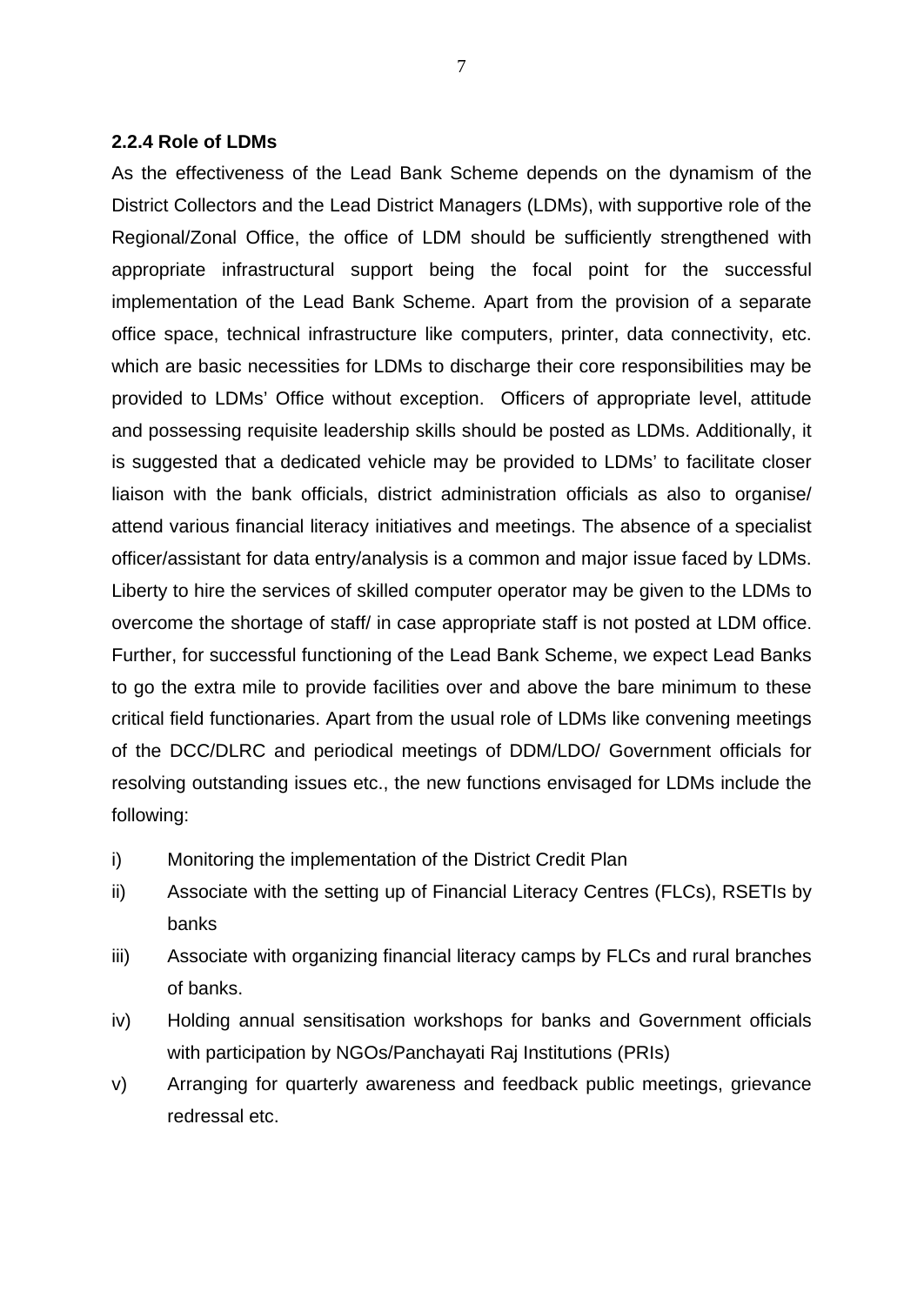## **2.2.5 Quarterly Public Meeting and Grievance Redressal**

The Lead District Manager should convene a quarterly public meeting at various locations in the district in coordination with the LDO of Reserve Bank, banks having presence in the area and other stakeholders to generate awareness of the various banking policies and regulations relating to the common person, obtain feedback from the public and provide grievance redressal to the extent possible at such meetings or facilitate approaching the appropriate machinery for such redressal.

## **2.2.6 District Level Review Committee (DLRC) Meetings**

DLRC meetings are Chaired by the District Collector and attended by members of the District Consultative Committee (DCC). Public Representatives i.e. Local MPs/MLAs/ Zilla Parishad Chiefs are also invited to these meetings. The DLRC meetings should be convened by the Lead Banks at least once in a quarter. The DLRC is a forum to review the pace and quality of the implementation of various programmes under the Lead Bank Scheme in the district. Hence, association of nonofficials is considered useful. Lead Banks are required to ensure the presence of public representatives in DLRC meetings as far as possible. Therefore, Lead Banks should fix the date of DLRC meetings with due regard to the convenience of the representatives of the public i.e. MPs/MLAs etc. and invite and involve them in all functions conducted by the banks in the districts, such as opening of new banking outlets, distribution of Kisan Credit Cards, SHG credit linkage programmes, etc. Responses to queries from public representatives need to be accorded highest priority and attended to promptly. The follow up of the DLRC's decisions is required to be discussed in the DCC meetings.

## **2.2.7 DCC/DLRC meetings- Annual Calendar of Meetings**

i) DCC and DLRC are the important fora facilitating coordination among commercial banks, Government agencies and others at the district level to review and find solutions to the problems hindering developmental activities. Therefore, it is necessary that all the members participate and deliberate in these meetings. On a review of the DCC/DLRC meetings, it was observed that late receipt/non-receipt of intimation of the date of meetings, clash of dates with other events, commonality of dates etc. hinder participation of members in these meetings, thus undermining the prime objective of conducting the above meetings.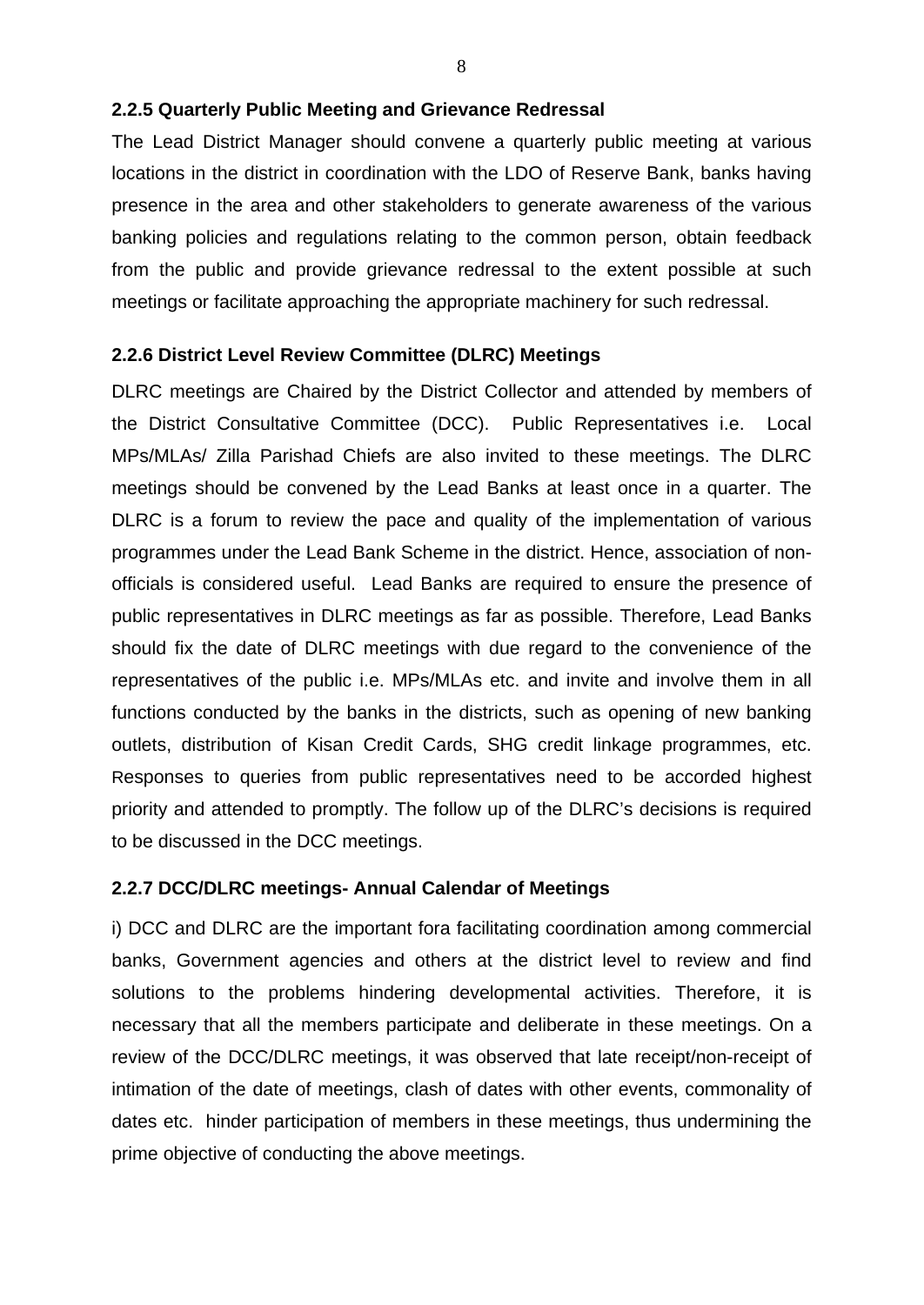ii) Lead Banks have, therefore, been advised to prepare an Annual Schedule of DCC and DLRC meetings on Calendar year basis for all districts in consultation with the Chairperson of the meetings, Lead District Officer of the RBI and Public Representatives in case of DLRC. This yearly Calendar should be prepared in the beginning of each year and circulated to all members as advance intimation for blocking future dates to attend the DCC and DLRC meetings and the meetings should be conducted as per the calendar. While preparing the Calendar, it should be ensured that DCC and DLRC meetings are **not** held simultaneously.

#### **2.3 State Level Bankers' Committee (SLBC)**

#### **2.3.1 Constitution of SLBC**

i) The State Level Bankers' Committee (SLBC) was constituted in April 1977, as an apex inter-institutional forum to create adequate coordination machinery in all States, on a uniform basis for development of the State. SLBC is chaired by the Chairman/ Managing Director/ Executive Director of the Convenor Bank. It comprises representatives of commercial banks including Small Finance Banks, RRBs, Payments Banks, State Cooperative Banks, RBI, NABARD, heads of Government departments including representatives from National Commission for Scheduled Castes/Tribes, National Horticulture Board, Khadi & Village Industries Commission etc. and representatives of financial institutions operating in a State, who come together and sort out coordination problems at the policy implementation level. Representatives of various organizations from different sectors of the economy like industry bodies, retail traders, exporters, farmers' unions, etc. are special invitees in the SLBC meetings for discussing their specific problems, if any. SLBC meetings are held on quarterly basis. The responsibility for convening the SLBC meetings would be of the SLBC Convenor Bank of the State.

ii) Recognising that SLBCs, primarily as a committee of bankers at the State level, play an important role in the development of the State, illustrative guidelines on the conduct of State Level Bankers' Committee meetings have been issued.

#### **2.3.2 Conduct of SLBC Meetings**

i) SLBC meetings are required to be held regularly at quarterly intervals. The meetings are chaired by the Chairman/ Managing Director/ Executive Director of the Convenor Bank and co-chaired by the Additional Chief Secretary or Development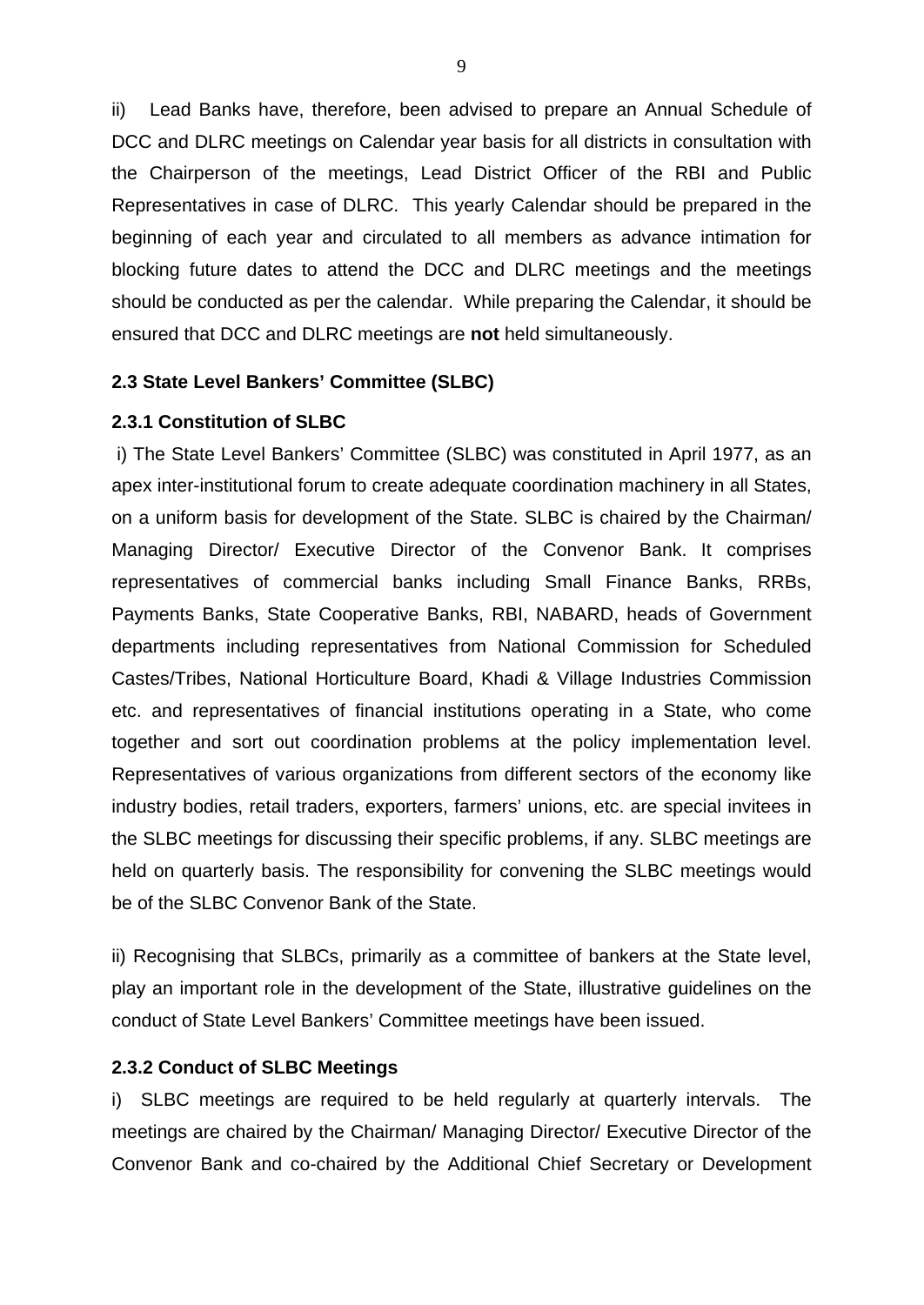Commissioner of the State concerned. In cases where the Managing Director/Chief Executive Officer/Executive Director of the SLBC Convenor Bank is unable to attend SLBC Meetings, the Regional Director of the RBI shall co-chair the meetings along with the Additional Chief Secretary/Development Commissioner of the State concerned. A High Level of participation in SLBC/UTLBC meetings ensures an effective and desired outcome with meaningful discussion on issues of public policy of both the Government of India and the Reserve Bank of India.

ii) The Chief Minister/Finance Minister and senior level officers of the State/RBI (of the rank of Deputy Governor / Executive Director) may be invited to attend the SLBC meetings. Further, the State Chief Ministers are encouraged to attend at least one SLBC meeting in a year.

iii) State Level Bankers' Committee meetings should primarily focus on policy issues with participation of only the senior functionaries of the banks/ Government Departments. All routine issues may be delegated to sub-committee(s) of the SLBC. A Steering Sub-committee may be constituted in the SLBC to deliberate on agenda proposals from different stakeholders and finalise a compact agenda for the SLBC meetings. Typically, the Sub-Committee could consist of SLBC Convenor, RBI & NABARD representatives & senior State Government representative from the concerned department, e.g. Finance/ Institutional Finance and two to three banks having major presence.

iv) Other issue-specific sub-committees may be constituted as required. The sub committees may examine the specific issues relating to agriculture, micro, small/medium industries/enterprises, handloom finance, export promotion and financial inclusion, etc. in-depth and devise solutions/recommendations for adoption by the full committee. They are expected to meet more frequently than the SLBC. The composition of the sub-committees and subjects/ specific issues impeding/enabling financial inclusion to be deliberated upon, may vary from State to State depending on the specific problems/issues faced by the States.

v) The secretariat/offices of the SLBC should be sufficiently strengthened to enable the SLBC Convenor Bank to effectively discharge its functions.

vi) The various fora at lower levels may give adequate feedback to the SLBC on issues that need to be discussed on a wider platform.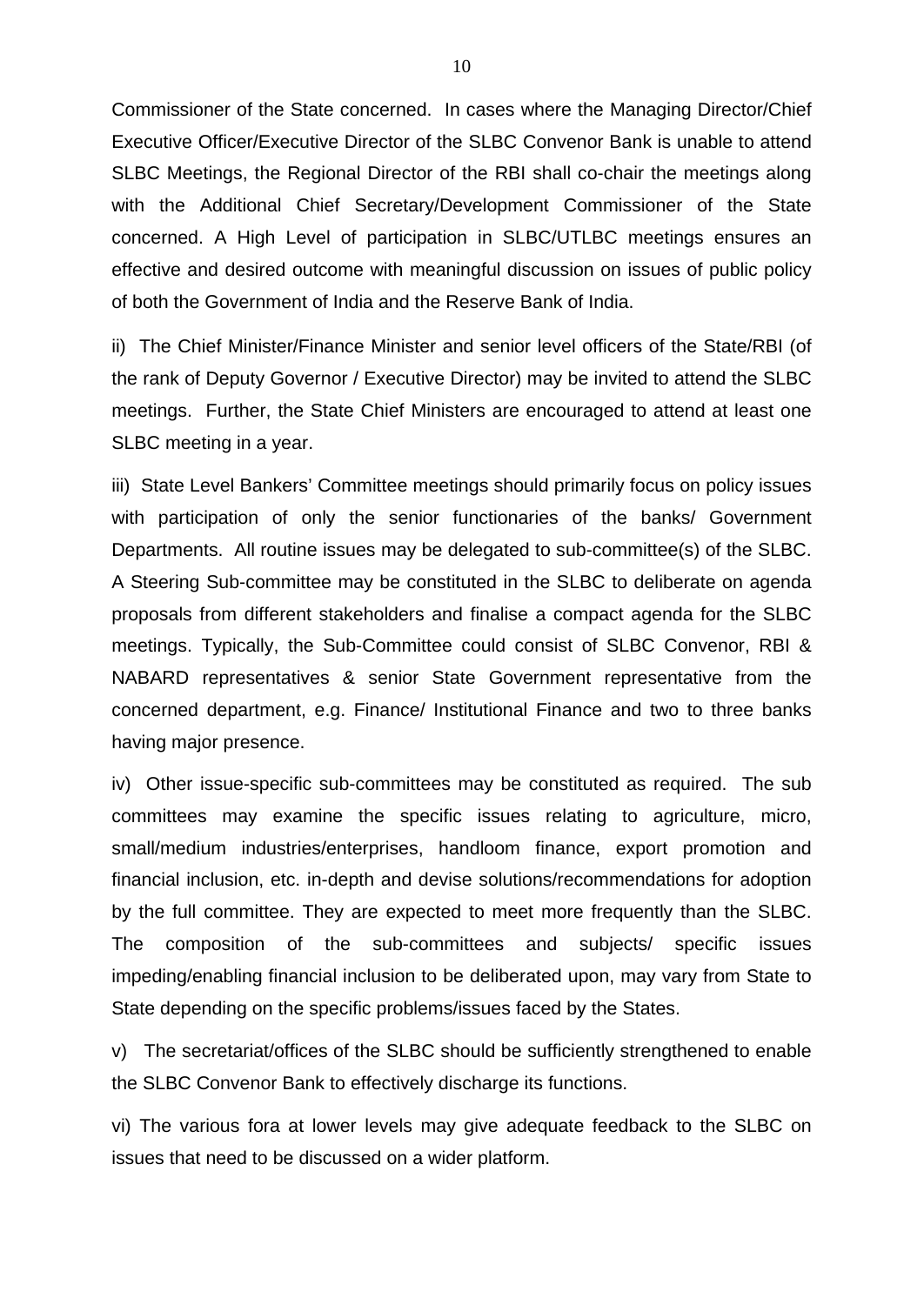vii) Several institutions and academicians are engaged in research, studies etc. that have implications for sustainable development in agriculture and MSME sector. Engaging with such research institutions and academicians would be useful in bringing in new ideas for furthering the objectives of the Lead Bank Scheme. The SLBCs may, therefore, identify such academicians and researchers and invite them as 'special invitees' to attend SLBC meetings occasionally both for adding value to the discussions and also associate them with studies appropriate to the State. Other 'special invitees' may be invited to attend SLBC meetings depending on the agenda items/issues to be discussed in the meetings.

viii) The activities of NGOs in facilitating and channelling credit to the low income households are expected to increase in the coming years. Several corporate houses are also engaged in corporate social responsibility activities for sustainable development. A linkage with such NGOs/Corporate houses operating in the area to ensure that the NGOs/corporates provide the necessary 'credit plus' services can help leverage bank credit for inclusive growth. Success stories could be presented in SLBC meetings to serve as models that could be replicated.

#### **2.3.3 Revised Agenda for SLBC Meetings**

- 1. Review of financial inclusion initiatives, expansion of banking network and Financial Literacy
	- *a. Status of opening of banking outlets in unbanked villages, CBS-enabled banking outlets at the unbanked rural centres (URCs)*
	- *b. Review of Operations of Business Correspondents – hurdles/issues involved*
	- *c. Progress in increasing digital modes of payment in the State, provision of continuous connectivity with sufficient bandwidth, resolving connectivity issues/ connectivity options (Bharat Net, VSAT, etc.), installation of ATMs and PoS machines and status of implementation of e-receipts and e-payments in the State*
	- *d. Status of rollout of Direct Benefit Transfer in the State, Aadhaar seeding and authentication*
	- *e. Review of inclusion of Financial Education in the School Curriculum, financial literacy initiatives by banks (particularly digital financial literacy)*
	- *f. Creating awareness about various schemes, subsidies, facilities e.g. crop insurance, renewable energy*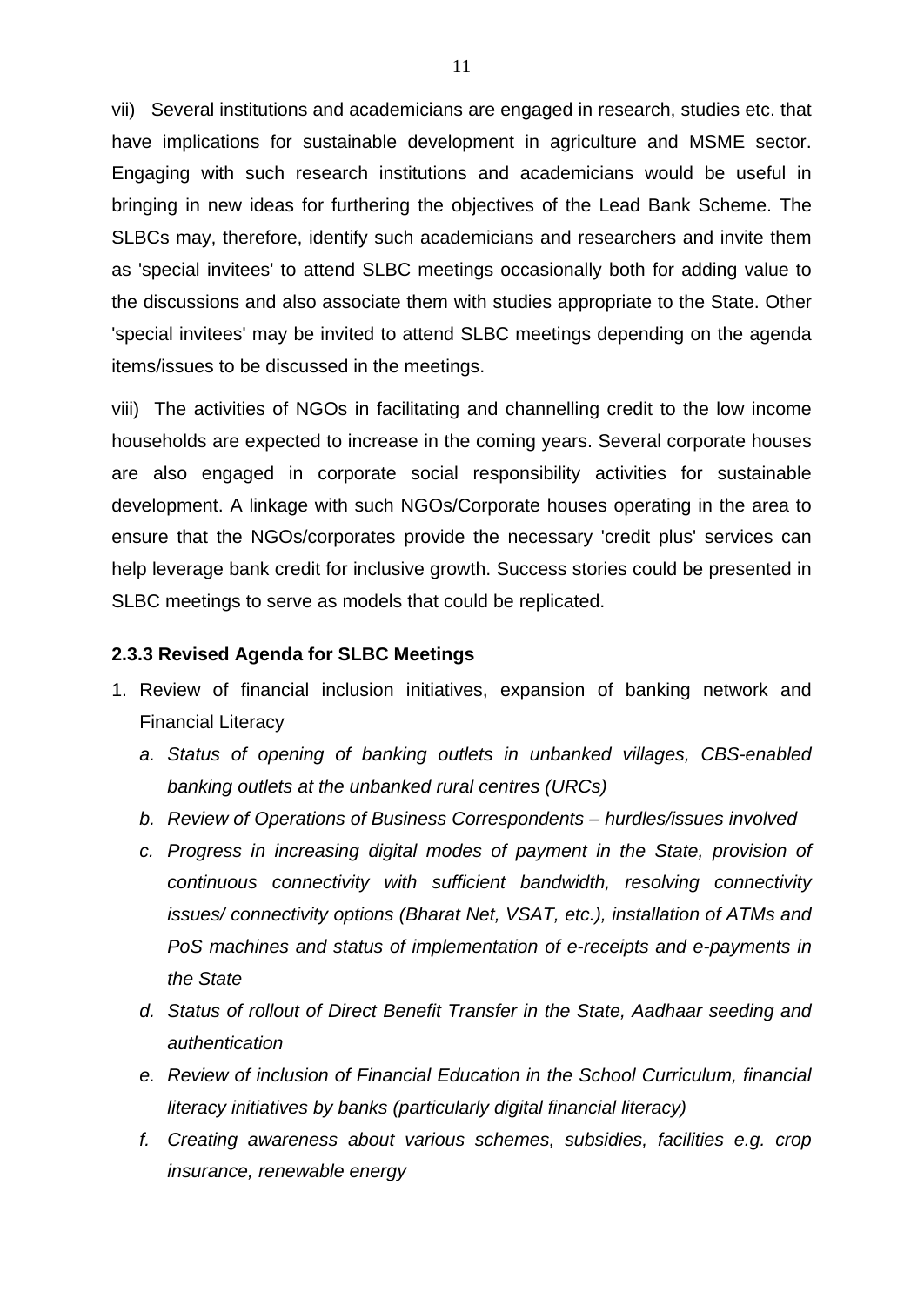- g. *Review of efforts towards end to end projects involving all stakeholders in the supply chain*
- 2. Review of credit disbursement by banks
	- *a. Achievement under ACP of the State, Priority Sector Lending*
	- *b. Discussion on lending towards government sponsored schemes (DAY-NRLM, DAY-NULM, MUDRA, Stand-Up India, PMEGP, etc.) and impact of these schemes*
	- *c. Flow of credit to MSMEs and for affordable housing*
	- *d. KCC loan, crop insurance under PMFBY*
	- *e. Grant of Education Loans*
	- f. *Progress under SHG-bank linkage*
- 3. Doubling of Farmers' Income by 2022
- 4. CD Ratio, Review of Districts with CD Ratio below 40% and working of Special Sub-Committees of the DCC (SSC).
- 5. Position of NPAs in respect of schematic lending, Certificate Cases and Recovery of NPAs
- 6. Review of restructuring of loans in natural calamity affected districts in the State, if any
- 7. Discussion on policy initiatives of the Central/State Government/RBI (Industrial Policy, MSME Policy, Agriculture Policy, Start-Up Policy, etc.), and expected involvement of banks
- 8. Discussion on improving rural infrastructure/ credit absorption capacity
	- *a. Any large project conceived by the State Government to help improve C-D Ratio.*
	- *b. Explore the scope of state-specific potential growth areas and the way forward – choosing partner banks.*
	- *c. Discussion on findings of region-focused studies, if any, and implementing the suggested solutions*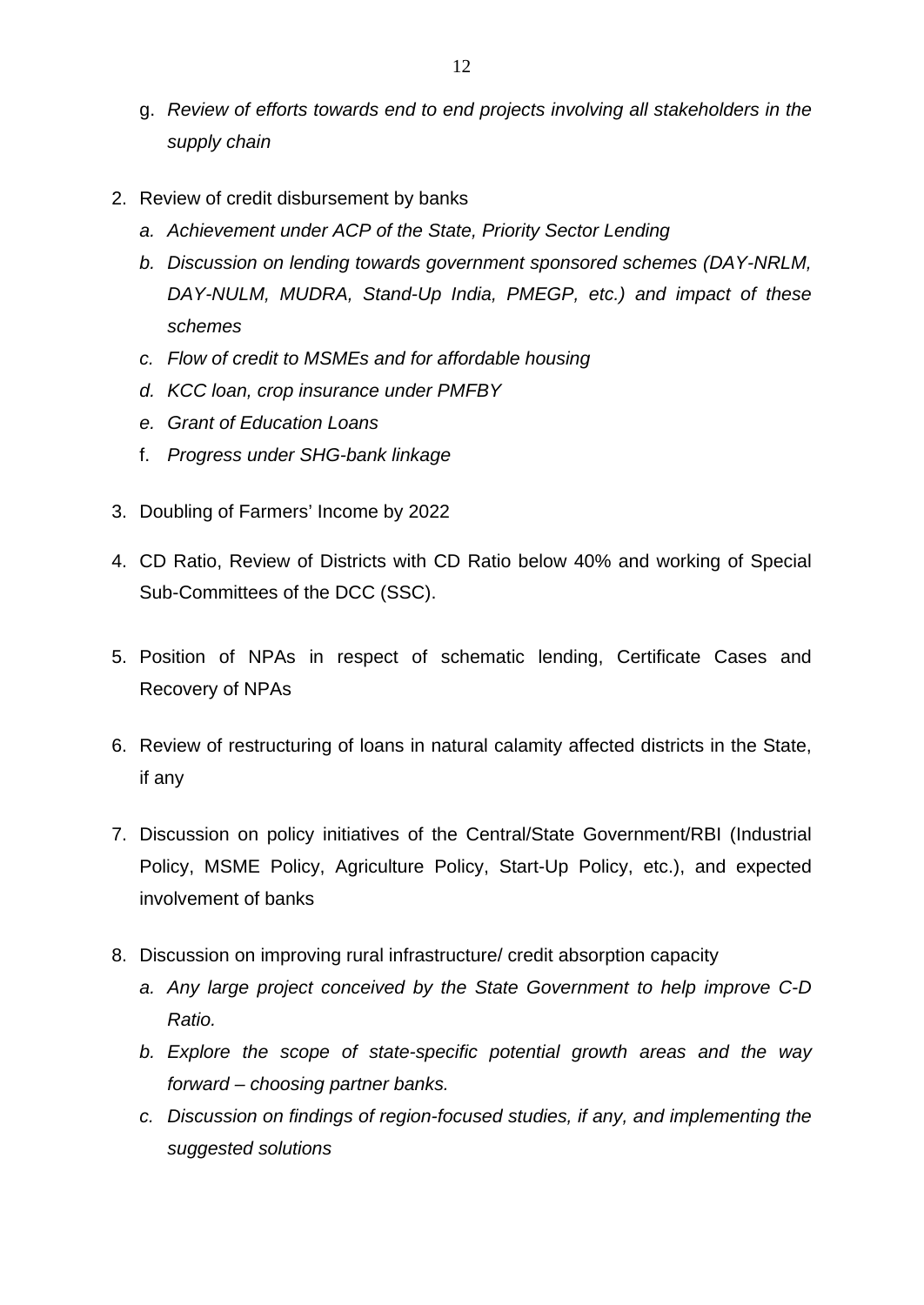- *d. Identification of gaps in rural and agriculture infrastructure which need financing (rural godowns, solar power, agro processing, horticulture, allied activities, agri-marketing etc.)*
- *e. Implementation of Model Land Leasing Act 2016 (exploring possibility)*
- 9. Efforts towards skill development on mission mode partnering with Krishi Vigyan Kendra (KVK), Horticulture Mission, National Skill Development Corporation, Agriculture Skill Council of India (ASCI), etc. including a review of functioning of RSETIs
- 10.Steps taken for improving land record, progress in digitization of land records and seamless loan disbursements.
- 11.Sharing of success stories and new initiatives at the district level that can be replicated in other districts or across the State
- 12.Discussion on Market Intelligence Issues e.g.
	- a. Ponzi Schemes/ Illegal Activities of Unincorporated Bodies/ Firms/ Companies Soliciting Deposits from the Public
	- b. Banking Related Cyber Frauds, phishing, etc.
	- c. Instances of usurious activities by lending entities in the area, cases of over indebtedness
	- d. Credit related frauds by borrower groups, etc.

13.Issues remaining unresolved at DCC/DLRC meeting

14.Timely submission of data by banks, adhering to the schedule of SLBC meeting

15.Any other item, with the permission of the Chair

The above list is illustrative and not exhaustive. SLBC Convenor Banks may include any other agenda item considered necessary.

# **2.3.4 SLBC - Yearly Calendar of Meetings**

i) To improve the effectiveness and streamline the functioning of SLBC/UTLBC meetings, SLBC Convenor Banks have been advised to prepare a yearly calendar of programmes (calendar year basis) in the beginning of the year itself, for conducting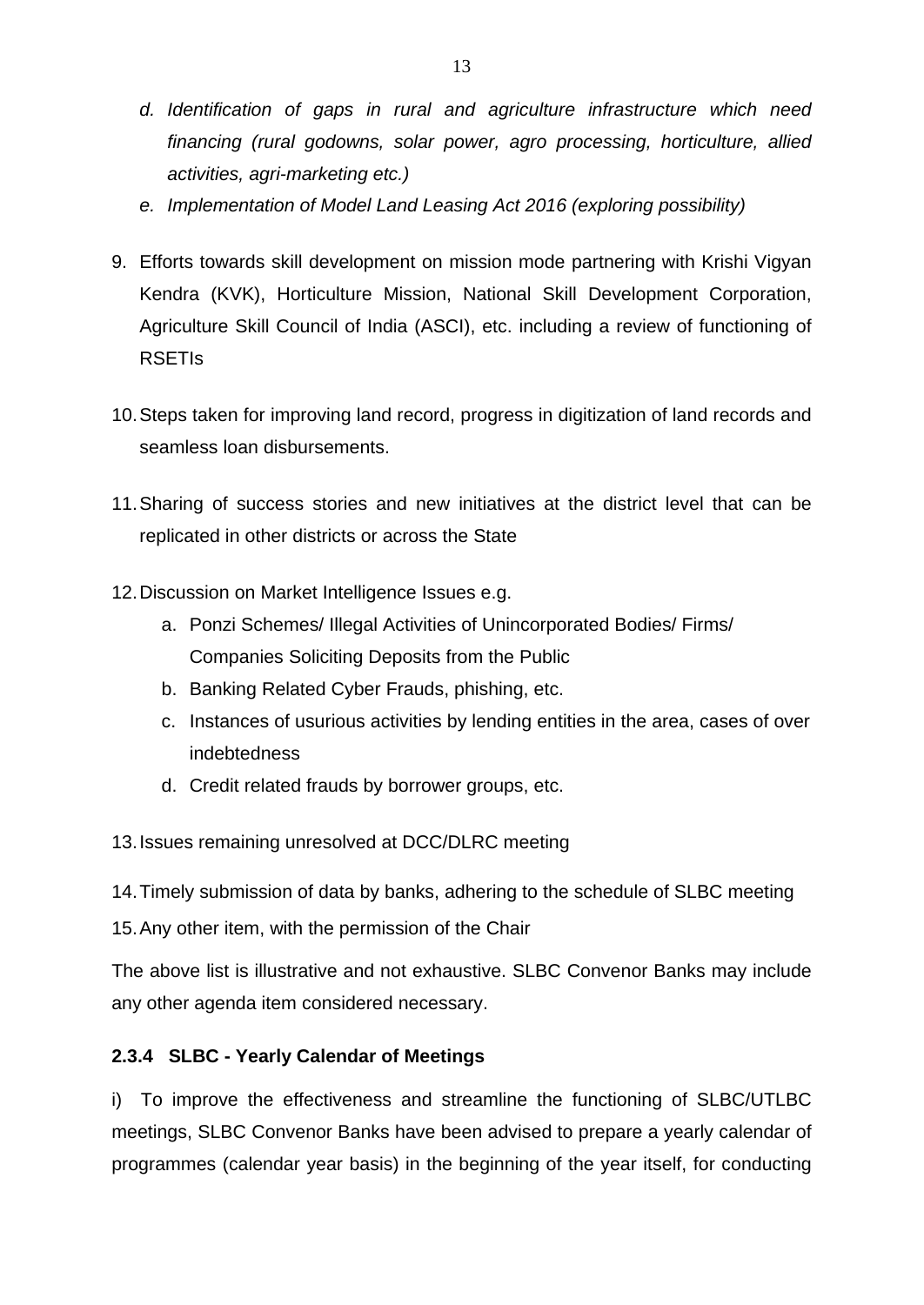the meetings. The calendar of programmes should clearly specify the cut off dates for data submission to SLBC and acceptance thereof by the SLBC Convenor. This yearly calendar should be circulated to all the concerned as an advance intimation for blocking of future dates of senior functionaries of various agencies like Central Government, State Governments, banks, RBI, etc. The SLBC/UTLBC meetings should be conducted as per the calendar under all circumstances. The agenda should also be circulated in advance without waiting for the data from defaulting banks. The matter should, however, be taken up with the defaulting banks in the SLBC meeting. In addition, the SLBC Convenor Bank should write a letter in this regard to the controlling office of the defaulting banks under advice to the Regional Office of RBI. The SLBC Convenor Bank will, however, continue to follow-up with banks for timely data submission. Further, in case the Chief Minister, Finance Minister or other very senior functionaries are not able to attend the SLBC on some very rare occasion, then if so desired by them, a special SLBC meeting can be held. Following broad guidelines should be used for preparation of the calendar of programmes:

| <b>Activity</b>                                 | To be completed by (Date)           |
|-------------------------------------------------|-------------------------------------|
| Preparation of calendar of SLBC/UTLBC           | 15 <sup>th</sup> January every year |
| meetings and intimation to all the concerned of |                                     |
| the cut-off dates for submission of data and    |                                     |
| dates of meetings as per the dateline given     |                                     |
| below.                                          |                                     |
| Reminder regarding the exact date of meeting    | 15 days before end of the           |
| and submission of data by banks to SLBC         | quarter                             |
| Dead line for receipt of information/data<br>by | 15 days from the end of the         |
| <b>SLBC Convenor Bank</b>                       | quarter                             |
| Distribution of agenda cum background papers    | 20 days from the end of the         |
|                                                 | quarter                             |
| Holding of the meeting                          | Within 45 days from the end of      |
|                                                 | the quarter                         |
| Forwarding the minutes of the meeting to all    | Within 10 days from holding the     |
| stakeholders                                    | meeting                             |
| Follow-up of the action points emerged from the | To be completed within 30 days      |
| meeting                                         | of forwarding the minutes (for      |
|                                                 | review in the next meeting)         |

ii) The objective of preparing the calendar of meetings in the beginning of the year is to ensure adequate notice of these meetings and timely compilation and dispatch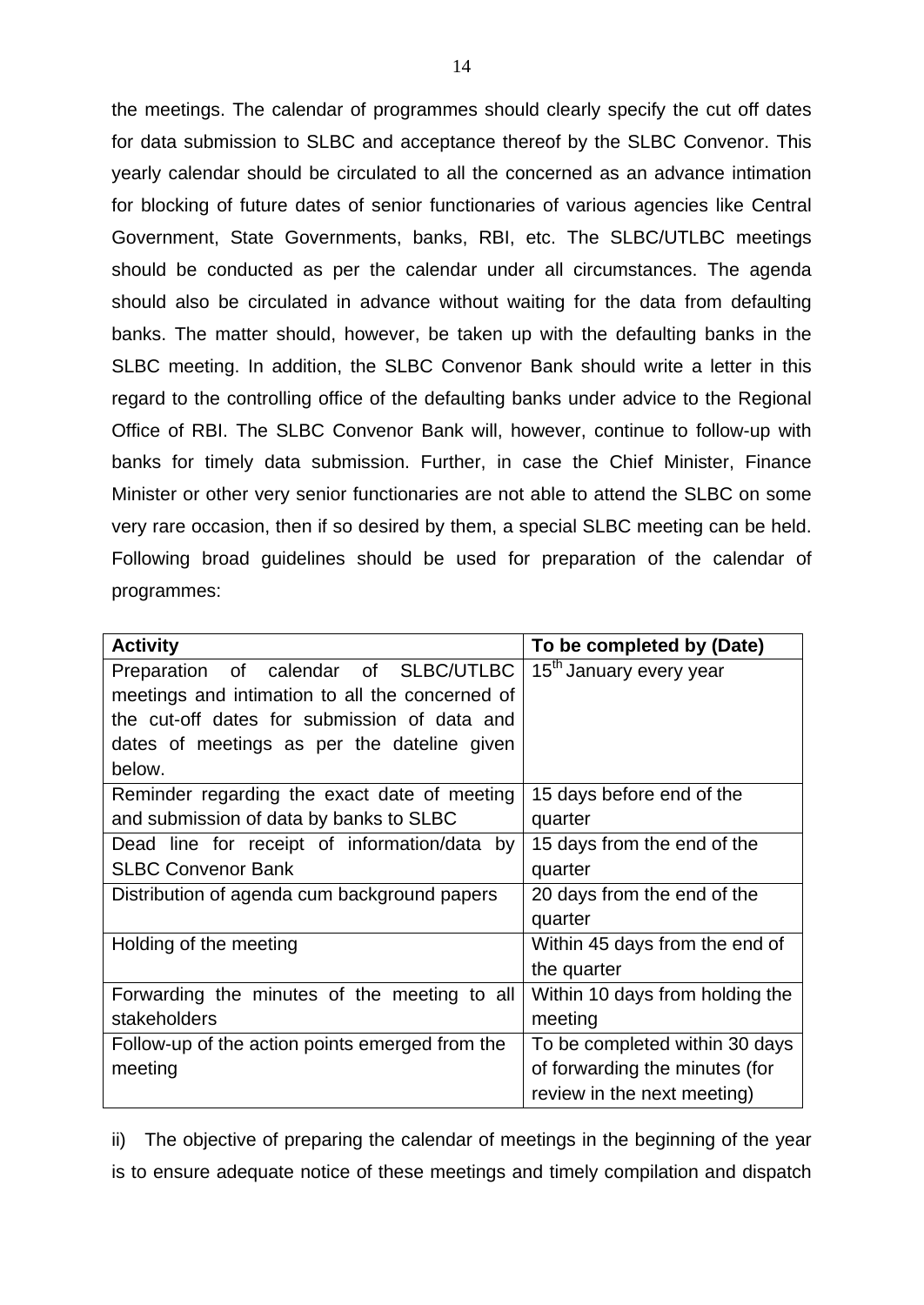of agenda papers to all stakeholders. It also ensures clear cut guidelines for the submission of data to SLBC Convenors by participating banks & Government Departments. It is expected to save precious time of SLBC Convenors otherwise spent in taking dates from various senior functionaries attending these SLBC meetings.

iii) SLBC Convenor Banks need to appreciate the advantages of ensuring adherence to the yearly calendars. SLBC Convenor Banks have therefore been advised to give wide publicity to the annual calendar at the beginning of the year and ensure that dates of senior functionaries expected to attend the meetings are blocked for all meetings by their offices. In case, despite blocking dates, if for some reason, the senior functionary is not able to attend the meeting, the meeting should be held as planned in the calendar. More importantly, the data for review in these meetings should be received as per deadlines set in the calendar and those who do not submit the data in time should be asked to explain the reasons for delay in sending the data that may be recorded in the minutes of the meeting. Under no circumstance, should the preparation of the agenda be delayed beyond the dates stipulated as per the calendar.

## **2.3.5 SLBC Website – Standardisation of information /data**

SLBC Convenor Banks are required to maintain the SLBC websites where all instructions pertaining to LBS and Government Sponsored Schemes are made available and are accessible to the common man desiring any information relating to the conduct of meetings or State-wise data/bank-wise performance. In order to standardize the information and data that is to be made available on the SLBC website, an indicative list of the information & data is given in the [Annex II.](#page-47-0) SLBCs should arrange to place the prescribed minimum information on the websites of SLBCs of their bank and keep it updated regularly, at least on quarterly basis. Banks may note that the list is only indicative and SLBCs are free to put any additional information considered relevant for the State.

### **2.3.6 Liaison with State Government**

SLBC Convenor Banks are expected to co-ordinate the activities of all banks in the State, discuss with State Government officials, the operational problems in lending,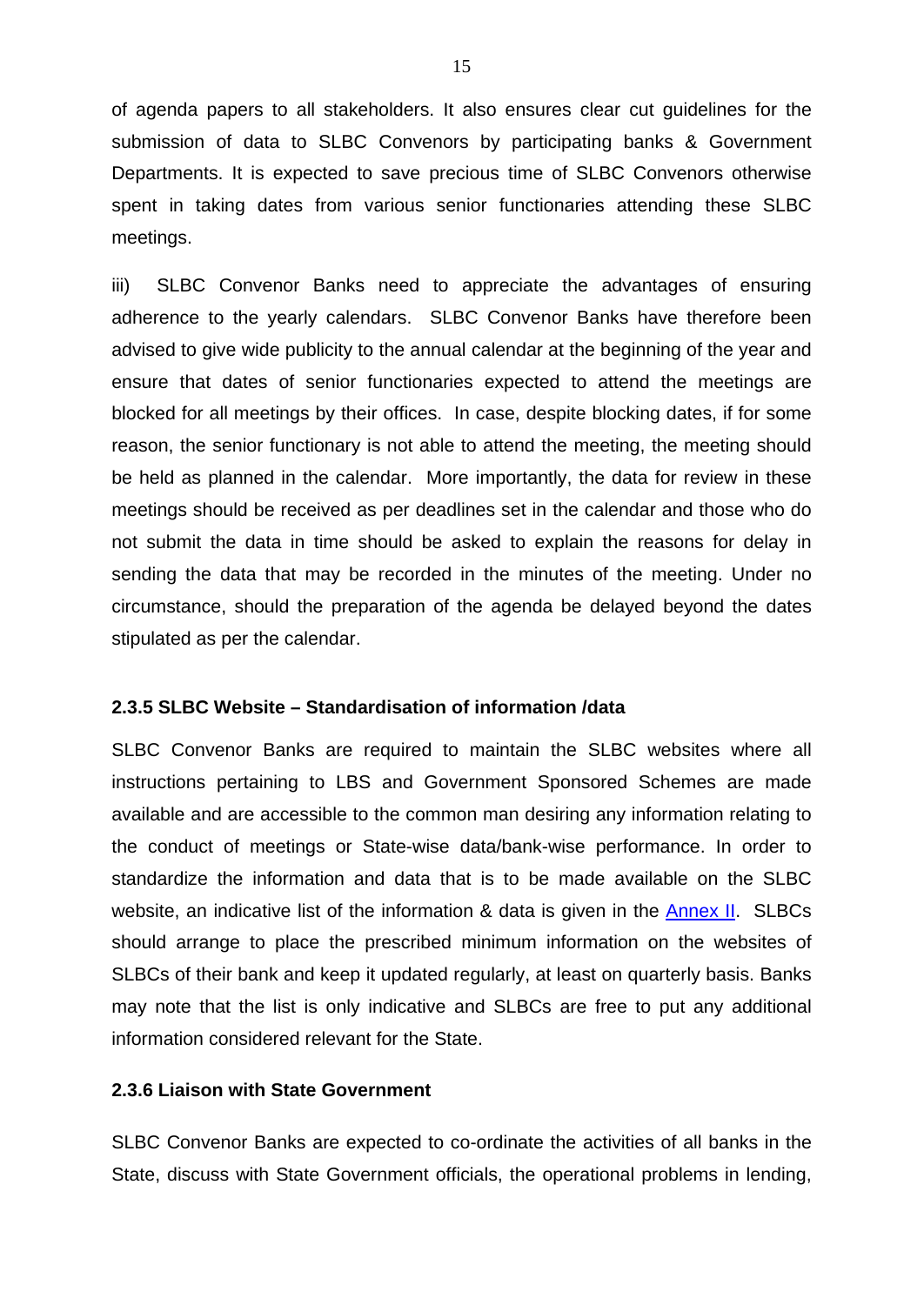extending necessary support for banking development and to achieve the objective of financial inclusion.

## **2.3.7 Capacity Building/Training/Sensitization Programmes**

i) There is a need for sensitising the District Collectors and CEOs of Zilla Parishads on banks and banking in general as also on the specific scope and role of the Lead Bank Scheme. In each State, a full day 'Sensitisation Workshop' may be convened by the SLBC Convenor Bank every year, preferably in April/May. Such sensitisation should form part of the probationary training of such officers. Further, as soon as they are posted in a district, the SLBC may arrange for exposure visits for the District Collectors to the SLBC Convenor's office for sensitisation and understanding of the Lead Bank Scheme.

ii) Staff at the operational level of banks and government agencies associated with implementation of the Lead Bank Scheme need to be aware of the latest developments and emerging opportunities. There is need for staff sensitisation/ training/seminars, etc. at periodic intervals on an ongoing basis

# **3. Implementation of Lead Bank Scheme**

# **3.1 Preparation of credit plans**

Planning plays an important role in the implementation of the Lead Bank Scheme and a bottom-up approach is adopted to map the existing potential for development. Under LBS, planning starts with identifying block wise/activity wise potential estimated for various sectors.

# **3.2 Potential Linked Credit Plans (PLPs)**

i) Potential Linked Credit Plans (PLPs) are a step towards decentralized credit planning with the basic objective of mapping the existing potential for development through bank credit. PLPs take into account the long term physical potential, availability of infrastructure support, marketing facilities, and policies/programmes of Government etc. NABARD to take measures to ensure that PLPs should be more focussed and implementable so that banks can utilize them more gainfully while preparing the Branch Credit Plan. PLPs should emphasise on promotion of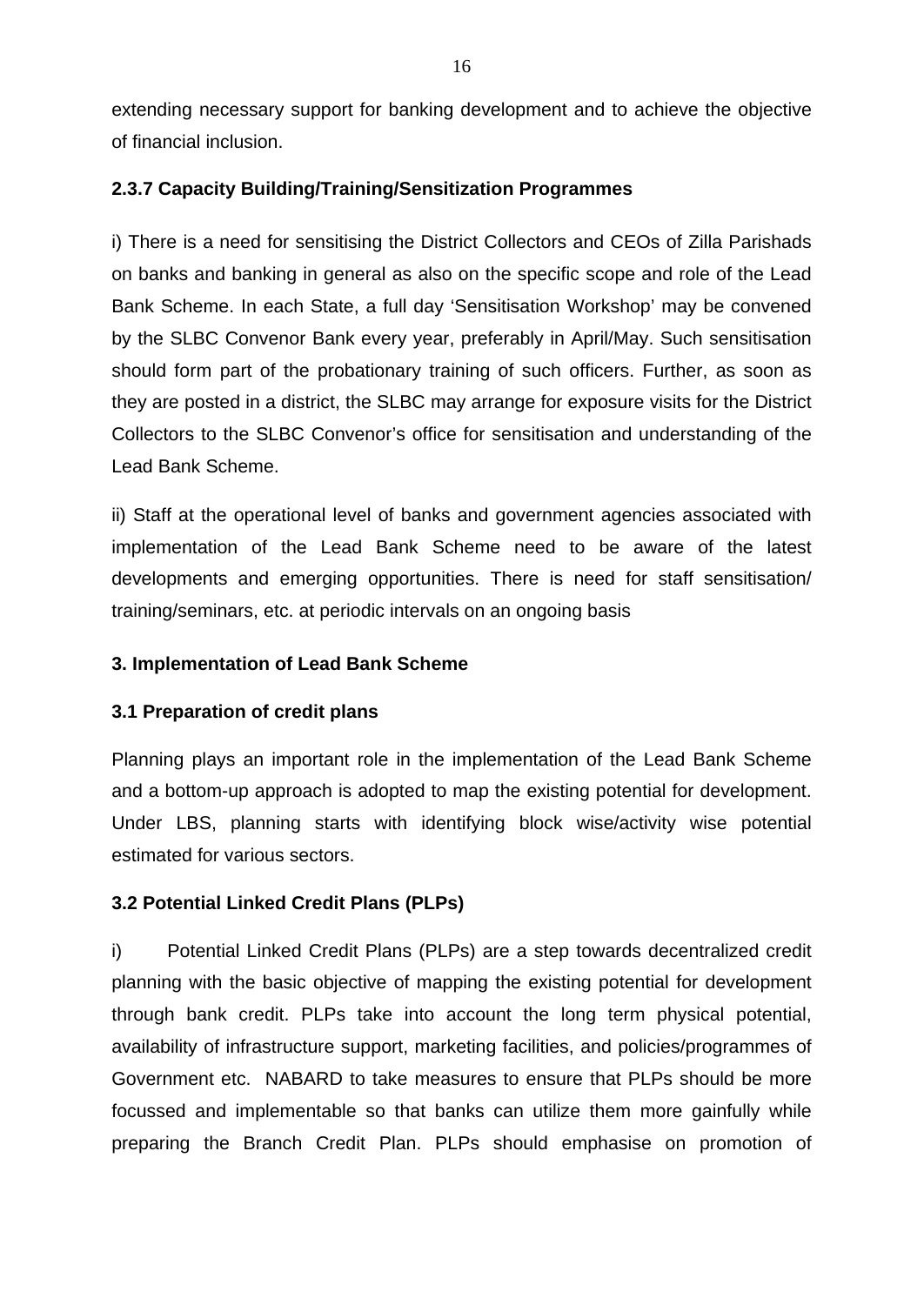sustainable agricultural practices suitable to local conditions. While preparing the PLPs, the focus must be on identifying processes and projects that:

- a. reduce the carbon foot-print,
- b. prevent the overuse of fertilizers,
- c. ensure efficient utilisation of water and
- d. address agricultural pollution issues.

The plans must also focus on promoting innovative farming systems such as organic farming, bio dynamic farming, permaculture and sustainable small-scale farming, as also promoting Farmer Producer Organisations (FPOs) and Farmers' Markets. Such initiatives must be supported by appropriate investments and project finance frameworks.

ii) A pre-PLP meeting is convened by LDM during June every year to be attended by banks, Government agencies, etc., to reflect their views and concerns regarding credit potential (sector/activity-wise) and deliberate on major financial and socioeconomic developments in the district in the last one year and priorities to be set out for inclusion in the PLP. The DDM of NABARD makes a presentation in this meeting outlining the major requirements of information for preparing the PLP for the following year. The preparation of PLP for the next year is to be completed by August every year to enable the State Government to factor in the PLP projections.

iii) The procedure for preparing the District Credit Plan is as follows:

- a) Controlling Offices of commercial banks including Small Finance Banks and Head Office of RRB and DCCB/LDB circulate the accepted blockwise/activity-wise potential to all their branches for preparing the Branch Credit Plans (BCP) by their respective branch managers. Banks should ensure that the exercise of preparation of branch/block plans is completed in time by all branches so that the Credit Plans become operational on time.
- b) A special Block Level Bankers' Committee (BLBC) meeting is convened for each block where the Branch Credit Plans are discussed and aggregated to form the Block Credit Plan. The DDM and the LDM guide the BLBC in finalizing the plan, ensuring that the Block Credit Plan is in tune with the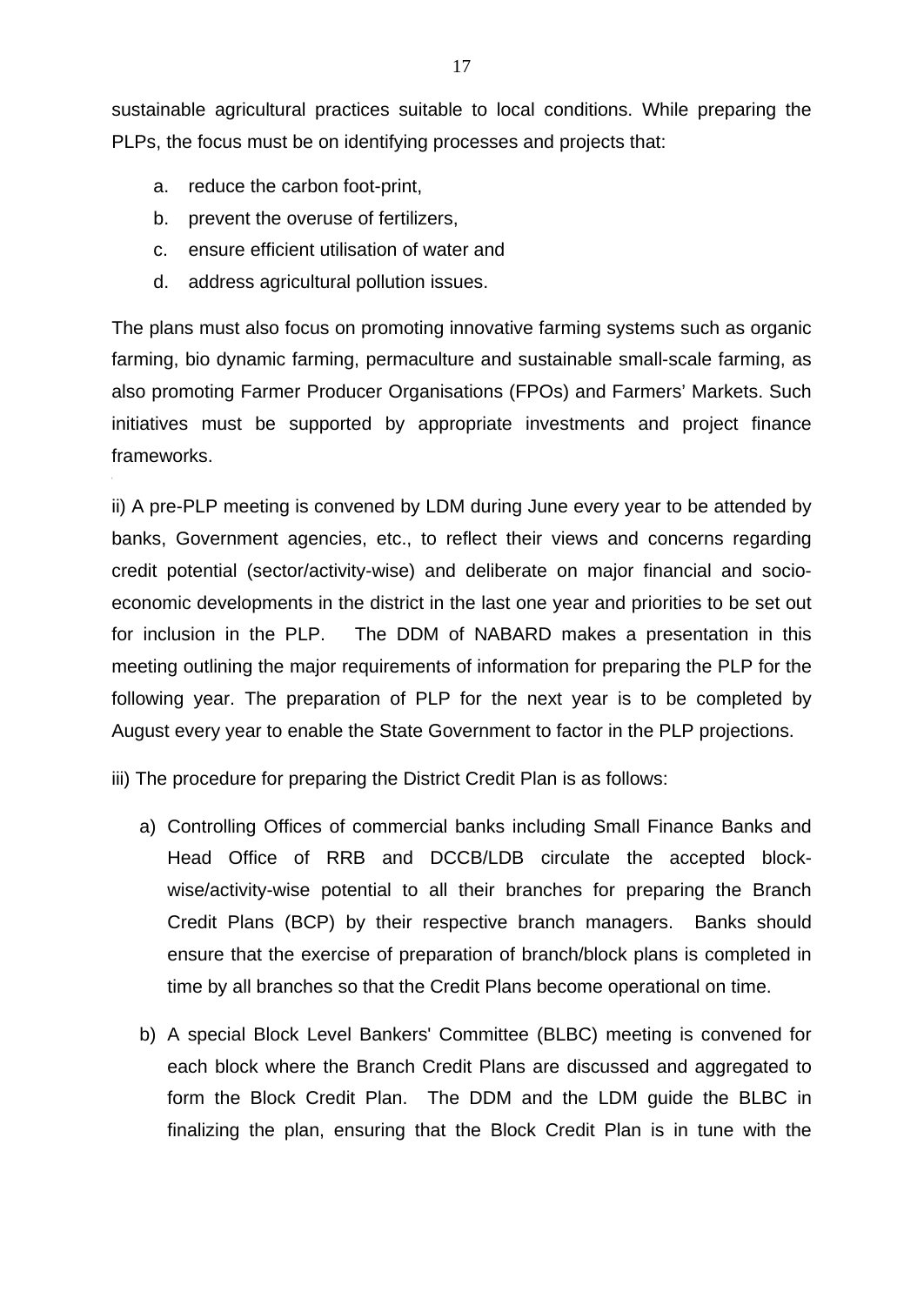potentials identified activity-wise including in respect of Government Sponsored Schemes.

- c) All the Block Credit Plans of the district are aggregated by the LDM to form the District Credit Plan (DCP). This plan indicates an analytical assessment of the credit needs of the district to be deployed by all the financial institutions operating in the district and the total quantum of funds to be earmarked as credit by all the financial institutions for a new financial year. The Zonal/Controlling Offices of banks, while finalizing their business plans for the year, should take into account the commitments made in the DCP which should be ready well in time before the performance budgets are finalized.
- d) The District Credit Plan is then placed before the DCC by the Lead District Manager for final acceptance/approval. All the District Credit Plans are eventually aggregated into a State Level Credit Plan to be prepared by SLBC Convenor Bank and launched by the 1st of April every year.
- e) The corporate business targets for branches, blocks, districts and states may be aligned with the Annual Credit Plans (ACP) to ensure better implementation. The Controlling Offices of the banks in each state should synchronize their internal business plans with the ACP.

# **3.3 Monitoring the Performance of Credit Plans**

The performance of the credit plans is reviewed in the various fora created under the Lead Bank Scheme as shown below:

| At Block Level           | <b>Block Level Bankers' Committee (BLBC)</b>                                      |
|--------------------------|-----------------------------------------------------------------------------------|
| <b>At District Level</b> | District Consultative Committee (DCC) & District<br>Level Review Committee (DLRC) |
| At State Level           | State Level Bankers' Committee (SLBC)                                             |

# **Monitoring of LBS by RBI - Monitoring Information System (MIS)**

i) Data on Annual Credit Plan (ACP) is an important element to review the flow of credit in the State. ACP formats are aligned with the extant reporting guidelines on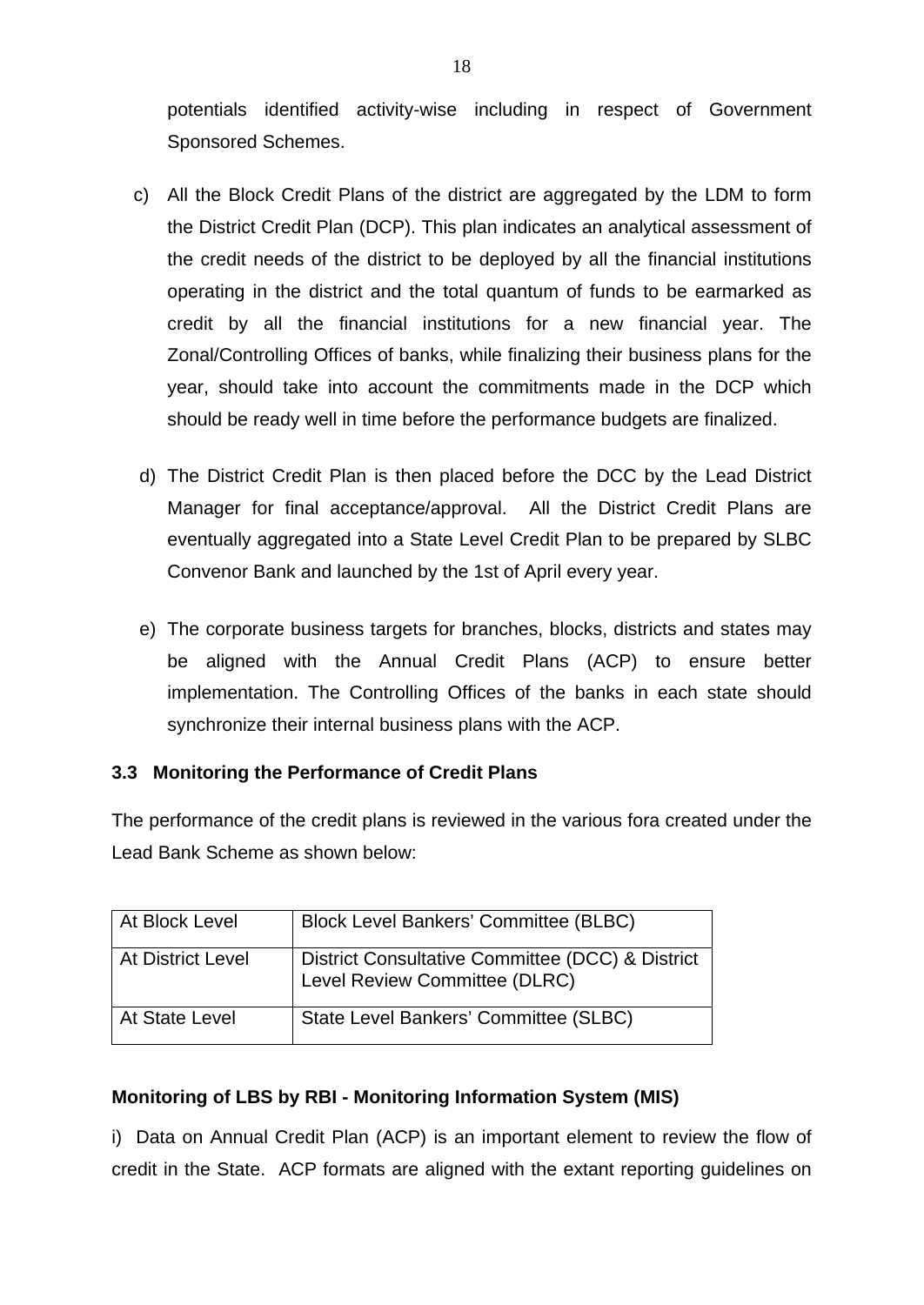priority sector lending. Accordingly, the ACP is to be prepared considering the categories of priority sector that would include Agriculture, Micro, Small and Medium Enterprises, Export Credit, Education, Housing, Social Infrastructure, Renewable Energy and Others. Further, it has been decided that bank loans to Micro/Small and Medium Enterprises (Services), engaged in providing or rendering of services as defined in terms of investment in equipment under MSMED Act, 2006, shall qualify under priority sector without any credit cap. Accordingly, the applicable loan limits per borrower to Micro/Small Enterprises (₹ 5 crore) and Medium Enterprises (₹ 10 crore) under the MSMEs Sector (Services) for classification under priority sector have been removed. The reporting statement for ACP target is LBS-MIS-I (Annex **III**), statement for disbursement and outstanding LBS-MIS-II [\(Annex IV\)](#page-64-0) and ACP achievement vis-à-vis ACP target, LBS-MIS-III [\(Annex V\)](#page-65-0). SLBC Convenor Banks/ Lead Banks have been advised to prepare the statements LBS MIS I, II and III as per the revised formats starting from the financial year 2018-19. They should prepare the bank group wise statements of LBS-MIS-I, II and III as per the prescribed formats and also place these statements for meaningful review in all DCC and SLBC meetings.

ii) In order to maintain consistency and integrity of data with the All-India data of scheduled commercial banks and facilitate a meaningful review/analysis of data, the ACP data needs to be grouped separately for scheduled commercial banks and other banks like State Cooperative Banks, DCCBs, etc. while presenting in the DCC/SLBC meetings and submitting to our regional offices. The data pertaining to scheduled commercial banks needs to be further grouped into public sector banks, private sector banks, Regional Rural Banks and Small Finance Banks to know the bank group wise position.

#### **3.4 Revised mechanism of Data Flow for LBS fora meetings**

At present, discussions at the quarterly meetings of the various LBS fora viz. State Level Bankers' Committee (SLBC), District level Consultative Committee (DCC) and Block Level Bankers' Committee (BLBC) primarily focus on the performance of banks in the disbursement of loans vis-a-vis the allocated target under the Annual Credit Plan. The integrity & timeliness of the data submitted by banks for the purpose has been an issue as a significant portion of this data is manually compiled and entered into the Data Management Systems of the SLBC Convener Banks. The

19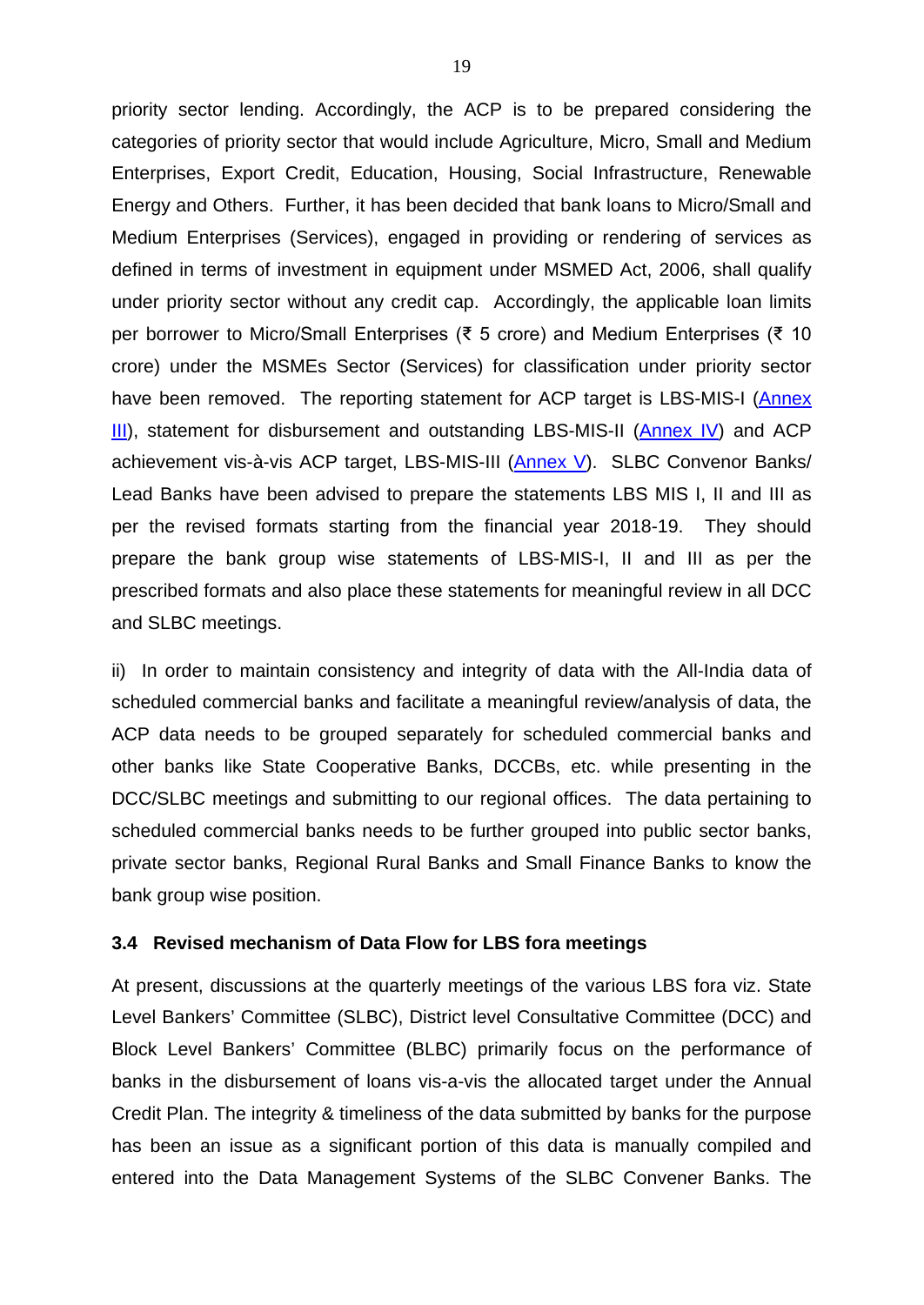extent to which this data corresponds with the data present in the Core Banking Solution (CBS) of the respective banks also varies significantly. Therefore, there is need of a standardized system to be developed on the website maintained by each SLBC to enable uploading and downloading of the data pertaining to the Block, District as well as the State. The relevant data must also be directly downloadable from the CBS and/ or MIS of the banks with a view to keeping manual intervention to a minimal level in the process. The procedure relating to the envisaged intervention in this area is given below:

#### **Management of Data Flow at LBS Fora – Procedure**

- i. Each bank's CBS should have a provision to generate a report pertaining to all LBS related data/ tables to Excel. This data should have information pertaining to all the branches operating in the state including fields/ columns for District & Block name. Access to Download & Export this data from the bank's CBS should be given to the Controlling Offices of the banks who would be solely responsible for the process of 'Data Feeding' for all districts/ blocks within their jurisdiction.
- ii. The 'Data Feeding' process is the process of uploading this Excel file (downloaded in step (i) above) on the SLBC websites. SLBC websites should have a provision to 'Import/ Upload' all the data present in the Excel Sheet on the database of the SLBC website. This would obviate any manual 'data entry' at the SLBC/ Controlling Office level.
- iii. To facilitate the above functionality, each SLBC Convenor Bank would have to add this 'Import/ Upload' functionality to their SLBC website along with the requisite capabilities at the back-end.
- iv. The SLBC website would, thus, effectively work as a data aggregation platform. Further, data analysis capabilities could also be added to the SLBC websites depending on the available resources.
- v. The SLBC websites should provide access to LDMs to download district and block specific data directly from this website thus ensuring integrity and timely availability of data.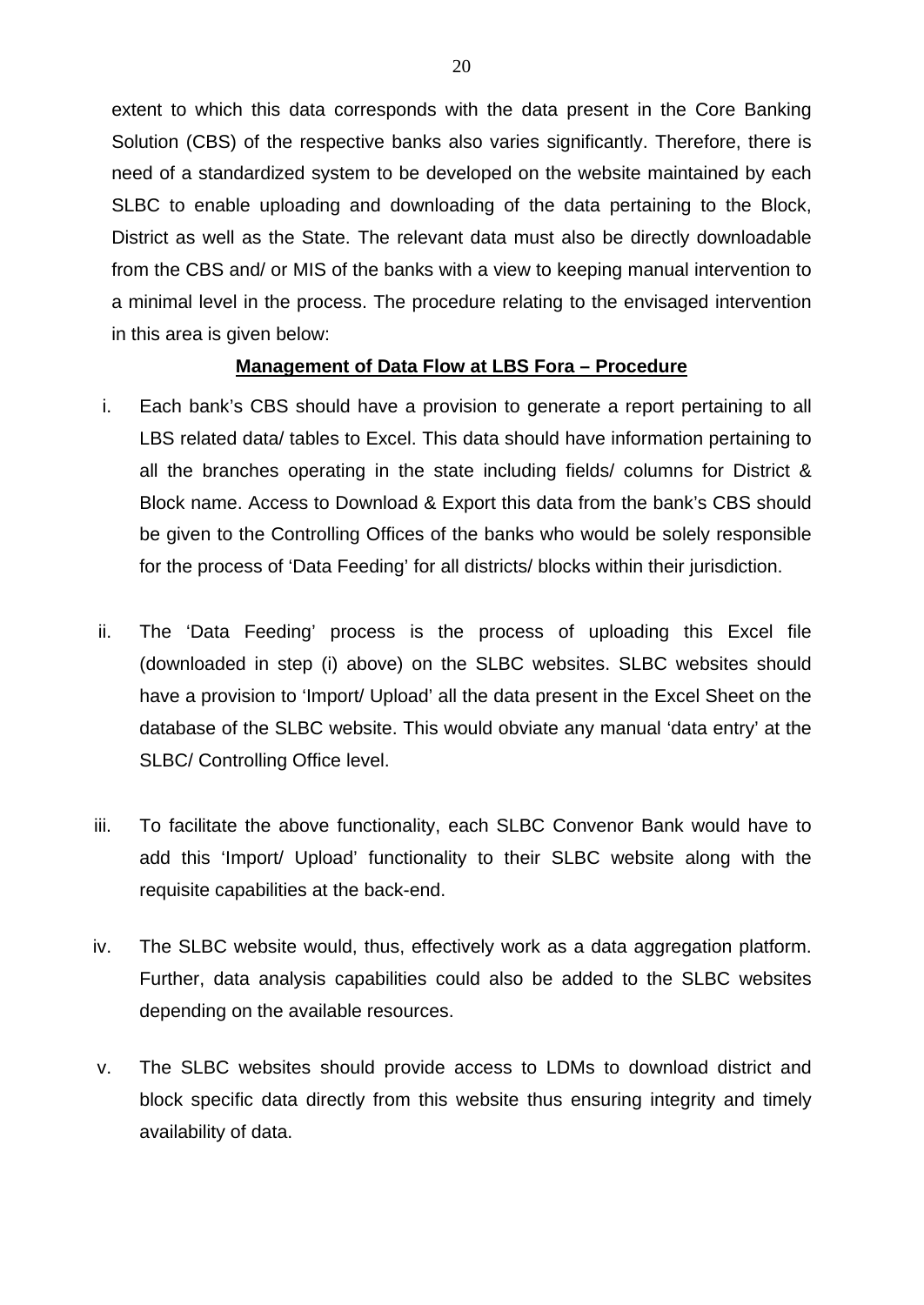- vi. There could still be some data pertaining to State Government Schemes/ other data that is not available on the CBS or MIS of the banks. This would have to be collated at the Controlling Office level as is done now. At the SLBC website, functionalities could be provided to enter this data too. This could then be downloaded by the LDMs for district/ block level reports. Banks may also add Open Format fields like 'text boxes' for data or information that is special or is entered/ used once in a while.
- vii. Such a system ensures that LDMs & SLBC Convenor Banks have to do zero or minimal data entry/ feeding and all data is entered by a single 'custodian of data' which is the Controlling Office of each bank. Any information to be provided by Government extension agencies could also be similarly uploaded.

Necessary modifications may be made on the SLBC websites and to the CBS & MIS systems of all banks to implement the envisaged data flow mechanism.

## **4. Assignment of Lead Bank Responsibility**

i) Lead Bank Scheme is administered by the Reserve Bank of India since 1969. The assignment of Lead Bank responsibility to designated banks in every district is done by the Reserve Bank of India following a detailed procedure formulated for this purpose. As on June 30, 2019, 18 public sector banks and one private sector bank have been assigned Lead Bank responsibility in 717 districts of the country.

ii) State Level Bankers' Committee (SLBC)/Union Territory Level Bankers' Committee (UTLBC), as an apex level forum at the State/Union Territory (UT) level, coordinates the activities of the financial institutions and Government departments in the State/Union Territory under the Lead Bank Scheme. SLBC/UTLBC Convenorship is assigned to banks for this purpose As on June 30, 2019, the SLBC/ UTLBC convenorship of 29 States and 7 Union Territories has been assigned to 14 public sector banks and one private sector bank. A List of State/UT wise SLBC/UTLBC Convenor Banks and district wise Lead Banks is given in [Annex](#page-31-0) I.

iii) The Lead Bank Scheme (LBS) has been extended to the districts in the metropolitan areas, thus bringing the entire country under the fold of the Lead Bank Scheme.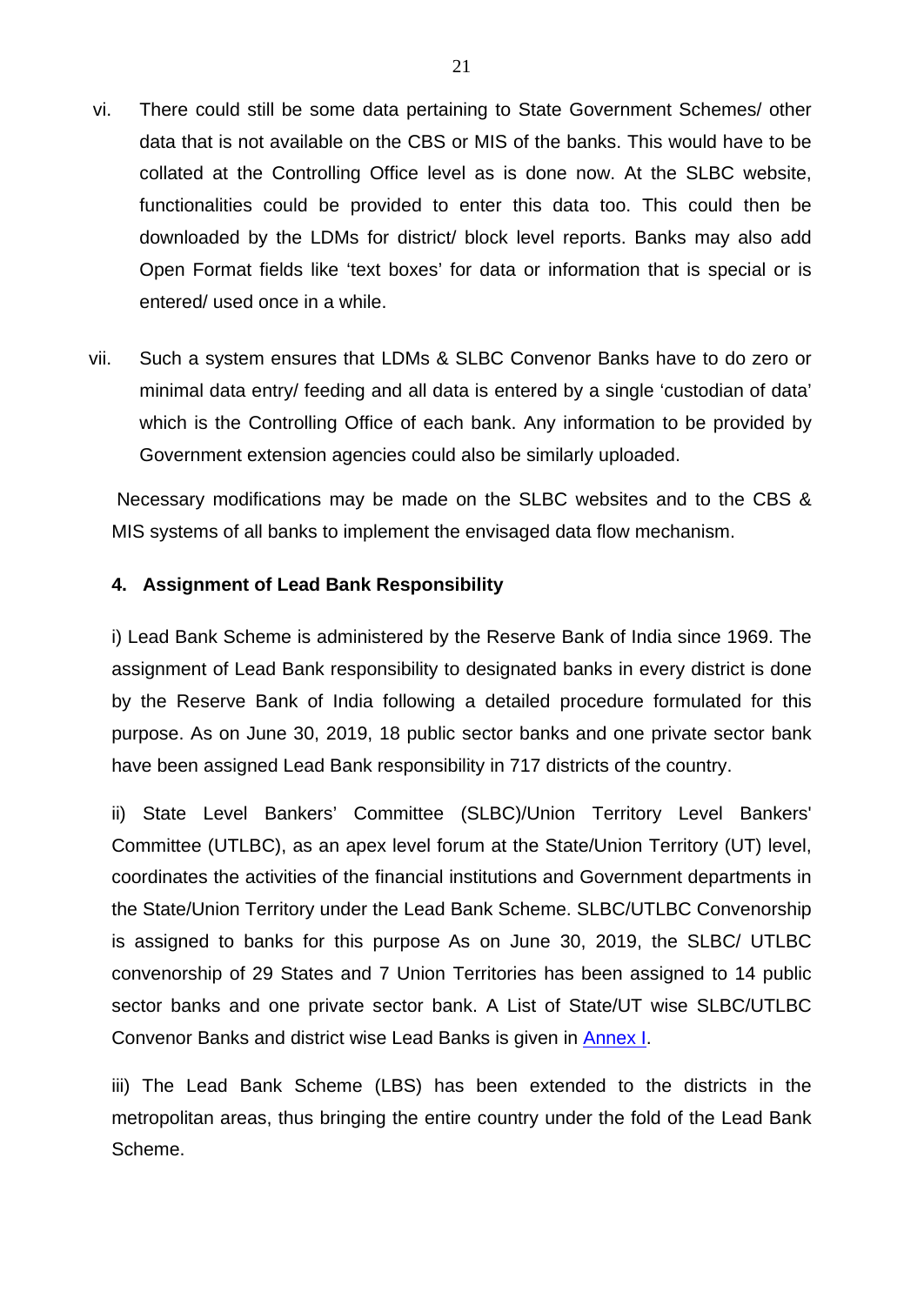## **5. Banking Penetration**

i) Over the years, the focus of the Lead Bank Scheme has shifted to inclusive growth and financial inclusion. The use of Information Technology (IT) and intermediaries has enabled banks to increase the outreach, scale and depth of banking services at affordable cost.

ii) SLBC Convenor Banks / Lead Banks are advised to focus attention on the need for achieving 100% financial inclusion through penetration of banking services in the rural areas. Upon issuance of DBR revised guidelines on 'Rationalisation of Branch Authorisation Policy' on May 18, 2017 clarifying on 'Banking Outlet', banks were advised to consider opening of a CBS-enabled banking outlet or a part time banking outlet, as the case may be, in unbanked rural centres.

iii) SLBC Convenor Banks should take up with the State Governments, impeders such as issues of road/digital connectivity, conducive law and order situation, uninterrupted power supply, adequate security, etc. for ensuring banking expansion at all centres where penetration by the formal banking system is required. However, these impeders should not inhibit the scaling up of financial inclusion initiatives.

## **5.1 Roadmap for providing banking services in unbanked villages**

In November 2009, a roadmap to provide banking services in villages with population more than 2000 was rolled out. All the identified villages have been provided with banking services through branches, business correspondents or through other modes such as ATMs and mobile vans. Later, in June 2012, a roadmap to provide banking services in unbanked villages with less than 2,000 population was rolled out. SLBC Convenor Banks and Lead Banks were advised to complete the process of providing banking services in unbanked villages with population below 2000 by August 14, 2015.

## **5.2 Roadmap for opening brick and mortar branches in villages with population more than 5000 without a bank branch of a scheduled commercial bank**

As brick and mortar branches are an integral component of financial inclusion, it was decided to focus on villages with population above 5000 without a bank branch of a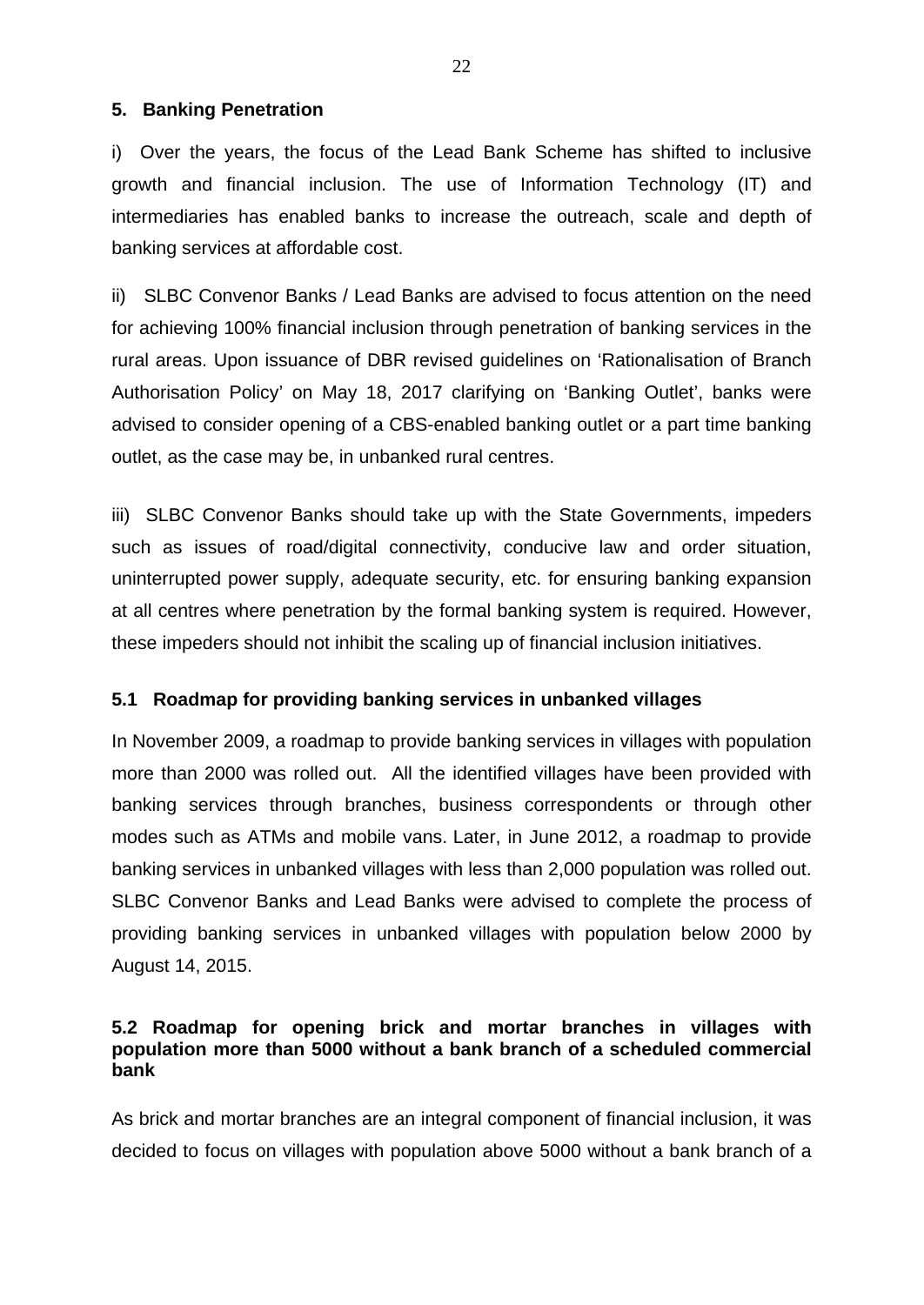scheduled commercial bank. This was to enable banks to provide quality financial services and timely support to BC outlets that would help in sustaining and strengthening the services provided through BCs and also ensure close supervision of BC operations. Accordingly, SLBC Convenor Banks were advised to identify villages with population above 5000 without a bank branch of a scheduled commercial bank in their State and allot these villages among scheduled commercial banks (including Regional Rural Banks) for opening of branches.

## **5.3 Aligning roadmap for unbanked villages having population more than 5000 with revised Guidelines on Branch Authorisation Policy**

In terms of [circular DBR.No.BAPD.BC.69/22.01.001/2016-17 dated May 18, 2017](https://rbi.org.in/Scripts/NotificationUser.aspx?Id=10972&Mode=0) issued by DBR on 'Rationalisation of Branch Authorisation Policy - Revision of Guidelines', final guidelines on 'Banking Outlets' have been issued with a view to facilitate financial inclusion as also to provide flexibility to banks on the choice of delivery channel. Accordingly, SLBC Convenor Banks have been advised to identify all unbanked rural centres (URCs) in the State, compile and maintain an updated list of all such centres. The updated list should be displayed on the website of each SLBC to facilitate banks to choose/indicate the place/centre where they wish to open a 'banking outlet'.

ii) Further, SLBC Convenor Banks have been advised that in order to comply with the criteria of opening at least 25 percent of the total banking outlets in unbanked rural centres in Tier 5 & 6 centres, as prescribed vide DBR circular dated May 18, 2017, banks should give priority to **villages without a banking outlet having population more than 5000 (i.e. Tier 5 centres)** and ensure that all such villages under their jurisdiction are covered with a CBS-enabled Banking Outlet on priority basis.

iii) The updated list of unbanked rural centres should be tabled in all SLBC meetings during discussions on the progress of providing banking services in unbanked rural centres.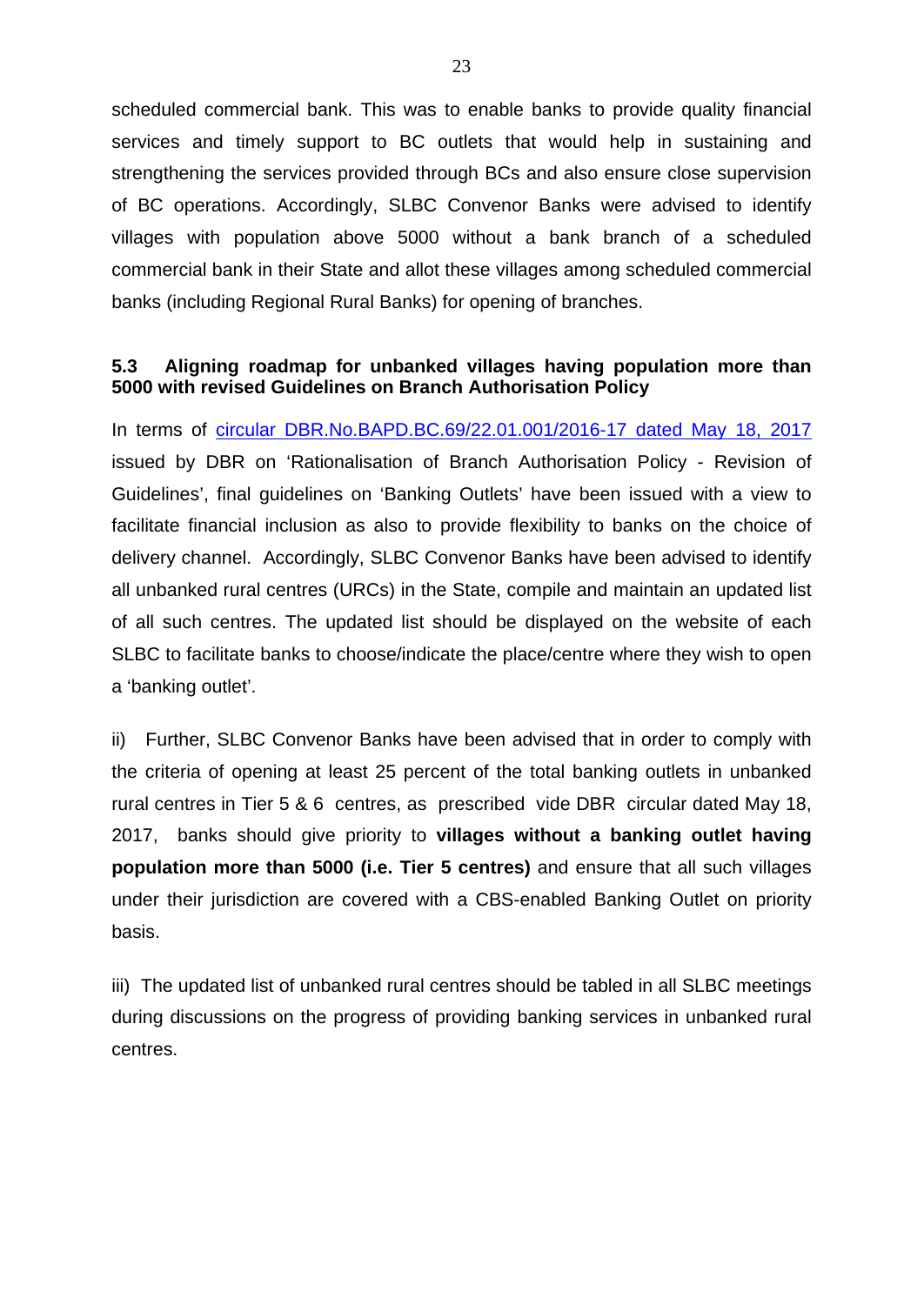## **6. Credit Deposit Ratio (CD Ratio)**

## **6.1 CD Ratio of Banks in Rural and Semi-Urban Areas**

Banks have been advised to achieve a CD Ratio of 60% in respect of their rural and semi-urban branches separately on an All-India basis. While it is not necessary that this ratio should be achieved separately, branch-wise, district-wise or region-wise, the banks should, nevertheless, ensure that wide disparity in the ratios between different States / Regions is avoided in order to minimise regional imbalance in credit deployment. The credit dispensation in certain districts is very low, as a result of various factors such as lack of necessary infrastructure, varying ability of different regions to absorb credit, etc. Banks may review the performance of their bank branches in such areas and take necessary steps to augment the credit flow. The Lead Banks may discuss the problem in all its aspects with the other financial institutions in the district and also in the DCC forum.

# **6.2 Implementation of the Recommendations of the Expert Group on CD Ratio**

i) An Expert Group was constituted by the Government of India to go into the nature and magnitude of the problem of low CD Ratio across States / Regions and to suggest steps to overcome the problem. The Expert Group examined the problems and causes of low CD Ratio and made recommendations. As per the recommendations, the CD Ratio of banks should be monitored at different levels based on the following parameters –

| <b>Institution / Level</b>      | <b>Indicator</b> |
|---------------------------------|------------------|
| Individual Banks at Head Office | $Cu + RIDF$      |
| State Level (SLBC)              | Cu + RIDF        |
| <b>District Level</b>           | Cs               |

Where:

Cu = Credit as per place of Utilization Cs = Credit as per place of Sanction RIDF = Total Resource support provided to States under RIDF Further, banks are advised that:

- In the districts having CD Ratio less than 40, Special Sub-Committees (SSCs) of the DCC shall be set up to monitor the CD Ratio.
- Districts having CD Ratio between 40 and 60, shall be monitored under the existing system by the DCC, and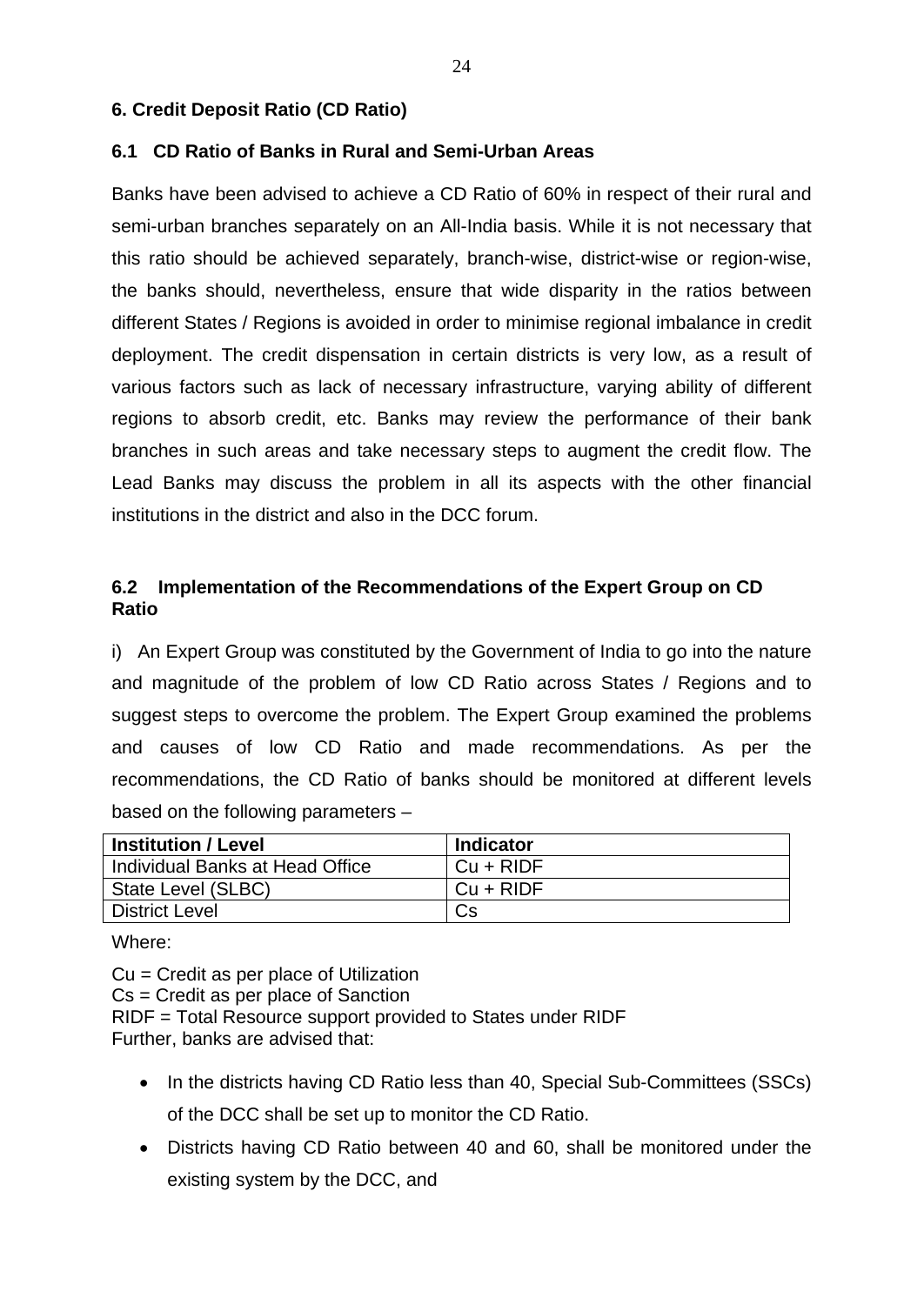• The district with CD Ratio of less than 20 need to be treated on a special footing.

ii) Special Sub-Committees (SSCs) of the DCC should be set up in the districts having CD Ratio less than 40 percent, in order to monitor the CD Ratio and to draw up Monitorable Action Plans (MAPs) to increase the CD Ratio. The Lead District Manager (LDM) is designated as the Convenor of the SSC which, in addition to the District Co-ordinators of banks functioning in the area, should comprise of the LDO of RBI, the DDM of NABARD, the District Planning Officer or a representative of the Collector duly empowered to take decisions on behalf of the district administration. The functions of the Special Sub-Committee are as under:

- The SSCs should draw up Monitorable Action Plans (MAPs) for improving the CD Ratio in their districts on a self-set graduated basis.
- For this purpose, the SSC should hold a special meeting immediately after its constitution and on the basis of the various ground level parameters, set for itself, a target for increasing the CD Ratio initially for the current year. It will also, at the same meeting, set a definite time frame to achieve a CD Ratio more than 60 percent in annual increments.
- Consequent to the completion of this process, the target and time frame self set by the SSC should be placed before the DCC for approval.
- The plans for implementation must then be taken up by the SSC and monitored assiduously once in two months.
- The SSC should report the progress on the implementation of the plan to the DCC on a quarterly basis and through them to the Convenor of the SLBC.
- On the basis of the feedback received from the DCC regarding the progress in the implementation of the Monitorable Action Plans (MAPs), a consolidated report should be prepared by the SSC and tabled at all SLBC meetings for discussion / information.

iii) As regards the districts with a CD Ratio less than 20, these are generally located in hilly, desert or inaccessible terrains and / or those dependent solely on the primary sector and/ or characterized by a breakdown of the law and order machinery. In such areas, conventional methods are not likely to work unless the banking system and the State Government come together in a specially meaningful way.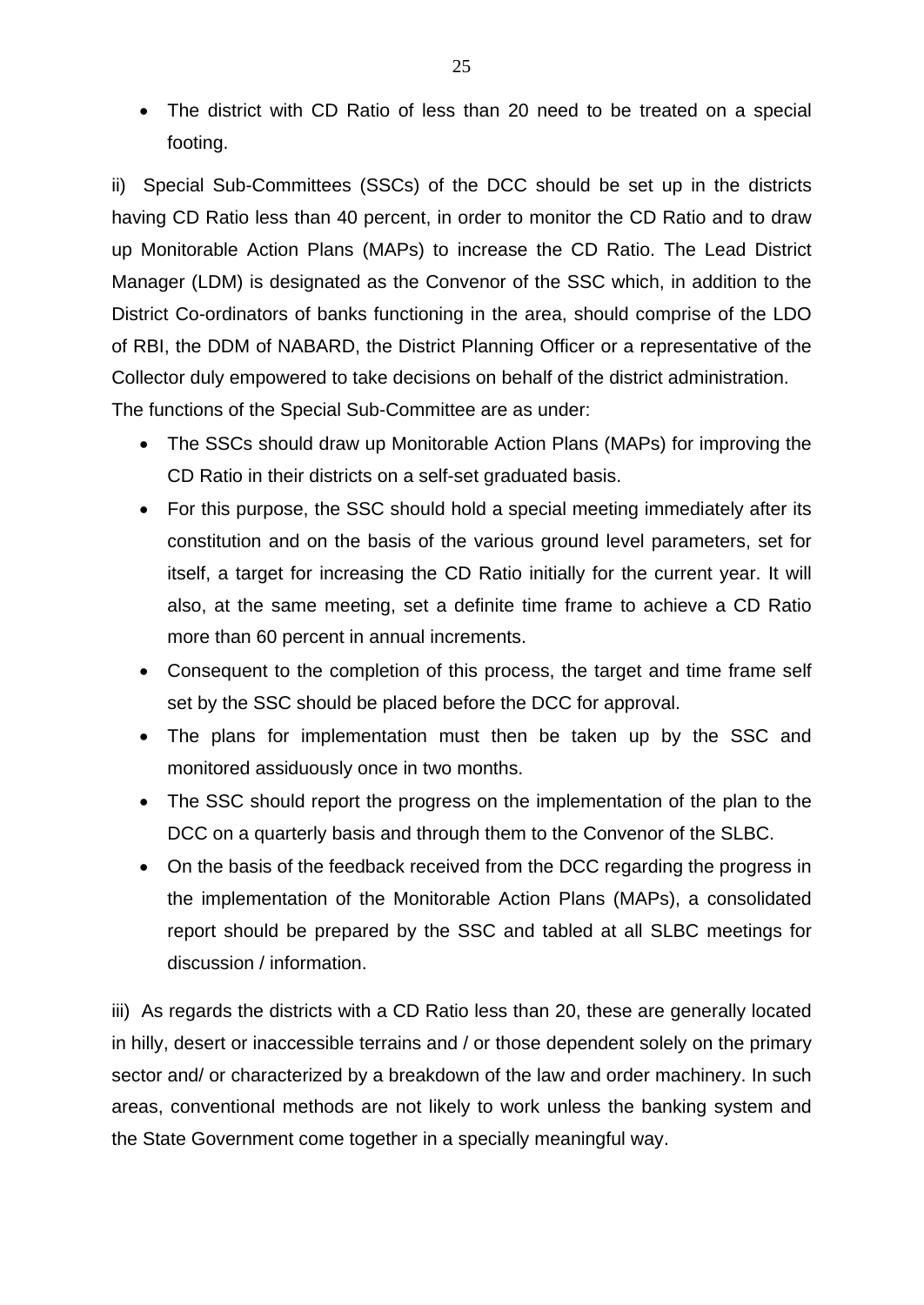iv) While the framework for implementation for raising the CD Ratio in these districts will be the same as in the case of districts with CD Ratio below 40 percent (i.e. setting up of SSC etc.), the focus of attention and the level of efforts should be of a much higher scale.

For this,

- All such districts should first be placed in a special category.
- Thereafter, the responsibility for increasing their CD Ratio should be taken by banks and State Governments and the districts should be "adopted" by the District Administration and the Lead Bank jointly.
- While banks would be responsible for credit disbursement, the State Government would be required to give an upfront commitment regarding its responsibilities for creation of identified rural infrastructure together with support in creating an enabling environment for banks to lend and to recover their dues.
- Progress in the special category districts should be monitored at the district level and reported to the corporate offices of the concerned banks.
- The Chairmen/ Managing Directors of banks should give special attention to the CD Ratio in such districts.

# **7. Direct Benefit Transfer**

Direct Benefit Transfer (DBT) was rolled out by the Government of India in selected districts in January 2013. It was expanded to other districts subsequently. SLBC Convenor Banks were advised to co-ordinate with the Government authorities to implement DBT. Banks were advised to include the status of the roll-out of DBT as a regular agenda item for discussion in SLBC meetings as part of Financial Inclusion/Direct Benefit Transfer (DBT) implementation. As a prerequisite to the implementation of the DBT, every eligible individual should have a bank account. Further, to make disbursements at the doorstep through the ICT-based BC model, banking outlets either through brick & mortar branches or the branchless mode is needed in all villages across the country. Hence, banks have been advised to:

• take steps to complete the opening of bank accounts and seeding of Aadhaar numbers in all bank accounts.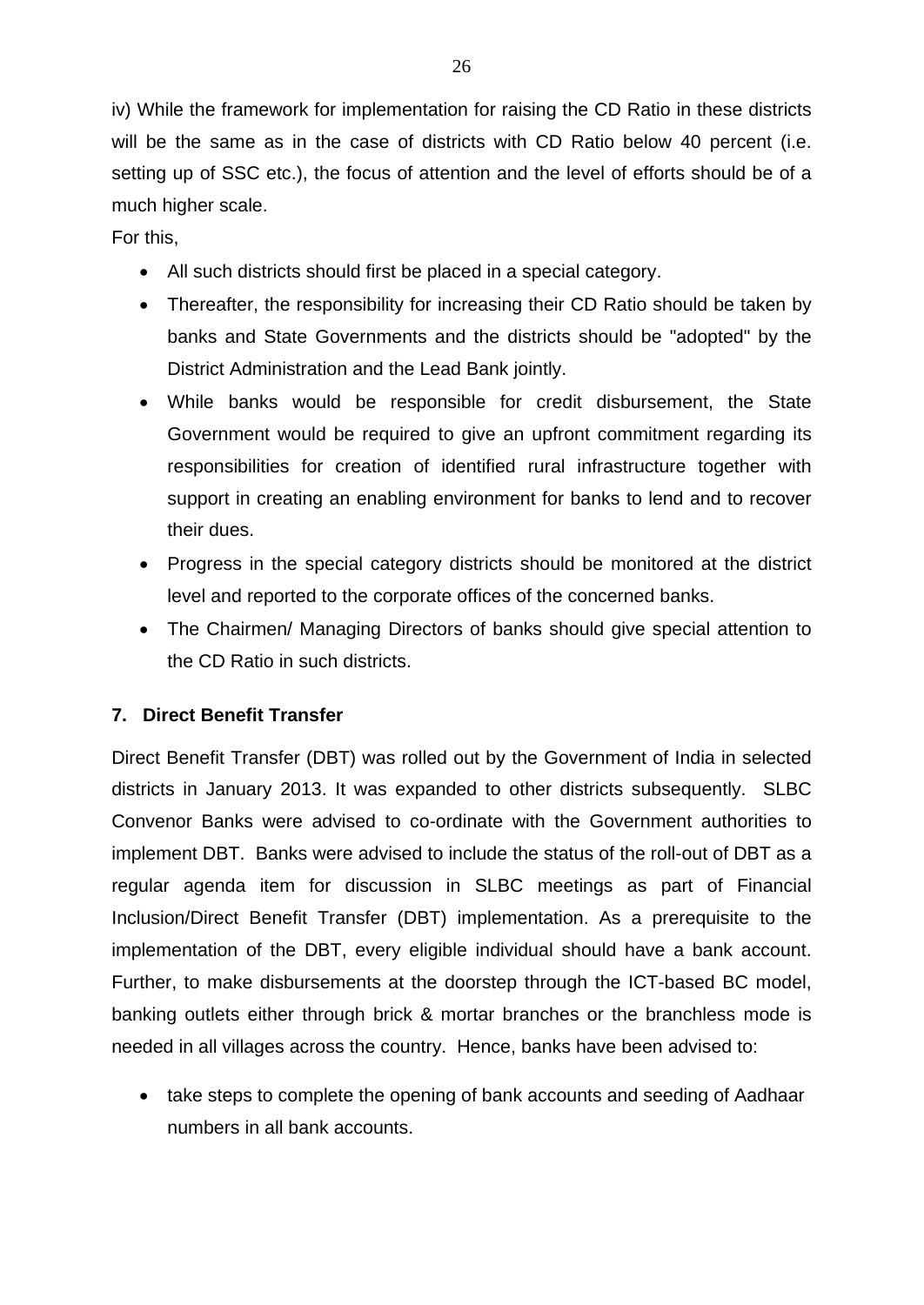- closely monitor the progress in seeding of Aadhaar number with the bank accounts of beneficiaries.
- put in place a system to provide the beneficiary of the seeding request an acknowledgement and also send a confirmation of the seeding of Aadhaar number.
- form a DBT Implementation Co-ordination Committee, along with the State Government department concerned, at district level and review the seeding of Aadhaar numbers in bank accounts.
- ensure that district and village wise names and other details of business correspondents (BCs) engaged/other arrangements made by the bank are displayed on the SLBC website.
- set up a Complaint Grievance Redressal mechanism in each bank and nominate a Complaint Redressal Officer in each district, to redress the grievances related to 'seeding of Aadhaar number in bank accounts'.

## **8. Service Area Approach (SAA)**

i) The Service Area Approach (SAA), introduced in April 1989 for planned and orderly development of rural and semi-urban areas was applicable to all scheduled commercial banks including Regional Rural Banks. Under SAA, each bank branch in a rural or semi-urban area was designated to serve an area of 15 to 25 villages and the branch was responsible for meeting the needs of bank credit of its service area. The primary objective of SAA was to increase productive lending and forge effective linkages between bank credit, production, productivity and increase in income levels. The SAA scheme was reviewed from time to time and appropriate changes were made in the scheme to make it more effective.

ii) The Service Area Approach scheme was reviewed in December 2004 and it was decided to dispense with the restrictive provisions of the scheme while retaining the positive features of the SAA such as credit planning and monitoring of the credit purveyance. Accordingly, under SAA, the allocation of villages among the rural and semi-urban branches of banks were made not applicable for lending except under Government Sponsored Schemes. Thus, while the commercial banks and RRBs are free to lend in any rural and semi-urban area, the borrowers have the choice of approaching any branch for their credit requirements.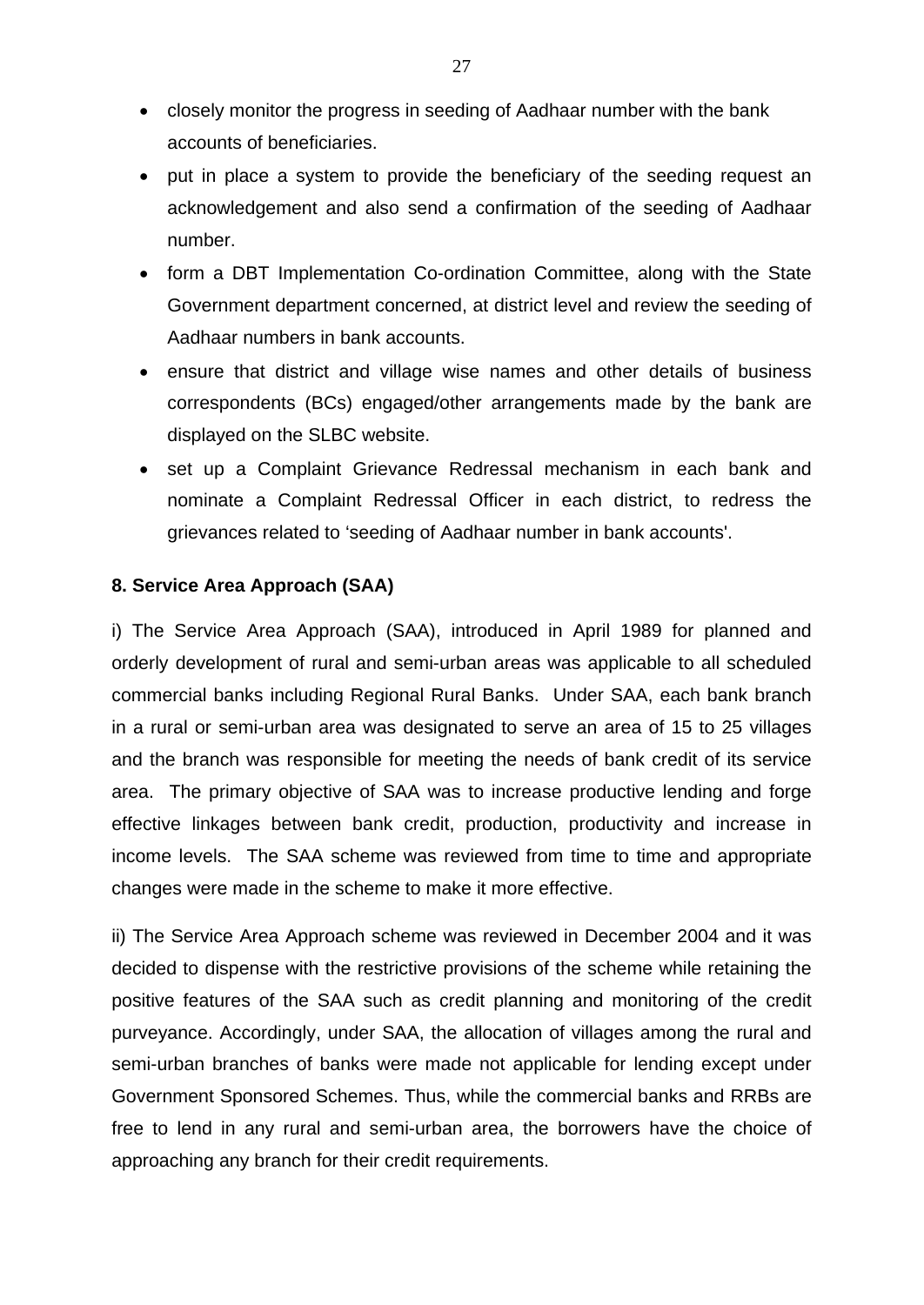## **8.1 Dispensing with 'No Due Certificate'**

In order to ensure hassle free credit to all borrowers, especially in rural and semiurban areas and keeping in view the technological developments and the different ways available with banks to avoid multiple financing, banks have been advised to dispense with obtaining a 'No Due Certificate' from the individual borrowers (including SHGs & JLGs) in rural and semi-urban areas for all types of loans including loans under Government Sponsored Schemes, irrespective of the amount involved unless the Government Sponsored Scheme itself provides for obtention of a 'No Due Certificate'. Further, it is clarified that the policy of dispensing with a 'No Due Certificate' for lending by banks is also applicable to urban areas including metropolitan cities.

ii) Banks are encouraged to use an alternative framework of due diligence as part of the credit appraisal exercise other than the 'No Due Certificate' which could, among others, consist of one or more of the following:

- Credit history check through Credit Information Companies (CICs)
- Self-declaration or an affidavit from the borrower
- CERSAI registration
- Peer monitoring
- Information sharing among lenders
- Information search (writing to other lenders with an auto deadline)
- iii) Banks are also advised to submit information/data to all Credit Information Companies (CICs), as required in terms of extant instructions issued by RBI.

# **9. Doubling of Farmers' Income by 2022**

i) The Government of India, in the Union Budget 2016-17, had announced its resolve to double the income of farmers by 2022. Several steps have been taken towards attaining this objective including setting up of an inter-ministerial committee for preparation of a blue print for the same. This agenda has also been reiterated by the government in several fora and has acquired primacy from the point of view of rural and agricultural development.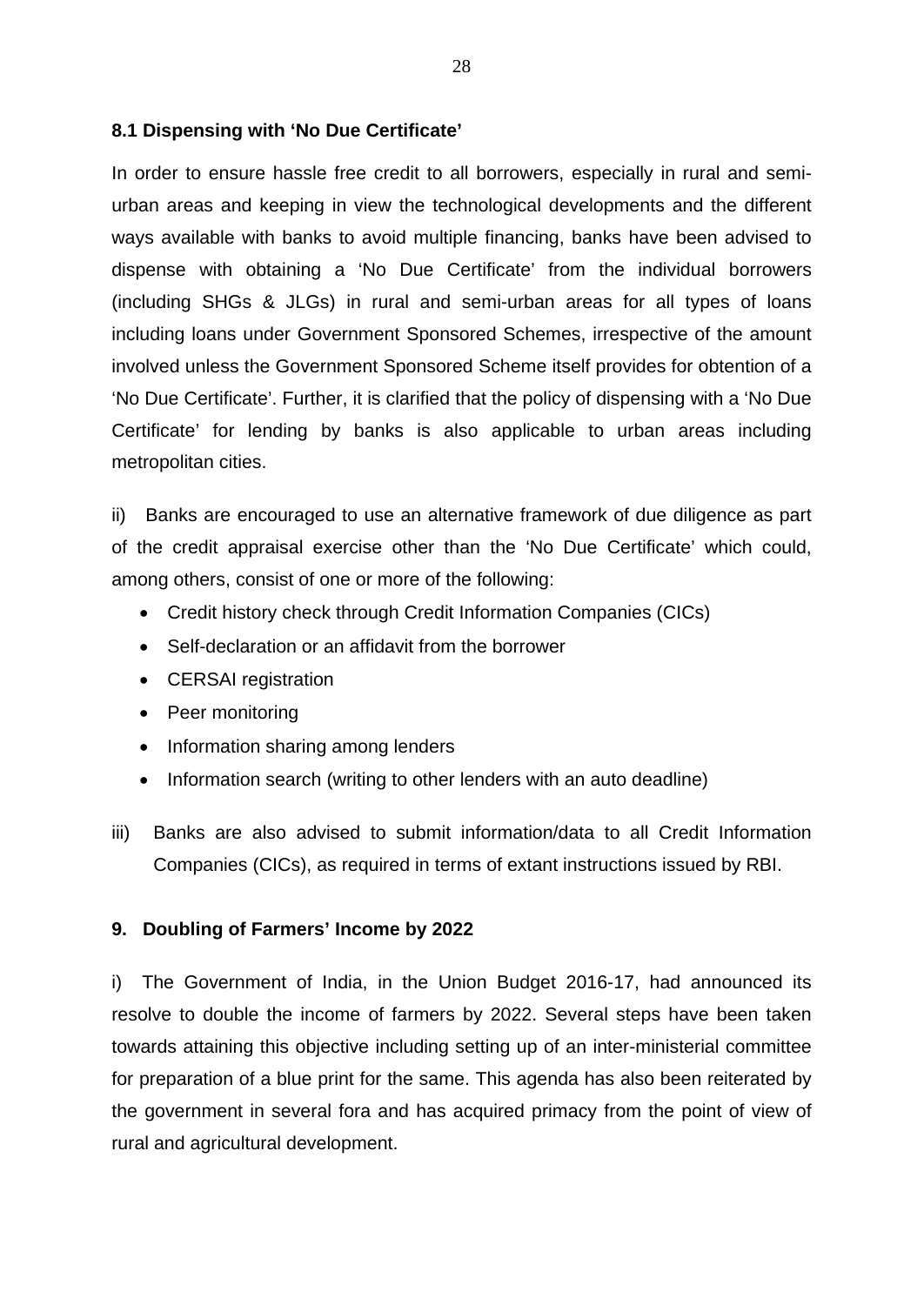ii) The strategy to achieve this goal, inter-alia, includes,

- Focus on irrigation with large budgets, with the aim of "per drop, more crop"
- Provision of quality seeds and nutrients based on soil health of each field
- Investments in warehousing and cold chains to prevent post-harvest crop losses
- Promotion of value addition through food processing
- Creation of a national farm market, removing distortions and development of infrastructure such as e-platform across 585 stations
- Strengthening of the crop insurance scheme to mitigate risks at affordable cost
- Promotion of ancillary activities like poultry, bee-keeping and fisheries

iii. Needless to emphasize that acceleration in income generation is significantly dependent on better capital formation in agriculture. Towards this, banks should revisit their documentation for crop loans, simplify them where required and ensure speedy sanctioning and disbursal of loans within specified time limits.

iv. The Lead Bank Scheme, which ensures inter-departmental/governmental coordination in the financial sector, should, therefore, be leveraged to further the objective of doubling farmer's income by 2022. Lead Banks are accordingly advised to ensure the following:

- a. Work closely with NABARD in the preparation of Potential Linked Credit Plans (PLPs) & Annual Credit Plans (ACPs) keeping the above strategy in consideration
- b. Include 'Doubling of Farmer's Income by 2022' as a regular agenda under the Lead Bank Scheme in various fora such as SLBC, DCC, DLRC and BLBC
- c. For the purpose of monitoring and reviewing the progress, Lead Banks may use the benchmarks as may be provided by NABARD
- d. Map the overall strategy as given in para 9 (ii) above to the agriculture/agroancillary lending plan of the bank.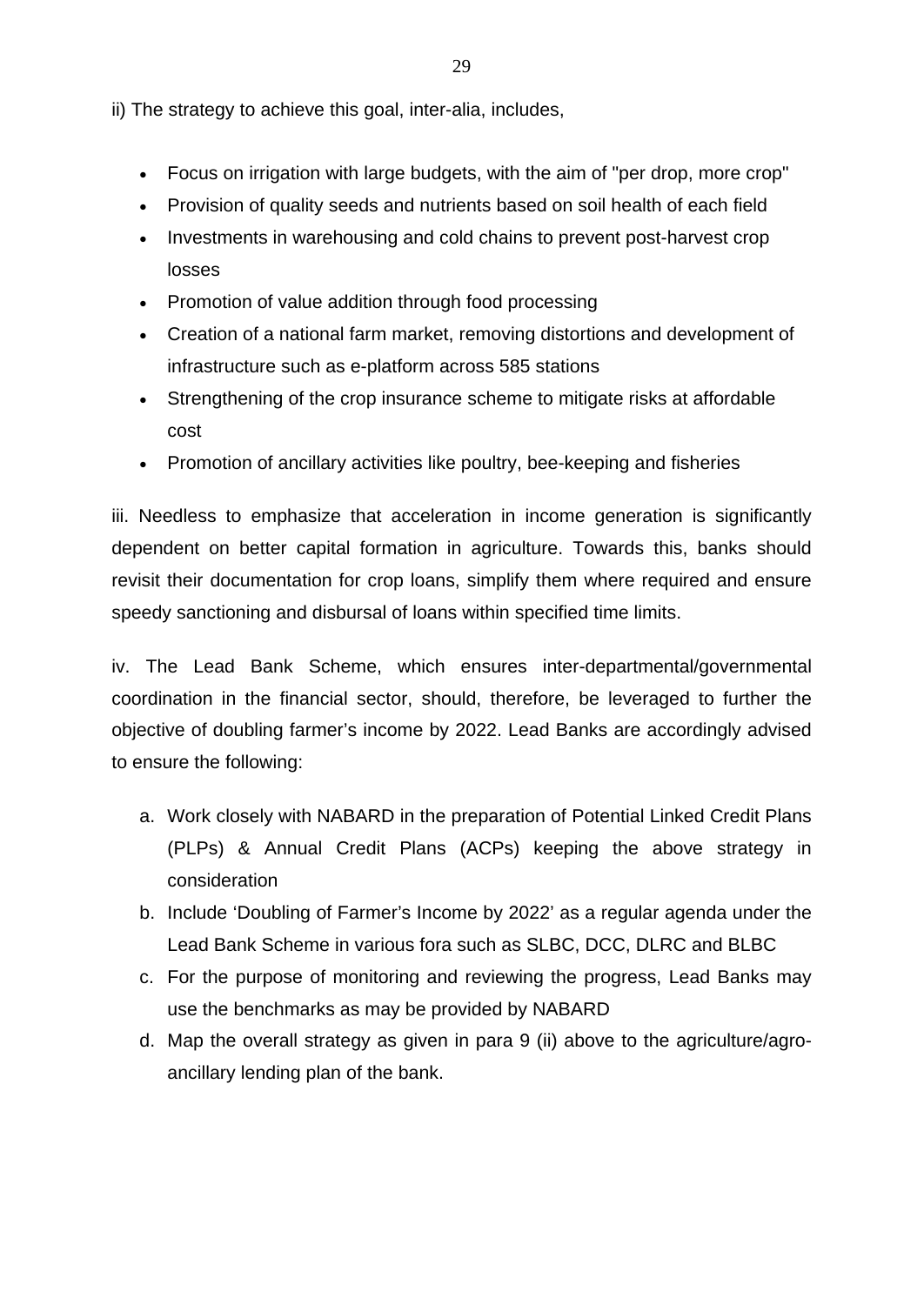| Sr.<br>No.     | <b>Reference No</b>                     | <b>Date</b>                                             | <b>Subject</b>                                                                                                                                                                                     |
|----------------|-----------------------------------------|---------------------------------------------------------|----------------------------------------------------------------------------------------------------------------------------------------------------------------------------------------------------|
| 1              | FIDD.CO.Plan.1/04.09.01/2016-17         | July 7, 2016<br>(updated as on<br>December 04,<br>2018) | <b>Master Direction - Priority</b><br>Sector Lending - Targets<br>and Classification [All<br><b>SCBs (excluding RRBs)</b><br>and SFBs)]                                                            |
| $\overline{2}$ | FIDD.CO.Plan.2/04.09.01/2016-17         | July 7, 2016<br>(updated as on<br>June 18, 2019)        | <b>Master Direction - RRBs</b><br>- Priority Sector Lending<br>- Targets and<br>Classification                                                                                                     |
| 3              | FIDD.CO.FSD.BC No.9/05.10.001/2018-19   | October 17,<br>2018                                     | Master Direction -<br>Reserve Bank of India<br>(Relief Measures by<br><b>Banks in Areas affected</b><br>by Natural Calamities)<br>Directions 2018 - SCBs<br>(including SFBs and<br>excluding RRBs) |
| $\overline{4}$ | FIDD.CO.FSD.BC.No.10/05.10.001/2018-19  | October 17,<br>2018                                     | Master Direction -<br>Reserve Bank of India<br>(Relief Measures by<br><b>Banks in Areas affected</b><br>by Natural Calamities)<br>Directions 2018 - RRBs                                           |
| 5              | FIDD.MSME & NFS.12/06.02.31/2017-18     | July 24, 2017<br>(updated as on<br>April 25, 2018)      | <b>Master Direction -</b><br>Lending to Micro, Small<br>& Medium Enterprises<br>(MSME) Sector [SCBs<br>(excluding RRBs)]                                                                           |
| 6              | FIDD.GSSD.BC.No.04/09.10.01/2019-20     | July 01, 2019                                           | <b>Master Circular - Credit</b><br><b>Facilities to Minority</b><br><b>Communities [All SCBs &amp;</b><br><b>SFBs (excluding RRBs)</b><br>and Foreign banks with<br>less than 20 branches)]        |
| $\overline{7}$ | FIDD.CO.GSSD.BC.No.03/09.09.001/2019-20 | July 1, 2019                                            | <b>Master Circular - Credit</b><br><b>Facilities to Scheduled</b><br>Castes (SCs) &<br><b>Scheduled Tribes (STs)</b><br>[All SCBs & SFBs]                                                          |
| 8              | FIDD.GSSD.CO.BC.No.01/09.16.03/2019-20  | July 1, 2019                                            | Master Circular -<br>Deendayal Antyodaya                                                                                                                                                           |

**10. References of Directions / Circulars Relevant to Lead Bank Scheme**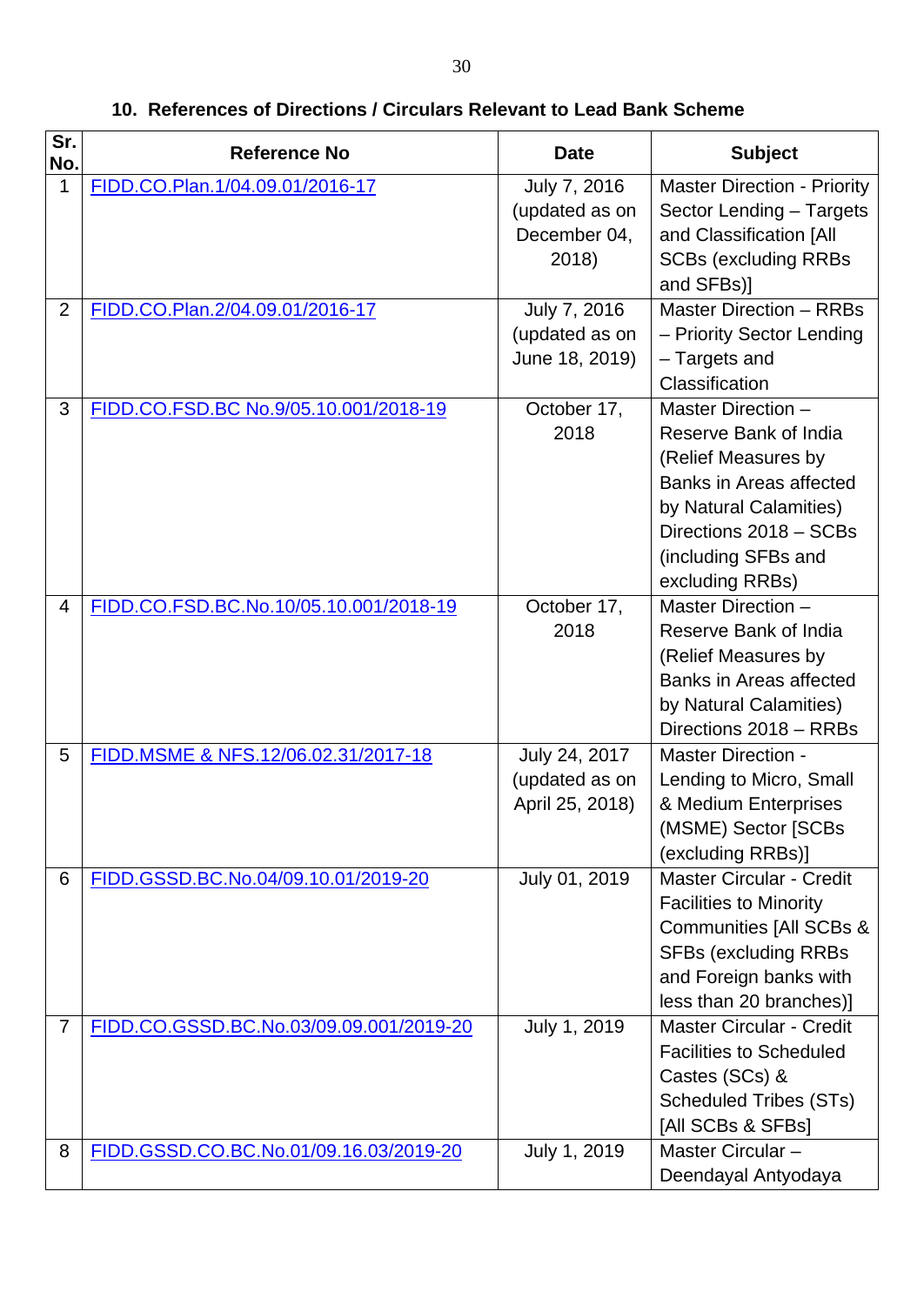|    |                                        |                 | Yojana - National Urban<br>Livelihoods Mission<br>(DAY-NULM) [All SCBs<br>& SFBs1                                                                                                      |
|----|----------------------------------------|-----------------|----------------------------------------------------------------------------------------------------------------------------------------------------------------------------------------|
| 9  | FIDD.GSSD.CO.BC.No.02/09.01.01/2019-20 | July 01, 2019   | Master Circular-<br>Deendayal Antyodaya<br>Yojana - National Rural<br>Livelihoods Mission<br>(DAY-NRLM) [All SCBs<br>& SFBs]                                                           |
| 10 | FIDD. FLC.BC.No.22/12.01.018/2016-17   | March 02, 2017  | Financial Literacy by<br><b>FLCs (Financial Literacy</b><br>Centres) and rural<br>branches - Policy<br><b>Review [SCBs including</b><br><b>RRBsl</b>                                   |
| 11 | FIDD.FLC.BC.No.12/12.01.018/2016-17    | August 25, 2016 | <b>Financial Literacy</b><br><b>Centres - Revised</b><br>reporting formats [SCBs<br>including RRBs]                                                                                    |
| 12 | FIDD.CO.SFB.No.9/04.09.001/2017-18     | July 6, 2017    | Small Finance Banks -<br>Compendium of<br><b>Guidelines on Financial</b><br>Inclusion and<br>Development                                                                               |
| 13 | DBR.No.BAPD.BC.69/22.01.001/2016-17    | May 18, 2017    | Rationalisation of Branch<br><b>Authorisation Policy-</b><br><b>Revision of Guidelines</b><br>[All Domestic SCBs<br>(excluding RRBs), SFBs<br>Payments Banks and<br>LAB <sub>s</sub> ] |
| 14 | DBR.RRB.BL.BC.No.40/31.01.002/2018-19  | May 31, 2019    | Rationalisation of Branch<br>Authorisation Policy -<br><b>Revision of Guidelines</b><br>(RRBs)                                                                                         |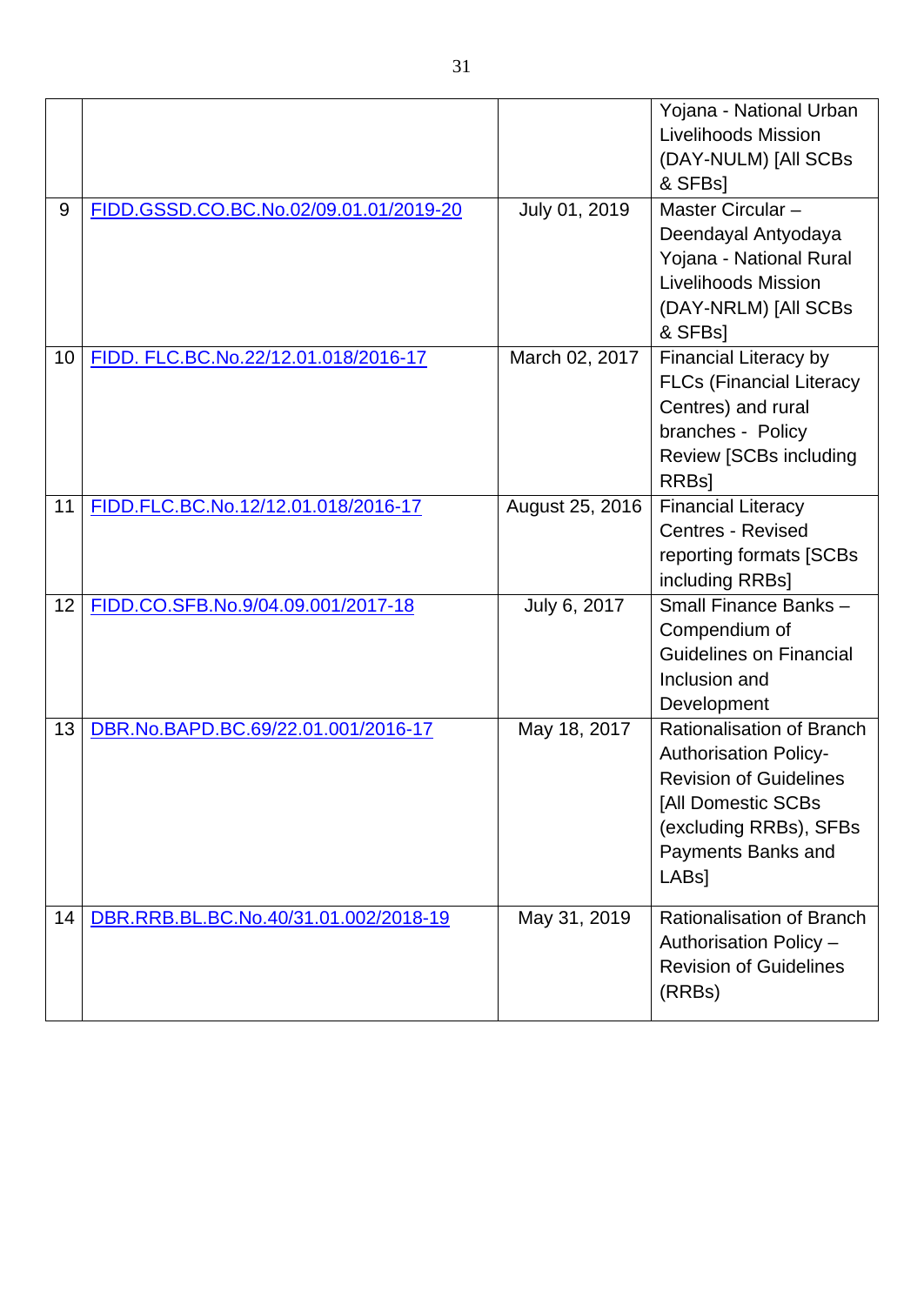# <span id="page-31-0"></span>**List of State/UT-wise SLBC/UTLBC Convenor Banks and district-wise Lead Banks**

| <b>SR</b>      | <b>State / Union</b><br><b>Territory</b> | <b>SLBC convener</b><br>bank | <b>District</b>         | <b>District lead bank</b> |
|----------------|------------------------------------------|------------------------------|-------------------------|---------------------------|
| $\mathbf{1}$   | Andhra                                   | Andhra Bank                  | 1. Anantapur            | Syndicate Bank            |
|                | Pradesh                                  |                              | 2. Chittoor             | <b>Indian Bank</b>        |
|                |                                          |                              | 3. East Godavari        | Andhra Bank               |
|                |                                          |                              | 4. Guntur               | Andhra Bank               |
|                |                                          |                              | 5. Kadapa               | Syndicate Bank            |
|                |                                          |                              | 6. Krishna              | <b>Indian Bank</b>        |
|                |                                          |                              | 7. Kurnool              | <b>Syndicate Bank</b>     |
|                |                                          |                              | 8. Nellore              | <b>Syndicate Bank</b>     |
|                |                                          |                              | 9. Prakasam             | Syndicate Bank            |
|                |                                          |                              | 10.Srikakulam           | Andhra Bank               |
|                |                                          |                              | 11. Visakhapatnam       | State Bank of India       |
|                |                                          |                              | 12. Vizianagaram        | State Bank of India       |
|                |                                          |                              | 13. West Godavari       | Andhra Bank               |
| $\overline{2}$ | Arunachal                                | State Bank of India          | 1. Anjaw                | State Bank of India       |
|                | Pradesh                                  |                              | 2. Changlang            | State Bank of India       |
|                |                                          |                              | 3. Dibang Valley        | State Bank of India       |
|                |                                          |                              | 4. East Kameng          | State Bank of India       |
|                |                                          |                              | 5. East Siang           | State Bank of India       |
|                |                                          |                              | Kra Daadi<br>6.         | State Bank of India       |
|                |                                          |                              | 7. Kurung Kumey         | State Bank of India       |
|                |                                          |                              | 8. Lohit                | State Bank of India       |
|                |                                          |                              | 9. Longding             | State Bank of India       |
|                |                                          |                              | 10. Lower Dibang Valley | State Bank of India       |
|                |                                          |                              | 11. Lower Subansiri     | State Bank of India       |
|                |                                          |                              | 12. Namsai              | State Bank of India       |
|                |                                          |                              | 13. Papum Pare          | State Bank of India       |
|                |                                          |                              | 14. Siang               | State Bank of India       |
|                |                                          |                              | 15. Tawang              | State Bank of India       |
|                |                                          |                              | 16. Tirap               | State Bank of India       |
|                |                                          |                              | 17. Upper Siang         | State Bank of India       |
|                |                                          |                              | 18. Upper Subansiri     | State Bank of India       |
|                |                                          |                              | 19. West Kameng         | State Bank of India       |
|                |                                          |                              | 20. West Siang          | State Bank of India       |
| 3              | Assam                                    | State Bank of India          | <b>Baksa</b><br>1.      | State Bank of India       |
|                |                                          |                              | 2. Barpeta              | <b>UCO Bank</b>           |
|                |                                          |                              | 3. Biswanath            | United Bank of India      |
|                |                                          |                              | 4. Bongaigaon           | State Bank of India       |
|                |                                          |                              | 5. Cachar               | United Bank of India      |
|                |                                          |                              | 6. Charaideo            | United Bank of India      |
|                |                                          |                              | 7. Chirang              | State Bank of India       |
|                |                                          |                              | 8. Darrang              | <b>UCO Bank</b>           |
|                |                                          |                              | 9. Dhemaji              | United Bank of India      |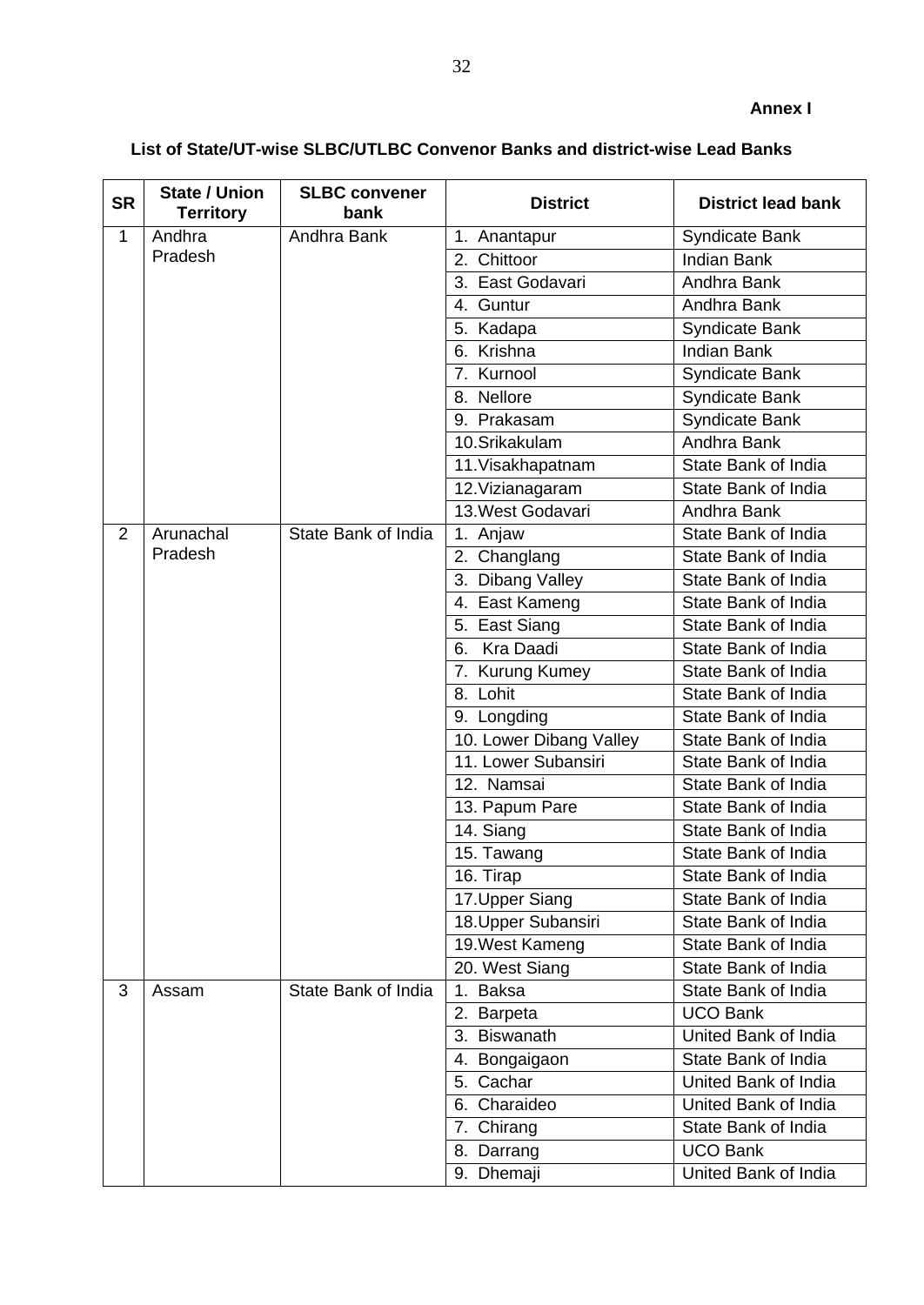|   |              |                     | 10. Dhubri             | <b>UCO Bank</b>             |
|---|--------------|---------------------|------------------------|-----------------------------|
|   |              |                     | 11. Dibrugarh          | United Bank of India        |
|   |              |                     | 12. Goalpara           | <b>UCO Bank</b>             |
|   |              |                     | 13.Golaghat            | United Bank of India        |
|   |              |                     | 14. Hailakandi         | United Bank of India        |
|   |              |                     | 15. Hojai              | United Bank of India        |
|   |              |                     | 16.Jorhat              | United Bank of India        |
|   |              |                     | 17.Kamrup              | <b>UCO Bank</b>             |
|   |              |                     | 18. Kamrup Metro       | <b>UCO Bank</b>             |
|   |              |                     | 19. Karbi Anglong      | State Bank of India         |
|   |              |                     | 20.Karimganj           | United Bank of India        |
|   |              |                     | 21.Kokrajhar           | <b>UCO Bank</b>             |
|   |              |                     | 22.Lakhimpur           | United Bank of India        |
|   |              |                     | 23. Majuli             | United Bank of India        |
|   |              |                     | 24.Morigaon            | United Bank of India        |
|   |              |                     | 25.Nagaon              | United Bank of India        |
|   |              |                     | 26.Nalbari             | <b>UCO Bank</b>             |
|   |              |                     | 27. North Cachar Hills | State Bank of India         |
|   |              |                     | 28. Sivasagar          | United Bank of India        |
|   |              |                     | 29.Sonitpur            | <b>UCO Bank</b>             |
|   |              |                     | 30. South Salmara-     | <b>UCO Bank</b>             |
|   |              |                     | Mankachar              |                             |
|   |              |                     | 31. Tinsukia           | United Bank of India        |
|   |              |                     | 32.Udalguri            | State Bank of India         |
|   |              |                     | 33. West Karbi Anglong | State Bank of India         |
| 4 | <b>Bihar</b> | State Bank of India | 1. Araria              | State Bank of India         |
|   |              |                     |                        |                             |
|   |              |                     | 2. Arwal               | <b>Punjab National Bank</b> |
|   |              |                     | 3. Aurangabad          | <b>Punjab National Bank</b> |
|   |              |                     | 4. Banka               | <b>UCO Bank</b>             |
|   |              |                     | 5. Begusarai           | <b>UCO Bank</b>             |
|   |              |                     | 6. Bhabua (Kaimur)     | Punjab National Bank        |
|   |              |                     | 7. Bhagalpur           | <b>UCO Bank</b>             |
|   |              |                     | 8. Bhojpur (Arrah)     | <b>Punjab National Bank</b> |
|   |              |                     | 9. Buxar               | Punjab National Bank        |
|   |              |                     | 10.Darbhanga           | Central Bank of India       |
|   |              |                     | 11. East Champaran     | Central Bank of India       |
|   |              |                     | 12.Gaya                | <b>Punjab National Bank</b> |
|   |              |                     | 13.Gopalgunj           | Central Bank of India       |
|   |              |                     | 14.Jamui               | State Bank of India         |
|   |              |                     | 15.Jehanabad           | Punjab National Bank        |
|   |              |                     | 16.Katihar             | Central Bank of India       |
|   |              |                     | 17.Khagaria            | Union Bank of India         |
|   |              |                     | 18.Kishanganj          | State Bank of India         |
|   |              |                     | 19.Lakhisarai          | <b>Punjab National Bank</b> |
|   |              |                     | 20.Madhepura           | State Bank of India         |
|   |              |                     | 21.Madhubani           | Central Bank of India       |
|   |              |                     | 22. Monghyr            | <b>UCO Bank</b>             |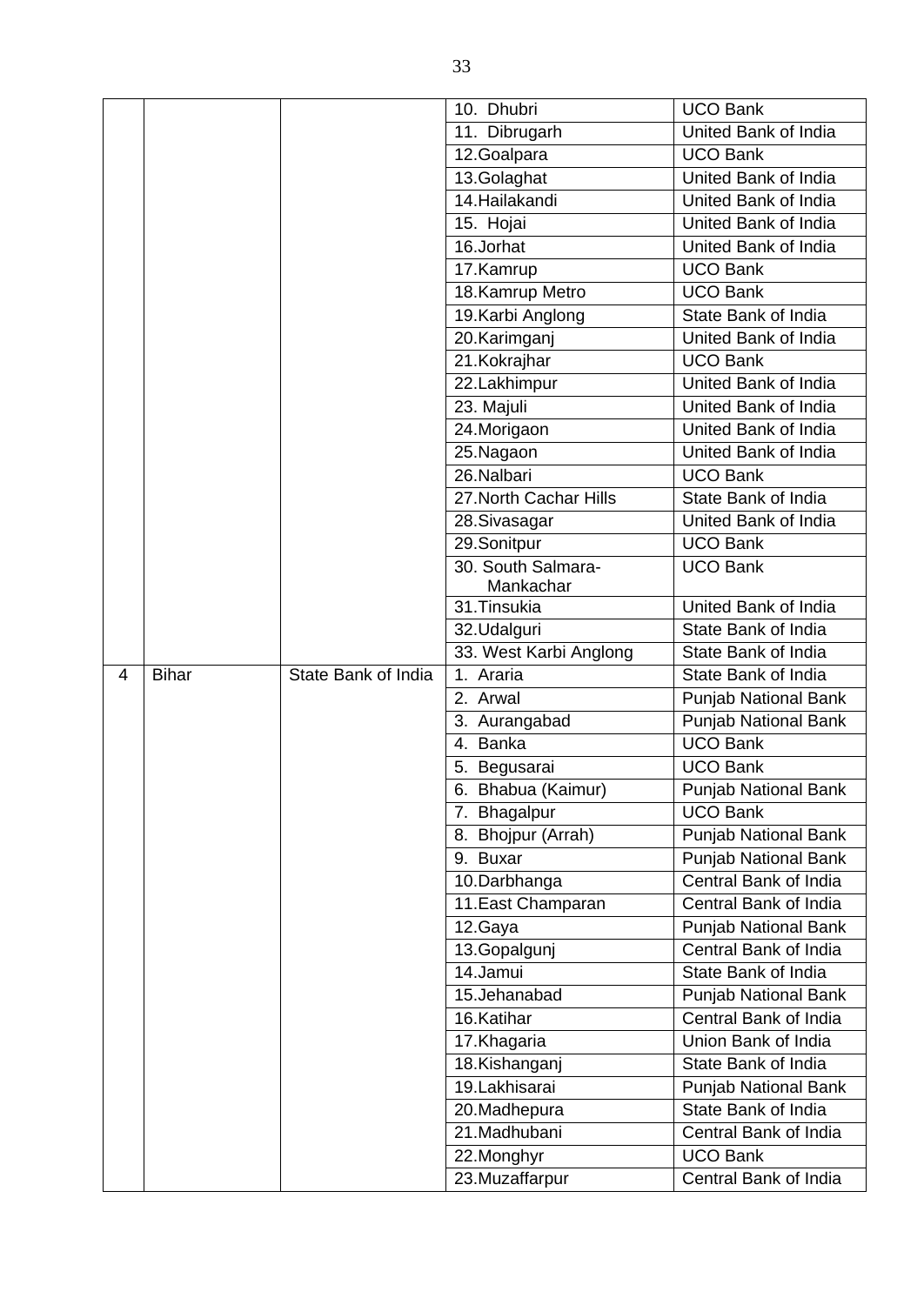|                |              |                     | 24. Nalanda                    | Punjab National Bank        |
|----------------|--------------|---------------------|--------------------------------|-----------------------------|
|                |              |                     | 25.Nawada                      | Punjab National Bank        |
|                |              |                     | 26.Patna                       | <b>Punjab National Bank</b> |
|                |              |                     | 27.Purnea                      | State Bank of India         |
|                |              |                     | 28. Rohtas (Sasaram)           | Punjab National Bank        |
|                |              |                     | 29.Saharsa                     | State Bank of India         |
|                |              |                     | 30.Samastipur                  | Union Bank of India         |
|                |              |                     | 31.Saran                       | Central Bank of India       |
|                |              |                     | 32.Sheikhpura                  | Canara Bank                 |
|                |              |                     | $33.$ Sheohar                  | Bank of Baroda              |
|                |              |                     | 34.Sitamarhi                   | <b>Bank of Baroda</b>       |
|                |              |                     | 35.Siwan                       | Central Bank of India       |
|                |              |                     | 36.Supaul                      | State Bank of India         |
|                |              |                     | 37. Vaishali                   | Central Bank of India       |
|                |              |                     | 38. West Champaran             | Central Bank of India       |
| 5              | Chhattisgarh | State Bank of India | <b>Balod</b><br>1 <sub>1</sub> | <b>Bank of Baroda</b>       |
|                |              |                     | 2. Baloda bazar                | State Bank of India         |
|                |              |                     | 3. Balrampur                   | Central Bank of India       |
|                |              |                     | 4. Bastar                      | State Bank of India         |
|                |              |                     | 5. Bemetara                    | State Bank of India         |
|                |              |                     | 6. Bijapur                     | State Bank of India         |
|                |              |                     | 7. Bilaspur                    | State Bank of India         |
|                |              |                     | 8. Dantewada                   | State Bank of India         |
|                |              |                     | 9. Dhamtari                    | Bank of Baroda              |
|                |              |                     | 10.Durg                        | Bank of Baroda              |
|                |              |                     | 11.Gariaband                   | Bank of Baroda              |
|                |              |                     | 12. Janjgir Champa             | State Bank of India         |
|                |              |                     | 13.Jashpur                     | State Bank of India         |
|                |              |                     | 14.Kabirdham                   | State Bank of India         |
|                |              |                     | 15.Kanker                      | State Bank of India         |
|                |              |                     | 16.Kondagaon                   | State Bank of India         |
|                |              |                     | 17.Korba                       | State Bank of India         |
|                |              |                     | 18.Korea                       | Central Bank of India       |
|                |              |                     | 19.Mahasamund                  | <b>Bank of Baroda</b>       |
|                |              |                     | 20.Mungeli                     | State Bank of India         |
|                |              |                     | 21. Narayanpur                 | State Bank of India         |
|                |              |                     | 22.Raigarh                     | State Bank of India         |
|                |              |                     | 23.Raipur                      | <b>Bank of Baroda</b>       |
|                |              |                     | 24. Rajnandgaon                | <b>Bank of Baroda</b>       |
|                |              |                     | 25.Sukma                       | State Bank of India         |
|                |              |                     | 26.Surajpur                    | Central Bank of India       |
|                |              |                     | 27.Surguja                     | Central Bank of India       |
| 6              | Goa          | State Bank of India | North Goa<br>1.                | State Bank of India         |
|                |              |                     | 2. South Goa                   | State Bank of India         |
| $\overline{7}$ | Gujarat      | Bank of Baroda      | 1. Ahmedabad                   | State Bank of India         |
|                |              |                     | 2. Amreli                      | State Bank of India         |
|                |              |                     | 3. Anand                       | Bank of Baroda              |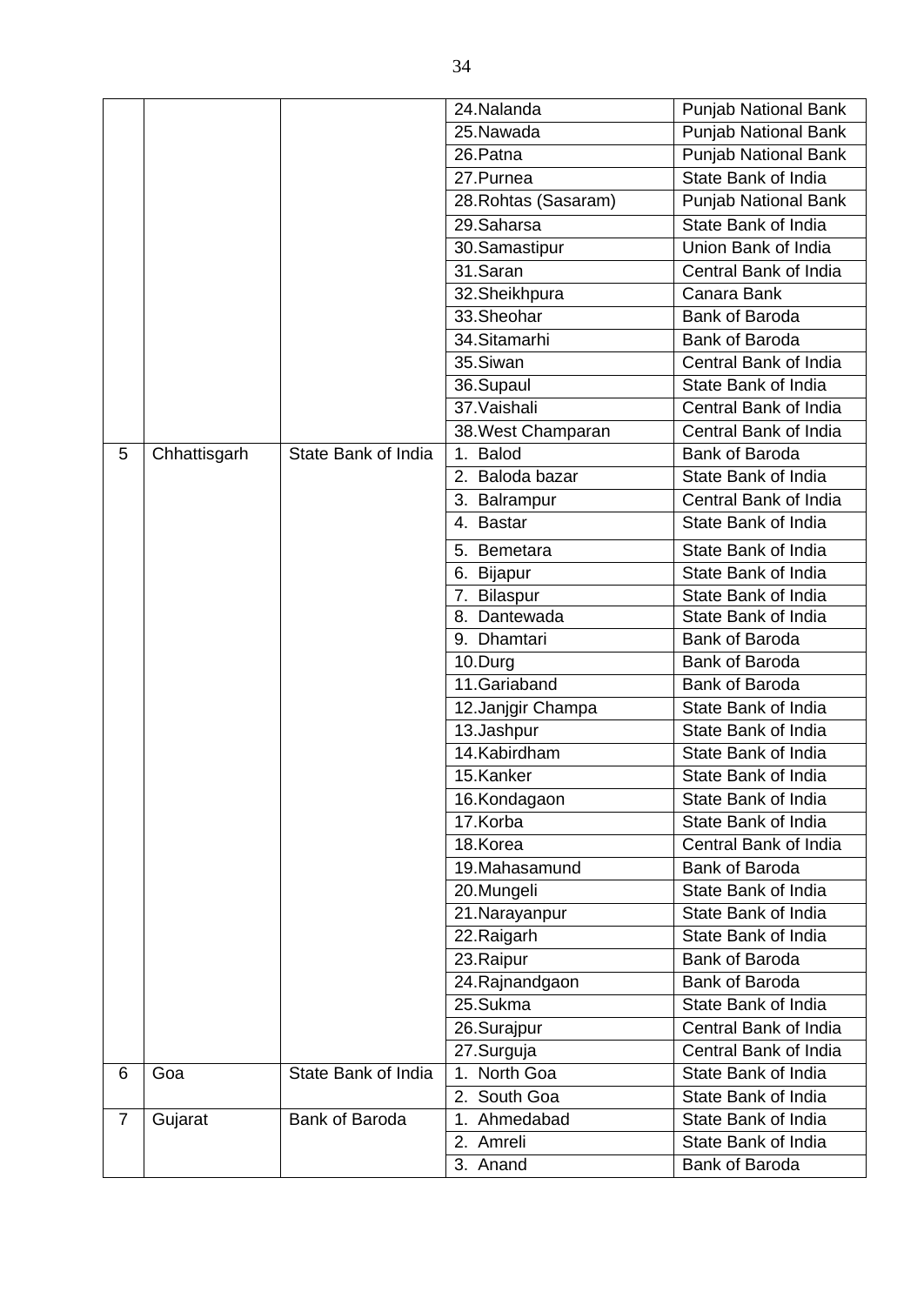|   |         |                 | 4. Aravalli            | Bank of Baroda              |
|---|---------|-----------------|------------------------|-----------------------------|
|   |         |                 | 5. Banaskantha         | Bank of Baroda              |
|   |         |                 | 6. Bharuch             | Bank of Baroda              |
|   |         |                 | 7. Bhavnagar           | State Bank of India         |
|   |         |                 | 8. Botad               | <b>Bank of Baroda</b>       |
|   |         |                 | 9. Chhota Udaipur      | Bank of Baroda              |
|   |         |                 | 10.Dohad               | Bank of Baroda              |
|   |         |                 | 11.Dangs               | Bank of Baroda              |
|   |         |                 | 12. Devbhumi Dwarka    | Bank of Baroda              |
|   |         |                 | 13.Gandhinagar         | State Bank of India         |
|   |         |                 | 14.Gir Somnath         | State Bank of India         |
|   |         |                 | 15.Godhra (PanchMahal) | Bank of Baroda              |
|   |         |                 | 16.Jamnagar            | State Bank of India         |
|   |         |                 | 17.Junagadh            | State Bank of India         |
|   |         |                 | 18.Kheda               | Bank of Baroda              |
|   |         |                 | 19.Kutch (Bhuj)        | Bank of Baroda              |
|   |         |                 | 20. Mahisagar          | Bank of Baroda              |
|   |         |                 | $21.$ Mehsana          | <b>Bank of Baroda</b>       |
|   |         |                 | 22.Morbi               | State Bank of India         |
|   |         |                 | 23.Narmada             | <b>Bank of Baroda</b>       |
|   |         |                 | 24.Navsari             | Bank of Baroda              |
|   |         |                 | 25. Patan              | Bank of Baroda              |
|   |         |                 | 26. Porbandar          | State Bank of India         |
|   |         |                 | 27.Rajkot              | State Bank of India         |
|   |         |                 | 28.Sabarkantha         | Bank of Baroda              |
|   |         |                 | 29.Surat               | Bank of Baroda              |
|   |         |                 | 30.Surendranagar       | State Bank of India         |
|   |         |                 | 31.Tapi                | Bank of Baroda              |
|   |         |                 | 32. Vadodara           | Bank of Baroda              |
|   |         |                 | 33.Valsad              | Bank of Baroda              |
| 8 | Haryana | Punjab National | 1. Ambala              | <b>Punjab National Bank</b> |
|   |         | <b>Bank</b>     | 2. Bhiwani             | <b>Punjab National Bank</b> |
|   |         |                 | 3. Charki Dadri        | Punjab National Bank        |
|   |         |                 | 4. Faridabad           | <b>Syndicate Bank</b>       |
|   |         |                 | 5. Fatehabad           | <b>Punjab National Bank</b> |
|   |         |                 | 6. Gurgaon             | Syndicate Bank              |
|   |         |                 | 7. Hisar               | <b>Punjab National Bank</b> |
|   |         |                 | 8. Jhajjar             | Punjab National Bank        |
|   |         |                 | 9. Jind                | <b>Punjab National Bank</b> |
|   |         |                 | 10. Kaithal            | Punjab National Bank        |
|   |         |                 | 11.Karnal              | <b>Punjab National Bank</b> |
|   |         |                 | 12.Kurukshetra         | <b>Punjab National Bank</b> |
|   |         |                 | 13. Mahendragarh       | Punjab National Bank        |
|   |         |                 | 14.Mewat               | Syndicate Bank              |
|   |         |                 | 15. Palwal             | Oriental Bank of            |
|   |         |                 |                        | Commerce                    |
|   |         |                 | 16. Panchkula          | Punjab National Bank        |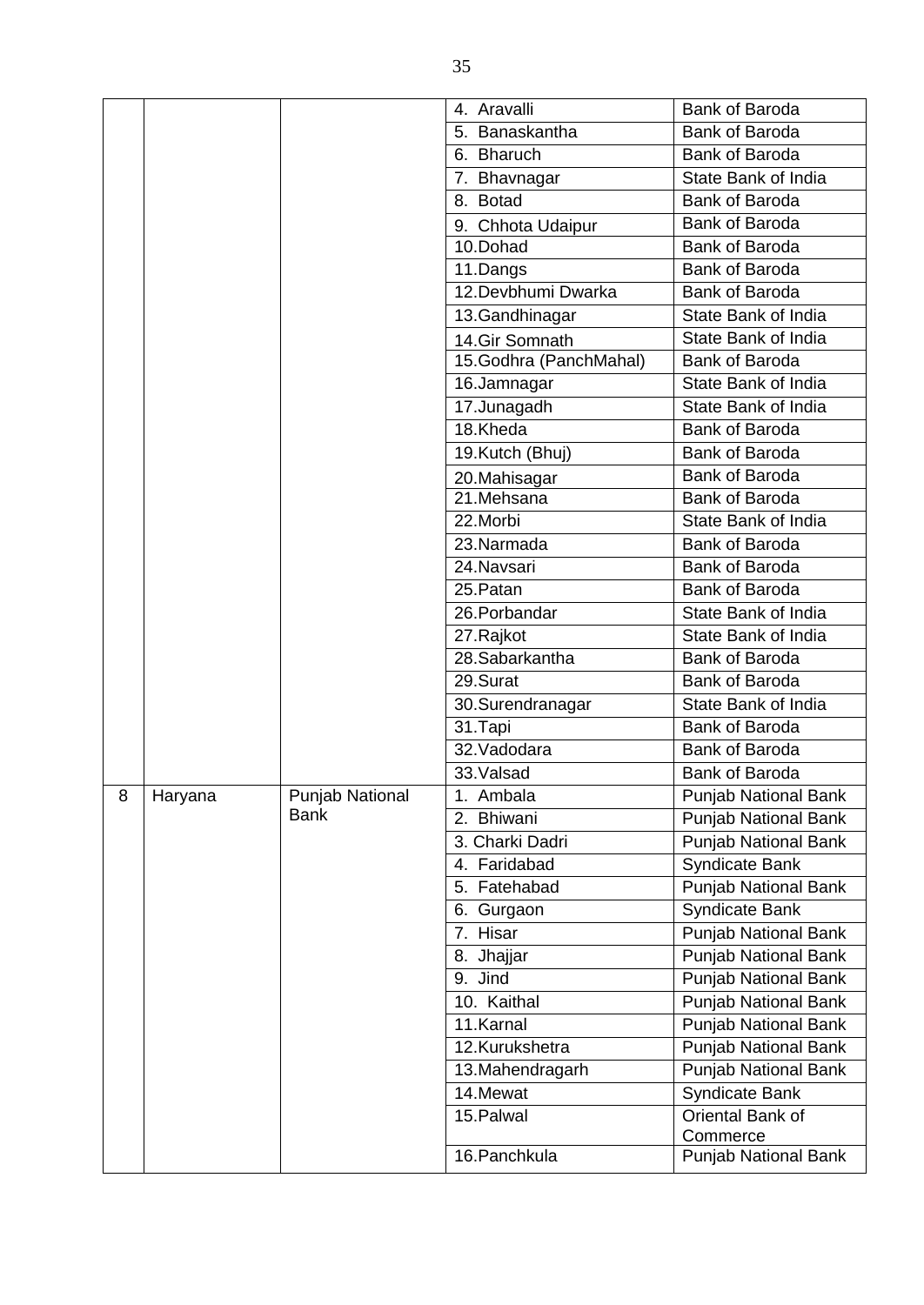|    |           |                   | 17. Panipat                 | <b>Punjab National Bank</b> |
|----|-----------|-------------------|-----------------------------|-----------------------------|
|    |           |                   | 18.Rewari                   | Punjab National Bank        |
|    |           |                   | 19. Rohtak                  | <b>Punjab National Bank</b> |
|    |           |                   | 20.Sirsa                    | <b>Punjab National Bank</b> |
|    |           |                   | 21.Sonepat                  | Punjab National Bank        |
|    |           |                   | 22. Yamunanagar             | <b>Punjab National Bank</b> |
| 9  | Himachal  | <b>UCO Bank</b>   | <b>Bilaspur</b><br>1.       | <b>UCO Bank</b>             |
|    | Pradesh   |                   | 2. Chamba                   | State Bank of India         |
|    |           |                   | 3. Hamirpur                 | <b>Punjab National Bank</b> |
|    |           |                   | 4. Kangra (Dharamshala)     | Punjab National Bank        |
|    |           |                   | 5. Kinnaur (Peo)            | <b>Punjab National Bank</b> |
|    |           |                   | 6. Kullu                    | <b>Punjab National Bank</b> |
|    |           |                   | 7. Lahaul & Spiti (Kelyong) | State Bank of India         |
|    |           |                   | 8. Mandi                    | Punjab National Bank        |
|    |           |                   | 9. Shimla                   | <b>UCO Bank</b>             |
|    |           |                   | 10.Sirmaur                  | <b>UCO Bank</b>             |
|    |           |                   | 11.Solan                    | <b>UCO Bank</b>             |
|    |           |                   | 12.Una                      | Punjab National Bank        |
| 10 | Jammu &   | The Jammu &       | 1. Anantnag                 | J & K Bank Ltd.             |
|    | Kashmir   | Kashmir Bank Ltd. | 2. Bandipora                | J & K Bank Ltd.             |
|    |           |                   | 3. Baramulla                | J & K Bank Ltd.             |
|    |           |                   | <b>Budgam</b><br>4.         | J & K Bank Ltd.             |
|    |           |                   | 5. Doda                     | State Bank of India         |
|    |           |                   | 6. Ganderbal                | J & K Bank Ltd.             |
|    |           |                   | 7. Jammu                    | State Bank of India         |
|    |           |                   | 8. Kargil                   | State Bank of India         |
|    |           |                   | 9. Kathua                   | State Bank of India         |
|    |           |                   | 10.Kishtwar                 | State Bank of India         |
|    |           |                   | 11.Kulgam                   | J & K Bank Ltd.             |
|    |           |                   | 12.Kupwara                  | J & K Bank Ltd.             |
|    |           |                   | 13. Ladakh (Leh)            | State Bank of India         |
|    |           |                   | 14. Poonch                  | J & K Bank Ltd.             |
|    |           |                   | 15.Pulwama                  | J & K Bank Ltd.             |
|    |           |                   | 16.Rajouri                  | J & K Bank Ltd.             |
|    |           |                   | 17.Ramban                   | State Bank of India         |
|    |           |                   | 18.Reasi                    | State Bank of India         |
|    |           |                   | 19.Samba                    | State Bank of India         |
|    |           |                   | 20.Shopian                  | J & K Bank Ltd.             |
|    |           |                   | 21.Srinagar                 | J & K Bank Ltd.             |
|    |           |                   | 22.Udhampur                 | State Bank of India         |
| 11 | Jharkhand | Bank of India     | Bokaro<br>1 <sub>1</sub>    | Bank of India               |
|    |           |                   | 2. Chatra                   | Bank of India               |
|    |           |                   | 3. Deoghar                  | State Bank of India         |
|    |           |                   | 4. Dhanbad                  | Bank of India               |
|    |           |                   | 5. Dumka                    | <b>Allahabad Bank</b>       |
|    |           |                   | 6. East Singhbhum           | Bank of India               |
|    |           |                   | 7. Garhwa                   | State Bank of India         |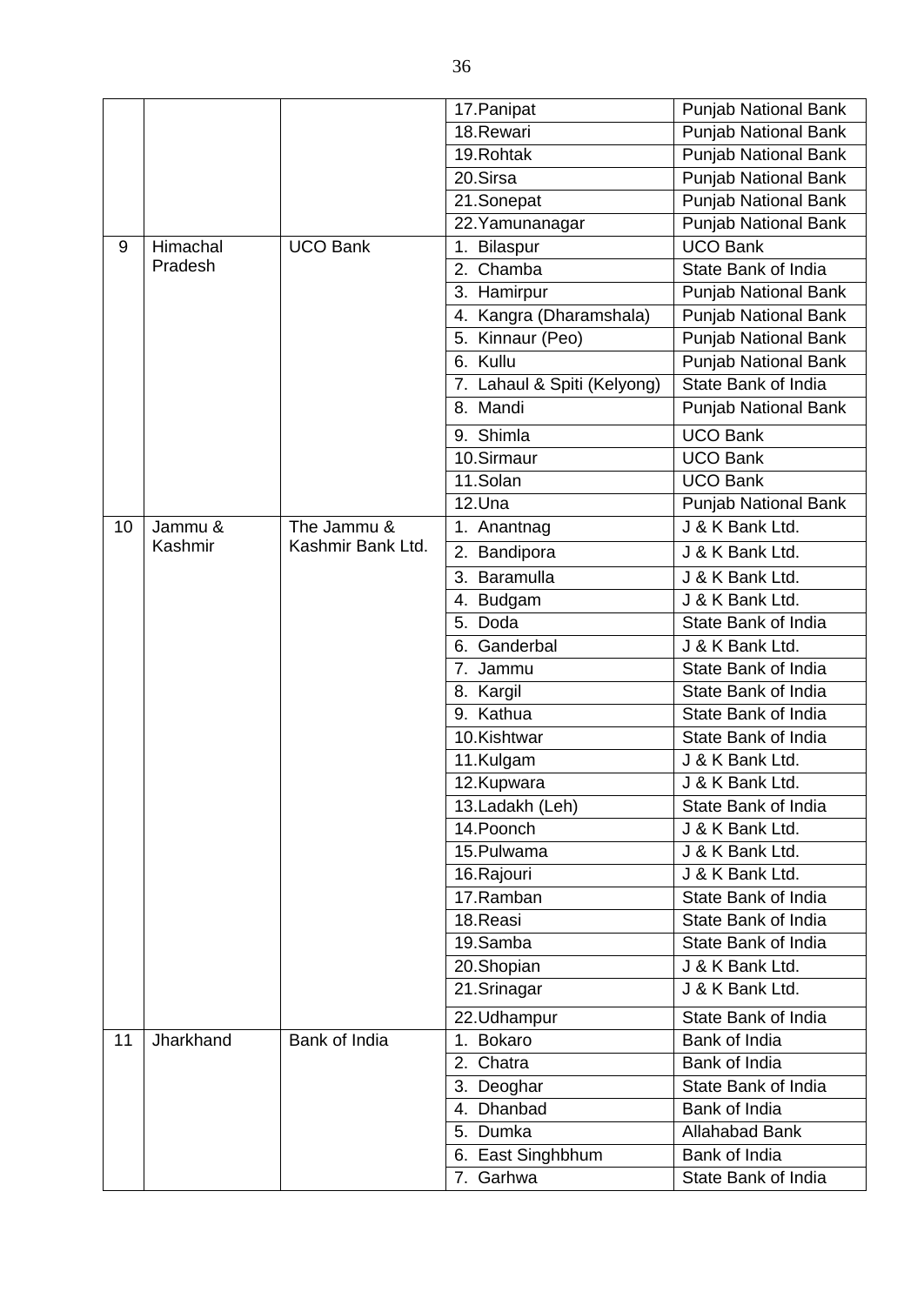|    |           |                       | 8. Giridih                     | Bank of India           |
|----|-----------|-----------------------|--------------------------------|-------------------------|
|    |           |                       | 9. Godda                       | <b>Allahabad Bank</b>   |
|    |           |                       | 10.Gumla                       | Bank of India           |
|    |           |                       | 11. Hazaribag                  | Bank of India           |
|    |           |                       | 12.Jamtara                     | State Bank of India     |
|    |           |                       | 13.Khunti                      | Bank of India           |
|    |           |                       | 14.Koderma                     | Bank of India           |
|    |           |                       | 15.Letehar                     | State Bank of India     |
|    |           |                       | 16.Lohardaga                   | Bank of India           |
|    |           |                       | 17. Pakur                      | State Bank of India     |
|    |           |                       | 18. Palamu                     | State Bank of India     |
|    |           |                       | 19. Ramgarh                    | Bank of India           |
|    |           |                       | 20.Ranchi                      | Bank of India           |
|    |           |                       | 21.Sahibganj                   | State Bank of India     |
|    |           |                       | 22.Seraikela-Kharsawan         | Bank of India           |
|    |           |                       | 23.Simdega                     | Bank of India           |
|    |           |                       | 24. West Singhbhum             | Bank of India           |
| 12 | Karnataka | <b>Syndicate Bank</b> | 1. Bagalkot                    | Syndicate Bank          |
|    |           |                       | 2. Bangalore (Rural)           | Canara Bank             |
|    |           |                       | 3. Bangalore (Urban)           | Canara Bank             |
|    |           |                       | 4. Belgaum                     | Syndicate Bank          |
|    |           |                       | 5. Bellary                     | Syndicate Bank          |
|    |           |                       | 6. Bidar                       | State Bank of India     |
|    |           |                       | 7. Bijapur                     | Syndicate Bank          |
|    |           |                       | $\overline{8}$ . Chamrajanagar | State Bank of India     |
|    |           |                       | 9. Chikballapur                | Canara Bank             |
|    |           |                       | 10. Chickmagalur               | <b>Corporation Bank</b> |
|    |           |                       | 11.Chitradurga                 | Canara Bank             |
|    |           |                       | 12. Dakshin Canara             | Syndicate Bank          |
|    |           |                       | 13.Davangere                   | Canara Bank             |
|    |           |                       | 14.Dharwad                     | Bank of Baroda          |
|    |           |                       | 15.Gadag                       | State Bank of India     |
|    |           |                       | 16.Gulbarga                    | State Bank of India     |
|    |           |                       | 17. Hassan                     | Canara Bank             |
|    |           |                       | 18. Haveri                     | Bank of Baroda          |
|    |           |                       | 19.Kodagu                      | <b>Corporation Bank</b> |
|    |           |                       | 20.Kolar                       | Canara Bank             |
|    |           |                       | 21.Koppal                      | State Bank of India     |
|    |           |                       | 22.Mandya                      | Bank of Baroda          |
|    |           |                       | 23.Mysore                      | State Bank of India     |
|    |           |                       | 24. Raichur                    | State Bank of India     |
|    |           |                       | 25.Ramanagara                  | <b>Corporation Bank</b> |
|    |           |                       | 26.Shimoga                     | Canara Bank             |
|    |           |                       | 27.Tumkur                      | State Bank of India     |
|    |           |                       | 28.Udupi                       | Syndicate Bank          |
|    |           |                       | 29.Uttar Canara                | Syndicate Bank          |
|    |           |                       | 30. Yadgir                     | State Bank of India     |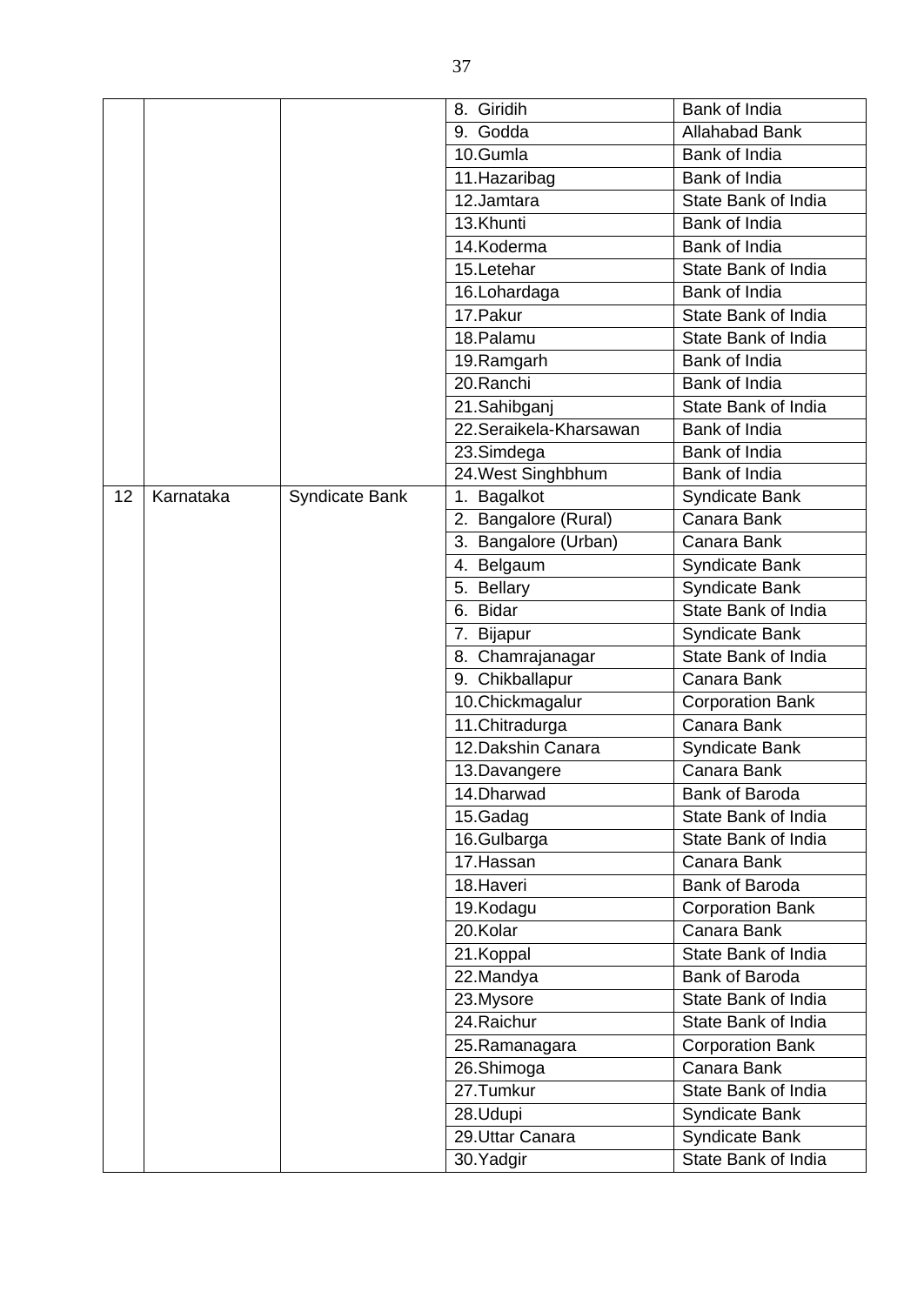| 13 | Kerala  | Canara Bank     | 1. Alappuzha             | State Bank of India         |
|----|---------|-----------------|--------------------------|-----------------------------|
|    |         |                 | 2. Ernakulam             | Union Bank of India         |
|    |         |                 | 3. Idukki                | Union Bank of India         |
|    |         |                 | 4. Kannur                | <b>Syndicate Bank</b>       |
|    |         |                 | 5. Kasaragod             | <b>Syndicate Bank</b>       |
|    |         |                 | 6. Kollam                | <b>Indian Bank</b>          |
|    |         |                 | 7. Kottayam              | State Bank of India         |
|    |         |                 | 8. Kozhikode             | Canara Bank                 |
|    |         |                 | 9. Malappuram            | Canara Bank                 |
|    |         |                 | 10.Palakkad              | Canara Bank                 |
|    |         |                 | 11. Pathanamthitta       | State Bank of India         |
|    |         |                 | 12. Thiruvananthapuram   | <b>Indian Overseas Bank</b> |
|    |         |                 | 13. Thrissur             | Canara Bank                 |
|    |         |                 | 14. Wayanad (Kalepetta)  | Canara Bank                 |
| 14 | Madhya  | Central Bank of | 1. Agar-Malwa            | Bank of India               |
|    | Pradesh | India           | 2. Alirajpur             | Bank of Baroda              |
|    |         |                 | 3. Anuppur               | Central Bank of India       |
|    |         |                 | 4. Ashoknagar            | State Bank of India         |
|    |         |                 | 5. Balaghat              | Central Bank of India       |
|    |         |                 | 6. Barwani               | Bank of India               |
|    |         |                 | 7. Betul                 | Central Bank of India       |
|    |         |                 | 8. Bhind                 | Central Bank of India       |
|    |         |                 | 9. Bhopal                | Bank of India               |
|    |         |                 | 10.Burhanpur             | Bank of India               |
|    |         |                 | 11. Chhatarpur           | State Bank of India         |
|    |         |                 | 12.Chhindwara            | Central Bank of India       |
|    |         |                 | 13.Damoh                 | State Bank of India         |
|    |         |                 | 14.Datia                 | <b>Punjab National Bank</b> |
|    |         |                 | 15.Dewas                 | Bank of India               |
|    |         |                 | 16.Dhar                  | Bank of India               |
|    |         |                 | 17.Dindori               | Central Bank of India       |
|    |         |                 | 18. East Nimar (Khandwa) | Bank of India               |
|    |         |                 | 19.Guna                  | State Bank of India         |
|    |         |                 | 20.Gwalior               | Central Bank of India       |
|    |         |                 | 21.Harda                 | State Bank of India         |
|    |         |                 | 22. Hoshangabad          | Central Bank of India       |
|    |         |                 | 23.Indore                | Bank of India               |
|    |         |                 | 24.Jabalpur              | Central Bank of India       |
|    |         |                 | 25.Jhabua                | Bank of Baroda              |
|    |         |                 | 26.Katni                 | State Bank of India         |
|    |         |                 | 27.Mandla                | Central Bank of India       |
|    |         |                 | 28.Mandsaur              | Central Bank of India       |
|    |         |                 | 29.Morena                | Central Bank of India       |
|    |         |                 | 30. Narsinghpur          | Central Bank of India       |
|    |         |                 | 31.Neemuch               | State Bank of India         |
|    |         |                 | 32.Niwari                | State Bank of India         |
|    |         |                 | 33.Panna                 | State Bank of India         |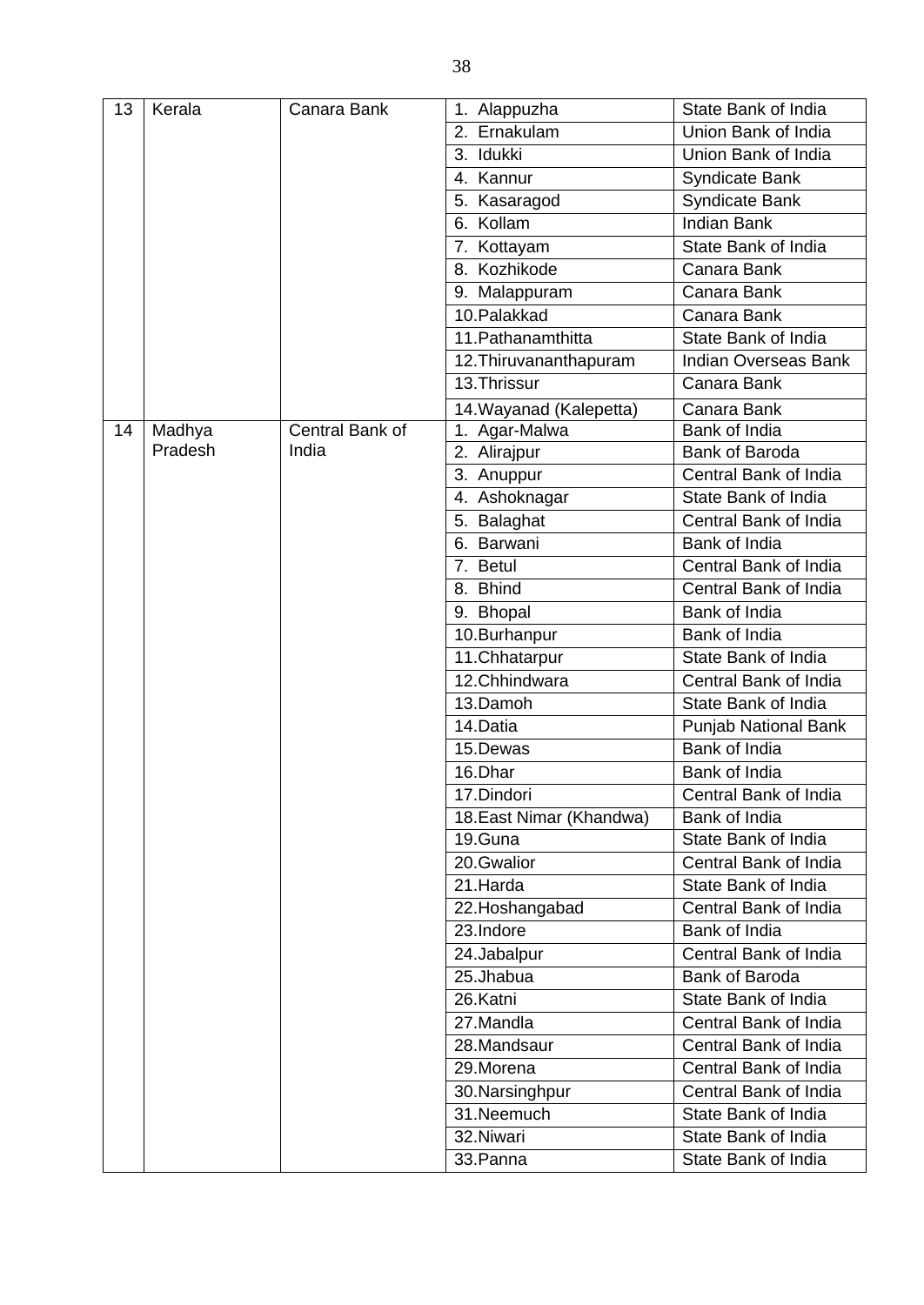|    |             |             | 34.Raisen                   | Central Bank of India                      |
|----|-------------|-------------|-----------------------------|--------------------------------------------|
|    |             |             | 35.Rajgarh                  | Bank of India                              |
|    |             |             | 36.Ratlam                   | Central Bank of India                      |
|    |             |             | 37.Rewa                     | Union Bank of India                        |
|    |             |             | 38.Sagar                    | Central Bank of India                      |
|    |             |             | 39.Satna                    | <b>Allahabad Bank</b>                      |
|    |             |             | 40.Seoni                    | Central Bank of India                      |
|    |             |             | 41.Shahdol                  | Central Bank of India                      |
|    |             |             | 42. Shajapur                | Bank of India                              |
|    |             |             | 43. Sheopur Kala            | State Bank of India                        |
|    |             |             | 44.Shivpuri                 | State Bank of India                        |
|    |             |             | 45.Sidhi                    | Union Bank of India                        |
|    |             |             | 46.Sihore                   | Bank of India                              |
|    |             |             | 47.Singrauli                | Union Bank of India                        |
|    |             |             | 48. Tikamgarh               | State Bank of India                        |
|    |             |             | 49. Ujjain                  | Bank of India                              |
|    |             |             | $\overline{50.}$ Umaria     | State Bank of India                        |
|    |             |             | 51. Vidisha                 | State Bank of India                        |
|    |             |             | 52. West Nimar (Khargone)   | Bank of India                              |
| 15 | Maharashtra | Bank of     | 1. Ahmednagar               | Central Bank of India                      |
|    |             | Maharashtra | 2. Akola                    | Central Bank of India                      |
|    |             |             | 3. Amravati                 | Central Bank of India                      |
|    |             |             | 4. Aurangabad               | <b>Bank of Maharashtra</b>                 |
|    |             |             | 5. Beed                     | State Bank of India                        |
|    |             |             | 6. Bhandara                 | Bank of India                              |
|    |             |             | 7. Buldhana                 | Central Bank of India                      |
|    |             |             | 8. Chandrapur               | Bank of India                              |
|    |             |             | 9. Dhule                    | Central Bank of India                      |
|    |             |             | 10.Gadchiroli               | Bank of India                              |
|    |             |             | 11.Gondia                   | Bank of India                              |
|    |             |             | 12.Hingoli                  | State Bank of India                        |
|    |             |             | 13.Jalgaon                  | Central Bank of India                      |
|    |             |             | 14.Jalna                    | <b>Bank of Maharashtra</b>                 |
|    |             |             | 15.Kolhapur                 | Bank of India<br>State Bank of India       |
|    |             |             | 16.Latur                    |                                            |
|    |             |             | 17.Mumbai                   | Bank of India<br>Bank of India             |
|    |             |             | 18.Mumbai Suburban          | Bank of India                              |
|    |             |             | 19. Nagpur<br>20.Nanded     | State Bank of India                        |
|    |             |             |                             |                                            |
|    |             |             | 21. Nandurbar<br>22. Nashik | State Bank of India<br>Bank of Maharashtra |
|    |             |             | 23.Osmanabad                | State Bank of India                        |
|    |             |             |                             |                                            |
|    |             |             | 24. Palghar                 | <b>Bank of Maharashtra</b>                 |
|    |             |             | 25. Parbhani                | State Bank of India                        |
|    |             |             | 26. Pune                    | <b>Bank of Maharashtra</b>                 |
|    |             |             | 27.Raigad                   | Bank of India                              |
|    |             |             | 28. Ratnagiri               | Bank of India                              |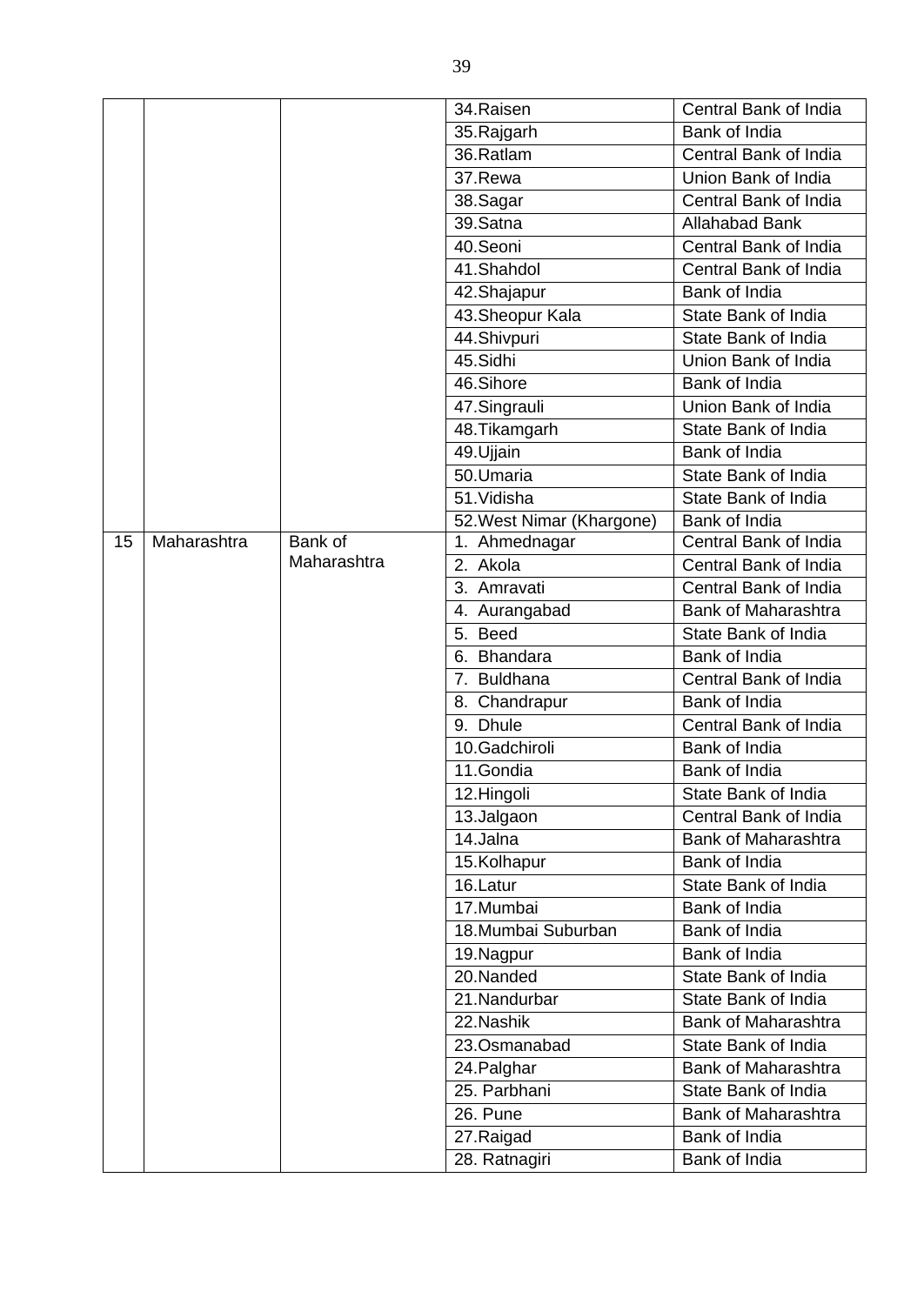|    |           |                     | 29.Sangli                         | Bank of India              |
|----|-----------|---------------------|-----------------------------------|----------------------------|
|    |           |                     | 30.Satara                         | <b>Bank of Maharashtra</b> |
|    |           |                     | 31.Sindhudurg                     | Bank of India              |
|    |           |                     | 32.Solapur                        | Bank of India              |
|    |           |                     | 33.Thane                          | <b>Bank of Maharashtra</b> |
|    |           |                     | 34. Wardha                        | Bank of India              |
|    |           |                     | 35. Washim                        | State Bank of India        |
|    |           |                     | 36. Yavatmal                      | Central Bank of India      |
| 16 | Manipur   | State Bank of India | 1. Bishnupur                      | United Bank of India       |
|    |           |                     | 2. Chandel                        | State Bank of India        |
|    |           |                     | 3. Churachandpur                  | State Bank of India        |
|    |           |                     | 4. Imphal East                    | United Bank of India       |
|    |           |                     | 5. Imphal West                    | State Bank of India        |
|    |           |                     | 6. Jiribam                        | United Bank of India       |
|    |           |                     | 7. Kakching                       | State Bank of India        |
|    |           |                     | 8. Kamjong                        | United Bank of India       |
|    |           |                     | 9. Kangpokpi                      | State Bank of India        |
|    |           |                     | 10. Noney                         | United Bank of India       |
|    |           |                     | 11. Pherzawal                     | State Bank of India        |
|    |           |                     | 12. Senapati                      | State Bank of India        |
|    |           |                     | 13. Temenglong                    | United Bank of India       |
|    |           |                     | 14. Tengnoupal                    | United Bank of India       |
|    |           |                     | 15. Thoubal                       | State Bank of India        |
|    |           |                     | 16. Ukhrul                        | United Bank of India       |
| 17 | Meghalaya | State Bank of India | East Garo hills<br>1 <sub>1</sub> | State Bank of India        |
|    |           |                     | 2. East Jaintia Hills             | State Bank of India        |
|    |           |                     | 3. East Khasi Hills               | State Bank of India        |
|    |           |                     | 4. Jaintia Hills                  | State Bank of India        |
|    |           |                     | 5. North Garo Hills               | State Bank of India        |
|    |           |                     | 6. Ri Bhoi                        | State Bank of India        |
|    |           |                     | 7. South Garo Hills               | State Bank of India        |
|    |           |                     | South West Garo Hills             | State Bank of India        |
|    |           |                     | 9. South West Khasi Hills         | State Bank of India        |
|    |           |                     | 10. West Garo hills               | State Bank of India        |
|    |           |                     | 11. West Khasi Hills              | State Bank of India        |
| 18 | Mizoram   | State Bank of India | Aizawal<br>1.                     | State Bank of India        |
|    |           |                     | Champhai<br>2.                    | State Bank of India        |
|    |           |                     | Chhimtuipui Saiha<br>3.           | State Bank of India        |
|    |           |                     | Kolasib<br>4.                     | State Bank of India        |
|    |           |                     | Lawngtlai<br>5.                   | State Bank of India        |
|    |           |                     | 6. Lunglei                        | State Bank of India        |
|    |           |                     | Mamit<br>7.                       | State Bank of India        |
|    |           |                     | 8. Serchhip                       | State Bank of India        |
| 19 | Nagaland  | State Bank of India | Dimapur<br>1.                     | State Bank of India        |
|    |           |                     | 2. Kiphire                        | State Bank of India        |
|    |           |                     | Kohima<br>3.                      | State Bank of India        |
|    |           |                     | 4. Longleng                       | State Bank of India        |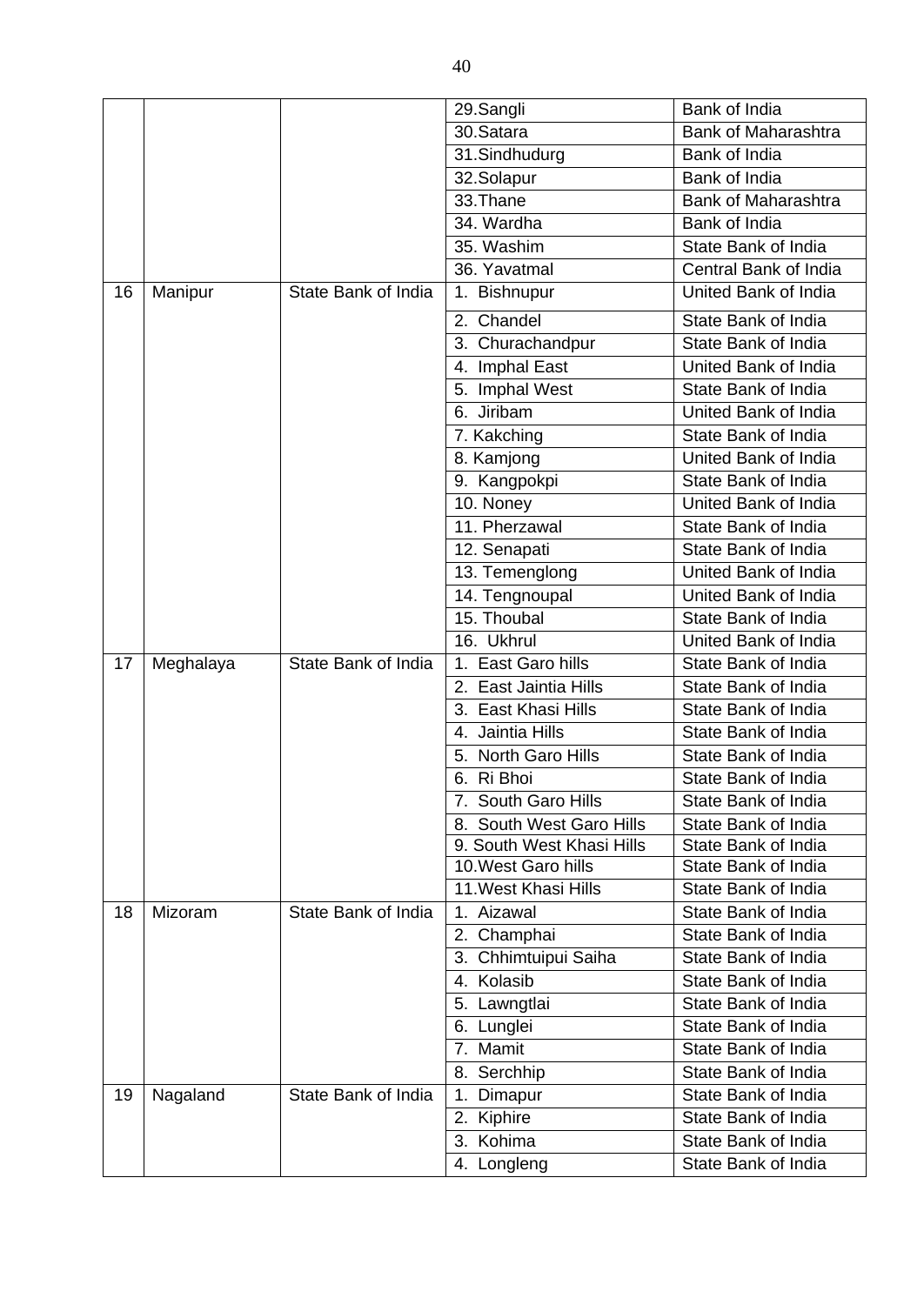|    |        |                 | 5. Mokokchung          | State Bank of India         |
|----|--------|-----------------|------------------------|-----------------------------|
|    |        |                 | 6. Mon                 | State Bank of India         |
|    |        |                 | 7. Peren               | State Bank of India         |
|    |        |                 | 8. Phek                | State Bank of India         |
|    |        |                 | 9. Tuensang            | State Bank of India         |
|    |        |                 | 10.Wokha               | State Bank of India         |
|    |        |                 | 11.Zunheboto           | State Bank of India         |
| 20 | Odisha | <b>UCO Bank</b> | 1. Angul               | <b>UCO Bank</b>             |
|    |        |                 | 2. Balasore            | <b>UCO Bank</b>             |
|    |        |                 | 3. Bargah              | State Bank of India         |
|    |        |                 | 4. Bhadrak             | <b>UCO Bank</b>             |
|    |        |                 | 5. Bolangir (Balangir) | State Bank of India         |
|    |        |                 | 6. Boudh               | State Bank of India         |
|    |        |                 | 7. Cuttack             | <b>UCO Bank</b>             |
|    |        |                 | 8. Deogarh             | State Bank of India         |
|    |        |                 | 9. Dhenkanal           | <b>UCO Bank</b>             |
|    |        |                 | 10.Gajapati            | Andhra Bank                 |
|    |        |                 | 11.Ganjam              | Andhra Bank                 |
|    |        |                 | 12.Jagatsinghpur       | <b>UCO Bank</b>             |
|    |        |                 | 13.Jajpur              | State Bank of India         |
|    |        |                 | 14.Jharsuguda          | State Bank of India         |
|    |        |                 | 15.Kalahandi           | State Bank of India         |
|    |        |                 | 16. Kandhamal          | State Bank of India         |
|    |        |                 | 17.Kendrapara          | State Bank of India         |
|    |        |                 | 18.Keonjhar            | Bank of India               |
|    |        |                 | 19.Khorda              | State Bank of India         |
|    |        |                 | 20.Koraput             | State Bank of India         |
|    |        |                 | 21.Malkangiri          | State Bank of India         |
|    |        |                 | 22. Mayurbhanj         | Bank of India               |
|    |        |                 | 23. Nabarangpur        | State Bank of India         |
|    |        |                 | 24. Nayagarh           | State Bank of India         |
|    |        |                 | 25.Nuapada             | State Bank of India         |
|    |        |                 | 26.Puri                | <b>UCO Bank</b>             |
|    |        |                 | 27. Rayagada           | State Bank of India         |
|    |        |                 | 28.Sambalpur           | State Bank of India         |
|    |        |                 | 29.Sonepur             | State Bank of India         |
|    |        |                 | 30.Sundargarh          | State Bank of India         |
| 21 | Punjab | Punjab National | 1. Amritsar            | <b>Punjab National Bank</b> |
|    |        | <b>Bank</b>     | 2. Barnala             | State Bank of India         |
|    |        |                 | 3. Bhatinda            | State Bank of India         |
|    |        |                 | 4. Faridkot            | Punjab & Sind Bank          |
|    |        |                 | 5. Fategarh Sahib      | State Bank of India         |
|    |        |                 | 6. Fazilka             | <b>Punjab National Bank</b> |
|    |        |                 | 7. Ferozepur           | Oriental Bank of            |
|    |        |                 |                        | Commerce                    |
|    |        |                 | 8. Gurdaspur           | <b>Punjab National Bank</b> |
|    |        |                 | 9. Hoshiarpur          | Punjab National Bank        |
|    |        |                 | 10.Jalandhar           | <b>UCO Bank</b>             |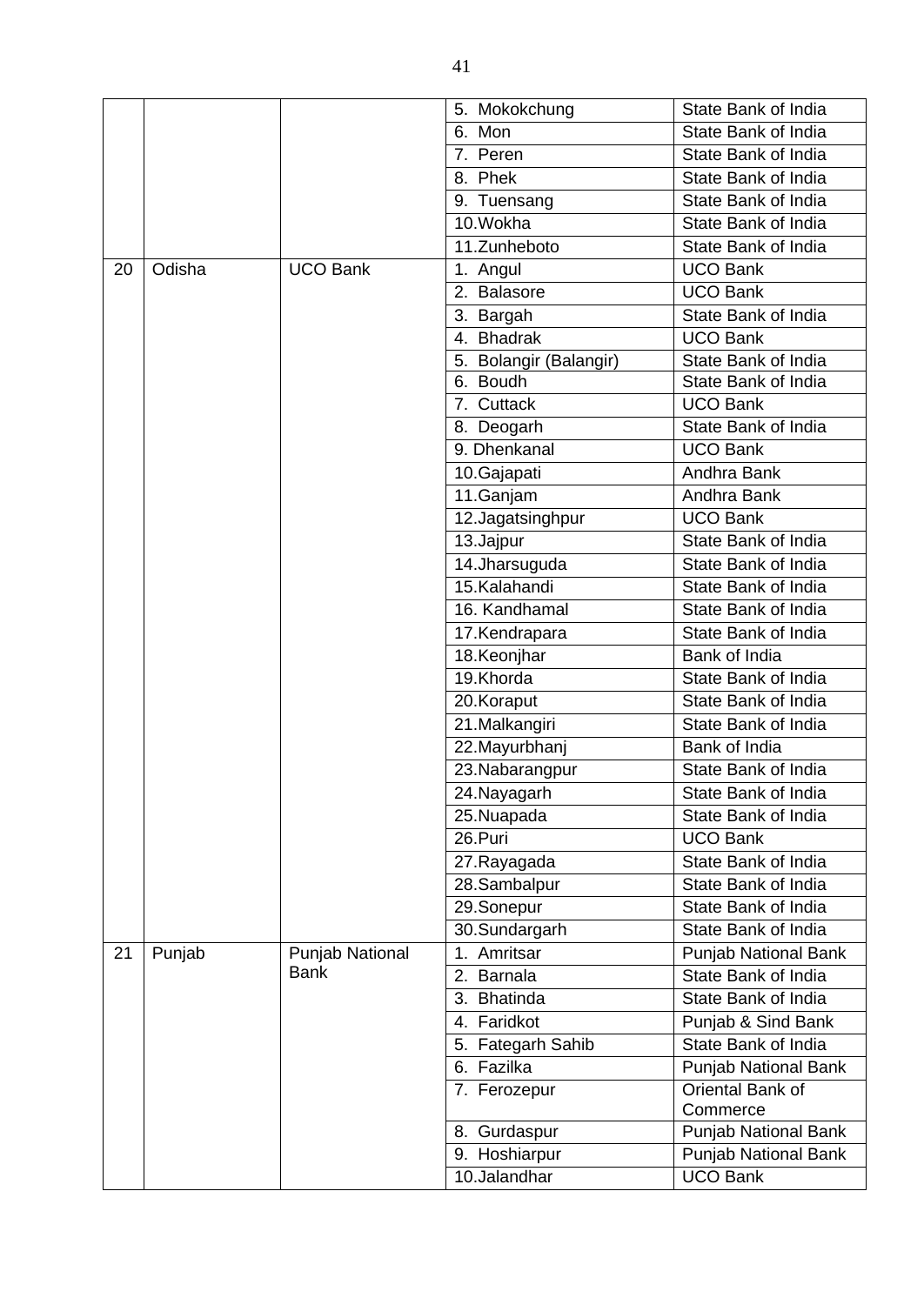|    |           |                       | 11.Kapurthala           | Punjab National Bank        |
|----|-----------|-----------------------|-------------------------|-----------------------------|
|    |           |                       | 12.Ludhiana             | Punjab & Sind Bank          |
|    |           |                       | 13.Mansa                | State Bank of India         |
|    |           |                       | 14.Moga                 | Punjab & Sind Bank          |
|    |           |                       | 15.Muktsar              | State Bank of India         |
|    |           |                       | 16.Nawanshahr           | <b>Punjab National Bank</b> |
|    |           |                       | 17. Pathankot           | <b>Punjab National Bank</b> |
|    |           |                       | 18. Patiala             | State Bank of India         |
|    |           |                       | 19. Ropar               | <b>UCO Bank</b>             |
|    |           |                       | 20.Sahibzada Ajit Singh | Punjab National Bank        |
|    |           |                       | Nagar (Mohali)          |                             |
|    |           |                       | 21.Sangrur              | State Bank of India         |
|    |           |                       | 22.Tarn Taran           | <b>Punjab National Bank</b> |
| 22 | Rajasthan | <b>Bank of Baroda</b> | 1. Ajmer                | Bank of Baroda              |
|    |           |                       | 2. Alwar                | <b>Punjab National Bank</b> |
|    |           |                       | 3. Banswara             | <b>Bank of Baroda</b>       |
|    |           |                       | 4. Baran                | Central Bank of India       |
|    |           |                       | 5. Barmer               | State Bank of India         |
|    |           |                       | 6. Bharatpur            | Punjab National Bank        |
|    |           |                       | 7. Bhilwara             | Bank of Baroda              |
|    |           |                       | 8. Bikaner              | State Bank of India         |
|    |           |                       | 9. Bundi                | Bank of Baroda              |
|    |           |                       | 10.Chittorgarh          | Bank of Baroda              |
|    |           |                       | 11.Churu                | Bank of Baroda              |
|    |           |                       | 12.Dausa                | <b>UCO Bank</b>             |
|    |           |                       | 13.Dholpur              | Punjab National Bank        |
|    |           |                       | 14.Dungarpur            | Bank of Baroda              |
|    |           |                       | 15. Hanumangarh         | State Bank of India         |
|    |           |                       | 16.Jaipur               | <b>UCO Bank</b>             |
|    |           |                       | 17.Jaisalmer            | State Bank of India         |
|    |           |                       | 18.Jalore               | State Bank of India         |
|    |           |                       | 19.Jhalawar             | Central Bank of India       |
|    |           |                       | 20.Jhunjhunu            | Bank of Baroda              |
|    |           |                       | 21.Jodhpur              | <b>UCO Bank</b>             |
|    |           |                       | 22.Kirauli              | Bank of Baroda              |
|    |           |                       | 23.Kota                 | Central Bank of India       |
|    |           |                       | 24. Nagaur              | <b>UCO Bank</b>             |
|    |           |                       | 25.Pali                 | State Bank of India         |
|    |           |                       | 26. Pratapgarh          | Bank of Baroda              |
|    |           |                       | 27.Rajsamand            | State Bank of India         |
|    |           |                       | 28. Sawai Madhopur      | Bank of Baroda              |
|    |           |                       | 29.Sikar                | Punjab National Bank        |
|    |           |                       | 30.Sirohi               | State Bank of India         |
|    |           |                       | 31.Sri Ganganagar       | Oriental Bank of            |
|    |           |                       |                         | Commerce                    |
|    |           |                       | 32.Tonk                 | Bank of Baroda              |
|    |           |                       | 33.Udaipur              | State Bank of India         |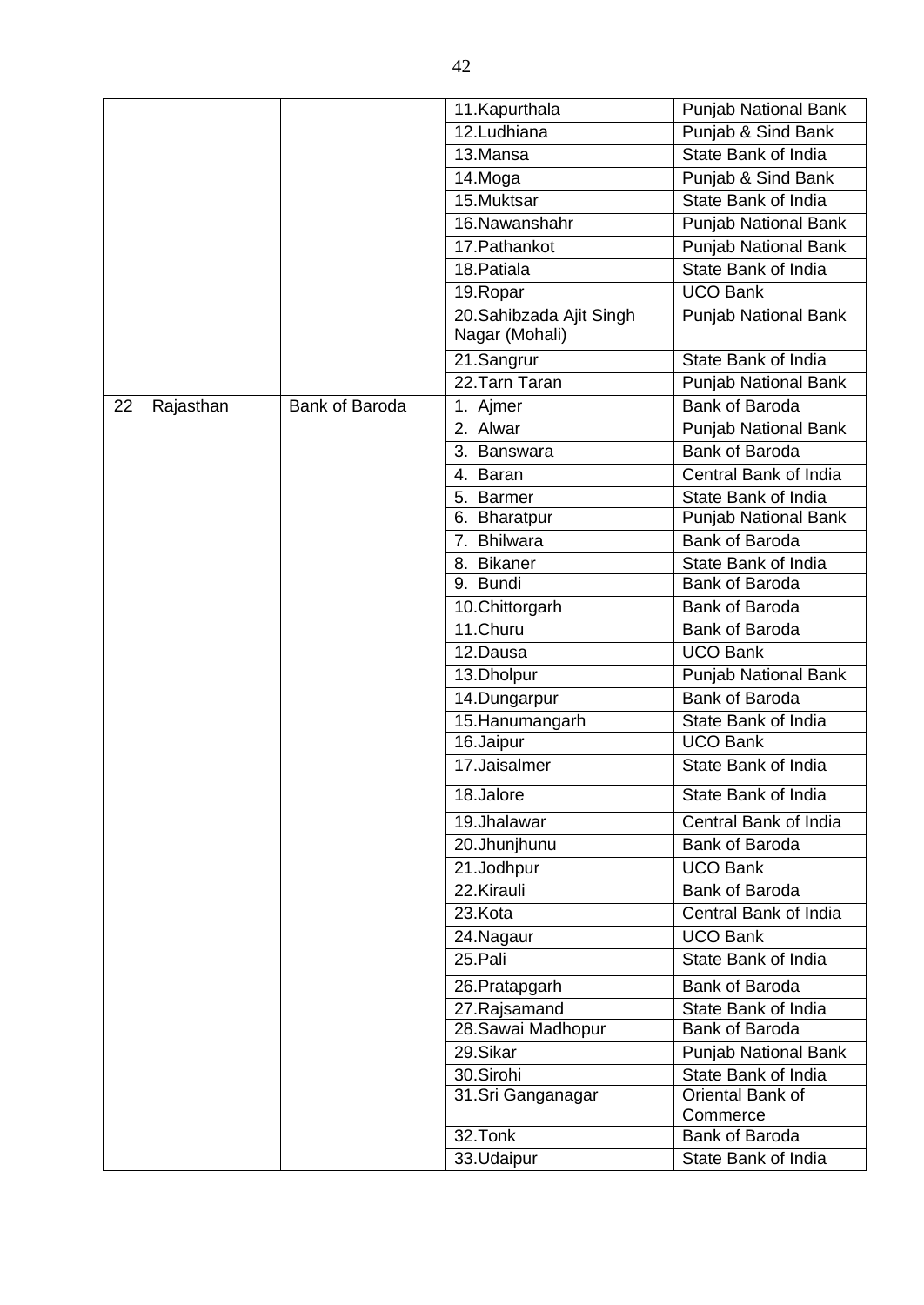| 23 | <b>Sikkim</b>     | State Bank of India    | 1. East Sikkim     | State Bank of India         |
|----|-------------------|------------------------|--------------------|-----------------------------|
|    |                   |                        | 2. North Sikkim    | State Bank of India         |
|    |                   |                        | 3. South Sikkim    | State Bank of India         |
|    |                   |                        | 4. West Sikkim     | State Bank of India         |
| 24 | <b>Tamil Nadu</b> | <b>Indian Overseas</b> | 1. Ariyalur        | State Bank of India         |
|    |                   | <b>Bank</b>            | 2. Chennai         | <b>Indian Overseas Bank</b> |
|    |                   |                        | 3. Coimbatore      | Canara Bank                 |
|    |                   |                        | 4. Cuddalore       | <b>Indian Bank</b>          |
|    |                   |                        | 5. Dharmapuri      | <b>Indian Bank</b>          |
|    |                   |                        | 6. Dindigul        | Canara Bank                 |
|    |                   |                        | 7. Erode           | Canara Bank                 |
|    |                   |                        | 8. Kanchipuram     | <b>Indian Bank</b>          |
|    |                   |                        | 9. Kanyakumari     | <b>Indian Overseas Bank</b> |
|    |                   |                        | 10.Karur           | Indian Overseas Bank        |
|    |                   |                        | 11.Krishnagiri     | <b>Indian Bank</b>          |
|    |                   |                        | 12.Madurai         | Canara Bank                 |
|    |                   |                        | 13. Nagapattinam   | Indian Overseas Bank        |
|    |                   |                        | 14.Namakkal        | <b>Indian Bank</b>          |
|    |                   |                        | 15.Nilgiris        | Canara Bank                 |
|    |                   |                        | 16. Perambalur     | Indian Overseas Bank        |
|    |                   |                        | 17. Puddukottai    | <b>Indian Overseas Bank</b> |
|    |                   |                        | 18. Ramanathapuram | <b>Indian Overseas Bank</b> |
|    |                   |                        | 19.Salem           | <b>Indian Bank</b>          |
|    |                   |                        | 20.Sivaganga       | <b>Indian Overseas Bank</b> |
|    |                   |                        | 21. Thanjavur      | Indian Overseas Bank        |
|    |                   |                        | 22. Theni          | Canara Bank                 |
|    |                   |                        | 23. Tiruchirapalli | Indian Overseas Bank        |
|    |                   |                        | 24. Tirunelveli    | Indian Overseas Bank        |
|    |                   |                        | 25. Tiruppur       | Canara Bank                 |
|    |                   |                        | 26. Tiruvallur     | <b>Indian Bank</b>          |
|    |                   |                        | 27. Tiruvannamalai | <b>Indian Bank</b>          |
|    |                   |                        | 28. Tiruvarur      | <b>Indian Overseas Bank</b> |
|    |                   |                        | 29.Tuticorin       | State Bank of India         |
|    |                   |                        | 30.Vellore         | <b>Indian Bank</b>          |
|    |                   |                        | 31. Viluppuram     | <b>Indian Bank</b>          |
|    |                   |                        | 32. Virudhunagar   | <b>Indian Overseas Bank</b> |
| 25 | Telangana         | State Bank of India    | 1. Adilabad        | State Bank of India         |
|    |                   |                        | 2. Bhadradri       | State Bank of India         |
|    |                   |                        | 3. Hyderabad       | State Bank of India         |
|    |                   |                        | 4. Jagitial        | Andhra Bank                 |
|    |                   |                        | 5. Jangaon (New)   | State Bank of India         |
|    |                   |                        | 6. Jayashankar     | State Bank of India         |
|    |                   |                        | 7. Jogulamba       | Andhra Bank                 |
|    |                   |                        | 8. Kamaraeddy      | <b>Syndicate Bank</b>       |
|    |                   |                        | 9. Karimnagar      | State Bank of India         |
|    |                   |                        | 10. Khammam        | State Bank of India         |
|    |                   |                        | 11. Komram Bheem   | State Bank of India         |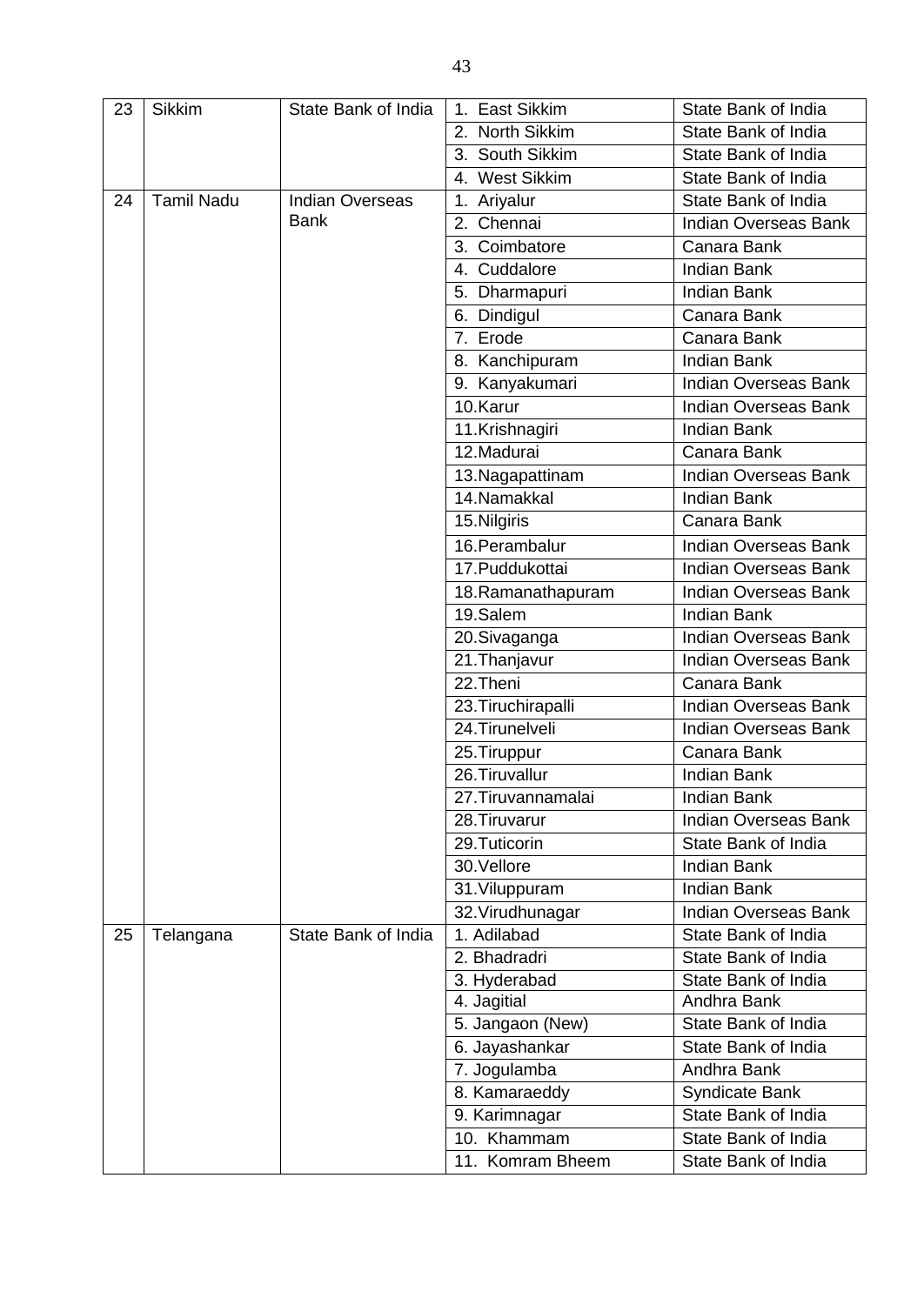|    |                      |                     | 12. Mahabubabad             | State Bank of India         |
|----|----------------------|---------------------|-----------------------------|-----------------------------|
|    |                      |                     | 13. Mahabubnagar            | State Bank of India         |
|    |                      |                     | 14. Mancherial              | Andhra Bank                 |
|    |                      |                     | 15. Medak                   | State Bank of India         |
|    |                      |                     | 16. Medchal- Malkajgiri     | Canara Bank                 |
|    |                      |                     | 17. Mulugu                  | State Bank of India         |
|    |                      |                     | 18. Nagarkurnool            | Andhra Bank                 |
|    |                      |                     | 19. Nalgonda                | State Bank of India         |
|    |                      |                     | 20. Narayanpet              | State Bank of India         |
|    |                      |                     | 21. Nirmal                  | State Bank of India         |
|    |                      |                     | $\overline{22}$ . Nizamabad | State Bank of India         |
|    |                      |                     | 23. Peddapalli              | Andhra Bank                 |
|    |                      |                     | 24. Rajanna                 | Andhra Bank                 |
|    |                      |                     | 25. Ranga Reddy             | State Bank of India         |
|    |                      |                     | 26. Sangareddy              | Syndicate Bank              |
|    |                      |                     | 27. Siddipet                | Andhra Bank                 |
|    |                      |                     | 28. Suryapet                | State Bank of India         |
|    |                      |                     | 29. Vikarabad               | State Bank of India         |
|    |                      |                     | 30. Wanaparthy              | Andhra Bank                 |
|    |                      |                     | 31. Warangal (Rural)        | Andhra Bank                 |
|    |                      |                     | 32. Warangal (Urban)        | State Bank of India         |
|    |                      |                     | 33. Yadadri                 | Canara Bank                 |
| 26 | Tripura              | United Bank of      | 1. Dhalai                   | United Bank of India        |
|    |                      | India               | 2. Gomati                   | United Bank of India        |
|    |                      |                     | 3. Khowai                   | United Bank of India        |
|    |                      |                     | 4. North Tripura            | United Bank of India        |
|    |                      |                     | 5. Sepahijala               | United Bank of India        |
|    |                      |                     | 6. South Tripura            | United Bank of India        |
|    |                      |                     | 7. Unakoti                  | United Bank of India        |
|    |                      |                     | 8. West Tripura             | United Bank of India        |
|    | 27 Uttarakhand       | State Bank of India | $\overline{1}$ . Almora     | State Bank of India         |
|    |                      |                     | 2. Bageshwar                | State Bank of India         |
|    |                      |                     | 3. Chamoli                  | State Bank of India         |
|    |                      |                     | 4. Champawat                | State Bank of India         |
|    |                      |                     | 5. Dehradun                 | <b>Punjab National Bank</b> |
|    |                      |                     | 6. Haridwar                 | <b>Punjab National Bank</b> |
|    |                      |                     | 7. Nainital                 | <b>Bank of Baroda</b>       |
|    |                      |                     | 8. Pauri Garwal             | State Bank of India         |
|    |                      |                     | 9. Pithoragarh              | State Bank of India         |
|    |                      |                     | 10.Rudraprayag              | State Bank of India         |
|    |                      |                     | 11. Tehri Garhwal (New      | State Bank of India         |
|    |                      |                     | Tehri)                      |                             |
|    |                      |                     | 12.Udham Singh Nagar        | Bank of Baroda              |
|    |                      |                     | 13. Uttar Kashi             | State Bank of India         |
| 28 | <b>Uttar Pradesh</b> | Bank of Baroda      | Agra<br>1.                  | Canara Bank                 |
|    |                      |                     | 2. Aligarh                  | Canara Bank                 |
|    |                      |                     | 3. Allahabad                | Bank of Baroda              |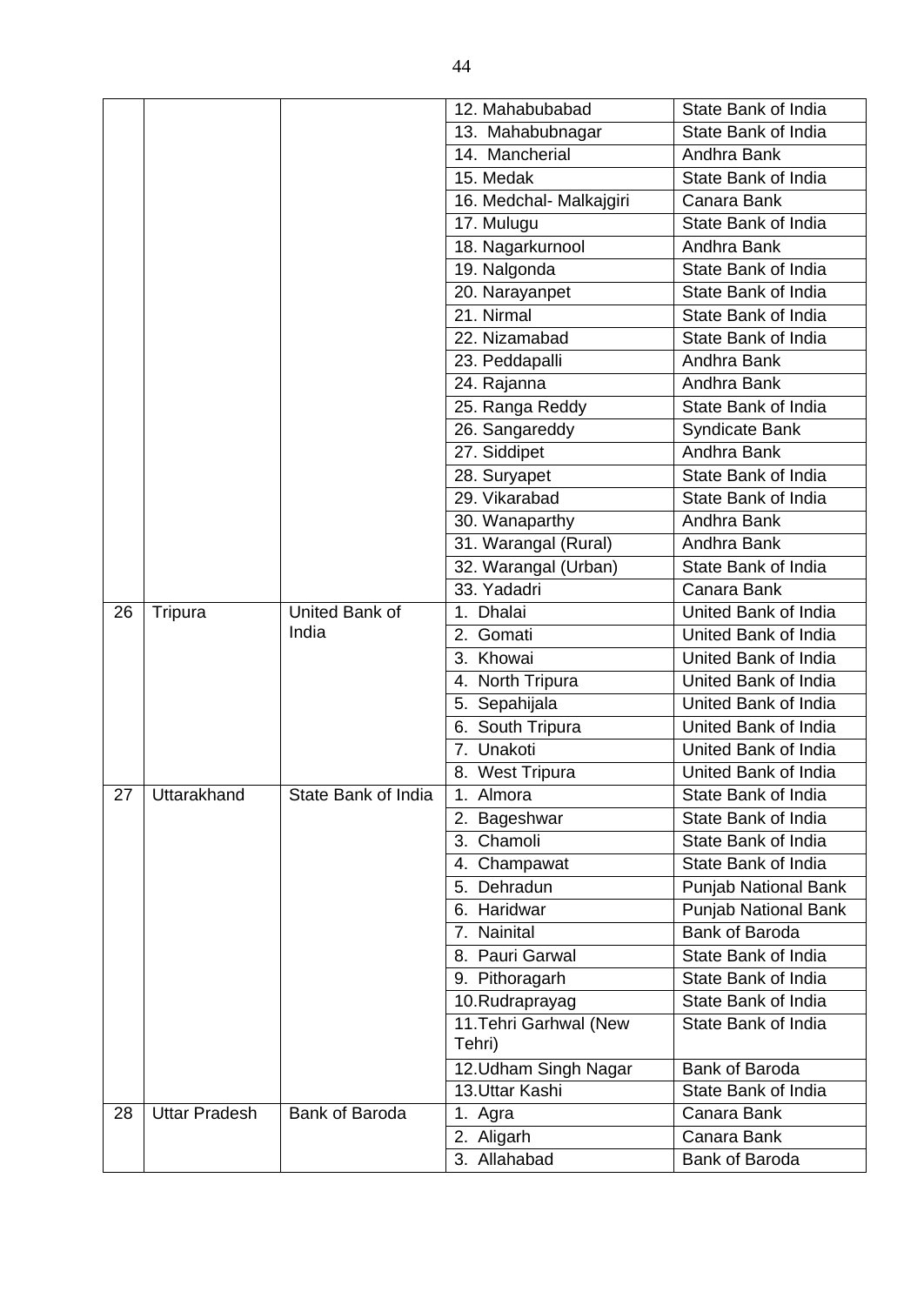|  | 4. Ambedkar Nagar                     | <b>Bank of Baroda</b>                  |
|--|---------------------------------------|----------------------------------------|
|  | 5. Auraiya                            | Central Bank of India                  |
|  | 6. Azamgarh                           | Union Bank of India                    |
|  | 7. Baghpat                            | Syndicate Bank                         |
|  | 8. Bahraich                           | <b>Allahabad Bank</b>                  |
|  | 9. Ballia                             | Central Bank of India                  |
|  | 10.Balrampur                          | Allahabad Bank                         |
|  | 11.Banda                              | <b>Allahabad Bank</b>                  |
|  | 12. Barabanki                         | Bank of India                          |
|  | 13. Bareilly                          | Bank of Baroda                         |
|  | 14.Basti                              | State Bank of India                    |
|  | 15. Bhim Nagar                        | <b>Syndicate Bank</b>                  |
|  | 16.Bijnor                             | Punjab National Bank                   |
|  | 17.Budaun                             | <b>Punjab National Bank</b>            |
|  | 18.Bulandshahr                        | <b>Punjab National Bank</b>            |
|  | 19.Chandauli                          | Union Bank of India                    |
|  | 20.Chhtrapati Sahuji<br>Maharaj Nagar | Bank of Baroda                         |
|  | 21.Chitrakoot                         | Allahabad Bank                         |
|  | 22.Deoria                             | Central Bank of India                  |
|  | 23.Etah                               | Canara Bank                            |
|  | 24.Etawah                             | Central Bank of India                  |
|  | 25. Faizabad                          | Bank of Baroda                         |
|  | 26. Farukhabad                        | Bank of India                          |
|  | 27. Fatehpur                          | Bank of Baroda                         |
|  | 28. Firozabad                         | State Bank of India                    |
|  | 29. Gautam Buddha Nagar               | Syndicate Bank                         |
|  | 30.Ghaziabad                          | Syndicate Bank                         |
|  | 31.Ghazipur                           | Union Bank of India                    |
|  | 32.Gonda                              | <b>Allahabad Bank</b>                  |
|  | 33.Gorakhpur                          | State Bank of India                    |
|  | 34. Hamirpur<br>35.Hardoi             | Allahabad Bank                         |
|  | 36.Jalaun                             | Bank of India<br><b>Allahabad Bank</b> |
|  |                                       | Union Bank of India                    |
|  | 37.Jaunpur<br>38.Jhansi               |                                        |
|  | 39. Jyotiba Phule Nagar               | Punjab National Bank<br>Syndicate Bank |
|  | (Amroha)                              |                                        |
|  | 40.Kannauj                            | Bank of India                          |
|  | 41. Kanpur Dehat-Rural                | Bank of Baroda                         |
|  | 42. Kanpur Nagar-Urban                | Bank of Baroda                         |
|  | 43. Kansi Ram Nagar<br>(Kasganj)      | Canara Bank                            |
|  | 44.Kaushambi                          | Bank of Baroda                         |
|  | 45.Kushi Nagar (Padrauna)             | Central Bank of India                  |
|  | 46.Lakhimpur-Kheri                    | <b>Allahabad Bank</b>                  |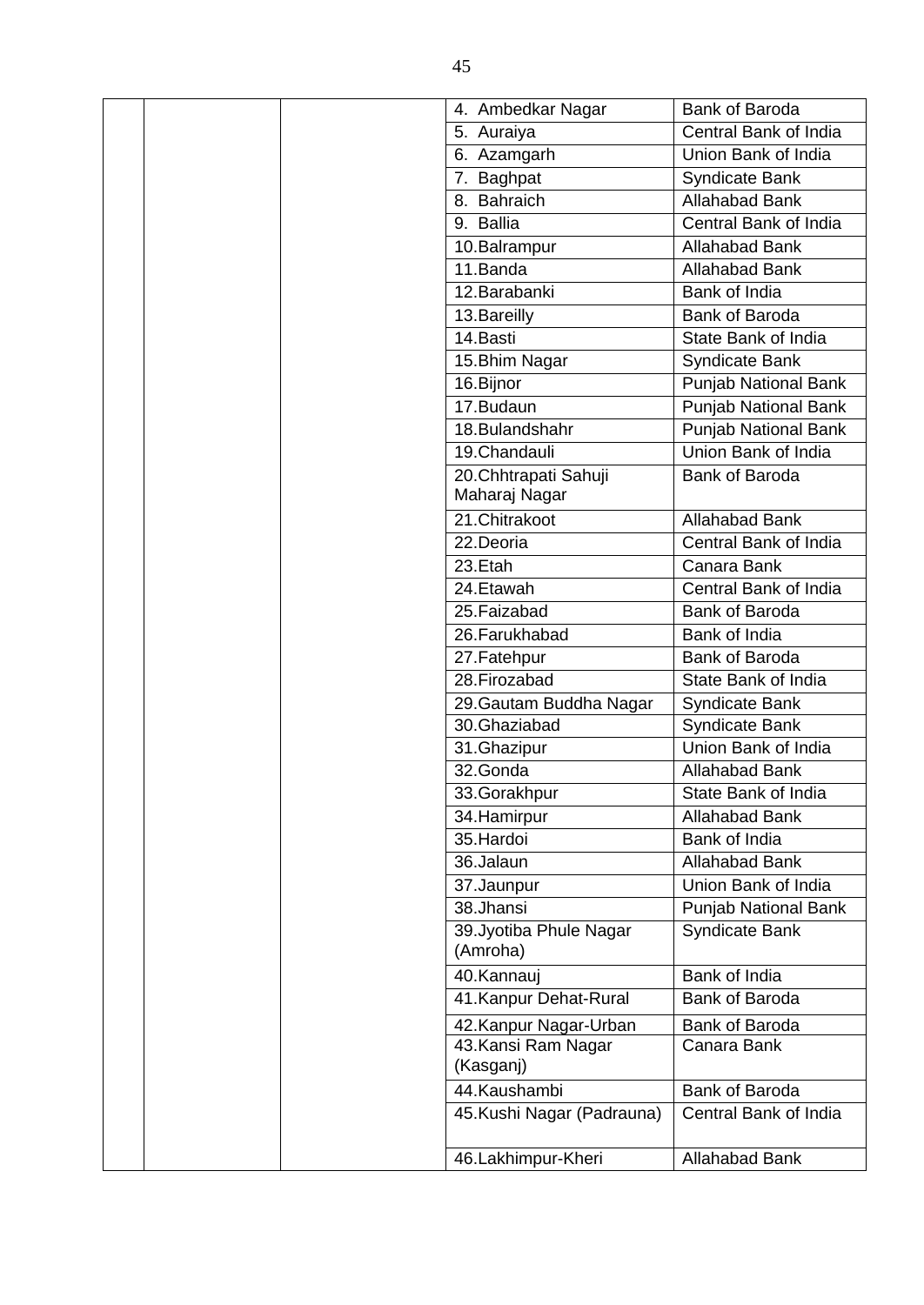|    |             |                | 47. Lalitpur                        | <b>Punjab National Bank</b> |
|----|-------------|----------------|-------------------------------------|-----------------------------|
|    |             |                | 48.Lucknow                          | Bank of India               |
|    |             |                | 49.Mahamaya Nagar<br>(Hathras)      | Canara Bank                 |
|    |             |                | 50.Maharajganj                      | State Bank of India         |
|    |             |                | 51.Mahoba                           | <b>Allahabad Bank</b>       |
|    |             |                | 52. Mainpuri                        | Bank of India               |
|    |             |                | 53. Mathura                         | Syndicate Bank              |
|    |             |                | 54. Mau (Mau Nath<br>Bahnjan)       | Union Bank of India         |
|    |             |                | 55.Meerut                           | Syndicate Bank              |
|    |             |                | 56.Mirzapur                         | <b>Allahabad Bank</b>       |
|    |             |                | 57. Moradabad                       | Syndicate Bank              |
|    |             |                | 58.Muzaffarnagar                    | Punjab National Bank        |
|    |             |                | 59. Panchsheel Nagar                | <b>Syndicate Bank</b>       |
|    |             |                | 60.Pilibhit                         | Bank of Baroda              |
|    |             |                | 61. Prabudh Nagar (Shamli)          | <b>Punjab National Bank</b> |
|    |             |                | 62. Pratapgarh                      | <b>Bank of Baroda</b>       |
|    |             |                | 63.Rae Bareli                       | Bank of Baroda              |
|    |             |                | 64.Rampur                           | Bank of Baroda              |
|    |             |                | 65.Saharanpur                       | <b>Punjab National Bank</b> |
|    |             |                | 66.Sant Kabir Nagar                 | State Bank of India         |
|    |             |                | 67. Sant Ravidas Nagar<br>(Bhadohi) | Union Bank of India         |
|    |             |                | 68.Shahjahanpur                     | Bank of Baroda              |
|    |             |                | 69.Shravasti                        | <b>Allahabad Bank</b>       |
|    |             |                | 70. Siddharth nagar                 | State Bank of India         |
|    |             |                | 71.Sitapur                          | <b>Allahabad Bank</b>       |
|    |             |                | 72.Sonbhadra                        | <b>Allahabad Bank</b>       |
|    |             |                | 73.Sultanpur                        | <b>Bank of Baroda</b>       |
|    |             |                | 74.Unnao                            | Bank of India               |
|    |             |                | 75. Varanasi                        | Union Bank of India         |
| 29 | West Bengal | United Bank of | 1. Alipurduar                       | Central Bank of India       |
|    |             | India          | <b>Bankura</b><br>2.                | United Bank of India        |
|    |             |                | 3. Birbhum                          | <b>UCO Bank</b>             |
|    |             |                | 4. Cooch Behar                      | Central Bank of India       |
|    |             |                | 5. Dakshin Dinajpur                 | United Bank of India        |
|    |             |                | 6. Darjeeling                       | Central Bank of India       |
|    |             |                | 7. Hooghly                          | <b>UCO Bank</b>             |
|    |             |                | 8. Howrah                           | <b>UCO Bank</b>             |
|    |             |                | 9. Jalpaiguri                       | Central Bank of India       |
|    |             |                | $\overline{10}$ . Jhargram          | United Bank of India        |
|    |             |                | 11. Kalimpong                       | State Bank of India         |
|    |             |                | 12. Kolkata                         | State Bank of India         |
|    |             |                | 13. Malda                           | United Bank of India        |
|    |             |                | $\overline{14}$ . Murshidabad       | United Bank of India        |
|    |             |                | 15. Nadia                           | United Bank of India        |
|    |             |                | 16. North 24 Parganas               | Allahabad Bank              |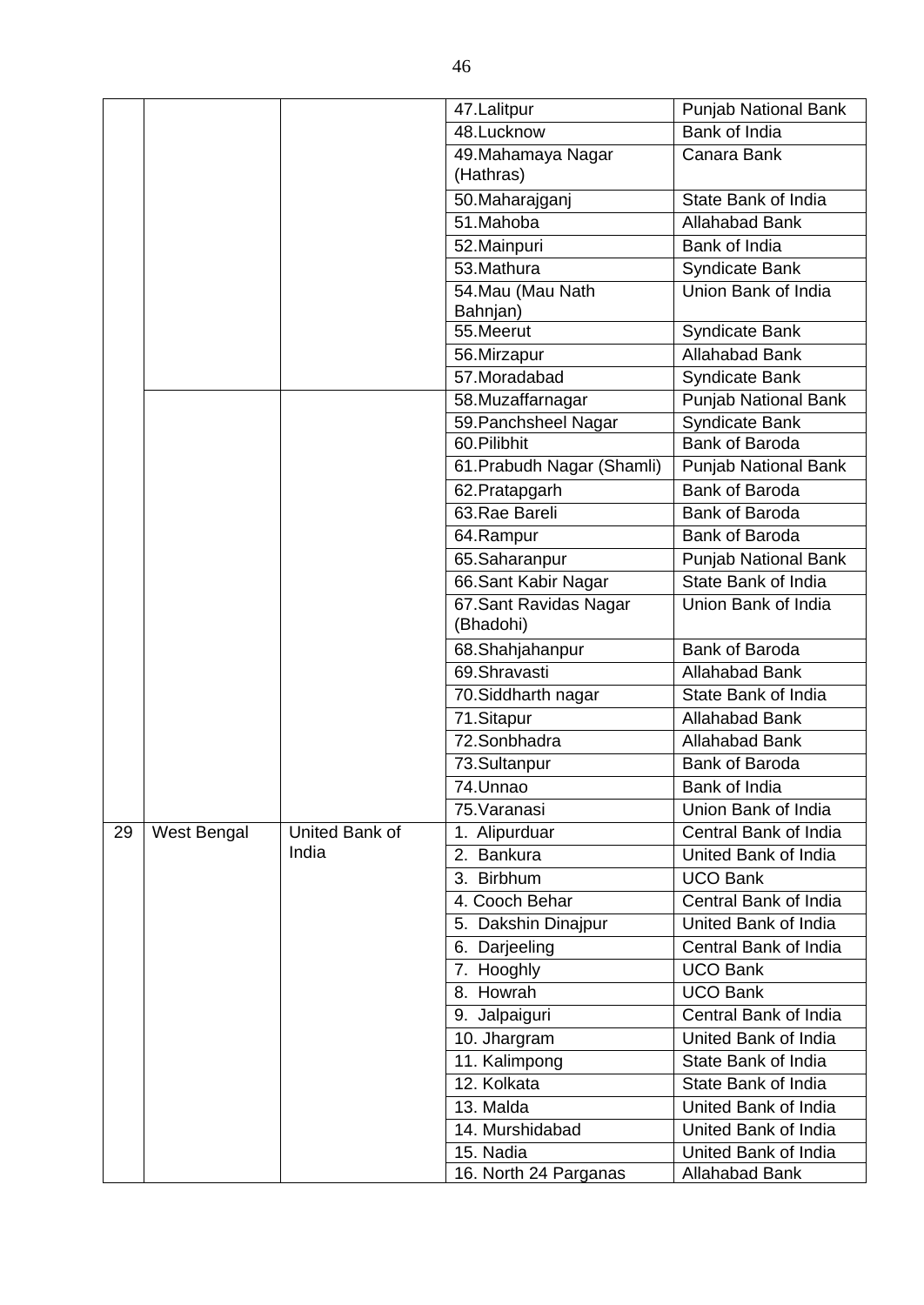|    |                         |                                | 17. Pashchim Medinapur            | United Bank of India        |
|----|-------------------------|--------------------------------|-----------------------------------|-----------------------------|
|    |                         |                                | 18. Paschim Bardhaman             | State Bank of India         |
|    |                         |                                | 19. Purba Bardhaman               | <b>UCO Bank</b>             |
|    |                         |                                | 20. Purba Medinapur               | United Bank of India        |
|    |                         |                                | 21. Purulia                       | United Bank of India        |
|    |                         |                                | 22. South 24 Parganas             | United Bank of India        |
|    |                         |                                | 23. Uttar Dinajpur                | United Bank of India        |
| 30 | Andaman &               | State Bank of India            | Nicobar Islands<br>1 <sub>1</sub> | State Bank of India         |
|    | Nicobar Islands         |                                | 2. North & Middle                 | State Bank of India         |
|    |                         |                                | Andaman                           |                             |
|    |                         |                                | 3. South Andaman                  | State Bank of India         |
| 31 | Chandigarh              | Punjab National<br><b>Bank</b> | 1. Chandigarh (Rural)             | Punjab National Bank        |
| 32 | Dadra & Nagar<br>Haveli | Bank of Baroda                 | 1. Dadra & Nagar Haveli           | <b>Bank of Baroda</b>       |
| 33 | Daman & Diu             | Bank of Baroda                 | 1. Daman                          | State Bank of India         |
|    |                         |                                | 2. Diu                            | State Bank of India         |
| 34 | Delhi                   | Oriental Bank of               | 1. Central Delhi                  | Canara Bank                 |
|    |                         | Commerce                       | 2. East Delhi                     | <b>Punjab National Bank</b> |
|    |                         |                                | 3. New Delhi                      | Canara Bank                 |
|    |                         |                                | 4. North Delhi                    | Oriental Bank of            |
|    |                         |                                |                                   | Commerce                    |
|    |                         |                                | 5. North East Delhi               | Punjab National Bank        |
|    |                         |                                | 6. North West Delhi               | <b>Punjab National Bank</b> |
|    |                         |                                | 7. Shahdara                       | <b>Bank of Baroda</b>       |
|    |                         |                                | 8. South Delhi                    | State Bank of India         |
|    |                         |                                | 9. South East Delhi               | State Bank of India         |
|    |                         |                                | 10.South West Delhi               | State Bank of India         |
|    |                         |                                | 11. West Delhi                    | Canara Bank                 |
| 35 | Lakshadweep             | <b>Syndicate Bank</b>          | 1. Lakshadweep                    | Syndicate Bank              |
| 36 | Puducherry              | <b>Indian Bank</b>             | 1. Puducherry                     | <b>Indian Bank</b>          |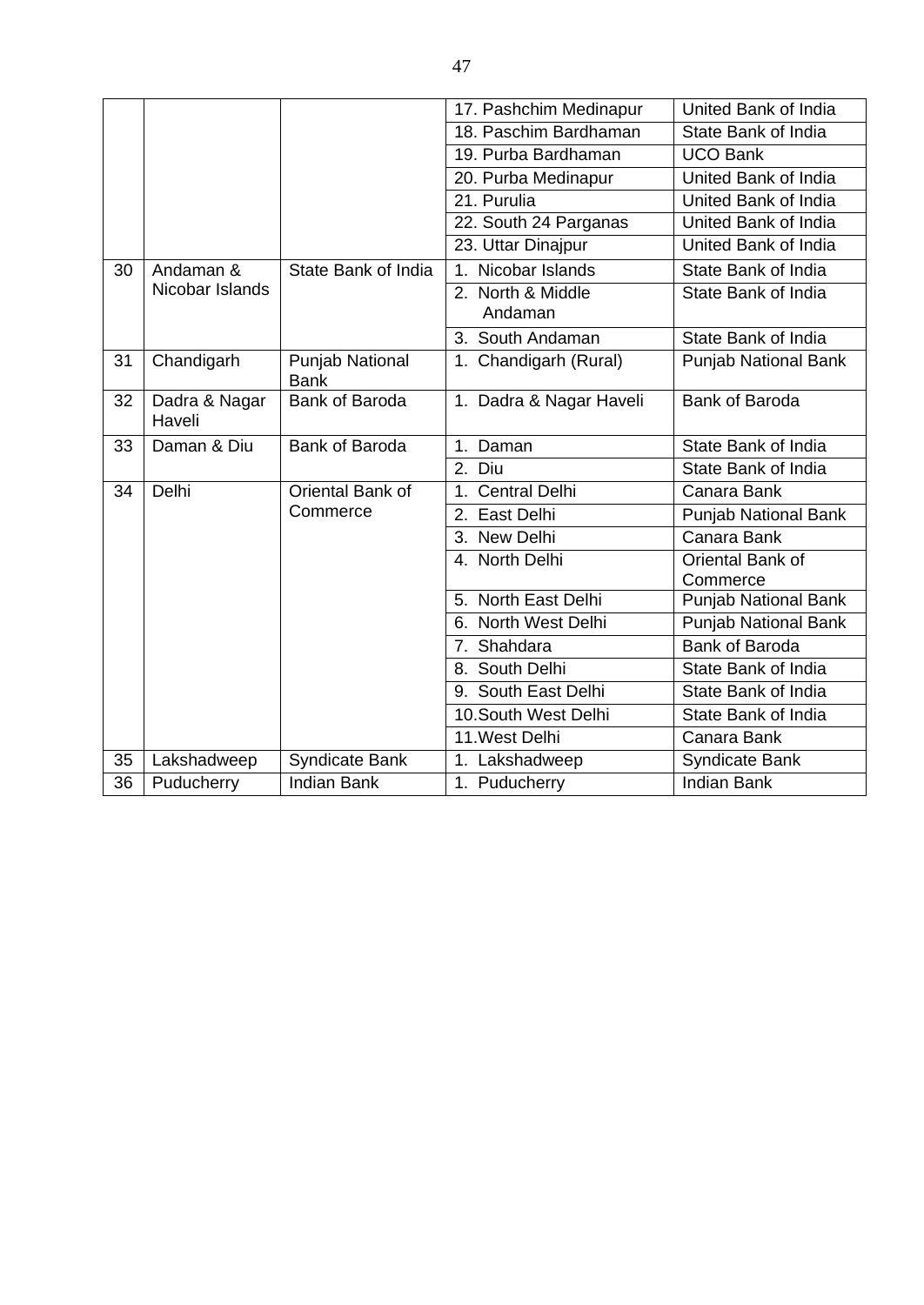| <b>SLBC/UTLBC Website- Indicative List of contents</b> |  |  |
|--------------------------------------------------------|--|--|
|                                                        |  |  |

<span id="page-47-0"></span>

| <b>Menu</b> item                              | <b>Sub Menu</b>                                                         | <b>Contents</b>                                                                                                                                                                 | <b>Annex</b> |
|-----------------------------------------------|-------------------------------------------------------------------------|---------------------------------------------------------------------------------------------------------------------------------------------------------------------------------|--------------|
| About us                                      | <b>Background</b>                                                       | SLBC as a coordinating forum for the development of<br>the state and its functioning - Brief write up                                                                           |              |
|                                               | <b>SLBC-Members</b>                                                     | SLBC members with their names and contact details                                                                                                                               | $II-1$       |
| <b>State Profile</b>                          | <b>Geographical Map</b>                                                 | Each district may be linked to the respective district<br>website of GOI at NIC portal so as to get district<br>details on clicking the respective district name                |              |
|                                               | Infrastructure                                                          | Power, Transport, Roads & Rail etc                                                                                                                                              |              |
|                                               | <b>Agriculture</b>                                                      | under cultivation,<br>Cropping<br>Acreage<br>pattern,<br>Irrigation facilities, Farm mechanisation,<br>allied<br>activities, Dairy, Fisheries, Plantation, Horticulture<br>etc, |              |
|                                               | <b>Industries</b>                                                       | Industrialisation, Status of MSME, Sickness of<br>MSME, Reasons, Rehabilitation                                                                                                 |              |
|                                               | <b>Banking</b>                                                          | Position of banked villages as compared to total<br>villages in each of the districts                                                                                           | $II-2$       |
| <b>SLBC</b><br>meetings                       | <b>Calendar of meetings</b>                                             | Schedule of SLBC meetings for the current calendar<br>year                                                                                                                      | $II-3$       |
|                                               | <b>SLBC-Meetings held</b>                                               | Details of SLBC meetings held with agenda and<br>minutes                                                                                                                        | $II-4$       |
| <b>Lead Bank</b><br><b>Scheme</b>             | <b>Lead Banks-District</b><br>wise                                      | Details of Lead banks with names of LDM and their<br>contact details                                                                                                            | $II-5$       |
|                                               | <b>ACP-Targets</b>                                                      | Annual Credit Plan - Targets for the year                                                                                                                                       | $II-6$       |
|                                               | <b>ACP-Achievements</b>                                                 | Annual Credit Plan - Sector wise achievement                                                                                                                                    | $II-7$       |
|                                               | <b>CD Ratio</b>                                                         | Position of district wise CD ratio                                                                                                                                              | $II-8$       |
| Govt<br><b>Sponsored</b><br><b>Programmes</b> | <b>Central Government</b><br><b>Sponsored</b><br>programmes             | Brief description of each Central Government<br>sponsored programme. The Central Government<br>sponsored scheme is to be linked to RBI/Gol<br>guidelines                        |              |
|                                               | <b>State Government</b><br><b>Sponsored</b><br>programmes               | Brief description of each State<br>Government<br>sponsored programme.                                                                                                           |              |
| <b>Banking</b><br><b>Network</b>              | <b>Banking Network-</b><br><b>Summary</b>                               | Mode of Banking Services                                                                                                                                                        | $II-9$       |
|                                               | <b>Banking outlets-</b><br><b>Branches-details</b>                      | District wise particulars of branches                                                                                                                                           | $II-10$      |
|                                               | <b>Banking outlets-BCs-</b><br>details                                  | District wise particulars of BC outlets                                                                                                                                         | $II-11$      |
|                                               | <b>Particulars of</b><br><b>Banking Services</b><br>through Other Modes | District wise banking services provided through Other<br>Modes                                                                                                                  | $II-12$      |
| <b>Financial</b><br><b>Inclusion</b>          | <b>SHG bank linkage</b>                                                 | Bank wise position of savings and credit linked<br>number of SHGs                                                                                                               | $II-13$      |
|                                               | <b>FLCs</b>                                                             | Database on FLCs                                                                                                                                                                | $II-14$      |
|                                               | <b>RSETIS</b>                                                           | District wise position of RSETIs                                                                                                                                                | $II-15$      |
| <b>Submission</b><br>of data                  | Web based interface                                                     | Submission of data by Lead Banks and controlling<br>office of banks to SLBC                                                                                                     |              |
| <b>Links</b>                                  | Links to related<br>website                                             | Link to RBI, NABARD, respective State Government,<br>IBA, Banking Ombudsman, Banks and other related<br>websites                                                                |              |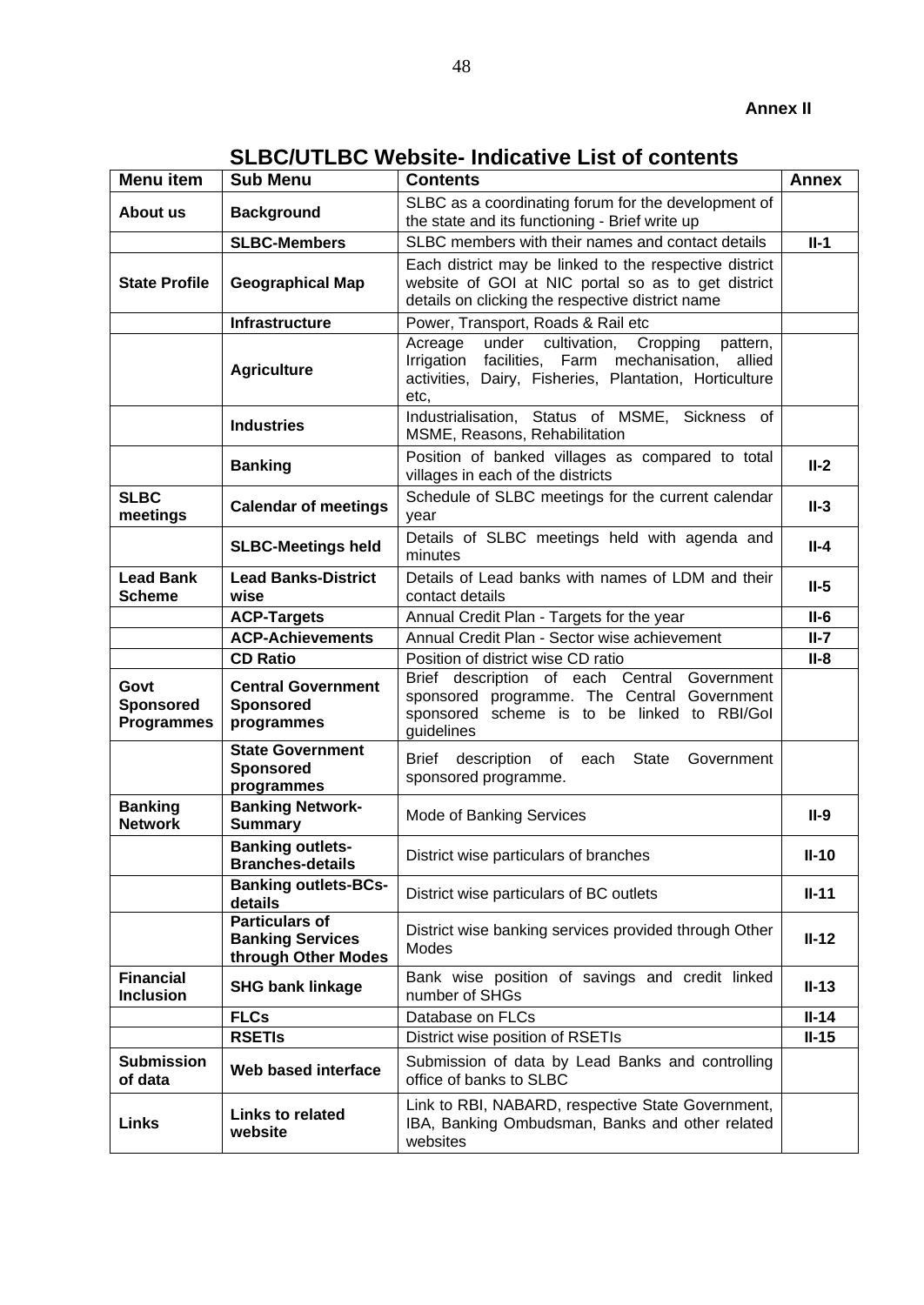| <b>SLBC-List of Members</b> |                     |                    |              |     |                        |                |                |  |  |  |  |  |
|-----------------------------|---------------------|--------------------|--------------|-----|------------------------|----------------|----------------|--|--|--|--|--|
|                             | Updated as on ----- |                    |              |     |                        |                |                |  |  |  |  |  |
| <b>SR</b>                   | <b>Name</b>         | <b>Designation</b> | Organisation |     | <b>Contact Details</b> |                | <b>Remarks</b> |  |  |  |  |  |
|                             |                     |                    |              | Tel | email                  | <b>Address</b> |                |  |  |  |  |  |
| $\mathbf 1$                 |                     |                    |              |     |                        |                |                |  |  |  |  |  |
| $\overline{2}$              |                     |                    |              |     |                        |                |                |  |  |  |  |  |
| 3                           |                     |                    |              |     |                        |                |                |  |  |  |  |  |
| $\overline{\mathbf{4}}$     |                     |                    |              |     |                        |                |                |  |  |  |  |  |
| 5                           |                     |                    |              |     |                        |                |                |  |  |  |  |  |
| 6                           |                     |                    |              |     |                        |                |                |  |  |  |  |  |
| $\overline{7}$              |                     |                    |              |     |                        |                |                |  |  |  |  |  |
| 8                           |                     |                    |              |     |                        |                |                |  |  |  |  |  |
| $\boldsymbol{9}$            |                     |                    |              |     |                        |                |                |  |  |  |  |  |
| 10                          |                     |                    |              |     |                        |                |                |  |  |  |  |  |
| 11                          |                     |                    |              |     |                        |                |                |  |  |  |  |  |
| 12                          |                     |                    |              |     |                        |                |                |  |  |  |  |  |
| 13                          |                     |                    |              |     |                        |                |                |  |  |  |  |  |
| 14                          |                     |                    |              |     |                        |                |                |  |  |  |  |  |
| 15                          |                     |                    |              |     |                        |                |                |  |  |  |  |  |
| 16                          |                     |                    |              |     |                        |                |                |  |  |  |  |  |
| 17                          |                     |                    |              |     |                        |                |                |  |  |  |  |  |
| 18                          |                     |                    |              |     |                        |                |                |  |  |  |  |  |
| 19                          |                     |                    |              |     |                        |                |                |  |  |  |  |  |
| 20                          |                     |                    |              |     |                        |                |                |  |  |  |  |  |
| 21                          |                     |                    |              |     |                        |                |                |  |  |  |  |  |
| 22                          |                     |                    |              |     |                        |                |                |  |  |  |  |  |
| 23                          |                     |                    |              |     |                        |                |                |  |  |  |  |  |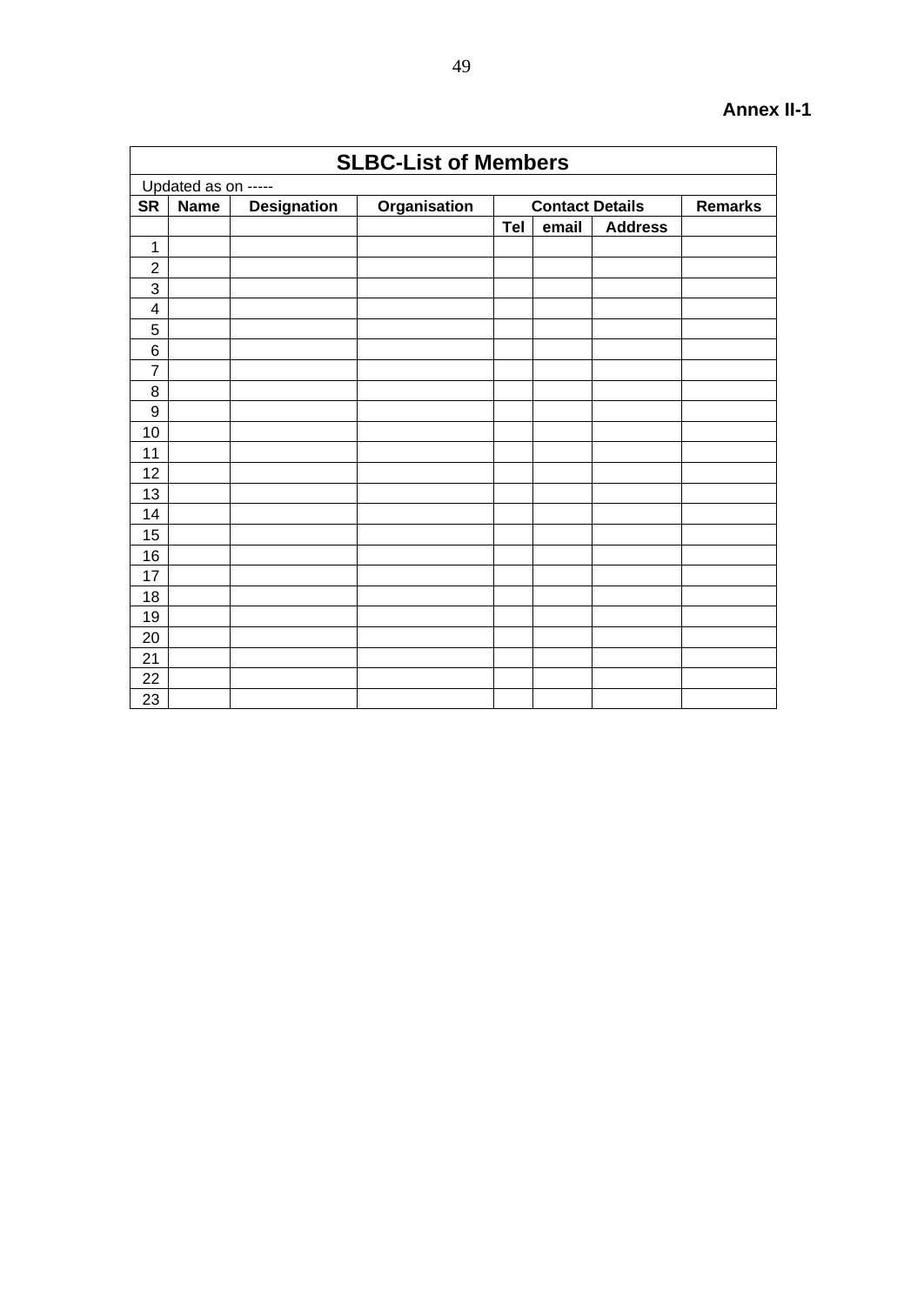|                         | <b>Banking services-Villages covered</b> |                              |                              |          |       |       |                                                                     |       |                |  |  |  |  |
|-------------------------|------------------------------------------|------------------------------|------------------------------|----------|-------|-------|---------------------------------------------------------------------|-------|----------------|--|--|--|--|
|                         | Quarter ended -----                      |                              |                              |          |       |       |                                                                     |       |                |  |  |  |  |
| $\overline{\text{SR}}$  | <b>District</b><br><b>Name</b>           | <b>District</b><br>Code(BSR) | <b>Total no. of Villages</b> |          |       |       | No. of villages which<br>are having banking<br>outlets(BR/BC/Other) |       | <b>Remarks</b> |  |  |  |  |
| 1                       |                                          |                              | >2000                        | $<$ 2000 | >5000 | >2000 | 2000                                                                | >5000 |                |  |  |  |  |
| $\overline{2}$          |                                          |                              |                              |          |       |       |                                                                     |       |                |  |  |  |  |
| $\sqrt{3}$              |                                          |                              |                              |          |       |       |                                                                     |       |                |  |  |  |  |
| $\overline{\mathbf{4}}$ |                                          |                              |                              |          |       |       |                                                                     |       |                |  |  |  |  |
| 5                       |                                          |                              |                              |          |       |       |                                                                     |       |                |  |  |  |  |
| $\,6$                   |                                          |                              |                              |          |       |       |                                                                     |       |                |  |  |  |  |
| $\overline{7}$          |                                          |                              |                              |          |       |       |                                                                     |       |                |  |  |  |  |
| $\bf 8$                 |                                          |                              |                              |          |       |       |                                                                     |       |                |  |  |  |  |
| $\boldsymbol{9}$        |                                          |                              |                              |          |       |       |                                                                     |       |                |  |  |  |  |
| 10                      |                                          |                              |                              |          |       |       |                                                                     |       |                |  |  |  |  |
| 11                      |                                          |                              |                              |          |       |       |                                                                     |       |                |  |  |  |  |
| 12                      |                                          |                              |                              |          |       |       |                                                                     |       |                |  |  |  |  |
| 13                      |                                          |                              |                              |          |       |       |                                                                     |       |                |  |  |  |  |
| 14                      |                                          |                              |                              |          |       |       |                                                                     |       |                |  |  |  |  |
| 15                      |                                          |                              |                              |          |       |       |                                                                     |       |                |  |  |  |  |
| 16                      |                                          |                              |                              |          |       |       |                                                                     |       |                |  |  |  |  |
| 17                      |                                          |                              |                              |          |       |       |                                                                     |       |                |  |  |  |  |
| 18                      |                                          |                              |                              |          |       |       |                                                                     |       |                |  |  |  |  |
| 19                      |                                          |                              |                              |          |       |       |                                                                     |       |                |  |  |  |  |
| 20                      |                                          |                              |                              |          |       |       |                                                                     |       |                |  |  |  |  |
| 21                      |                                          |                              |                              |          |       |       |                                                                     |       |                |  |  |  |  |
| 22                      |                                          |                              |                              |          |       |       |                                                                     |       |                |  |  |  |  |
| 23                      |                                          |                              |                              |          |       |       |                                                                     |       |                |  |  |  |  |
| 24                      |                                          |                              |                              |          |       |       |                                                                     |       |                |  |  |  |  |
| 25                      |                                          |                              |                              |          |       |       |                                                                     |       |                |  |  |  |  |
| 26                      |                                          |                              |                              |          |       |       |                                                                     |       |                |  |  |  |  |
| 27                      |                                          |                              |                              |          |       |       |                                                                     |       |                |  |  |  |  |
| 28                      |                                          |                              |                              |          |       |       |                                                                     |       |                |  |  |  |  |
| 29                      |                                          |                              |                              |          |       |       |                                                                     |       |                |  |  |  |  |
| 30                      |                                          |                              |                              |          |       |       |                                                                     |       |                |  |  |  |  |
|                         | <b>TOTAL</b>                             |                              |                              |          |       |       |                                                                     |       |                |  |  |  |  |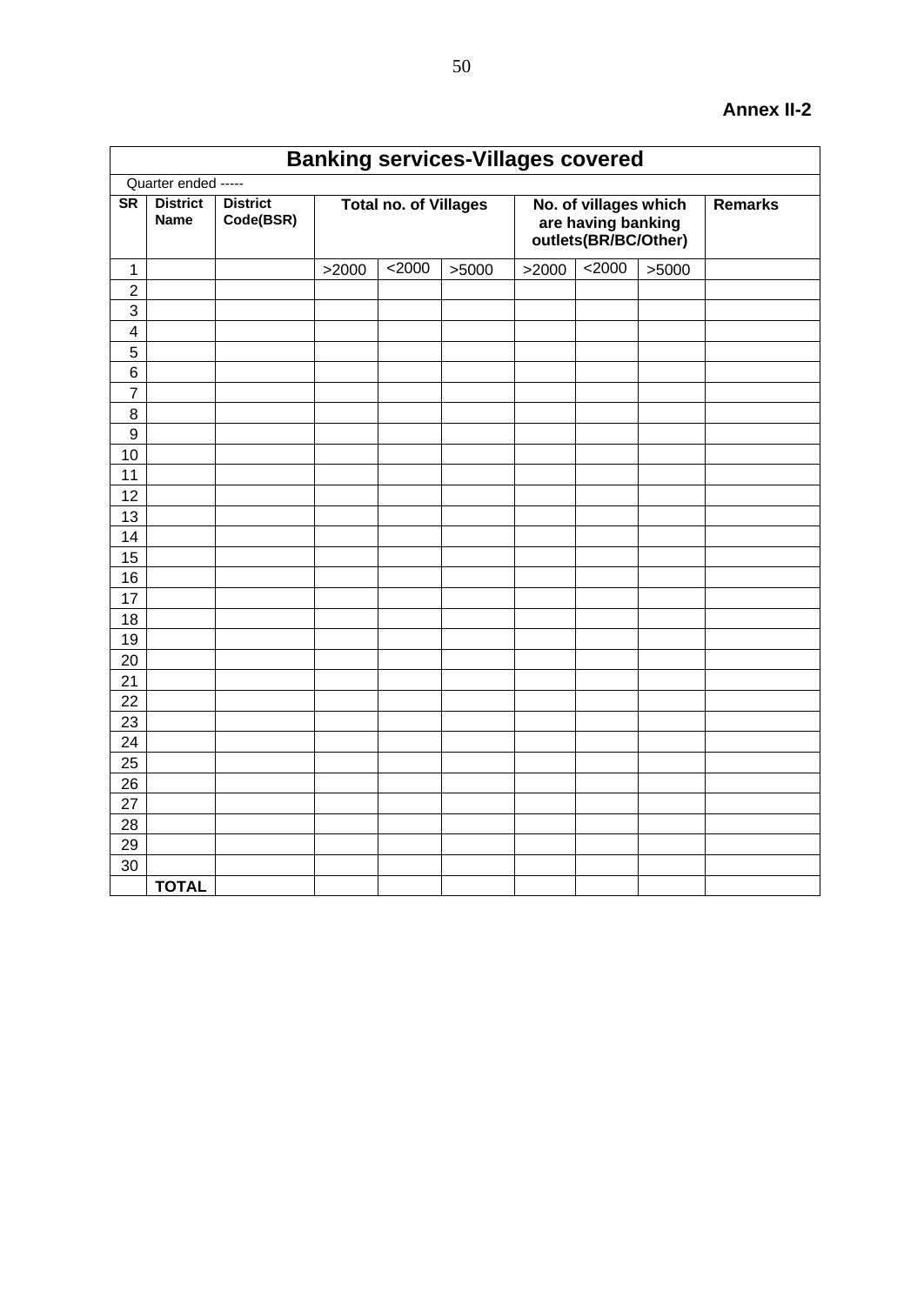|                                                                                       | SLBC - Calendar of meetings for the calendar year |  |            |  |  |  |  |  |  |  |  |  |
|---------------------------------------------------------------------------------------|---------------------------------------------------|--|------------|--|--|--|--|--|--|--|--|--|
|                                                                                       |                                                   |  |            |  |  |  |  |  |  |  |  |  |
| <b>SR</b><br><b>Scheduled Date of</b><br>Year<br><b>Remarks</b><br>Quarter<br>meeting |                                                   |  |            |  |  |  |  |  |  |  |  |  |
|                                                                                       |                                                   |  | dd.mm.yyyy |  |  |  |  |  |  |  |  |  |
| $\mathcal{P}$                                                                         |                                                   |  |            |  |  |  |  |  |  |  |  |  |
| 3                                                                                     |                                                   |  |            |  |  |  |  |  |  |  |  |  |
|                                                                                       |                                                   |  |            |  |  |  |  |  |  |  |  |  |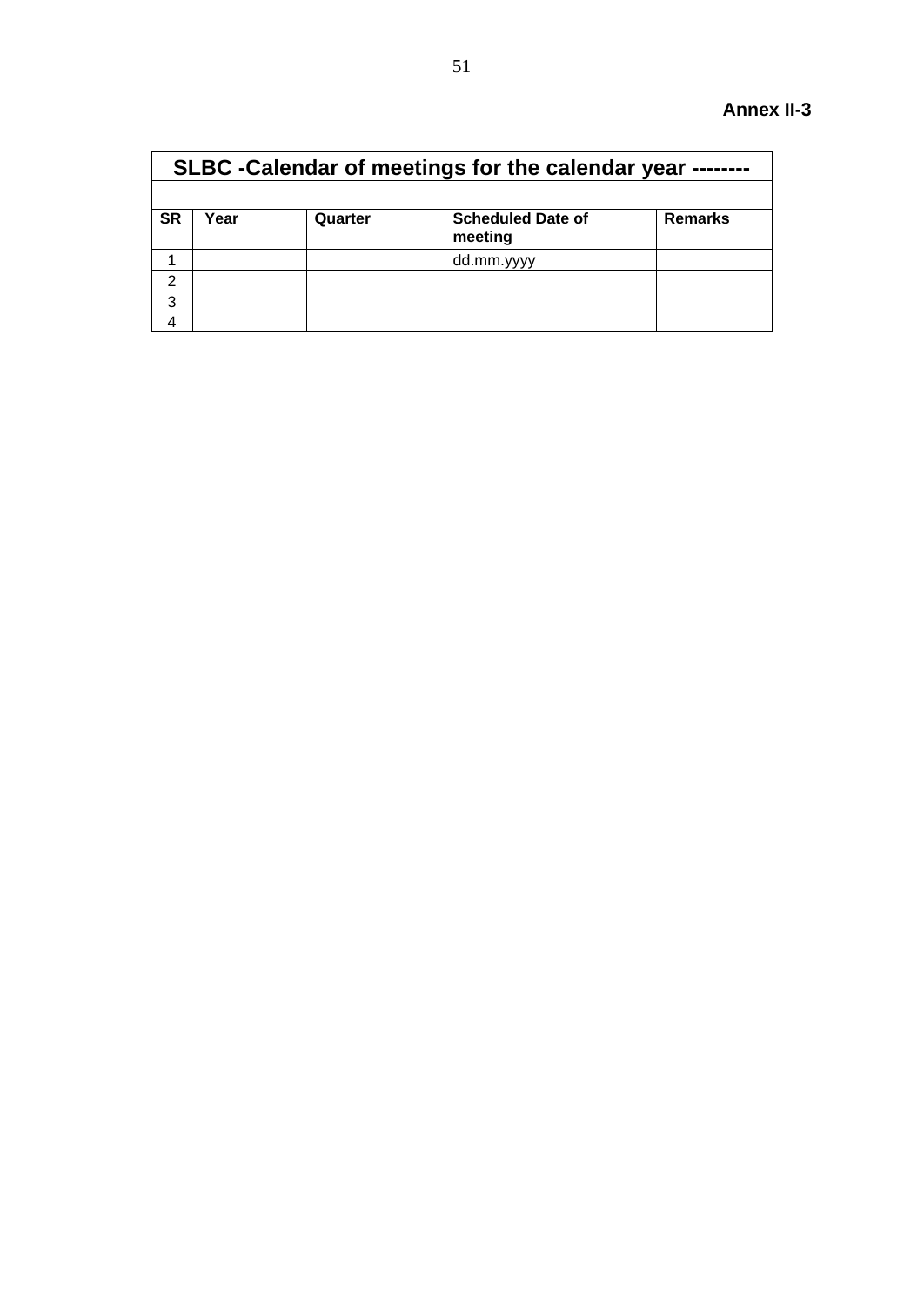|                | <b>SLBC - Details of meetings held</b> |                                         |            |                                            |            |                      |                                     |                                                           |                |  |  |  |  |  |
|----------------|----------------------------------------|-----------------------------------------|------------|--------------------------------------------|------------|----------------------|-------------------------------------|-----------------------------------------------------------|----------------|--|--|--|--|--|
|                |                                        |                                         |            |                                            |            |                      |                                     |                                                           |                |  |  |  |  |  |
| <b>SR</b>      | <b>SLBC</b><br>meeting<br>no.*         | Date of<br>meeting-<br>Agenda<br>linked |            | <b>Attended by</b><br>(Name & Designation) |            |                      | <b>Minutes</b><br>of the<br>meeting | <b>Scheduled</b><br>date of<br>meeting as<br>per calendar | <b>Remarks</b> |  |  |  |  |  |
|                |                                        |                                         | <b>RBI</b> | Convenor<br><b>Bank</b>                    | <b>GOI</b> | <b>State</b><br>Govt | minutes                             |                                                           |                |  |  |  |  |  |
| 1              |                                        | dd.mm.yyyy                              |            |                                            |            |                      | minutes                             | dd.mm.yyyy                                                |                |  |  |  |  |  |
| $\overline{2}$ |                                        |                                         |            |                                            |            |                      |                                     |                                                           |                |  |  |  |  |  |
| 3              |                                        |                                         |            |                                            |            |                      |                                     |                                                           |                |  |  |  |  |  |
| 4              |                                        |                                         |            |                                            |            |                      |                                     |                                                           |                |  |  |  |  |  |
| 5              |                                        |                                         |            |                                            |            |                      |                                     |                                                           |                |  |  |  |  |  |
| 6              |                                        |                                         |            |                                            |            |                      |                                     |                                                           |                |  |  |  |  |  |
| 7              |                                        |                                         |            |                                            |            |                      |                                     |                                                           |                |  |  |  |  |  |
| 8              |                                        |                                         |            |                                            |            |                      |                                     |                                                           |                |  |  |  |  |  |
| 9              |                                        |                                         |            |                                            |            |                      |                                     |                                                           |                |  |  |  |  |  |
| 10             |                                        |                                         |            |                                            |            |                      |                                     |                                                           |                |  |  |  |  |  |
| 11             |                                        |                                         |            |                                            |            |                      |                                     |                                                           |                |  |  |  |  |  |

**\*** SLBC meetings held after April 2010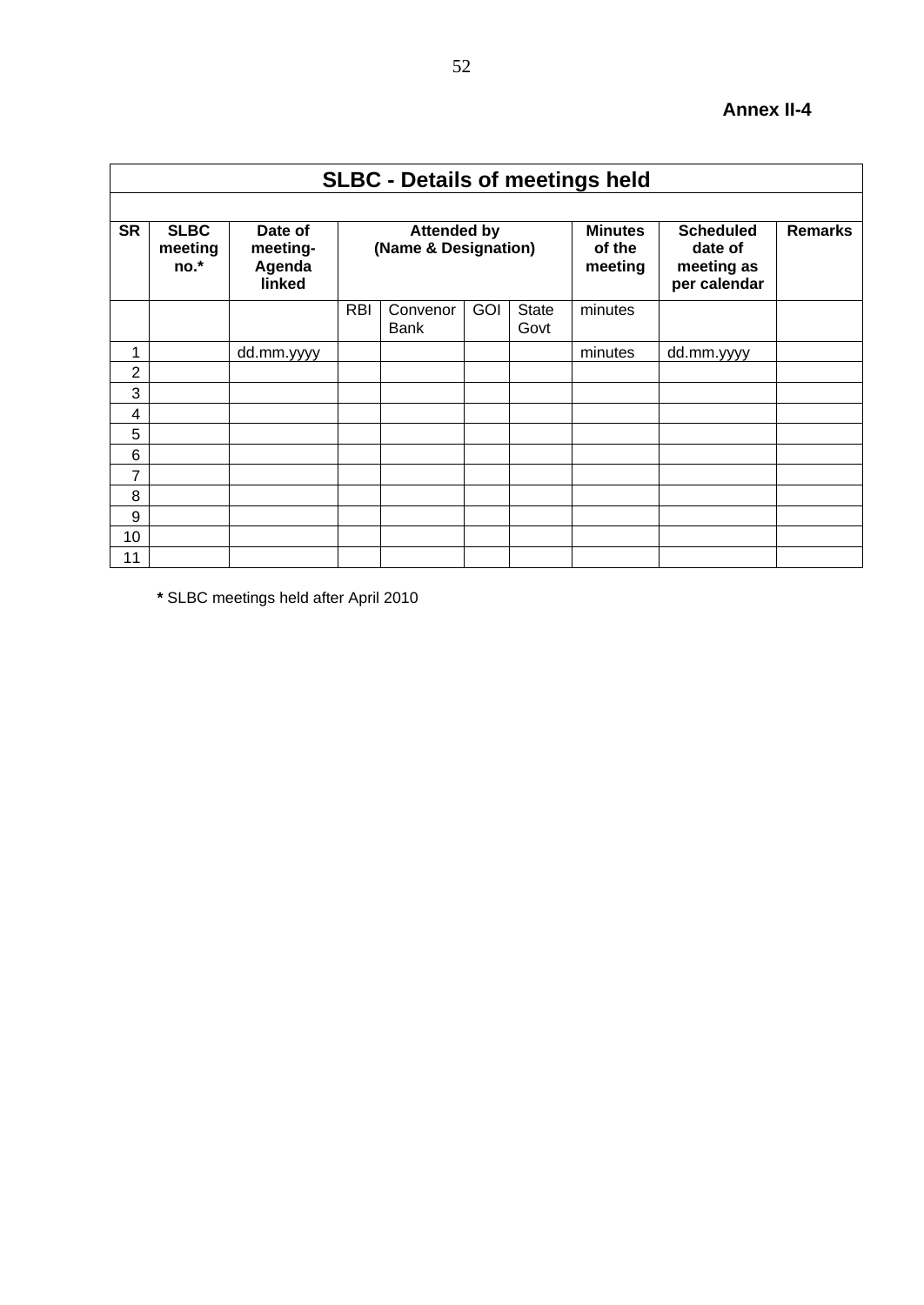|                  | <b>Details of Lead Banks</b>   |                                  |                                |                       |                    |     |                        |                |                |  |  |  |  |
|------------------|--------------------------------|----------------------------------|--------------------------------|-----------------------|--------------------|-----|------------------------|----------------|----------------|--|--|--|--|
|                  |                                | Quarter ended -----              |                                |                       |                    |     |                        |                |                |  |  |  |  |
| <b>SR</b>        | <b>District</b><br><b>Name</b> | <b>District</b><br>code<br>(BSR) | Name of<br>Lead<br><b>Bank</b> | <b>Name</b><br>of LDM | <b>Designation</b> |     | <b>Contact Details</b> |                | <b>Remarks</b> |  |  |  |  |
|                  |                                |                                  |                                |                       |                    | Tel | email                  | <b>Address</b> |                |  |  |  |  |
| $\mathbf 1$      |                                |                                  |                                |                       |                    |     |                        |                |                |  |  |  |  |
| $\overline{2}$   |                                |                                  |                                |                       |                    |     |                        |                |                |  |  |  |  |
| 3                |                                |                                  |                                |                       |                    |     |                        |                |                |  |  |  |  |
| 4                |                                |                                  |                                |                       |                    |     |                        |                |                |  |  |  |  |
| 5                |                                |                                  |                                |                       |                    |     |                        |                |                |  |  |  |  |
| 6                |                                |                                  |                                |                       |                    |     |                        |                |                |  |  |  |  |
| $\overline{7}$   |                                |                                  |                                |                       |                    |     |                        |                |                |  |  |  |  |
| 8                |                                |                                  |                                |                       |                    |     |                        |                |                |  |  |  |  |
| $\boldsymbol{9}$ |                                |                                  |                                |                       |                    |     |                        |                |                |  |  |  |  |
| 10               |                                |                                  |                                |                       |                    |     |                        |                |                |  |  |  |  |
| 11               |                                |                                  |                                |                       |                    |     |                        |                |                |  |  |  |  |
| 12               |                                |                                  |                                |                       |                    |     |                        |                |                |  |  |  |  |
| 13               |                                |                                  |                                |                       |                    |     |                        |                |                |  |  |  |  |
| 14               |                                |                                  |                                |                       |                    |     |                        |                |                |  |  |  |  |
| 15               |                                |                                  |                                |                       |                    |     |                        |                |                |  |  |  |  |
| 16               |                                |                                  |                                |                       |                    |     |                        |                |                |  |  |  |  |
| 17               |                                |                                  |                                |                       |                    |     |                        |                |                |  |  |  |  |
| 18               |                                |                                  |                                |                       |                    |     |                        |                |                |  |  |  |  |
| 19               |                                |                                  |                                |                       |                    |     |                        |                |                |  |  |  |  |
| 20               |                                |                                  |                                |                       |                    |     |                        |                |                |  |  |  |  |
| 21               |                                |                                  |                                |                       |                    |     |                        |                |                |  |  |  |  |
| 22               |                                |                                  |                                |                       |                    |     |                        |                |                |  |  |  |  |
| 23               |                                |                                  |                                |                       |                    |     |                        |                |                |  |  |  |  |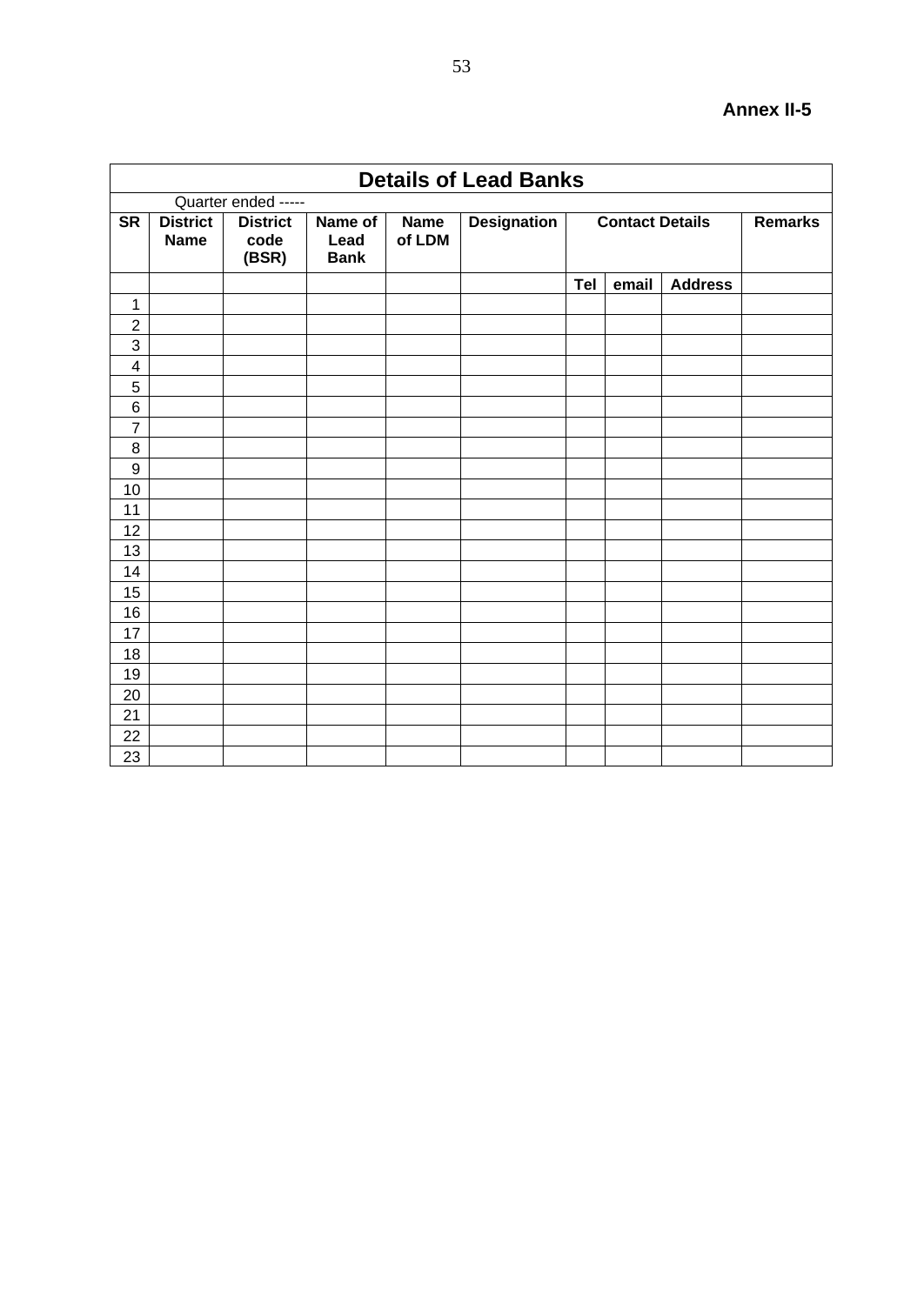|                         | Annual Credit Plan-Targets for the year -------- |                        |          |                                 |               |                    |                                      |                         |            |                              |                      |              |  |
|-------------------------|--------------------------------------------------|------------------------|----------|---------------------------------|---------------|--------------------|--------------------------------------|-------------------------|------------|------------------------------|----------------------|--------------|--|
|                         | <b>District Name</b>                             |                        |          |                                 |               |                    |                                      |                         |            | (Amt ₹ in thousand)          |                      |              |  |
| $\overline{\text{SR}}$  | <b>Bank</b><br>Name                              | <b>Agricul</b><br>ture | MS<br>MЕ | <b>Expo</b><br>rt<br>Credi<br>t | Educ<br>ation | <b>Hous</b><br>ing | Soci<br>al<br>Infra<br>struc<br>ture | Renewa<br>ble<br>Energy | Othe<br>rs | <b>Priority-</b><br>Subtotal | Non-<br>Priorit<br>у | <b>Total</b> |  |
| $\mathbf{1}$            |                                                  |                        |          |                                 |               |                    |                                      |                         |            |                              |                      |              |  |
| $\overline{2}$          |                                                  |                        |          |                                 |               |                    |                                      |                         |            |                              |                      |              |  |
| $\mathbf{3}$            |                                                  |                        |          |                                 |               |                    |                                      |                         |            |                              |                      |              |  |
| $\overline{\mathbf{4}}$ |                                                  |                        |          |                                 |               |                    |                                      |                         |            |                              |                      |              |  |
| 5                       |                                                  |                        |          |                                 |               |                    |                                      |                         |            |                              |                      |              |  |
| $\,6$                   |                                                  |                        |          |                                 |               |                    |                                      |                         |            |                              |                      |              |  |
|                         | Comme<br>rcial<br>Banks-<br>Sub<br>Total         |                        |          |                                 |               |                    |                                      |                         |            |                              |                      |              |  |
| $\mathbf{1}$            |                                                  |                        |          |                                 |               |                    |                                      |                         |            |                              |                      |              |  |
| $\overline{2}$          |                                                  |                        |          |                                 |               |                    |                                      |                         |            |                              |                      |              |  |
| 3                       |                                                  |                        |          |                                 |               |                    |                                      |                         |            |                              |                      |              |  |
|                         | RRBs-<br>Sub<br>Total                            |                        |          |                                 |               |                    |                                      |                         |            |                              |                      |              |  |
| $\mathbf{1}$            |                                                  |                        |          |                                 |               |                    |                                      |                         |            |                              |                      |              |  |
| $\overline{2}$          |                                                  |                        |          |                                 |               |                    |                                      |                         |            |                              |                      |              |  |
| $\overline{3}$          |                                                  |                        |          |                                 |               |                    |                                      |                         |            |                              |                      |              |  |
| $\overline{\mathbf{4}}$ |                                                  |                        |          |                                 |               |                    |                                      |                         |            |                              |                      |              |  |
| 5                       |                                                  |                        |          |                                 |               |                    |                                      |                         |            |                              |                      |              |  |
|                         | Cooper<br>ative<br>banks-<br>Sub<br>Total        |                        |          |                                 |               |                    |                                      |                         |            |                              |                      |              |  |
|                         | <b>Small</b><br><b>Finance</b><br><b>Banks</b>   |                        |          |                                 |               |                    |                                      |                         |            |                              |                      |              |  |
|                         | All<br>banks-<br><b>Total</b>                    |                        |          |                                 |               |                    |                                      |                         |            |                              |                      |              |  |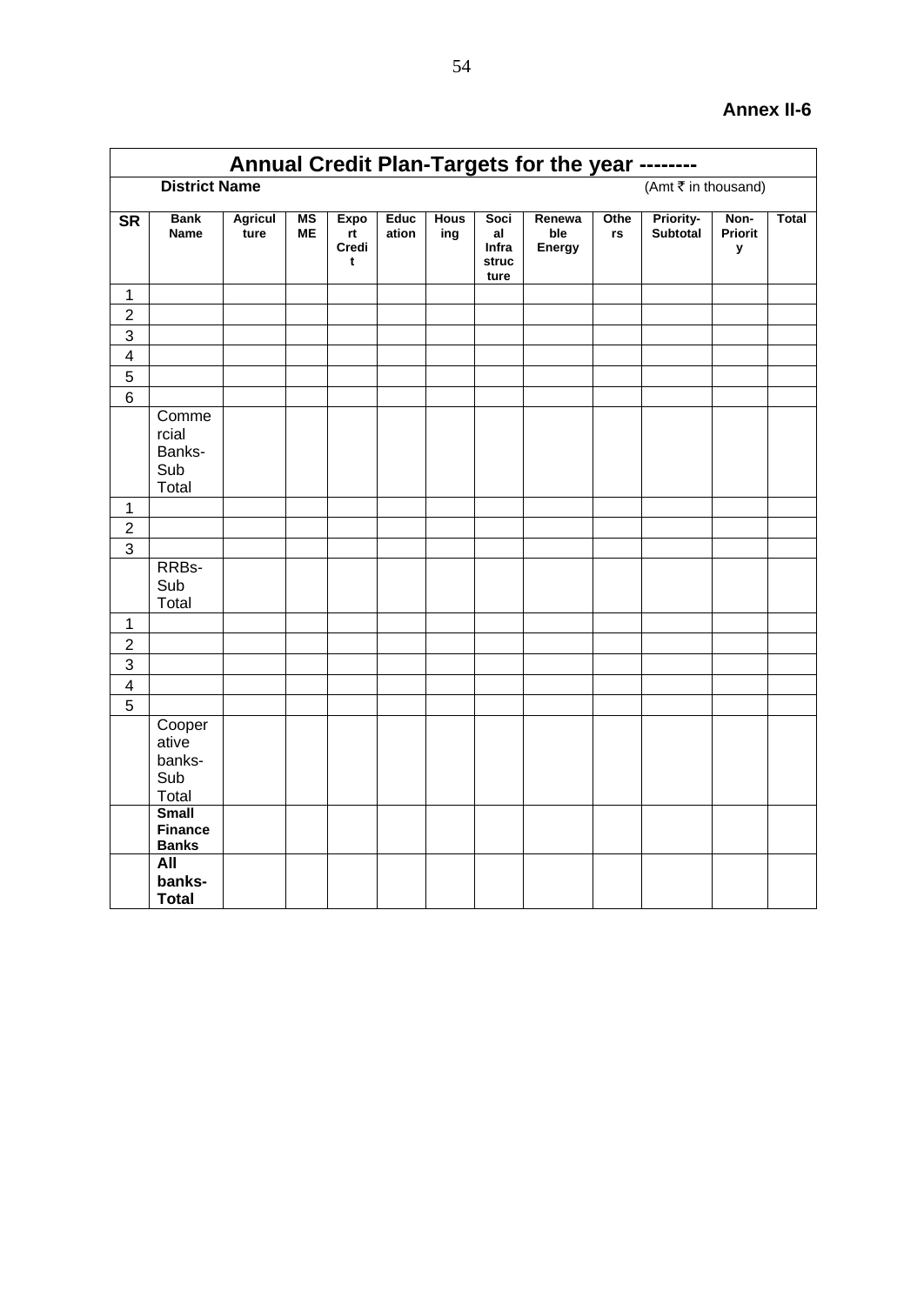|                         | <b>Annual Credit Plan - Achievement</b>        |                        |                        |                                           |                      |                    |                                      |                                    |            |                               |                        |              |
|-------------------------|------------------------------------------------|------------------------|------------------------|-------------------------------------------|----------------------|--------------------|--------------------------------------|------------------------------------|------------|-------------------------------|------------------------|--------------|
|                         | Quarter ended -----                            |                        |                        |                                           |                      |                    |                                      |                                    |            |                               | (Amt ₹ in thousand)    |              |
| S<br>$\mathsf{R}$       | <b>Bank Name</b>                               | <b>Agricul</b><br>ture | <b>MS</b><br><b>ME</b> | <b>Expo</b><br>rt<br>Credi<br>$\mathbf t$ | <b>Educa</b><br>tion | <b>Hous</b><br>ing | Soci<br>al<br>Infra<br>struc<br>ture | Rene<br>wable<br><b>Energ</b><br>у | Oth<br>ers | Prior<br>ity-<br>Subt<br>otal | Non-<br>Prior<br>ity - | <b>Total</b> |
| $\mathbf{1}$            |                                                |                        |                        |                                           |                      |                    |                                      |                                    |            |                               |                        |              |
| $\overline{2}$          |                                                |                        |                        |                                           |                      |                    |                                      |                                    |            |                               |                        |              |
| 3                       |                                                |                        |                        |                                           |                      |                    |                                      |                                    |            |                               |                        |              |
| $\overline{\mathbf{4}}$ |                                                |                        |                        |                                           |                      |                    |                                      |                                    |            |                               |                        |              |
| 5                       |                                                |                        |                        |                                           |                      |                    |                                      |                                    |            |                               |                        |              |
| 6                       |                                                |                        |                        |                                           |                      |                    |                                      |                                    |            |                               |                        |              |
|                         | Commercial<br>Banks-Sub<br>Total               |                        |                        |                                           |                      |                    |                                      |                                    |            |                               |                        |              |
| $\mathbf{1}$            |                                                |                        |                        |                                           |                      |                    |                                      |                                    |            |                               |                        |              |
| $\overline{c}$          |                                                |                        |                        |                                           |                      |                    |                                      |                                    |            |                               |                        |              |
| $\overline{3}$          |                                                |                        |                        |                                           |                      |                    |                                      |                                    |            |                               |                        |              |
|                         | RRBs-Sub<br>Total                              |                        |                        |                                           |                      |                    |                                      |                                    |            |                               |                        |              |
| $\mathbf{1}$            |                                                |                        |                        |                                           |                      |                    |                                      |                                    |            |                               |                        |              |
| $\overline{2}$          |                                                |                        |                        |                                           |                      |                    |                                      |                                    |            |                               |                        |              |
| 3                       |                                                |                        |                        |                                           |                      |                    |                                      |                                    |            |                               |                        |              |
| $\overline{\mathbf{4}}$ |                                                |                        |                        |                                           |                      |                    |                                      |                                    |            |                               |                        |              |
| $\overline{5}$          |                                                |                        |                        |                                           |                      |                    |                                      |                                    |            |                               |                        |              |
|                         | Cooperative<br>banks-Sub<br>Total              |                        |                        |                                           |                      |                    |                                      |                                    |            |                               |                        |              |
|                         | <b>Small</b><br><b>Finance</b><br><b>Banks</b> |                        |                        |                                           |                      |                    |                                      |                                    |            |                               |                        |              |
|                         | All banks-<br><b>Total</b>                     |                        |                        |                                           |                      |                    |                                      |                                    |            |                               |                        |              |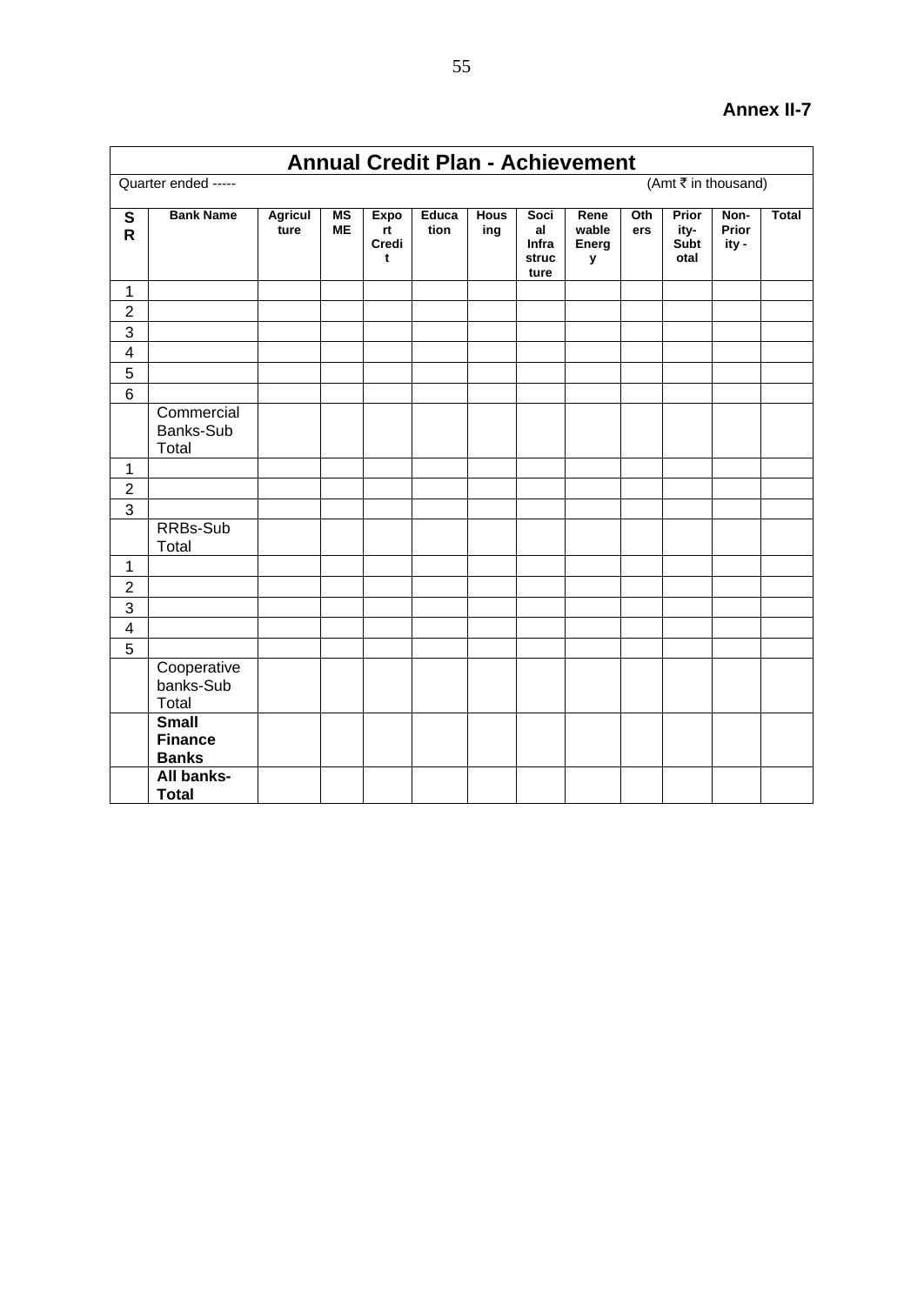|                | <b>Credit Deposit Ratio</b> |                      |                |               |                      |                |  |  |  |  |  |  |  |
|----------------|-----------------------------|----------------------|----------------|---------------|----------------------|----------------|--|--|--|--|--|--|--|
|                | Quarter ended -------       |                      |                |               | (Amt ₹ in thousands) |                |  |  |  |  |  |  |  |
| <b>SR</b>      | <b>District Name</b>        | <b>District code</b> | <b>Deposit</b> | <b>Credit</b> | <b>CD Ratio</b>      | <b>Remarks</b> |  |  |  |  |  |  |  |
|                |                             |                      |                |               |                      |                |  |  |  |  |  |  |  |
| 1              |                             |                      |                |               |                      |                |  |  |  |  |  |  |  |
| $\overline{2}$ |                             |                      |                |               |                      |                |  |  |  |  |  |  |  |
| 3              |                             |                      |                |               |                      |                |  |  |  |  |  |  |  |
| 4              |                             |                      |                |               |                      |                |  |  |  |  |  |  |  |
| 5              |                             |                      |                |               |                      |                |  |  |  |  |  |  |  |
| 6              |                             |                      |                |               |                      |                |  |  |  |  |  |  |  |
| $\overline{7}$ |                             |                      |                |               |                      |                |  |  |  |  |  |  |  |
| 8              |                             |                      |                |               |                      |                |  |  |  |  |  |  |  |
| 9              |                             |                      |                |               |                      |                |  |  |  |  |  |  |  |
| 10             |                             |                      |                |               |                      |                |  |  |  |  |  |  |  |
| 11             |                             |                      |                |               |                      |                |  |  |  |  |  |  |  |
| 12             |                             |                      |                |               |                      |                |  |  |  |  |  |  |  |
| 13             |                             |                      |                |               |                      |                |  |  |  |  |  |  |  |
| 14             |                             |                      |                |               |                      |                |  |  |  |  |  |  |  |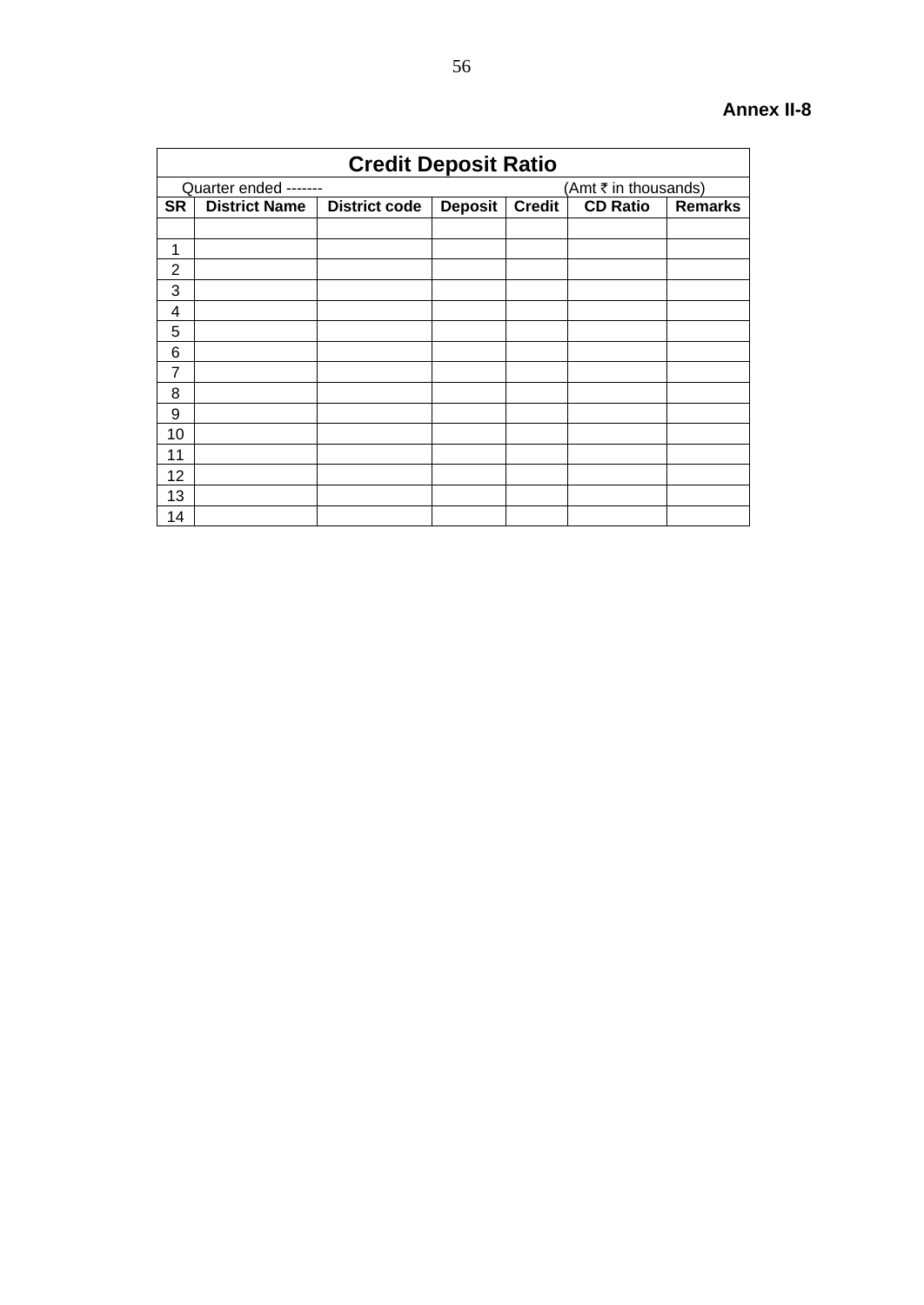|                         |                                           | <b>Banking Network-Summary</b> |           |                                 |       |                |
|-------------------------|-------------------------------------------|--------------------------------|-----------|---------------------------------|-------|----------------|
|                         | Quarter ended -----                       |                                |           |                                 |       |                |
| <b>SR</b>               | <b>Bank Name</b>                          |                                |           | <b>Mode of Banking Services</b> |       | <b>Remarks</b> |
| $\mathbf{1}$            |                                           | <b>Branch</b>                  | <b>BC</b> | <b>Other Modes</b>              | Total |                |
| $\overline{c}$          |                                           |                                |           |                                 |       |                |
| 3                       |                                           |                                |           |                                 |       |                |
| $\overline{\mathbf{4}}$ |                                           |                                |           |                                 |       |                |
| 5                       |                                           |                                |           |                                 |       |                |
| $\overline{6}$          |                                           |                                |           |                                 |       |                |
|                         | <b>Commercial Banks-</b><br>Sub Total     |                                |           |                                 |       |                |
| $\mathbf{1}$            |                                           |                                |           |                                 |       |                |
| $\overline{2}$          |                                           |                                |           |                                 |       |                |
| 3                       |                                           |                                |           |                                 |       |                |
|                         | RRBs-Sub Total                            |                                |           |                                 |       |                |
| $\mathbf{1}$            |                                           |                                |           |                                 |       |                |
| $\overline{2}$          |                                           |                                |           |                                 |       |                |
| 3                       |                                           |                                |           |                                 |       |                |
| $\overline{\mathbf{4}}$ |                                           |                                |           |                                 |       |                |
| $\overline{5}$          |                                           |                                |           |                                 |       |                |
|                         | Cooperative Banks-<br>Sub Total           |                                |           |                                 |       |                |
| 1                       |                                           |                                |           |                                 |       |                |
| $\overline{2}$          |                                           |                                |           |                                 |       |                |
| 3                       |                                           |                                |           |                                 |       |                |
|                         | <b>Small Finance</b><br>Banks - Sub Total |                                |           |                                 |       |                |
| $\mathbf{1}$            |                                           |                                |           |                                 |       |                |
| $\overline{2}$          |                                           |                                |           |                                 |       |                |
| $\overline{3}$          |                                           |                                |           |                                 |       |                |
|                         | Payments Banks                            |                                |           |                                 |       |                |
|                         | <b>All banks-Total</b>                    |                                |           |                                 |       |                |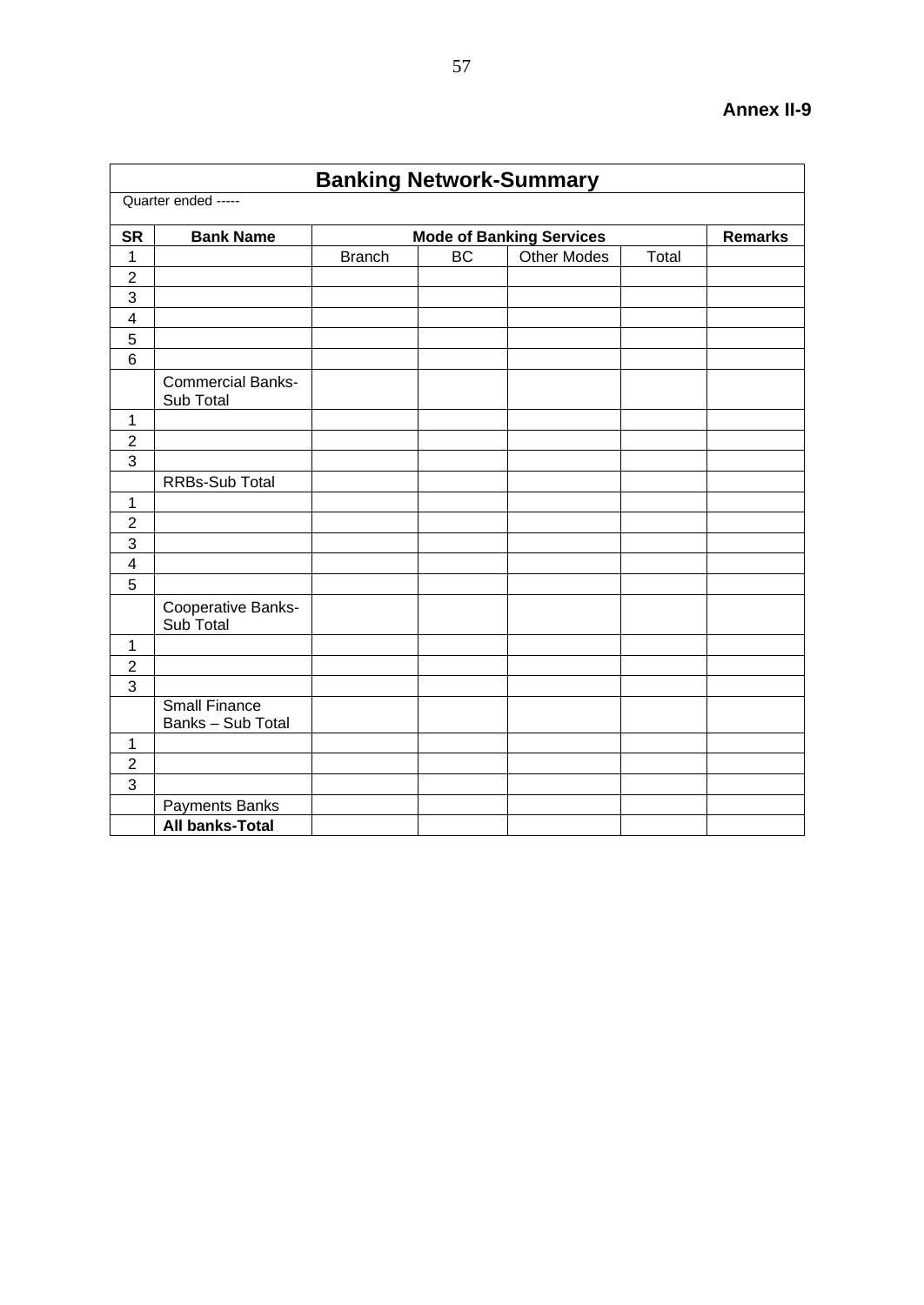|                | <b>Particulars of Banking outlets- Branches</b> |                                  |              |                      |                                            |                            |                              |                    |                           |                 |                     |  |  |  |
|----------------|-------------------------------------------------|----------------------------------|--------------|----------------------|--------------------------------------------|----------------------------|------------------------------|--------------------|---------------------------|-----------------|---------------------|--|--|--|
|                |                                                 | Quarter ended -----              |              |                      |                                            |                            |                              |                    |                           |                 |                     |  |  |  |
| <b>SR</b>      | <b>District</b><br><b>Name</b>                  | <b>District</b><br>Code(B<br>SR) | <b>Block</b> | Locality/<br>Village | Population<br>classification<br>(M/U/SU/R) | <b>Bank</b><br><b>Name</b> | <b>Branch</b><br><b>Name</b> | Date of<br>opening | Contact<br><b>Details</b> | Add<br>res<br>s | Re<br>ma<br>rk<br>s |  |  |  |
| 1              |                                                 |                                  |              |                      |                                            |                            |                              | dd.mm.<br>уууу     |                           |                 |                     |  |  |  |
| $\overline{2}$ |                                                 |                                  |              |                      |                                            |                            |                              |                    |                           |                 |                     |  |  |  |
| 3              |                                                 |                                  |              |                      |                                            |                            |                              |                    |                           |                 |                     |  |  |  |
| 4              |                                                 |                                  |              |                      |                                            |                            |                              |                    |                           |                 |                     |  |  |  |
| 5              |                                                 |                                  |              |                      |                                            |                            |                              |                    |                           |                 |                     |  |  |  |
| 6              |                                                 |                                  |              |                      |                                            |                            |                              |                    |                           |                 |                     |  |  |  |
| $\overline{7}$ |                                                 |                                  |              |                      |                                            |                            |                              |                    |                           |                 |                     |  |  |  |
| 8              |                                                 |                                  |              |                      |                                            |                            |                              |                    |                           |                 |                     |  |  |  |
| 9              |                                                 |                                  |              |                      |                                            |                            |                              |                    |                           |                 |                     |  |  |  |
| 10             |                                                 |                                  |              |                      |                                            |                            |                              |                    |                           |                 |                     |  |  |  |
| 11             |                                                 |                                  |              |                      |                                            |                            |                              |                    |                           |                 |                     |  |  |  |
| 12             |                                                 |                                  |              |                      |                                            |                            |                              |                    |                           |                 |                     |  |  |  |
| 13             |                                                 |                                  |              |                      |                                            |                            |                              |                    |                           |                 |                     |  |  |  |
| 14             |                                                 |                                  |              |                      |                                            |                            |                              |                    |                           |                 |                     |  |  |  |
| 15             |                                                 |                                  |              |                      |                                            |                            |                              |                    |                           |                 |                     |  |  |  |
| 16             |                                                 |                                  |              |                      |                                            |                            |                              |                    |                           |                 |                     |  |  |  |
| 17             |                                                 |                                  |              |                      |                                            |                            |                              |                    |                           |                 |                     |  |  |  |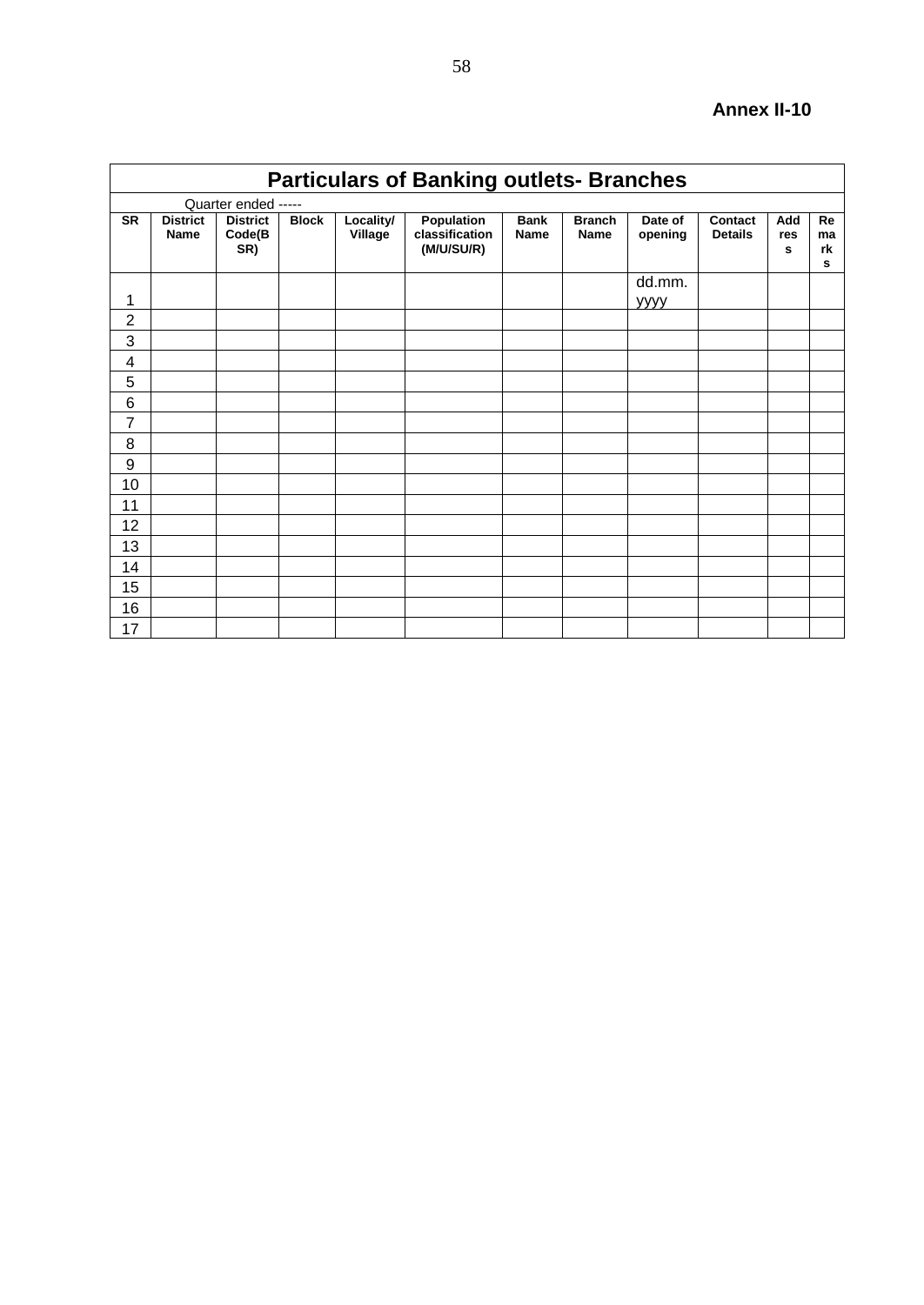|                | <b>Particulars of Banking outlets- BCs</b> |              |                  |                                            |                            |                                             |                                           |                      |                               |                |  |  |  |  |
|----------------|--------------------------------------------|--------------|------------------|--------------------------------------------|----------------------------|---------------------------------------------|-------------------------------------------|----------------------|-------------------------------|----------------|--|--|--|--|
|                | Quarter ended -----                        |              |                  |                                            |                            |                                             |                                           |                      |                               |                |  |  |  |  |
| <b>SR</b>      | <b>District</b><br><b>Name</b>             | <b>Block</b> | Locality/Village | Population<br>classification<br>(M/U/SU/R) | <b>Bank</b><br><b>Name</b> | <b>Base</b><br><b>Branch</b><br><b>Name</b> | Date of<br>opening of<br><b>BC</b> outlet | <b>Name</b><br>of BC | <b>Tel</b><br>no.<br>of<br>BC | <b>Remarks</b> |  |  |  |  |
| 1              |                                            |              |                  |                                            |                            |                                             | dd.mm.yyyy                                |                      |                               |                |  |  |  |  |
| $\overline{2}$ |                                            |              |                  |                                            |                            |                                             |                                           |                      |                               |                |  |  |  |  |
| 3              |                                            |              |                  |                                            |                            |                                             |                                           |                      |                               |                |  |  |  |  |
| 4              |                                            |              |                  |                                            |                            |                                             |                                           |                      |                               |                |  |  |  |  |
| 5              |                                            |              |                  |                                            |                            |                                             |                                           |                      |                               |                |  |  |  |  |
| 6              |                                            |              |                  |                                            |                            |                                             |                                           |                      |                               |                |  |  |  |  |
| 7              |                                            |              |                  |                                            |                            |                                             |                                           |                      |                               |                |  |  |  |  |
| 8              |                                            |              |                  |                                            |                            |                                             |                                           |                      |                               |                |  |  |  |  |
| 9              |                                            |              |                  |                                            |                            |                                             |                                           |                      |                               |                |  |  |  |  |
| 10             |                                            |              |                  |                                            |                            |                                             |                                           |                      |                               |                |  |  |  |  |
| 11             |                                            |              |                  |                                            |                            |                                             |                                           |                      |                               |                |  |  |  |  |
| 12             |                                            |              |                  |                                            |                            |                                             |                                           |                      |                               |                |  |  |  |  |
| 13             |                                            |              |                  |                                            |                            |                                             |                                           |                      |                               |                |  |  |  |  |
| 14             |                                            |              |                  |                                            |                            |                                             |                                           |                      |                               |                |  |  |  |  |
| 15             |                                            |              |                  |                                            |                            |                                             |                                           |                      |                               |                |  |  |  |  |
| 16             |                                            |              |                  |                                            |                            |                                             |                                           |                      |                               |                |  |  |  |  |
| 17             |                                            |              |                  |                                            |                            |                                             |                                           |                      |                               |                |  |  |  |  |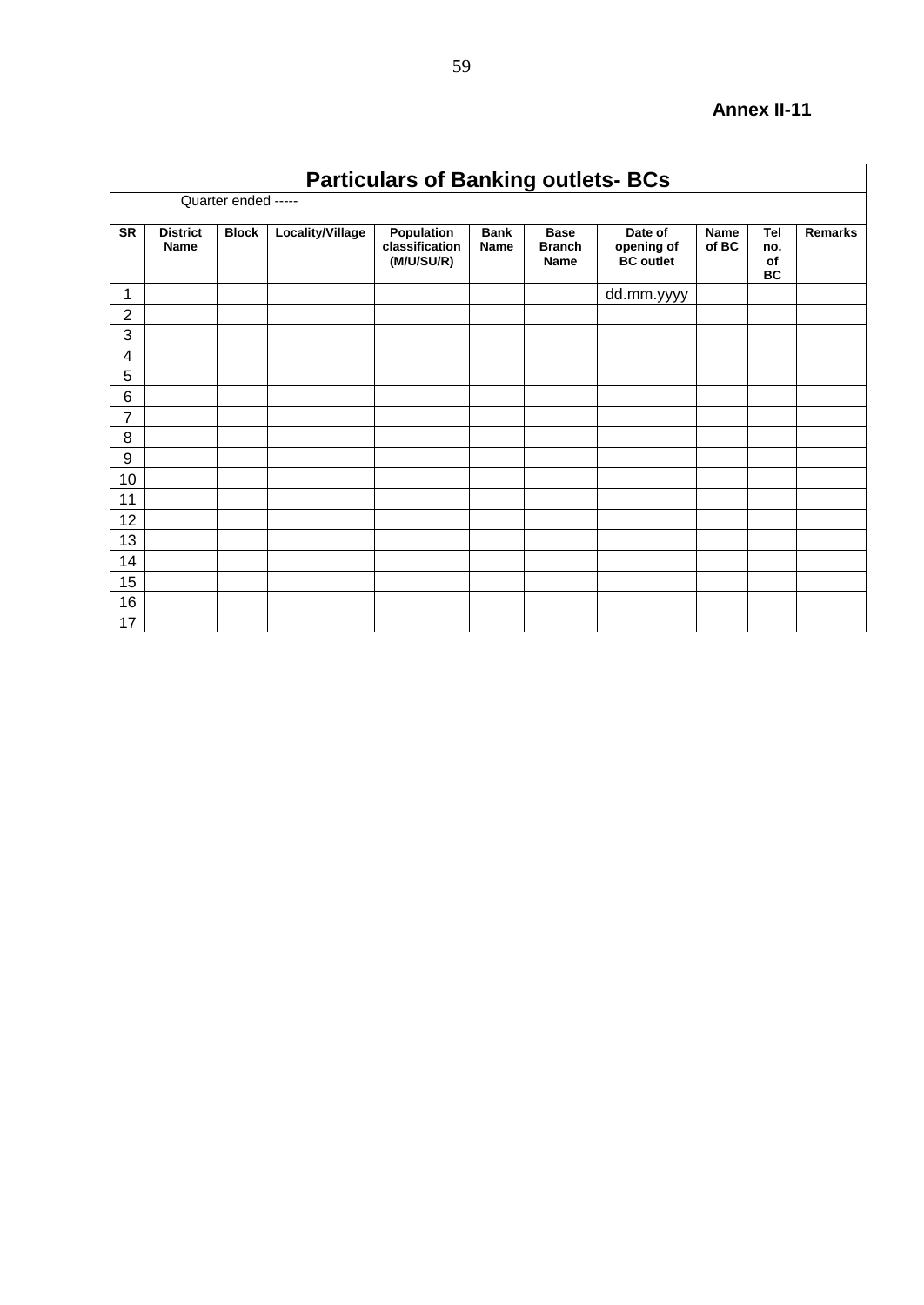|                | <b>Particulars of Banking Services provided through Other Modes</b> |                     |                      |                                            |                            |                                                                                       |                    |                                                 |                                             |                |  |  |  |  |
|----------------|---------------------------------------------------------------------|---------------------|----------------------|--------------------------------------------|----------------------------|---------------------------------------------------------------------------------------|--------------------|-------------------------------------------------|---------------------------------------------|----------------|--|--|--|--|
|                |                                                                     | Quarter ended ----- |                      |                                            |                            |                                                                                       |                    |                                                 |                                             |                |  |  |  |  |
| <b>SR</b>      | <b>District</b><br>Name                                             | <b>Block</b>        | Locality/<br>Village | Population<br>classification<br>(M/U/SU/R) | <b>Bank</b><br><b>Name</b> | <b>Specify</b><br>Type of<br>mode<br>(Rural<br>ATM/<br><b>Mobile</b><br>van/<br>Other | Date of<br>opening | <b>Name</b><br>of<br>Contact<br><b>Official</b> | Tel no.<br>of<br>Contact<br><b>Official</b> | <b>Remarks</b> |  |  |  |  |
| 1              |                                                                     |                     |                      |                                            |                            |                                                                                       | dd.mm.yyyy         |                                                 |                                             |                |  |  |  |  |
| $\overline{2}$ |                                                                     |                     |                      |                                            |                            |                                                                                       |                    |                                                 |                                             |                |  |  |  |  |
| 3              |                                                                     |                     |                      |                                            |                            |                                                                                       |                    |                                                 |                                             |                |  |  |  |  |
| 4              |                                                                     |                     |                      |                                            |                            |                                                                                       |                    |                                                 |                                             |                |  |  |  |  |
| 5              |                                                                     |                     |                      |                                            |                            |                                                                                       |                    |                                                 |                                             |                |  |  |  |  |
| 6              |                                                                     |                     |                      |                                            |                            |                                                                                       |                    |                                                 |                                             |                |  |  |  |  |
| $\overline{7}$ |                                                                     |                     |                      |                                            |                            |                                                                                       |                    |                                                 |                                             |                |  |  |  |  |
| 8              |                                                                     |                     |                      |                                            |                            |                                                                                       |                    |                                                 |                                             |                |  |  |  |  |
| 9              |                                                                     |                     |                      |                                            |                            |                                                                                       |                    |                                                 |                                             |                |  |  |  |  |
| 10             |                                                                     |                     |                      |                                            |                            |                                                                                       |                    |                                                 |                                             |                |  |  |  |  |
| 11             |                                                                     |                     |                      |                                            |                            |                                                                                       |                    |                                                 |                                             |                |  |  |  |  |
| 12             |                                                                     |                     |                      |                                            |                            |                                                                                       |                    |                                                 |                                             |                |  |  |  |  |
| 13             |                                                                     |                     |                      |                                            |                            |                                                                                       |                    |                                                 |                                             |                |  |  |  |  |
| 14             |                                                                     |                     |                      |                                            |                            |                                                                                       |                    |                                                 |                                             |                |  |  |  |  |
| 15             |                                                                     |                     |                      |                                            |                            |                                                                                       |                    |                                                 |                                             |                |  |  |  |  |
| 16             |                                                                     |                     |                      |                                            |                            |                                                                                       |                    |                                                 |                                             |                |  |  |  |  |
| 17             |                                                                     |                     |                      |                                            |                            |                                                                                       |                    |                                                 |                                             |                |  |  |  |  |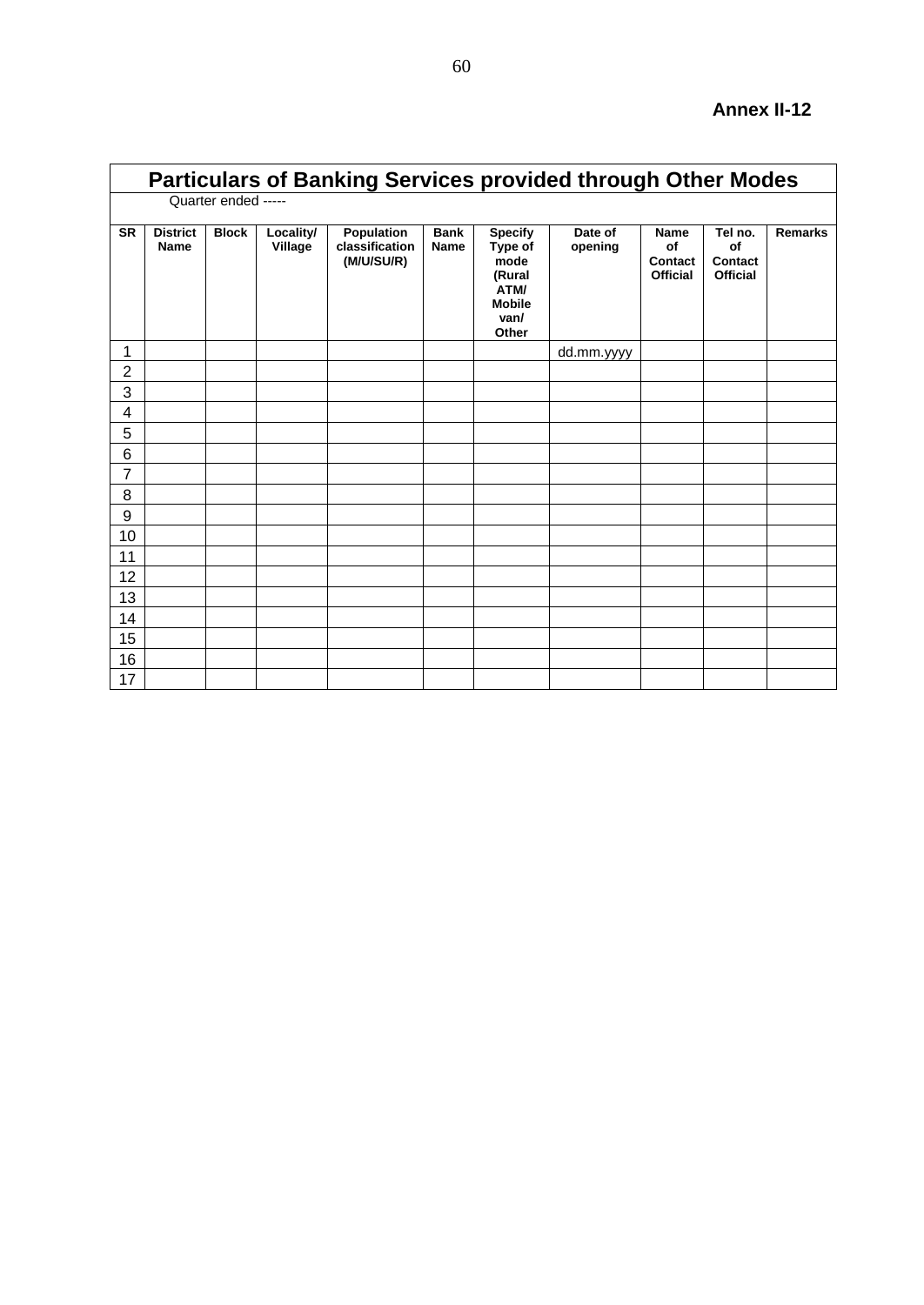### **SHG bank linkage programme** Quarter ended -----<br>
(No. in actuals, Amt ₹ in thousand) **SR Bank Name Savings linked Credit Linked** No. of SHGs Amount outstanding No. of SHGs Amount outstanding 1 2 3 4 5 6 Commercial Banks-Sub Total 1 2 3 RRBs-Sub Total 1 2 3 4 5 Cooperative Banks-Sub Total 1 2 3 Small Finance Banks - Sub Total **All banks-Total**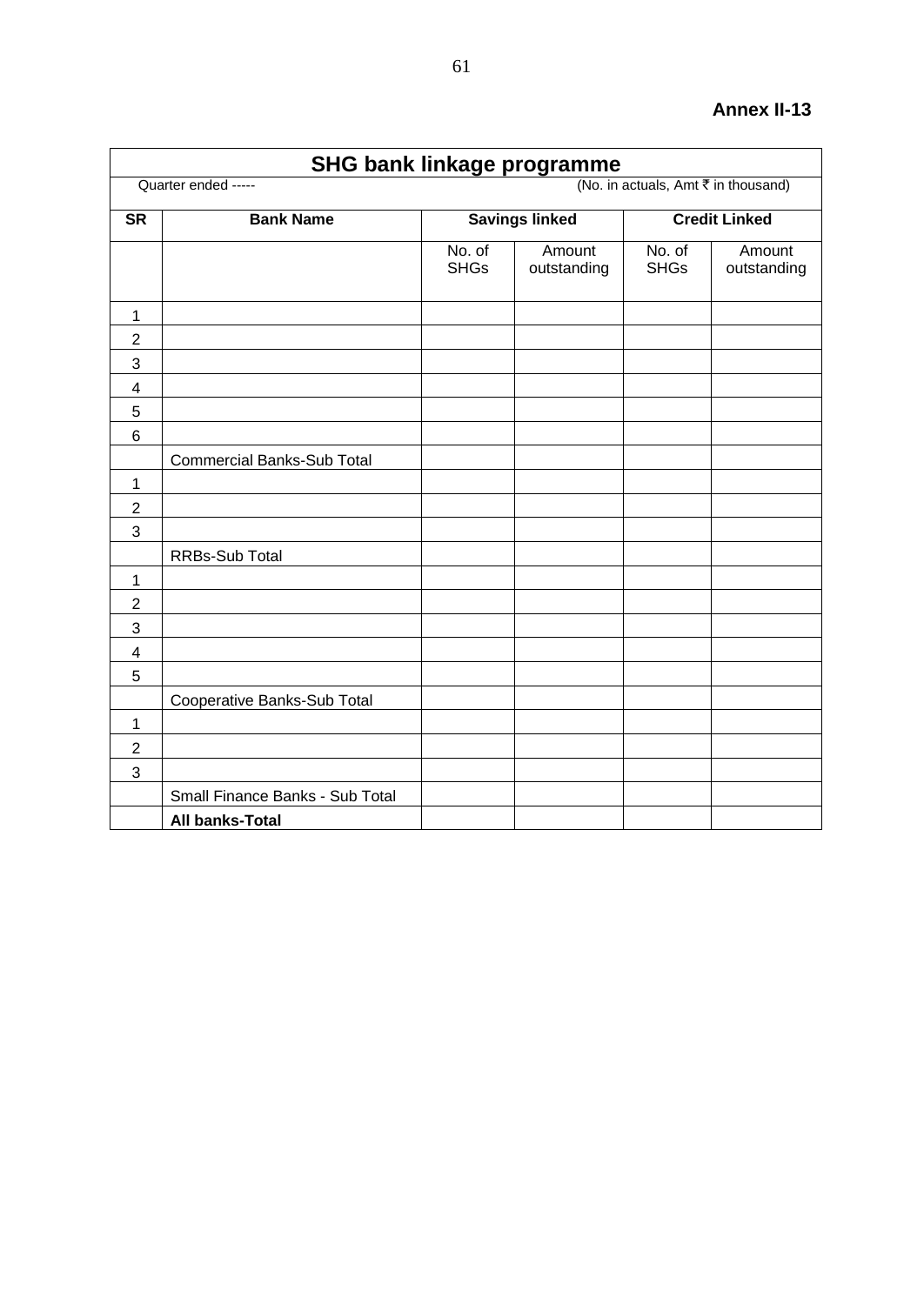|                    | <b>Database on FLCs</b>                                                                                                                                                                                                                                                                                                                                                                                                                                                                        |                    |                                                              |                                                                                  |                                     |                                   |                                                                                         |                                    |                      |       |                        |
|--------------------|------------------------------------------------------------------------------------------------------------------------------------------------------------------------------------------------------------------------------------------------------------------------------------------------------------------------------------------------------------------------------------------------------------------------------------------------------------------------------------------------|--------------------|--------------------------------------------------------------|----------------------------------------------------------------------------------|-------------------------------------|-----------------------------------|-----------------------------------------------------------------------------------------|------------------------------------|----------------------|-------|------------------------|
|                    |                                                                                                                                                                                                                                                                                                                                                                                                                                                                                                |                    |                                                              |                                                                                  |                                     |                                   |                                                                                         |                                    |                      |       |                        |
| <b>FLC</b><br>Code | <b>District</b>                                                                                                                                                                                                                                                                                                                                                                                                                                                                                | Date of<br>opening | Location<br>(Metro,<br>Urban,<br>Semi-<br>urban or<br>rural) | <b>Premises</b><br>(Bank<br>branch,<br>LDM office,<br>RSETI,<br>Independe<br>nt) | <b>Addres</b><br>s of<br><b>FLC</b> | <b>Spons</b><br>or<br><b>Bank</b> | Whether<br>Run by<br><b>Trust or</b><br><b>run</b><br>directly<br>by<br>sponsor<br>bank | Name(s) of<br>FL.<br>Counsellor(s) | Conta<br>ct<br>No(s) | Email | <b>FLC</b><br>Helpline |
|                    |                                                                                                                                                                                                                                                                                                                                                                                                                                                                                                |                    |                                                              |                                                                                  |                                     |                                   |                                                                                         |                                    |                      |       |                        |
|                    |                                                                                                                                                                                                                                                                                                                                                                                                                                                                                                |                    |                                                              |                                                                                  |                                     |                                   |                                                                                         |                                    |                      |       |                        |
|                    |                                                                                                                                                                                                                                                                                                                                                                                                                                                                                                |                    |                                                              |                                                                                  |                                     |                                   |                                                                                         |                                    |                      |       |                        |
|                    |                                                                                                                                                                                                                                                                                                                                                                                                                                                                                                |                    |                                                              |                                                                                  |                                     |                                   |                                                                                         |                                    |                      |       |                        |
|                    |                                                                                                                                                                                                                                                                                                                                                                                                                                                                                                |                    |                                                              |                                                                                  |                                     |                                   |                                                                                         |                                    |                      |       |                        |
|                    |                                                                                                                                                                                                                                                                                                                                                                                                                                                                                                |                    |                                                              |                                                                                  |                                     |                                   |                                                                                         |                                    |                      |       |                        |
|                    |                                                                                                                                                                                                                                                                                                                                                                                                                                                                                                |                    |                                                              |                                                                                  |                                     |                                   |                                                                                         |                                    |                      |       |                        |
|                    |                                                                                                                                                                                                                                                                                                                                                                                                                                                                                                |                    |                                                              |                                                                                  |                                     |                                   |                                                                                         |                                    |                      |       |                        |
|                    |                                                                                                                                                                                                                                                                                                                                                                                                                                                                                                |                    |                                                              |                                                                                  |                                     |                                   |                                                                                         |                                    |                      |       |                        |
|                    |                                                                                                                                                                                                                                                                                                                                                                                                                                                                                                |                    |                                                              |                                                                                  |                                     |                                   |                                                                                         |                                    |                      |       |                        |
|                    |                                                                                                                                                                                                                                                                                                                                                                                                                                                                                                |                    |                                                              |                                                                                  |                                     |                                   |                                                                                         |                                    |                      |       |                        |
|                    |                                                                                                                                                                                                                                                                                                                                                                                                                                                                                                |                    |                                                              |                                                                                  |                                     |                                   |                                                                                         |                                    |                      |       |                        |
|                    |                                                                                                                                                                                                                                                                                                                                                                                                                                                                                                |                    |                                                              |                                                                                  |                                     |                                   |                                                                                         |                                    |                      |       |                        |
|                    |                                                                                                                                                                                                                                                                                                                                                                                                                                                                                                |                    |                                                              |                                                                                  |                                     |                                   |                                                                                         |                                    |                      |       |                        |
|                    |                                                                                                                                                                                                                                                                                                                                                                                                                                                                                                |                    |                                                              |                                                                                  |                                     |                                   |                                                                                         |                                    |                      |       |                        |
|                    |                                                                                                                                                                                                                                                                                                                                                                                                                                                                                                |                    |                                                              |                                                                                  |                                     |                                   |                                                                                         |                                    |                      |       |                        |
|                    | *Note: FLC Code will be a unique five digit code with the first three digits being the district code (Refer sheet titled District Master) and<br>the last two digits represent the FLC Code to be given by SLBC Convener banks starting from 01 and running sequentially thereafter<br>for each district (For eg. if there are four FLCs in a district, the FLC code will be in the form xxx01, xxx02, xxx03 and xxx04 where xxx<br>represents the district code as per district master sheet) |                    |                                                              |                                                                                  |                                     |                                   |                                                                                         |                                    |                      |       |                        |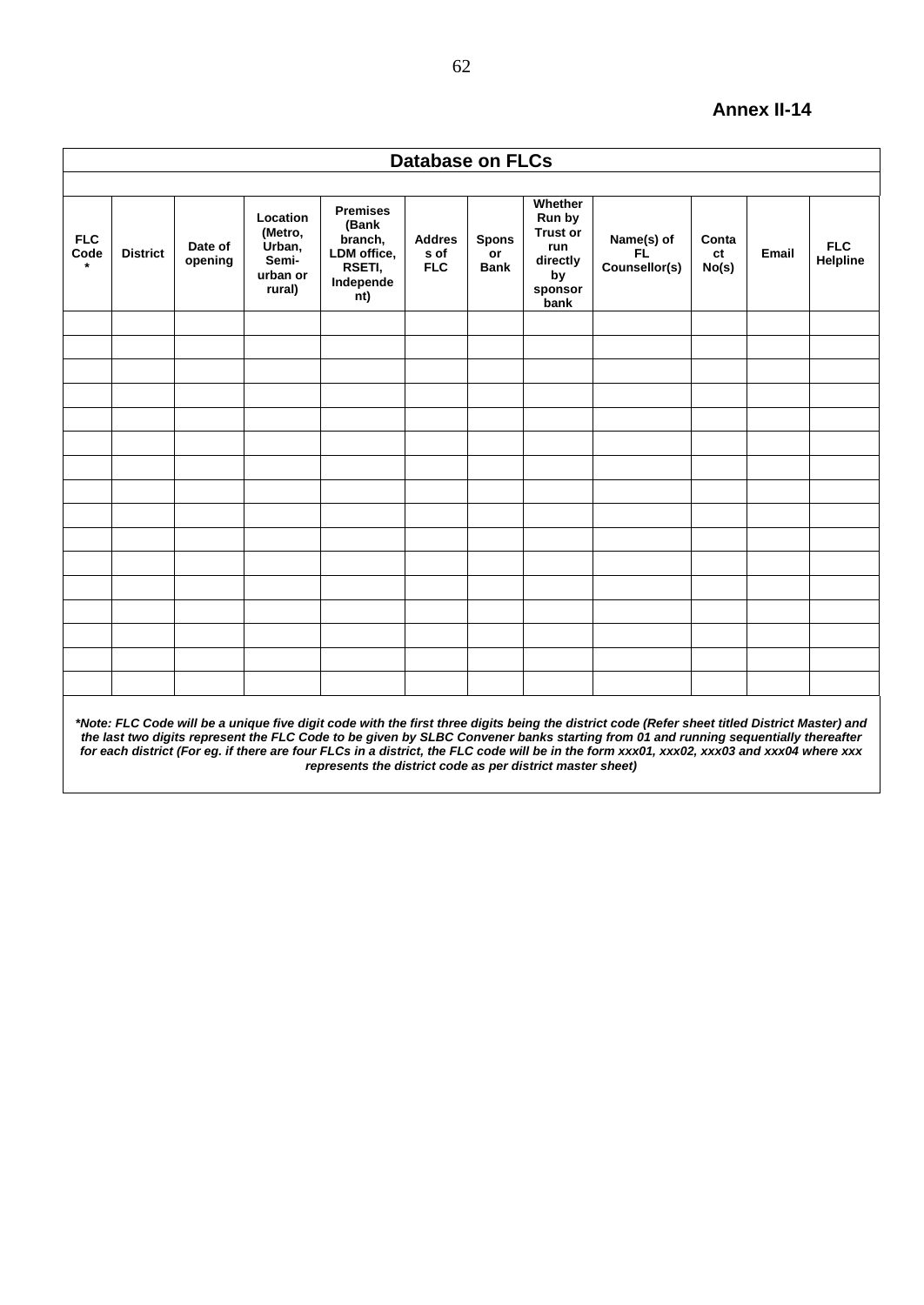|                | <b>Position of RSETI</b> |                      |                                  |                    |                                       |            |                        |                |                |
|----------------|--------------------------|----------------------|----------------------------------|--------------------|---------------------------------------|------------|------------------------|----------------|----------------|
|                | Quarter ended -----      |                      |                                  |                    |                                       |            |                        |                |                |
| <b>SR</b>      | <b>District</b>          | Location<br>of RSETI | <b>Sponsoring</b><br><b>Bank</b> | Date of<br>opening | Name of<br><b>Contact</b><br>official |            | <b>Contact Details</b> |                | <b>Remarks</b> |
| 1              |                          |                      |                                  |                    |                                       | <b>Tel</b> | email                  | <b>Address</b> |                |
| $\overline{c}$ |                          |                      |                                  |                    |                                       |            |                        |                |                |
| 3              |                          |                      |                                  |                    |                                       |            |                        |                |                |
| 4              |                          |                      |                                  |                    |                                       |            |                        |                |                |
| 5              |                          |                      |                                  |                    |                                       |            |                        |                |                |
| 6              |                          |                      |                                  |                    |                                       |            |                        |                |                |
| 7              |                          |                      |                                  |                    |                                       |            |                        |                |                |
| 8              |                          |                      |                                  |                    |                                       |            |                        |                |                |
| 9              |                          |                      |                                  |                    |                                       |            |                        |                |                |
| 10             |                          |                      |                                  |                    |                                       |            |                        |                |                |
| 11             |                          |                      |                                  |                    |                                       |            |                        |                |                |
| 12             |                          |                      |                                  |                    |                                       |            |                        |                |                |
| 13             |                          |                      |                                  |                    |                                       |            |                        |                |                |
| 14             |                          |                      |                                  |                    |                                       |            |                        |                |                |
| 15             |                          |                      |                                  |                    |                                       |            |                        |                |                |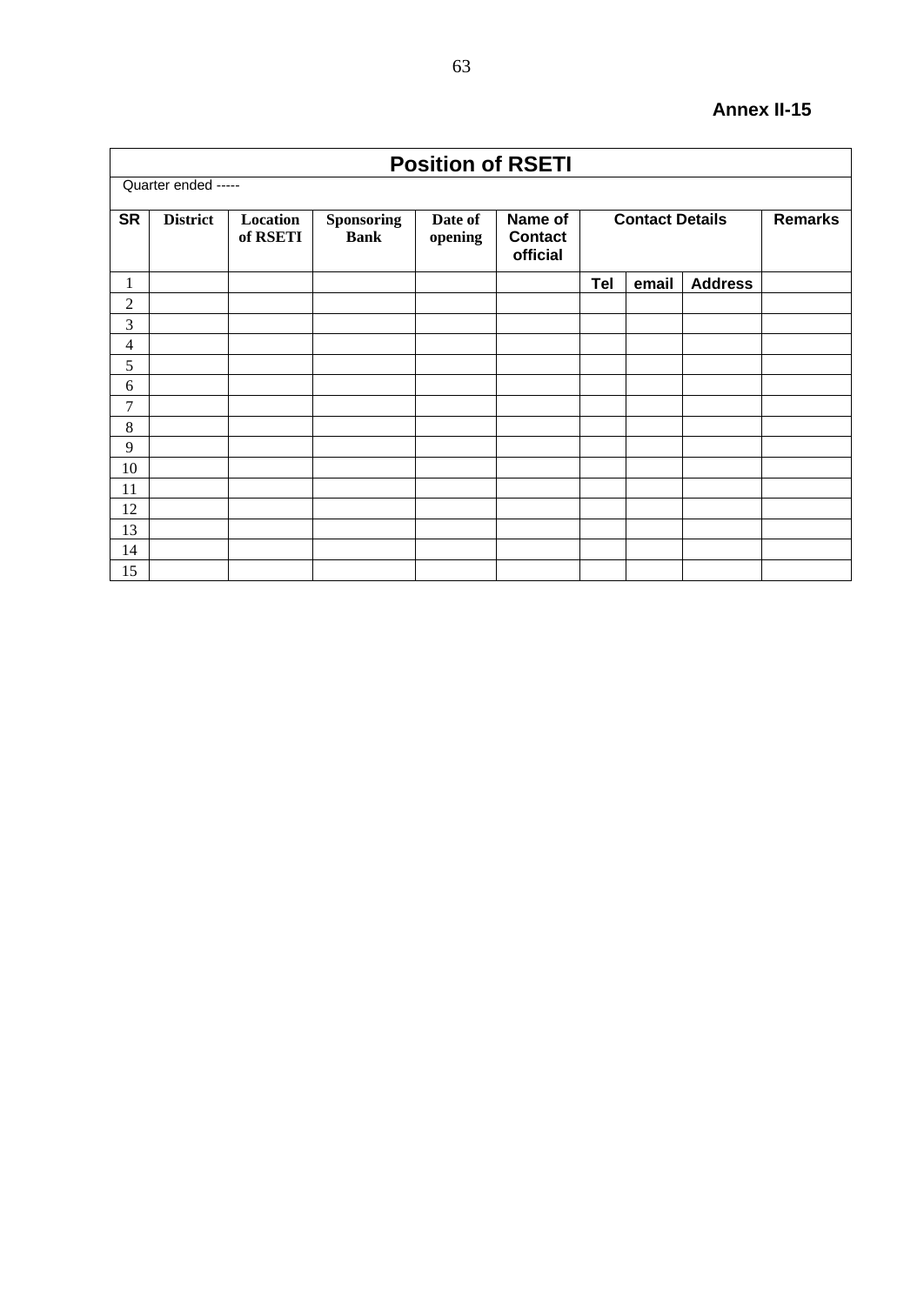#### **LBS- MIS-I**

<span id="page-63-0"></span>

| Statement showing Targets of Annual Credit Plans (ACP) for the year ended ------ |                                                                            |                                 |        |  |  |  |
|----------------------------------------------------------------------------------|----------------------------------------------------------------------------|---------------------------------|--------|--|--|--|
|                                                                                  | Name of the State/Union Territory:                                         |                                 |        |  |  |  |
|                                                                                  | (No. in actuals, Amount ₹ in thousands)                                    |                                 |        |  |  |  |
| Sr. No                                                                           | <b>Categories</b>                                                          | <b>Yearly Targets under ACP</b> |        |  |  |  |
|                                                                                  |                                                                            | Number                          | Amount |  |  |  |
| 1                                                                                | <b>Priority Sector</b>                                                     |                                 |        |  |  |  |
| <b>1A</b>                                                                        | Agriculture = 1A(i)+1A(ii)+1A(iii)                                         |                                 |        |  |  |  |
| 1A(i)                                                                            | <b>Farm Credit</b>                                                         |                                 |        |  |  |  |
| 1A(ii)                                                                           | Agriculture Infrastructure                                                 |                                 |        |  |  |  |
| 1A(iii)                                                                          | <b>Ancillary Activities</b>                                                |                                 |        |  |  |  |
| 1B                                                                               | Micro, Small and Medium Enterprises =<br>1B(i)+1B(ii)+1B(iii)+1B(iv)+1B(v) |                                 |        |  |  |  |
| 1B(i)                                                                            | Micro Enterprises (Manufacturing + Service)                                |                                 |        |  |  |  |
| 1B(ii)                                                                           | Small Enterprises (Manufacturing + Service                                 |                                 |        |  |  |  |
| 1B(iii)                                                                          | Medium Enterprises (Manufacturing +<br>Service)                            |                                 |        |  |  |  |
| 1B(iv)                                                                           | Khadi and Village Industries                                               |                                 |        |  |  |  |
| 1B(v)                                                                            | <b>Others under MSMEs</b>                                                  |                                 |        |  |  |  |
| 1C                                                                               | <b>Export Credit</b>                                                       |                                 |        |  |  |  |
| 1D                                                                               | <b>Education</b>                                                           |                                 |        |  |  |  |
| 1E                                                                               | <b>Housing</b>                                                             |                                 |        |  |  |  |
| 1F                                                                               | <b>Social Infrastructure</b>                                               |                                 |        |  |  |  |
| 1G                                                                               | <b>Renewable Energy</b>                                                    |                                 |        |  |  |  |
| 1H                                                                               | <b>Others</b>                                                              |                                 |        |  |  |  |
| 2                                                                                | Subtotal= 1A+1B+1C+1D+1E+1F+1G+1H                                          |                                 |        |  |  |  |
| 3                                                                                | <b>Loans to weaker Sections under Priority</b><br><b>Sector</b>            |                                 |        |  |  |  |
| 4                                                                                | <b>Non-Priority Sector</b>                                                 |                                 |        |  |  |  |
| 4A                                                                               | <b>Agriculture</b>                                                         |                                 |        |  |  |  |
| 4B                                                                               | <b>Education</b>                                                           |                                 |        |  |  |  |
| 4C                                                                               | <b>Housing</b>                                                             |                                 |        |  |  |  |
| 4D                                                                               | <b>Personal Loans under Non-Priority Sector</b>                            |                                 |        |  |  |  |
| 4E                                                                               | <b>Others</b>                                                              |                                 |        |  |  |  |
| 5                                                                                | Sub-total = $4A+4B+4C+4D+4E$                                               |                                 |        |  |  |  |
|                                                                                  | Total= $2+5$                                                               |                                 |        |  |  |  |

*Note:* Data needs to be grouped separately for scheduled commercial banks and other banks like State cooperative banks & DCCBs etc. The data of scheduled commercial banks need to be further grouped into public sector banks, private sector banks, Regional Rural Banks and Small Finance Banks to know the bank group wise position.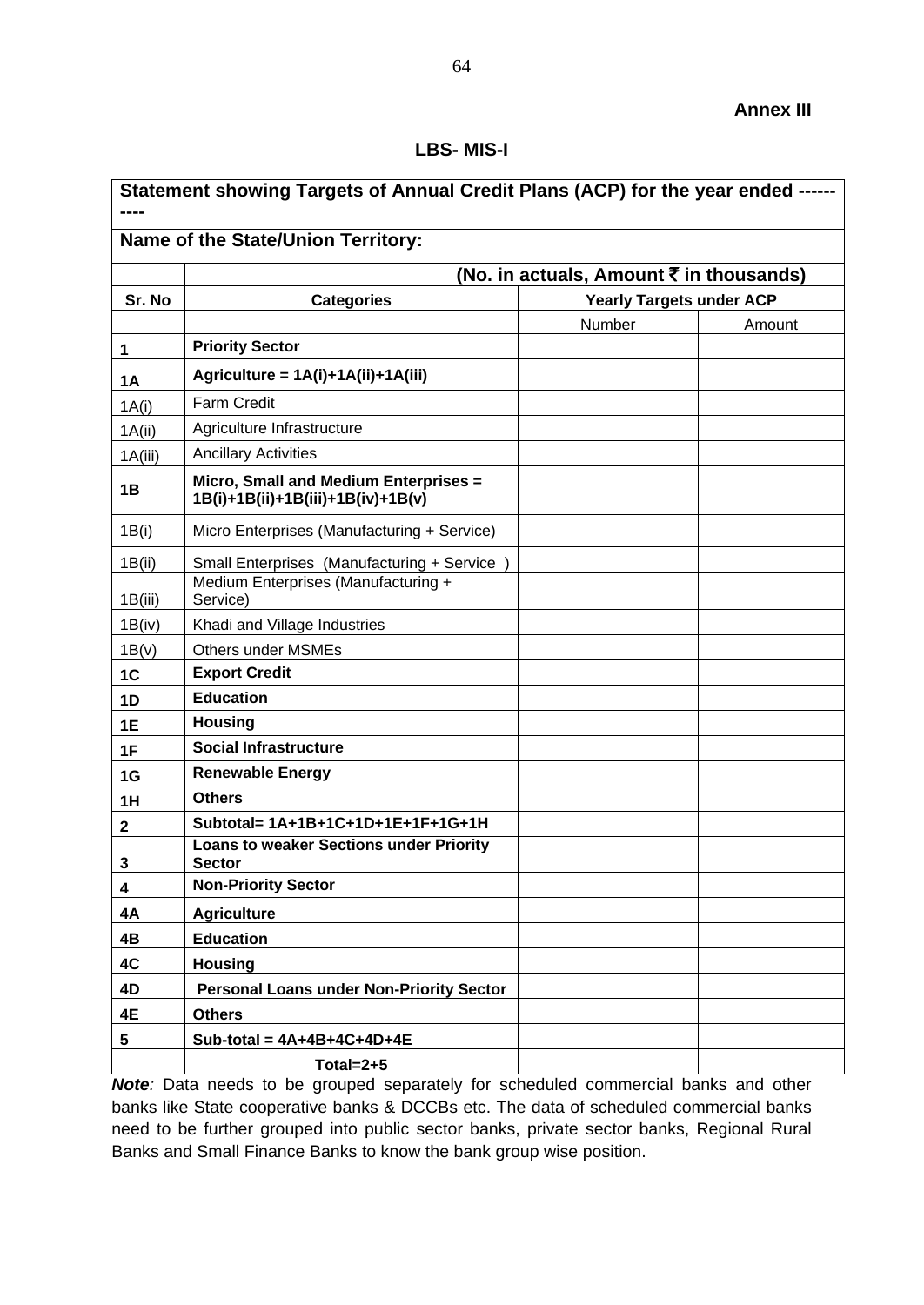#### **Annex IV**

**(No. in actuals, Amount** ` i**n thousands)**

#### **LBS- MIS-II**

## <span id="page-64-0"></span>**Statement showing Disbursements and Outstanding for the quarter ended**

#### **Name of the State/Union Territory**:

**…………...**

| Sr.<br><b>No</b> | <b>Sector</b>                                                              |        | $\cdots$ availed, $\cdots$ and $\cdots$ and $\cdots$<br><b>Disbursements upto</b><br>the end of current<br>quarter | Outstanding upto the<br>end of current quarter |        |  |
|------------------|----------------------------------------------------------------------------|--------|--------------------------------------------------------------------------------------------------------------------|------------------------------------------------|--------|--|
|                  |                                                                            | Number | Amount                                                                                                             | Number                                         | Amount |  |
| 1                | <b>Priority Sector</b>                                                     |        |                                                                                                                    |                                                |        |  |
| <b>1A</b>        | Agriculture= 1A(i)+1A(ii)+1A(iii)                                          |        |                                                                                                                    |                                                |        |  |
| 1A(i)            | <b>Farm Credit</b>                                                         |        |                                                                                                                    |                                                |        |  |
| 1A(ii)           | Agriculture Infrastructure                                                 |        |                                                                                                                    |                                                |        |  |
| 1A(iii)          | <b>Ancillary Activities</b>                                                |        |                                                                                                                    |                                                |        |  |
| 1B               | Micro, Small and Medium Enterprises =<br>1B(i)+1B(ii)+1B(iii)+1B(iv)+1B(v) |        |                                                                                                                    |                                                |        |  |
| 1B(i)            | Micro Enterprises (Manufacturing + Service)                                |        |                                                                                                                    |                                                |        |  |
| 1B(ii)           | Small Enterprises (Manufacturing + Service)                                |        |                                                                                                                    |                                                |        |  |
| 1B(iii)          | Medium Enterprises (Manufacturing +<br>Service)                            |        |                                                                                                                    |                                                |        |  |
| 1B(iv)           | Khadi and Village Industries                                               |        |                                                                                                                    |                                                |        |  |
| 1B(v)            | <b>Others under MSMEs</b>                                                  |        |                                                                                                                    |                                                |        |  |
| 1C               | <b>Export Credit</b>                                                       |        |                                                                                                                    |                                                |        |  |
| 1D               | <b>Education</b>                                                           |        |                                                                                                                    |                                                |        |  |
| 1E               | <b>Housing</b>                                                             |        |                                                                                                                    |                                                |        |  |
| 1F               | <b>Social Infrastructure</b>                                               |        |                                                                                                                    |                                                |        |  |
| 1G               | <b>Renewable Energy</b>                                                    |        |                                                                                                                    |                                                |        |  |
| 1H               | <b>Others</b>                                                              |        |                                                                                                                    |                                                |        |  |
| $\mathbf{2}$     | Sub total= 1A+1B+1C+1D+1E+1F+1G+1H                                         |        |                                                                                                                    |                                                |        |  |
| 3                | <b>Loans to weaker Sections under Priority</b><br><b>Sector</b>            |        |                                                                                                                    |                                                |        |  |
| 4                | <b>Non-Priority Sector</b>                                                 |        |                                                                                                                    |                                                |        |  |
| 4A               | <b>Agriculture</b>                                                         |        |                                                                                                                    |                                                |        |  |
| 4B               | <b>Education</b>                                                           |        |                                                                                                                    |                                                |        |  |
| 4C               | <b>Housing</b>                                                             |        |                                                                                                                    |                                                |        |  |
| 4D               | <b>Personal Loans under Non-Priority Sector</b>                            |        |                                                                                                                    |                                                |        |  |
| 4E               | <b>Others</b>                                                              |        |                                                                                                                    |                                                |        |  |
| 5                | Sub-total=4A+4B+4C+4D+4E                                                   |        |                                                                                                                    |                                                |        |  |
|                  | Total= $2+5$                                                               |        |                                                                                                                    |                                                |        |  |

*Note:* Data needs to be grouped separately for scheduled commercial banks and other banks like State cooperative banks & DCCBs etc. The data of scheduled commercial banks need to be further grouped into public sector banks, private sector banks, Regional Rural Banks and Small Finance Banks to know the bank group wise position.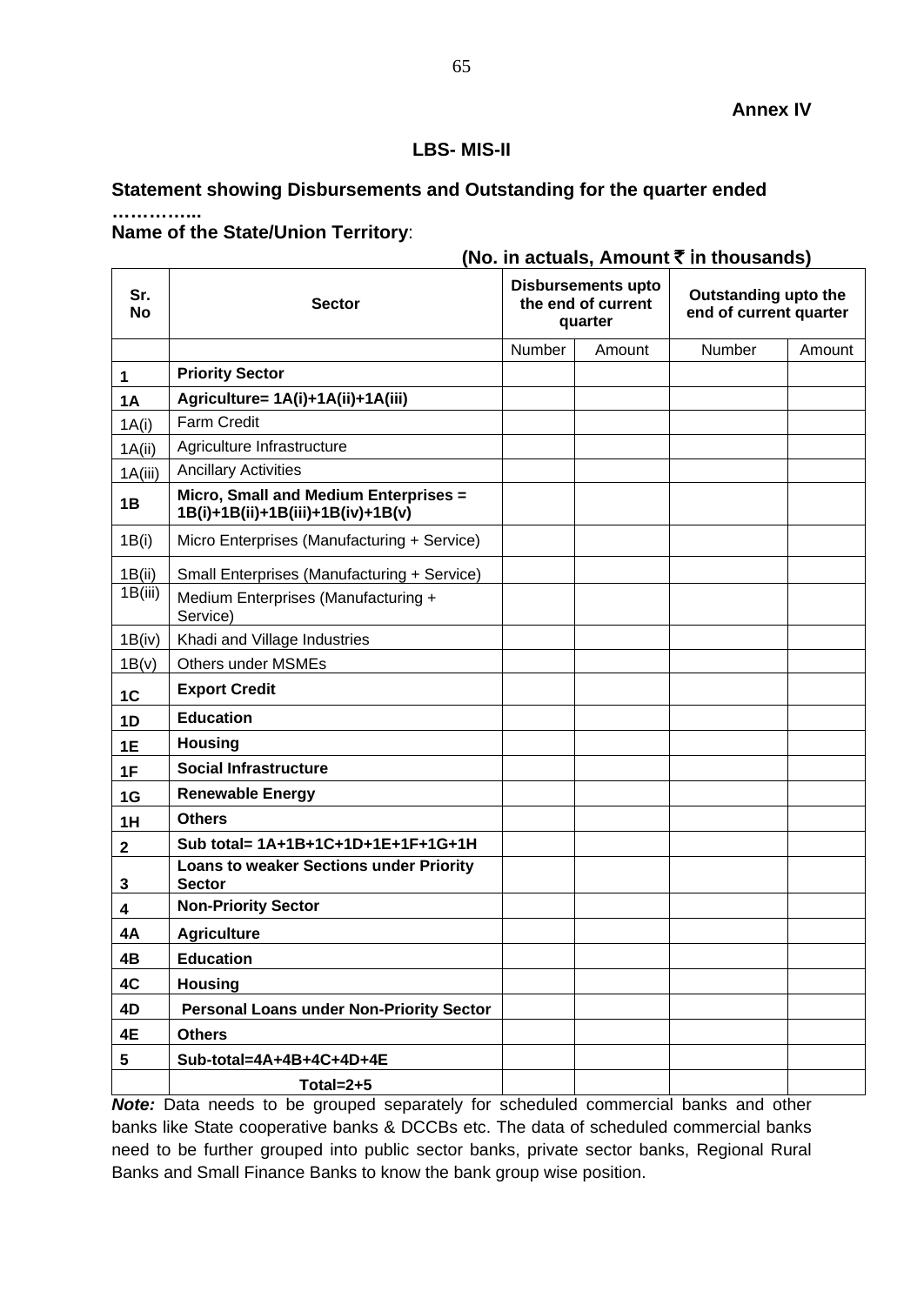## **LBS- MIS-III**

## <span id="page-65-0"></span>**Statement showing Achievement vis-à-vis Targets for the quarter ended**

### **Name of the State/Union Territory:**

**…………….**

### **(No. in actuals, Amount** ` **in thousands)**

| Sr.<br><b>No</b> | <b>Sector</b>                                                              | <b>Yearly Targets under</b><br><b>ACP</b> |        | <b>Achievement upto</b><br>the end of the<br>current quarter (%) |        |
|------------------|----------------------------------------------------------------------------|-------------------------------------------|--------|------------------------------------------------------------------|--------|
|                  |                                                                            | Number                                    | Amount | Number                                                           | Amount |
| $\mathbf 1$      | <b>Priority Sector</b>                                                     |                                           |        |                                                                  |        |
| <b>1A</b>        | Agriculture= 1A(i)+1A(ii)+1A (iii)                                         |                                           |        |                                                                  |        |
| 1A(i)            | <b>Farm Credit</b>                                                         |                                           |        |                                                                  |        |
| 1A(ii)           | Agriculture Infrastructure                                                 |                                           |        |                                                                  |        |
| 1A(iii)          | <b>Ancillary Activities</b>                                                |                                           |        |                                                                  |        |
| 1B               | Micro, Small and Medium Enterprises =<br>1B(i)+1B(ii)+1B(iii)+1B(iv)+1B(v) |                                           |        |                                                                  |        |
| 1B(i)            | Micro Enterprises (Manufacturing + Service)                                |                                           |        |                                                                  |        |
| 1B(ii)           | Small Enterprises (Manufacturing + Service)                                |                                           |        |                                                                  |        |
| 1B(iii)          | Medium Enterprises (Manufacturing + Service)                               |                                           |        |                                                                  |        |
| 1B(iv)           | Khadi and Village Industries                                               |                                           |        |                                                                  |        |
| 1B(v)            | <b>Others under MSMEs</b>                                                  |                                           |        |                                                                  |        |
| 1C               | <b>Export Credit</b>                                                       |                                           |        |                                                                  |        |
| 1D               | <b>Education</b>                                                           |                                           |        |                                                                  |        |
| 1E               | <b>Housing</b>                                                             |                                           |        |                                                                  |        |
| 1F               | <b>Social Infrastructure</b>                                               |                                           |        |                                                                  |        |
| 1G               | <b>Renewable Energy</b>                                                    |                                           |        |                                                                  |        |
| 1H               | <b>Others</b>                                                              |                                           |        |                                                                  |        |
| $\mathbf 2$      | Sub total= 1A+1B+1C+1D+1E+1F+1G+1H                                         |                                           |        |                                                                  |        |
| 3                | Loans to weaker Sections under Priority Sector                             |                                           |        |                                                                  |        |
| 4                | <b>Non-Priority Sector</b>                                                 |                                           |        |                                                                  |        |
| 4A               | <b>Agriculture</b>                                                         |                                           |        |                                                                  |        |
| 4B               | <b>Education</b>                                                           |                                           |        |                                                                  |        |
| 4C               | <b>Housing</b>                                                             |                                           |        |                                                                  |        |
| 4D               | <b>Personal Loans under Non-Priority Sector</b>                            |                                           |        |                                                                  |        |
| 4E               | <b>Others</b>                                                              |                                           |        |                                                                  |        |
| 5                | Sub-total=4A+4B+4C+4D+4E                                                   |                                           |        |                                                                  |        |
|                  | Total= $2+5$                                                               |                                           |        |                                                                  |        |

*Note:* Data needs to be grouped separately for scheduled commercial banks and other banks like State cooperative banks & DCCBs etc. The data of scheduled commercial banks need to be further grouped into public sector banks, private sector banks, Regional Rural Banks and Small Finance Banks to know the bank group wise position.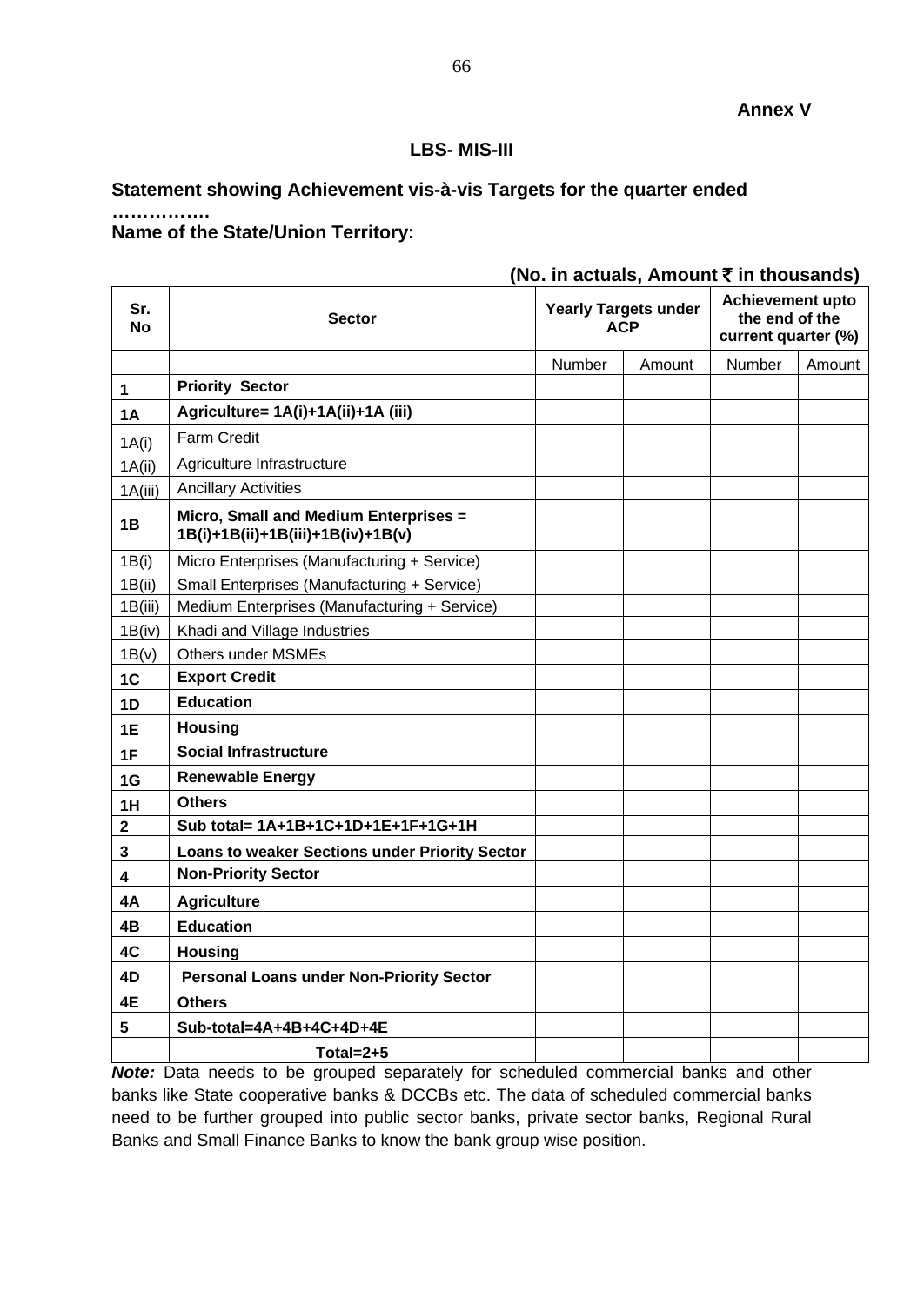# **List of Circulars/instructions/Guidelines**

<span id="page-66-0"></span>

| Sr.<br>No.     | <b>Circular No.</b>                                         | <b>Date</b> | <b>Subject</b>                                                                                                                                                                               |
|----------------|-------------------------------------------------------------|-------------|----------------------------------------------------------------------------------------------------------------------------------------------------------------------------------------------|
| 1              | FIDD.CO.LBS. No.2595/02.01.001/2018-19                      | 24.06.2019  | Aligning roadmap<br>for<br>unbanked<br>villages having population more than<br>5000 with revised guidelines<br>on<br>Authorization<br><b>Branch</b><br>Policy<br><b>Regional Rural Banks</b> |
| 2              | FIDD.CO.LBS.No.2431/02.01.001/2018-19                       | 28.05.2019  | Payments Banks - Participation under<br><b>Lead Bank Scheme</b>                                                                                                                              |
| 3              | FIDD.CO.LBS.BC.No.16/02.01.001/2018-19                      | 25.03.2019  | of<br><b>SLBC/UTLBC</b><br>Assignment<br>Convenorship - State of Gujarat and<br>Union Territories of Daman & Diu and<br>Dadra & Nagar Haveli                                                 |
| 4              | FIDD.CO.LBS.No.3712/02.01.001/2017-18                       | 05.06.2018  | Roadmap for opening banking outlets<br>in villages with population more than<br>5000 without a bank branch of a<br>scheduled commercial bank                                                 |
| 5              | FIDD.CO.LBS.No.3671/02.01.001/2017-18                       | 30.05.2018  | Lead Bank Scheme - Strengthening<br>of Monitoring Information System<br>(MIS)                                                                                                                |
| 6              | RBI/2017-2018/156<br>FIDD.CO.LBS.BC.No.20/02.01.001/2017-18 | 06.04.2018  | Action Points for Lead Banks on<br>Enhancing the Effectiveness of Lead<br><b>District Managers (LDMs)</b>                                                                                    |
| $\overline{7}$ | RBI/2017-2018/155<br>FIDD.CO.LBS.BC.No.19/02.01.001/2017-18 | 06.04.2018  | Revamp of Lead Bank Scheme -<br>Action Points for SLBC Convenor<br><b>Banks/Lead Banks</b>                                                                                                   |
| 8              | FIDD.CO.LBS. No.3017/02.01.001/2017-18                      | 02.04.2018  | Small Finance Banks - Participation<br>under Lead Bank Scheme                                                                                                                                |
| 9              | FIDD.CO.LBS.BC.No.31/02.01.001/2016-17                      | 08.06.2017  | Circular on Aligning roadmap for<br>unbanked villages with population<br>5000<br>with<br>than<br>revised<br>more<br>Guidelines on Branch Authorisation<br>Policy.                            |
| 10             | FIDD.CO.LBS.BC.No.16/02.01.001/2016-17                      | 29.09.2016  | Doubling of Farmers' Income by 2022                                                                                                                                                          |
| 11             | FIDD.CO.LBS.No.5673/02.01.001/2015-16                       | 20.05.2016  | Lead Bank Scheme- strengthening of<br>Monitoring Information System (MIS)                                                                                                                    |
| 12             | FIDD.CO.LBS.BC.No.17/02.01.001/2015-16                      | 14.01.2016  | Direct Benefit Transfer (DBT) Scheme<br>Seeding of Aadhaar in Bank<br><b>Accounts- Clarification</b>                                                                                         |
| 13             | FIDD.CO.LBS.BC.No.82/02.01.001/2015-16                      | 31.12.2015  | Roadmap for opening<br>brick<br>and<br>mortar branches in villages with<br>population more than 5000 without a<br>bank<br>branch<br><b>of</b><br>scheduled<br>a<br>commercial bank           |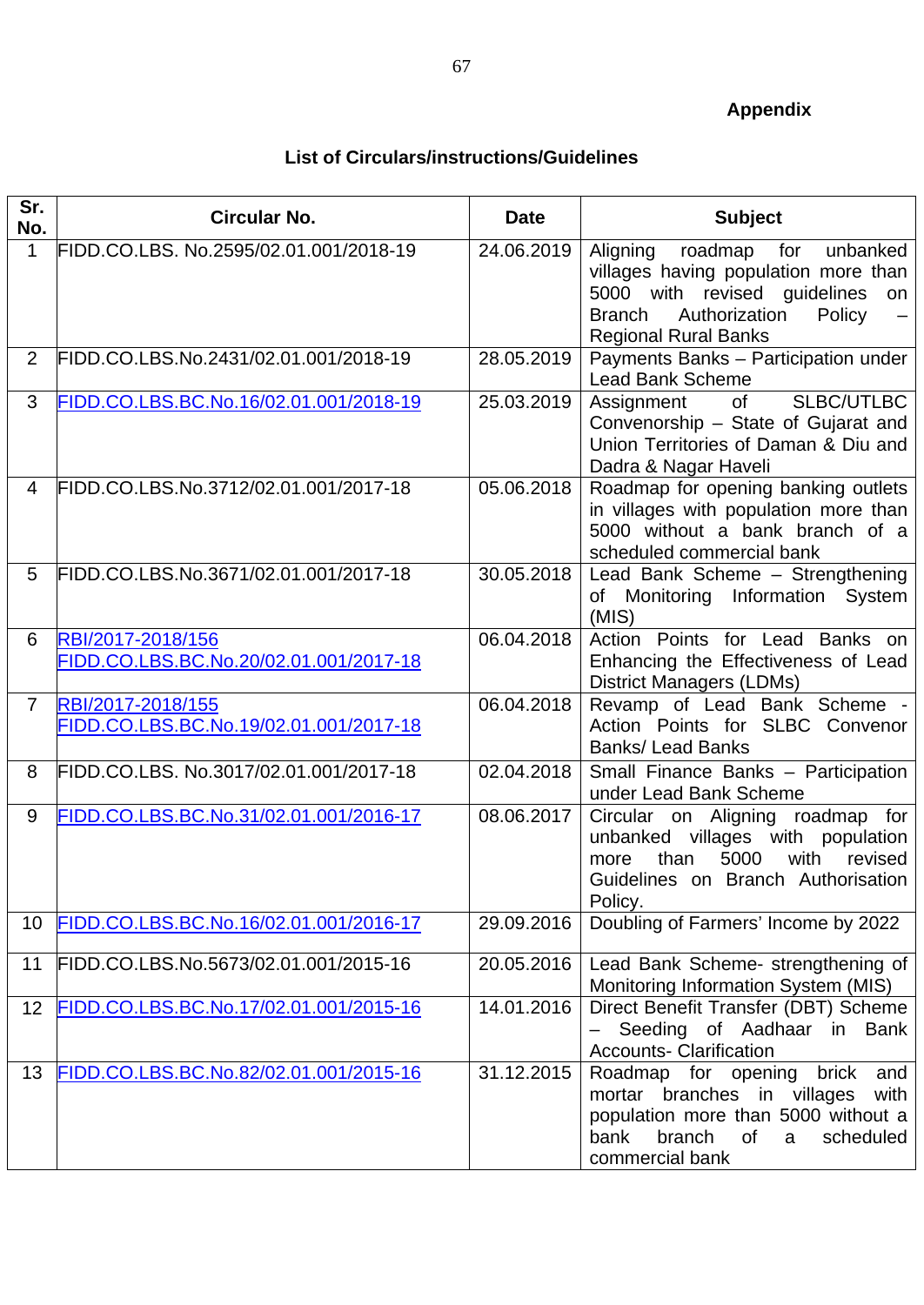| 14 | RPCD.CO.LBS.BC.No.93/02.01.001/2013-14    | 14.03.2014              | Annual Credit Plans - Potential Linked<br>Plan (PLPs) prepared by NABARD                                                                                                                                                                                  |
|----|-------------------------------------------|-------------------------|-----------------------------------------------------------------------------------------------------------------------------------------------------------------------------------------------------------------------------------------------------------|
| 15 | RPCD.CO.LBS.BC.No.11/02.01.001/2013-14    | 09.07.2013              | Direct Benefit Transfer (DBT) Scheme<br>- Implementation - Guidelines                                                                                                                                                                                     |
| 16 | RPCD.CO.LBS.BC.No.12/02.01.001/2012-13    | 11.05.2013              | Lead Bank Scheme - Assignment of<br>lead bank responsibility in Metro<br>districts                                                                                                                                                                        |
| 17 | RPCD.CO.LBS.BC.No.75/02.01.001/2012-13    | 10.05.2013              | Direct Benefit Transfer (DBT) Scheme<br>- Implementation                                                                                                                                                                                                  |
| 18 | RPCD.CO.LBS.BC.No.68/02.01.001/2012-13    | 19.03.2013              | Lead Bank Scheme - Strengthening<br>of Monitoring Information System                                                                                                                                                                                      |
| 19 | RPCD.CO.LBS.BC.No.86/02.01.001/2011-12    | 19.06.2012              | Roadmap-Provision<br>of<br>banking<br>services in villages with population<br>below 2000                                                                                                                                                                  |
| 20 | RPCD.CO.LBS.B.C.No.68/02.01.001/2011-12   | 29.03.2012              | SLBC Website - Standardization of<br>information / data                                                                                                                                                                                                   |
| 21 | RPCD.CO.LBS.B.C.No.67/02.01.001/2011-2012 | 20.03.2012              | Bank Scheme - District<br>Lead<br>Consultative Committee (DCC) -<br>Inclusion of Director of MSME-DI                                                                                                                                                      |
| 22 | RPCD.CO.LBS.BC.No.60/02.08.001/2011-12    | $\overline{17.02.2012}$ | Lead Bank Scheme - Participation of<br>public representatives like MP/MLA/<br>ZP Chiefs in District Level Review<br>Committee (DLRC) meetings                                                                                                             |
| 23 | RPCD.CO.LBS.BC.No.74/02.19.010/2010-11    | 30.05.2011              | Resolution<br>of<br>issues<br>regarding<br>allocation of villages under Electronic<br>Benefit Transfer (EBT) scheme and<br>roadmap for providing<br>banking<br>services in villages with population<br>above 2000 under Financial Inclusion<br>Plan (FIP) |
| 24 | RPCD.CO.LBS.BC.No.44/02.19.10/2010-11     | 29.12.2010              | Lead Bank Scheme - Conduct of<br>State<br>Level<br>Bankers'<br>Committee<br>(SLBC)/Union Territory Level Bankers'<br>Committee (UTLBC) meetings                                                                                                           |
| 25 | RPCD.CO.LBS.HLC.BC.No.21/02.19.10/2010-11 | 16.09.2010              | High Level Committee to Review Lead<br>Bank scheme- Providing banking<br>services in every village having<br>population of over 2000                                                                                                                      |
| 26 | RPCD.CO.LBS.BC.No.15/02.19.10/2010-11     | 26.07.2010              | Lead Bank Scheme - Revitalising<br><b>SLBC Meetings</b>                                                                                                                                                                                                   |
| 27 | RPCD.CO.LBS.BC.57/02.19.10/2009-2010      | 02.03.2010              | Report of the High Level Committee to<br>Lead Bank Scheme -<br>Review<br>Implementation<br><b>of</b><br>the<br>Recommendations - Lead banks and<br><b>SCBs</b>                                                                                            |
| 28 | RPCD.CO.LBS.BC.57/02.19.10/2009-2010      | 26.02.2010              | Report of the High Level Committee to<br>Review Lead Bank Scheme<br>the<br>Implementation<br>of<br>Recommendations - SLBC Convenor<br>banks                                                                                                               |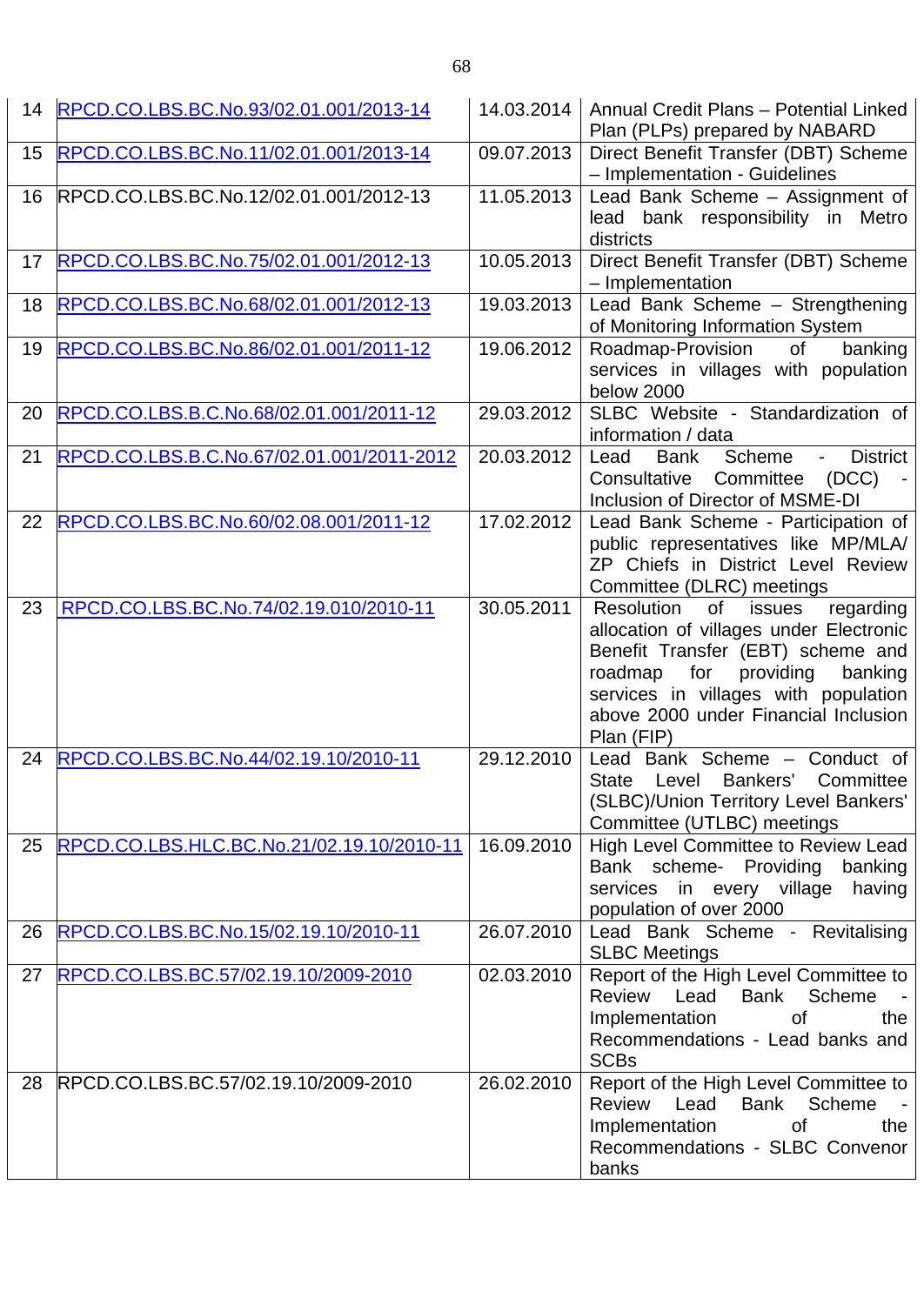| 29 | RPCD.CO.LBS.HLC.BC.No.43/02.19.10/2009-10 | 27.11.2009 | High Level Committee to review LBS-<br>Providing banking services in every<br>village having population of over 2000<br>by March 2011                                     |
|----|-------------------------------------------|------------|---------------------------------------------------------------------------------------------------------------------------------------------------------------------------|
| 30 | RPCD.LBS.CO.BC.No.111/02.13.03/2008-09    | 02.06.2009 | Sub-Committee of SLBC for Export<br>Promotion                                                                                                                             |
| 31 | RPCD.LBS.CO.BC.No.79/02.01.01/2008-2009   | 30.12.2008 | Inclusion of issues pertaining to<br><b>MSME Sector in SLBC meeting</b>                                                                                                   |
| 32 | RPCD.LBS.CO.BC.No.33/02.18.02/2006-07     | 15.11.2006 | Lead Bank Scheme - Inclusion of<br>National Horticulture Board<br>as a<br>permanent member of SLBC of the<br>respective State                                             |
| 33 | RPCD.LBS.BC.No.20/02.01.01/2006-07        | 30.08.2006 | Financial Inclusion by extension of<br>banking services with 'No<br>Frills'<br>accounts and issue of GCC                                                                  |
| 34 | RPCD.CO.LBS.BC.No.52/02.02.001/2005-06    | 06.12.2005 | Financing of projects under Agri<br>clinics & Agri Business Centres<br>Scheme - Review at meetings                                                                        |
| 35 | RPCD.No.LBS.BC.50/02.01.01/2005-06        | 06.12.2005 | Participation in various fora under<br><b>Lead Bank Scheme</b>                                                                                                            |
| 36 | RPCD.CO.LBS.BC.No.47/02.01.001/2005-06    | 09.11.2005 | Credit Deposit Ratio - Implementation<br>of recommendations of expert group<br>on CD Ratio                                                                                |
| 37 | RPCD.CO.LBS.BC.No.11/02.01.001/2005-06    | 06.07.2005 | MPs/Public<br>$of$ and $\overline{a}$<br>Participation<br>Representatives in DLRC meetings -<br>Functions relating to Self Help Groups<br>(SHGs) Credit Linkage Programme |
| 38 | RPCD.CO.LBS.BC.No.93/02.01.001/2004-05    | 11.04.2005 | Rural lending - ACPs based on the<br>Potential Linked Plans<br>(PLPs)<br>prepared by NABARD                                                                               |
| 39 | RPCD.CO.LBS.BC.No.76/02.01.001/2004-05    | 28.01.2005 | Participation of private sector banks<br>under various fora under Lead Bank<br><b>Scheme</b>                                                                              |
| 40 | RPCD.CO.LBS.BC.No.62/02.01.001/2004-05    | 08.12.2004 | Rural lending - Service Area Approach<br>- Review - Relaxation in SAA                                                                                                     |
| 41 | RPCD.CO.LBS.BC.No.5/02.01.001/2004-05     | 16.07.2004 | Lead Bank Scheme - Participation of<br>Members of Parliament and Public<br>Representatives in District Level<br>Review Committee (DLRC) meetings                          |
| 42 | RPCD.CO.LBS.BC.No.56/02.01.001/2003-04    | 20.12.2003 | Credit Flow to<br>Economic<br>Boost<br>Growth                                                                                                                             |
| 43 | RPCD.CO.LBS.BC.No.14/02.01.001/2003-04    | 29.07.2003 | Convening DLRC meetings - Late<br>submission of reports by lead banks                                                                                                     |
| 44 | RPCD.CO.LBS.BC.No.59/02.01.001/2002-03    | 06.01.2003 | Lead Bank Scheme - Participation of<br>Members of Parliament and Public<br>Representatives in District<br>Level<br>Review Committee (DLRC) meetings                       |
| 45 | RPCD.CO.LBS.BC.No.106/02.01.001/2001-02   | 14.06.2002 | Lead Bank Scheme - Participation of<br>Members of Parliament and Public<br><b>Representatives</b><br><b>District</b><br>Level<br>in                                       |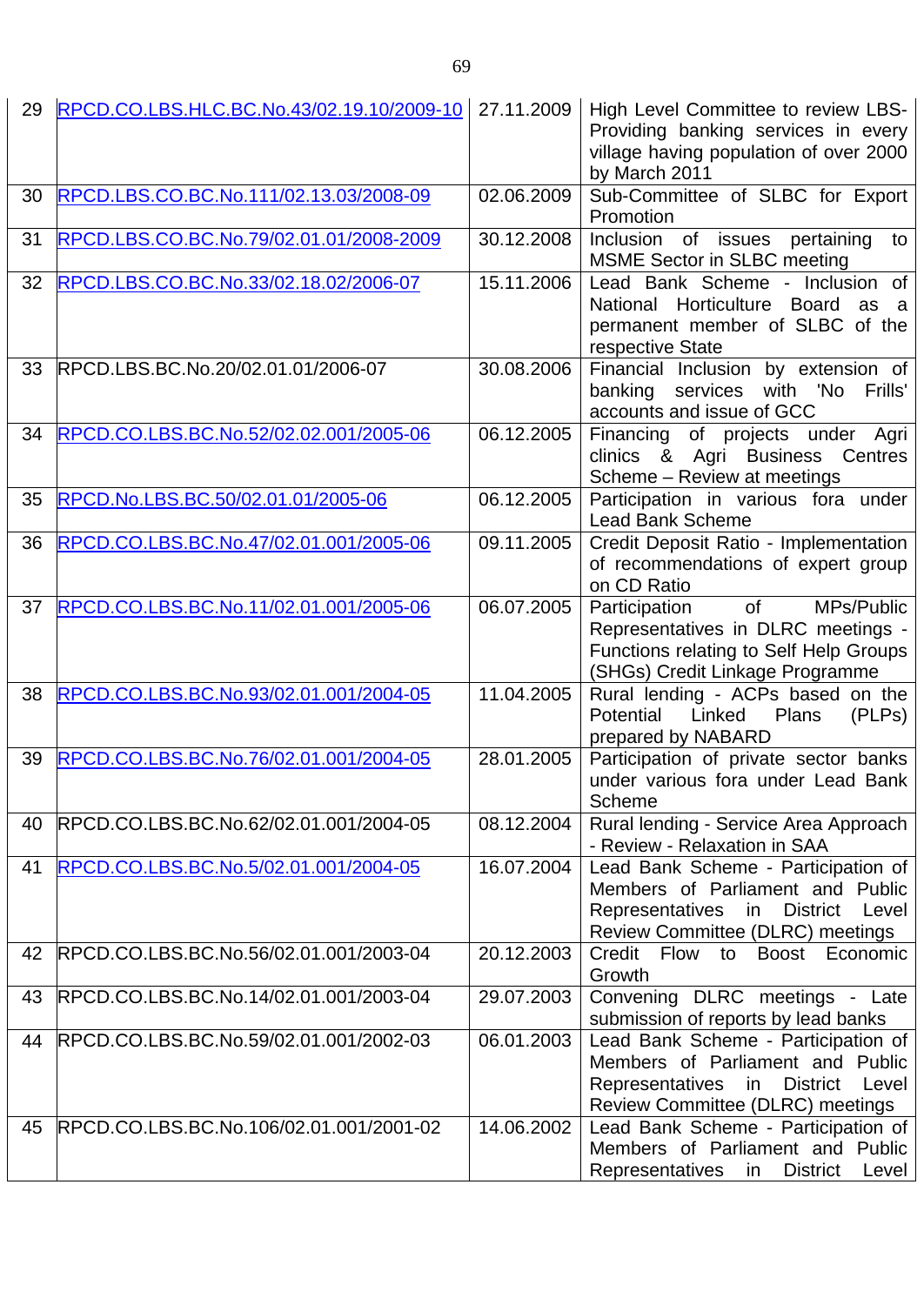|    |                                                        |            | <b>Review Committee (DLRC) meetings</b>                                                                                                             |
|----|--------------------------------------------------------|------------|-----------------------------------------------------------------------------------------------------------------------------------------------------|
| 46 | RPCD.CO.LBS.BC.No.85/02.01.001/2000-01                 | 09.05.2001 | Lead Bank Scheme - Participation of<br>Members of Parliament and Public<br>Representatives in District<br>Level<br>Review Committee (DLRC) meetings |
| 47 | RPCD.CO.LBS.BC.No.81/02.01.001/2000-01                 | 27.04.2001 | Lead Bank Scheme - Convening of<br>DLRC Meetings on Quarterly Basis -<br>Monitoring thereof                                                         |
| 48 | RPCD.LBS.BC.32/02.01.01/2000-01                        | 03.11.2000 | Lead Bank Scheme - Holding of<br>Level<br>Review<br>Committee<br>District<br>Meeting                                                                |
| 49 | RPCD.No.LBS.BC.86/02.01.01/1996-97                     | 16.12.1996 | Inclusion of National Commission for<br>Scheduled Castes/Tribes<br>in State<br>Level Bankers Committees (SLBCs)                                     |
| 50 | RPCD.No.LBS.BC.13/02.01.01/1996-97                     | 19.07.1996 | Inclusion of Representatives of Khadi<br>Village<br>and<br>Industries<br>Commission/Boards in SLBC/DCC                                              |
| 51 | RPCD.No.LBS.BC.118/02.01.01/94-95 February<br>18, 1995 | 18.02.1995 | Credit Deposit Ratio of Banks in Rural<br>and Semi-urban Areas                                                                                      |
| 52 | RPCD.No.LBS.BC.112/LBC.34/88-89                        | 28.04.1989 | State Level Bankers' Committee -<br>Meetings                                                                                                        |
| 53 | RPCD.No.LBS.BC.12/65/88-89                             | 11.08.1988 | Service Area Approach - Constitution<br>of Block Level Bankers' Committees                                                                          |
| 54 | RPCD.No.LBS.BC.100/55-87/88                            | 22.04.1988 | Lead Bank Scheme - District Credit<br>Plan - Annual Action Plan                                                                                     |
| 55 | RPCD.No.LBS.BC.87/65-87/88                             | 14.03.1988 | Rural Lending - Service Area of Bank<br><b>Branches</b>                                                                                             |
| 56 | RPCD.No.LBS.BC.69/LBS.34-87/88                         | 14.12.1987 | Review of the Annual Action Plans by<br>State Level Bankers Committees<br>(SLBCs)                                                                   |
| 57 | RPCD.No.LBS.524/55-86/87                               | 28.04.1987 | Lead Bank Scheme - Preparation of<br>District Credit Plans/Annual Action<br>Plans                                                                   |
| 58 | RPCD.No.LBS.430/55/86-87                               | 03.03.1987 | Lead Bank Scheme - District Credit<br>Plans - Guidelines for Fourth Round                                                                           |
| 59 | <b>RPCD.No.LBC.363/1-84</b>                            | 02.11.1984 | Integration of Annual Action Plans<br>(AAPs) with the Performance Budgets<br>of Bank Branches                                                       |
| 60 | RPCD.No.LBC.162/1-84                                   | 06.09.1984 | Integration of Annual Action Plans<br>(AAPs) with the Performance Budgets<br>of Bank Branches                                                       |
| 61 | RPCD.No.LBC.135/55-84                                  | 30.08.1984 | Lead Bank Scheme - Annual Action<br>Plan for 1985 - Guidelines for<br>Formulation of                                                                |
| 62 | RPCD.No.LBC.96/1-84                                    | 18.01.1984 | Lead Bank Scheme - Appointment of<br>Lead Bank Officer - District Co-<br>ordinators                                                                 |